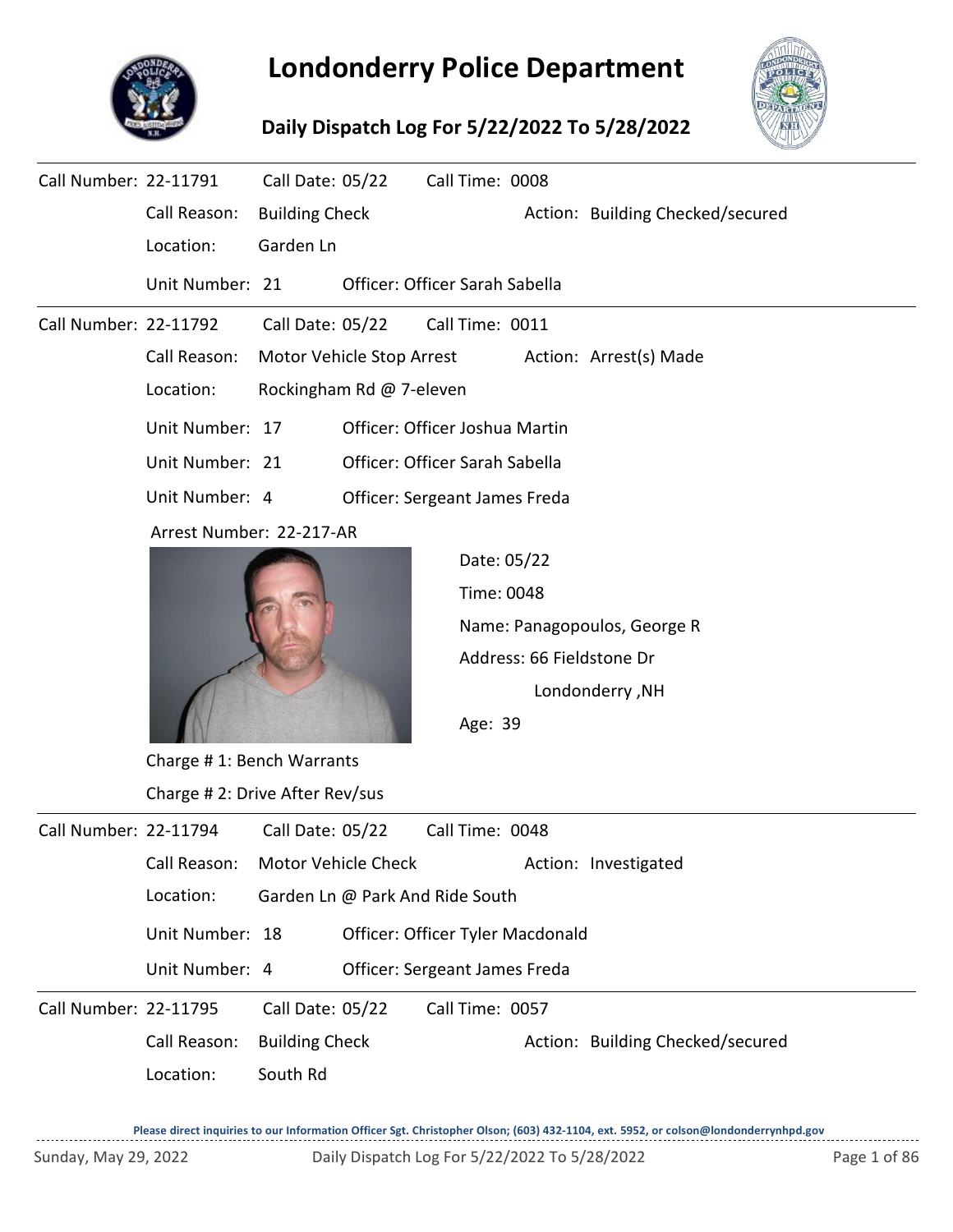|                       | Unit Number: 18 |                       |                          | Officer: Officer Tyler Macdonald |  |                                        |  |  |  |  |
|-----------------------|-----------------|-----------------------|--------------------------|----------------------------------|--|----------------------------------------|--|--|--|--|
| Call Number: 22-11796 |                 | Call Date: 05/22      |                          | Call Time: 0115                  |  |                                        |  |  |  |  |
|                       | Call Reason:    |                       | Motor Vehicle Check      |                                  |  | Action: Warning Issued                 |  |  |  |  |
|                       | Location:       | Tavern Hill Rd        |                          |                                  |  |                                        |  |  |  |  |
|                       | Unit Number: 18 |                       |                          | Officer: Officer Tyler Macdonald |  |                                        |  |  |  |  |
| Call Number: 22-11797 |                 | Call Date: 05/22      |                          | Call Time: 0131                  |  |                                        |  |  |  |  |
|                       | Call Reason:    | <b>Building Check</b> |                          |                                  |  | Action: Building Checked/secured       |  |  |  |  |
|                       | Location:       | Orchard View Dr       |                          |                                  |  |                                        |  |  |  |  |
|                       | Unit Number: 18 |                       |                          | Officer: Officer Tyler Macdonald |  |                                        |  |  |  |  |
| Call Number: 22-11798 |                 | Call Date: 05/22      |                          | Call Time: 0133                  |  |                                        |  |  |  |  |
|                       | Call Reason:    | <b>Building Check</b> |                          |                                  |  | Action: Building Checked/secured       |  |  |  |  |
|                       | Location:       | Nashua Rd             |                          |                                  |  |                                        |  |  |  |  |
|                       | Unit Number: 18 |                       |                          | Officer: Officer Tyler Macdonald |  |                                        |  |  |  |  |
| Call Number: 22-11800 |                 | Call Date: 05/22      |                          | Call Time: 0140                  |  |                                        |  |  |  |  |
|                       | Call Reason:    | Escort/transport      |                          |                                  |  | Action: Taken To Family/guardian/other |  |  |  |  |
|                       | Location:       |                       | Rockingham Rd @ 7-eleven |                                  |  |                                        |  |  |  |  |
|                       | Unit Number: 21 |                       |                          | Officer: Officer Sarah Sabella   |  |                                        |  |  |  |  |
| Call Number: 22-11801 |                 | Call Date: 05/22      |                          | Call Time: 0154                  |  |                                        |  |  |  |  |
|                       | Call Reason:    | <b>Building Check</b> |                          |                                  |  | Action: Building Checked/secured       |  |  |  |  |
|                       | Location:       | Planeview Dr          |                          |                                  |  |                                        |  |  |  |  |
|                       | Unit Number: 21 |                       |                          | Officer: Officer Sarah Sabella   |  |                                        |  |  |  |  |
| Call Number: 22-11802 |                 | Call Date: 05/22      |                          | Call Time: 0155                  |  |                                        |  |  |  |  |
|                       | Call Reason:    | <b>Building Check</b> |                          |                                  |  | Action: Building Checked/secured       |  |  |  |  |
|                       | Location:       | Delta Dr              |                          |                                  |  |                                        |  |  |  |  |
|                       | Unit Number: 21 |                       |                          | Officer: Officer Sarah Sabella   |  |                                        |  |  |  |  |
| Call Number: 22-11803 |                 | Call Date: 05/22      |                          | Call Time: 0221                  |  |                                        |  |  |  |  |
|                       | Call Reason:    | <b>Building Check</b> |                          |                                  |  | Action: Building Checked/secured       |  |  |  |  |
|                       | Location:       | Nelson Rd             |                          |                                  |  |                                        |  |  |  |  |
|                       | Unit Number: 21 |                       |                          | Officer: Officer Sarah Sabella   |  |                                        |  |  |  |  |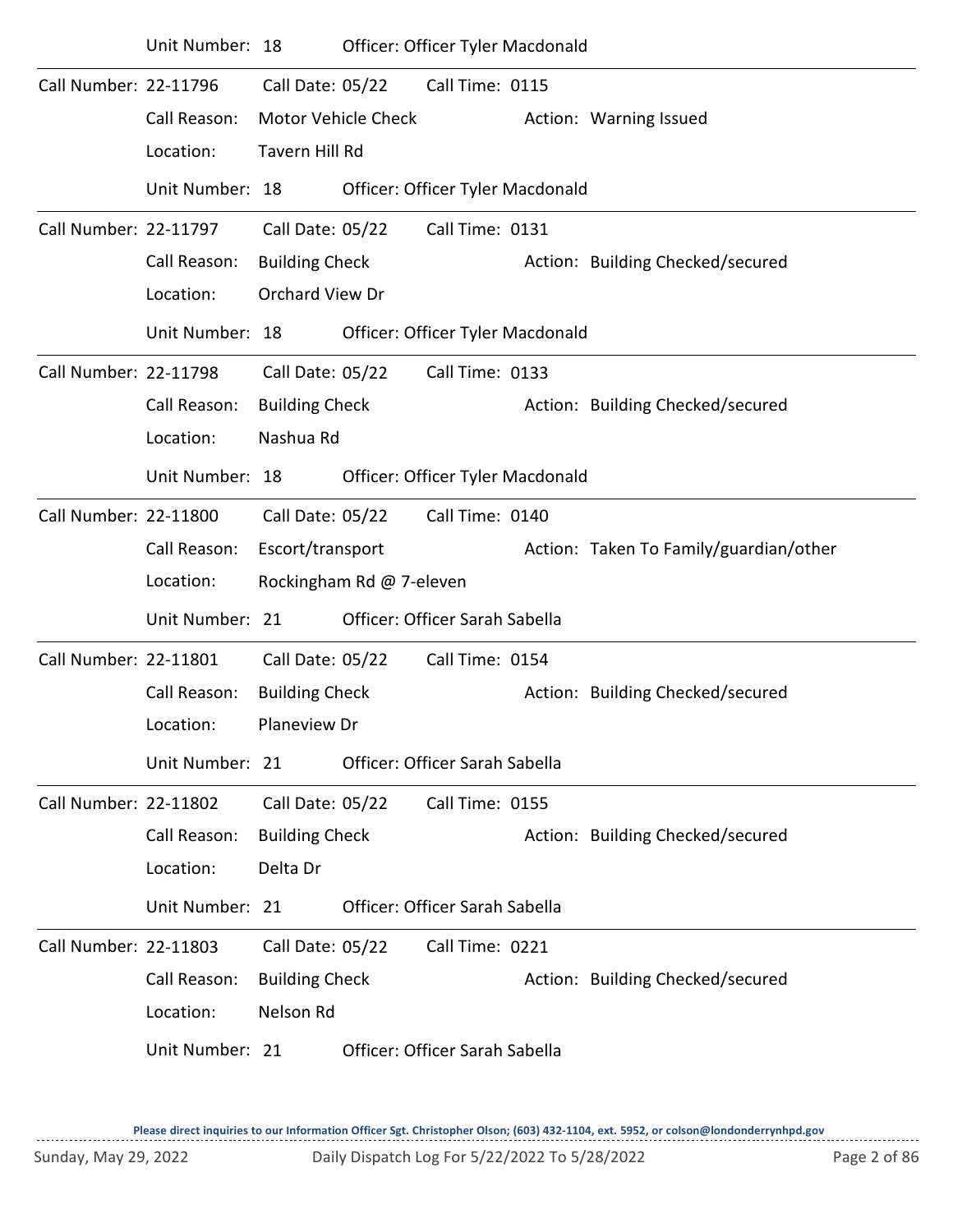| Call Number: 22-11804 |                 | Call Date: 05/22      |                        | Call Time: 0354                  |                                  |
|-----------------------|-----------------|-----------------------|------------------------|----------------------------------|----------------------------------|
|                       | Call Reason:    | <b>Building Check</b> |                        |                                  | Action: Building Checked/secured |
|                       | Location:       | Rockingham Rd         |                        |                                  |                                  |
|                       | Unit Number: 17 |                       |                        | Officer: Officer Joshua Martin   |                                  |
| Call Number: 22-11805 |                 | Call Date: 05/22      |                        | Call Time: 0412                  |                                  |
|                       | Call Reason:    | <b>Building Check</b> |                        |                                  | Action: Building Checked/secured |
|                       | Location:       | Navigator Rd          |                        |                                  |                                  |
|                       | Unit Number: 17 |                       |                        | Officer: Officer Joshua Martin   |                                  |
| Call Number: 22-11806 |                 | Call Date: 05/22      |                        | Call Time: 0430                  |                                  |
|                       | Call Reason:    | <b>Building Check</b> |                        |                                  | Action: Building Checked/secured |
|                       | Location:       | Harvey Rd             |                        |                                  |                                  |
|                       | Unit Number: 17 |                       |                        | Officer: Officer Joshua Martin   |                                  |
| Call Number: 22-11807 |                 | Call Date: 05/22      |                        | Call Time: 0514                  |                                  |
|                       | Call Reason:    | <b>Building Check</b> |                        |                                  | Action: Building Checked/secured |
|                       | Location:       | Hillside Ave          |                        |                                  |                                  |
|                       | Unit Number: 17 |                       |                        | Officer: Officer Joshua Martin   |                                  |
| Call Number: 22-11808 |                 | Call Date: 05/22      |                        | Call Time: 0518                  |                                  |
|                       | Call Reason:    | <b>Building Check</b> |                        |                                  | Action: Building Checked/secured |
|                       | Location:       | Rockingham Rd         |                        |                                  |                                  |
|                       | Unit Number: 21 |                       |                        | Officer: Officer Sarah Sabella   |                                  |
| Call Number: 22-11809 |                 | Call Date: 05/22      |                        | Call Time: 0534                  |                                  |
|                       | Call Reason:    | Assist Citizen        |                        |                                  | Action: Services Rendered        |
|                       | Location:       | Pillsbury Rd          |                        |                                  |                                  |
|                       | Unit Number: 18 |                       |                        | Officer: Officer Tyler Macdonald |                                  |
| Call Number: 22-11810 |                 | Call Date: 05/22      |                        | Call Time: 0612                  |                                  |
|                       | Call Reason:    |                       | Motor Vehicle Accident |                                  | Action: Investigated             |
|                       | Location:       | Wheelwright Cir       |                        |                                  |                                  |
|                       | Unit Number: 22 |                       |                        | Officer: Officer Daniel Perry    |                                  |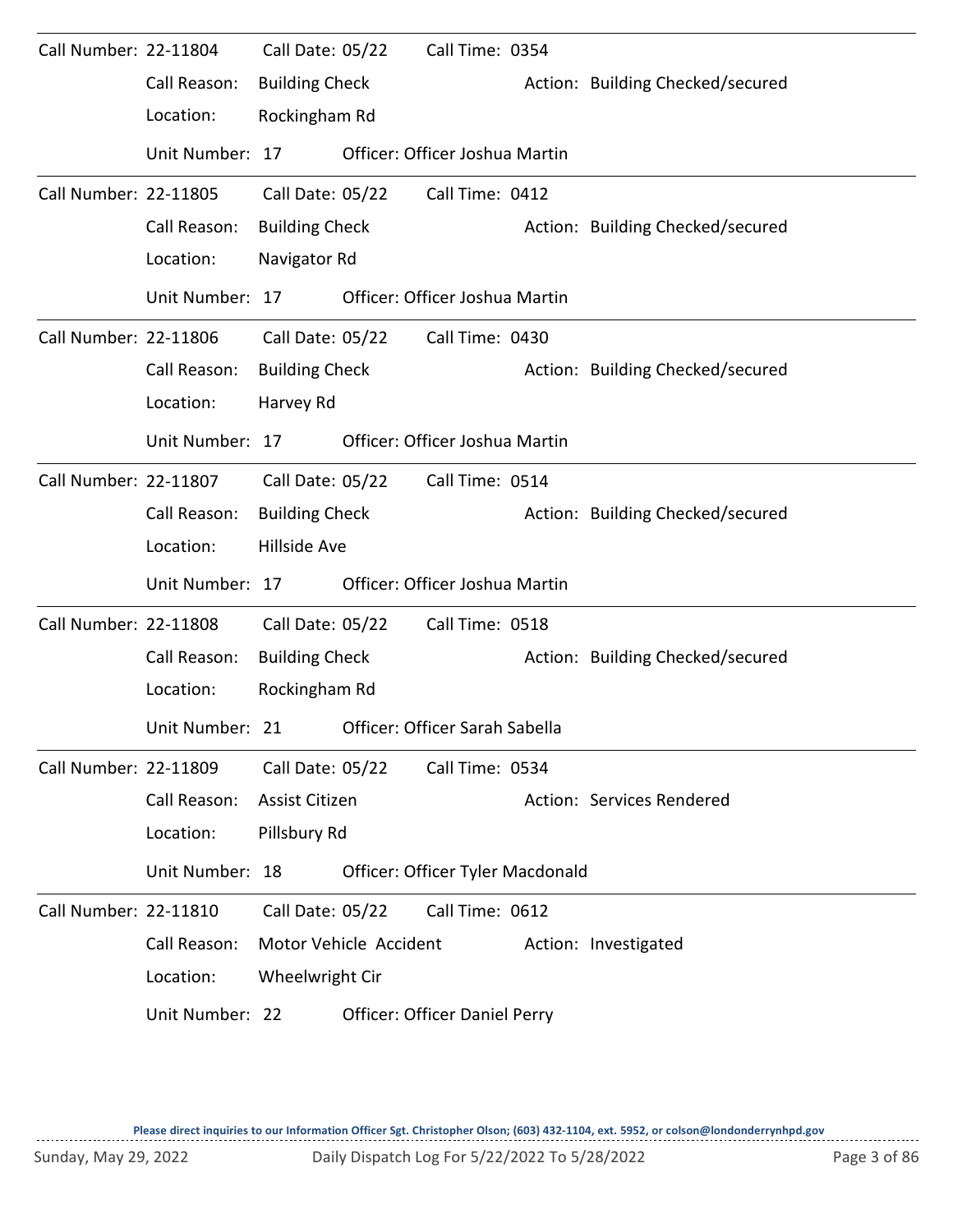| Call Number: 22-11817        |                             |                                     | Call Date: 05/22                     | Call Time: 0758                      |  |                                                                                                                                     |  |  |  |  |
|------------------------------|-----------------------------|-------------------------------------|--------------------------------------|--------------------------------------|--|-------------------------------------------------------------------------------------------------------------------------------------|--|--|--|--|
|                              | Call Reason:                | Serve Summons/subpoena              |                                      |                                      |  | Action: Not Served                                                                                                                  |  |  |  |  |
|                              | Location:                   | South Rd                            |                                      |                                      |  |                                                                                                                                     |  |  |  |  |
|                              | Unit Number: 21             |                                     |                                      | Officer: Officer Sydney Delforte     |  |                                                                                                                                     |  |  |  |  |
| Call Number: 22-11822        |                             | Call Date: 05/22                    |                                      | Call Time: 0844                      |  |                                                                                                                                     |  |  |  |  |
|                              | Call Reason:                | <b>Suspicious Activity</b>          |                                      |                                      |  | Action: Services Rendered                                                                                                           |  |  |  |  |
|                              | Location:                   |                                     |                                      | Liberty Dr @ Rail Trail              |  |                                                                                                                                     |  |  |  |  |
|                              | Unit Number: 18             |                                     | <b>Officer: Officer Paul Mueller</b> |                                      |  |                                                                                                                                     |  |  |  |  |
|                              | Unit Number: 22             |                                     |                                      | Officer: Officer Daniel Perry        |  |                                                                                                                                     |  |  |  |  |
| Call Number: 22-11825        |                             | Call Date: 05/22                    |                                      | Call Time: 0935                      |  |                                                                                                                                     |  |  |  |  |
|                              | Call Reason:                | Found/lost Property                 |                                      |                                      |  | Action: Services Rendered                                                                                                           |  |  |  |  |
|                              | Location:                   |                                     | <b>Bear Meadow Rd</b>                |                                      |  |                                                                                                                                     |  |  |  |  |
|                              | Unit Number: 21             |                                     |                                      | Officer: Officer Sydney Delforte     |  |                                                                                                                                     |  |  |  |  |
|                              |                             | Refer to Incident Number: 22-751-OF |                                      |                                      |  |                                                                                                                                     |  |  |  |  |
| Call Number: 22-11826        |                             | Call Date: 05/22                    |                                      | Call Time: 0941                      |  |                                                                                                                                     |  |  |  |  |
|                              | Call Reason:                | Assist Citizen                      |                                      |                                      |  | Action: Services Rendered                                                                                                           |  |  |  |  |
|                              | Location:                   |                                     | Avery Rd @ Londonderry Flea Market   |                                      |  |                                                                                                                                     |  |  |  |  |
|                              | Unit Number: 17             |                                     |                                      | Officer: Deputy Chief Kim Bernard    |  |                                                                                                                                     |  |  |  |  |
| Call Number: 22-11827        |                             | Call Date: 05/22                    |                                      | Call Time: 0946                      |  |                                                                                                                                     |  |  |  |  |
|                              | Call Reason: Animal Control |                                     |                                      |                                      |  | Action: Services Rendered                                                                                                           |  |  |  |  |
|                              | Location:                   | Perkins Rd                          |                                      |                                      |  |                                                                                                                                     |  |  |  |  |
| <b>Call Number: 22-11828</b> |                             | Call Date: 05/22                    |                                      | Call Time: 1008                      |  |                                                                                                                                     |  |  |  |  |
|                              | Call Reason:                | <b>Welfare Check</b>                |                                      |                                      |  | Action: Services Rendered                                                                                                           |  |  |  |  |
|                              | Location:                   |                                     | Mammoth Rd @ Day Blvd                |                                      |  |                                                                                                                                     |  |  |  |  |
|                              | Unit Number: 21             |                                     |                                      | Officer: Officer Sydney Delforte     |  |                                                                                                                                     |  |  |  |  |
|                              | Unit Number: 22             |                                     |                                      | Officer: Officer Daniel Perry        |  |                                                                                                                                     |  |  |  |  |
| Call Number: 22-11831        |                             | Call Date: 05/22                    |                                      | Call Time: 1127                      |  |                                                                                                                                     |  |  |  |  |
|                              | Call Reason:                | Assist Londonderry Fire Dept        |                                      |                                      |  | Action: Services Rendered                                                                                                           |  |  |  |  |
|                              | Location:                   | Pillsbury Rd                        |                                      |                                      |  |                                                                                                                                     |  |  |  |  |
|                              | Unit Number: 22             |                                     |                                      | <b>Officer: Officer Daniel Perry</b> |  |                                                                                                                                     |  |  |  |  |
|                              |                             |                                     |                                      |                                      |  | Please direct inquiries to our Information Officer Sgt. Christopher Olson; (603) 432-1104, ext. 5952, or colson@londonderrynhpd.gov |  |  |  |  |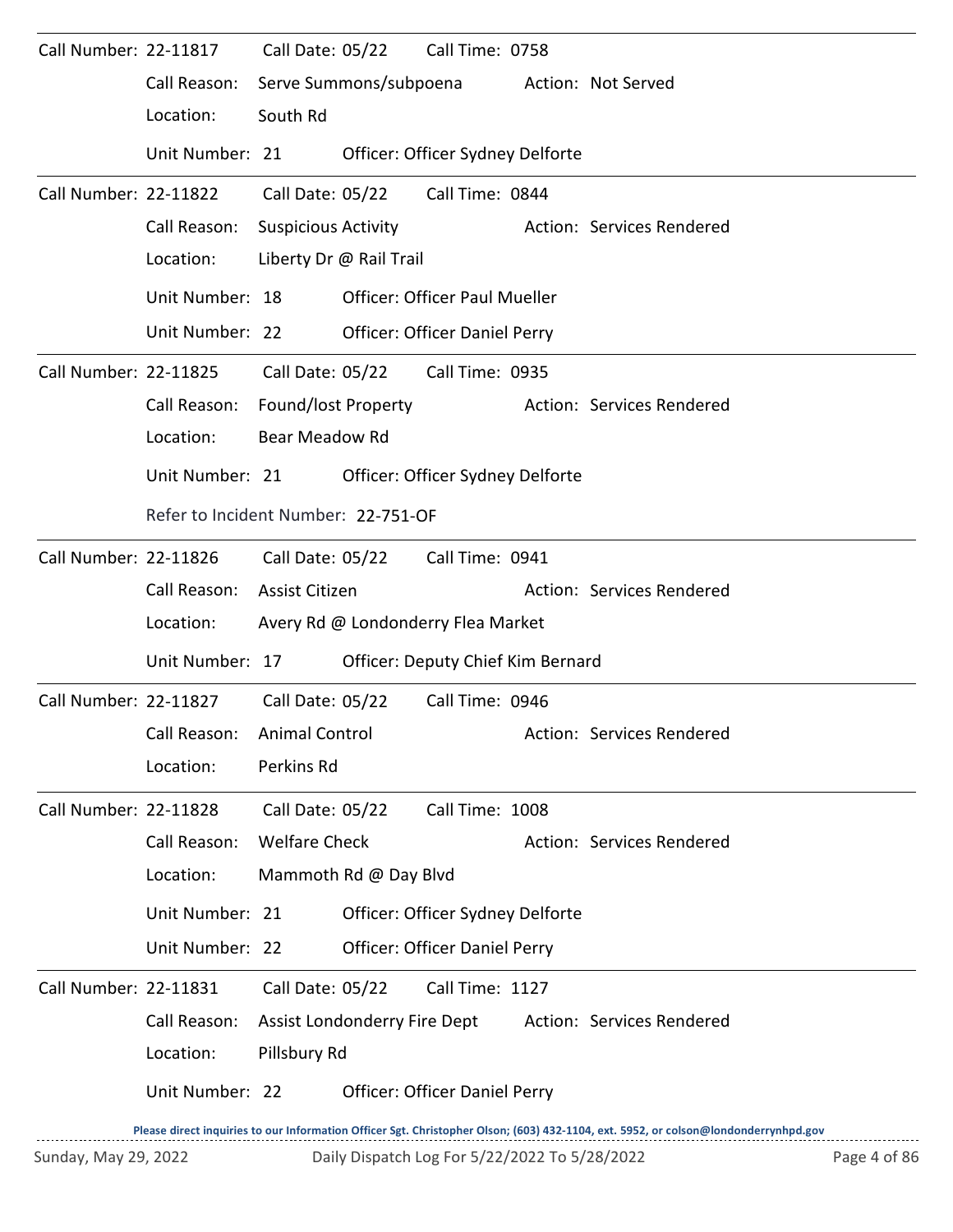| Call Number: 22-11832 |                 | Call Date: 05/22         |                         | Call Time: 1131                       |                                                        |
|-----------------------|-----------------|--------------------------|-------------------------|---------------------------------------|--------------------------------------------------------|
|                       | Call Reason:    | <b>Building Check</b>    |                         |                                       | Action: Services Rendered                              |
|                       | Location:       | Garden Ln                |                         |                                       |                                                        |
|                       | Unit Number: 21 |                          |                         | Officer: Officer Sydney Delforte      |                                                        |
| Call Number: 22-11833 |                 | Call Date: 05/22         |                         | Call Time: 1144                       |                                                        |
|                       | Call Reason:    |                          | Neighborhood Disputes   |                                       | Action: Services Rendered                              |
|                       | Location:       | Lorraine Dr              |                         |                                       |                                                        |
|                       | Unit Number: 22 |                          |                         | <b>Officer: Officer Daniel Perry</b>  |                                                        |
| Call Number: 22-11836 |                 | Call Date: 05/22         |                         | Call Time: 1223                       |                                                        |
|                       | Call Reason:    | <b>Building Check</b>    |                         |                                       | Action: Building Checked/secured                       |
|                       | Location:       | Nelson Rd                |                         |                                       |                                                        |
|                       | Unit Number: 4  |                          |                         | <b>Officer: Sergeant Randy Duguay</b> |                                                        |
| Call Number: 22-11844 |                 | Call Date: 05/22         |                         | Call Time: 1347                       |                                                        |
|                       | Call Reason:    |                          |                         |                                       | Assist Londonderry Fire Dept Action: Services Rendered |
|                       | Location:       | Crestview Cir            |                         |                                       |                                                        |
|                       | Unit Number: 18 |                          |                         | <b>Officer: Officer Paul Mueller</b>  |                                                        |
|                       | Unit Number: 22 |                          |                         | Officer: Officer Daniel Perry         |                                                        |
| Call Number: 22-11845 |                 | Call Date: 05/22         |                         | Call Time: 1451                       |                                                        |
|                       | Call Reason:    | <b>Community Contact</b> |                         |                                       | Action: Services Rendered                              |
|                       | Location:       |                          |                         | Shasta Dr @ Nutfield Country Store    |                                                        |
|                       | Unit Number: 21 |                          |                         | Officer: Officer Sarah Sabella        |                                                        |
| Call Number: 22-11846 |                 | Call Date: 05/22         |                         | Call Time: 1621                       |                                                        |
|                       | Call Reason:    | Vin Verification         |                         |                                       | Action: Services Rendered                              |
|                       | Location:       |                          | Olde Country Village Rd |                                       |                                                        |
|                       | Unit Number: 21 |                          |                         | Officer: Officer Sarah Sabella        |                                                        |
| Call Number: 22-11847 |                 | Call Date: 05/22         |                         | Call Time: 1632                       |                                                        |
|                       | Call Reason:    | Disabled Mv              |                         |                                       | Action: Investigated                                   |
|                       | Location:       |                          | Nashua Rd @ Home Depot  |                                       |                                                        |
|                       | Unit Number: 3  |                          |                         | <b>Officer: Officer Matthew Morin</b> |                                                        |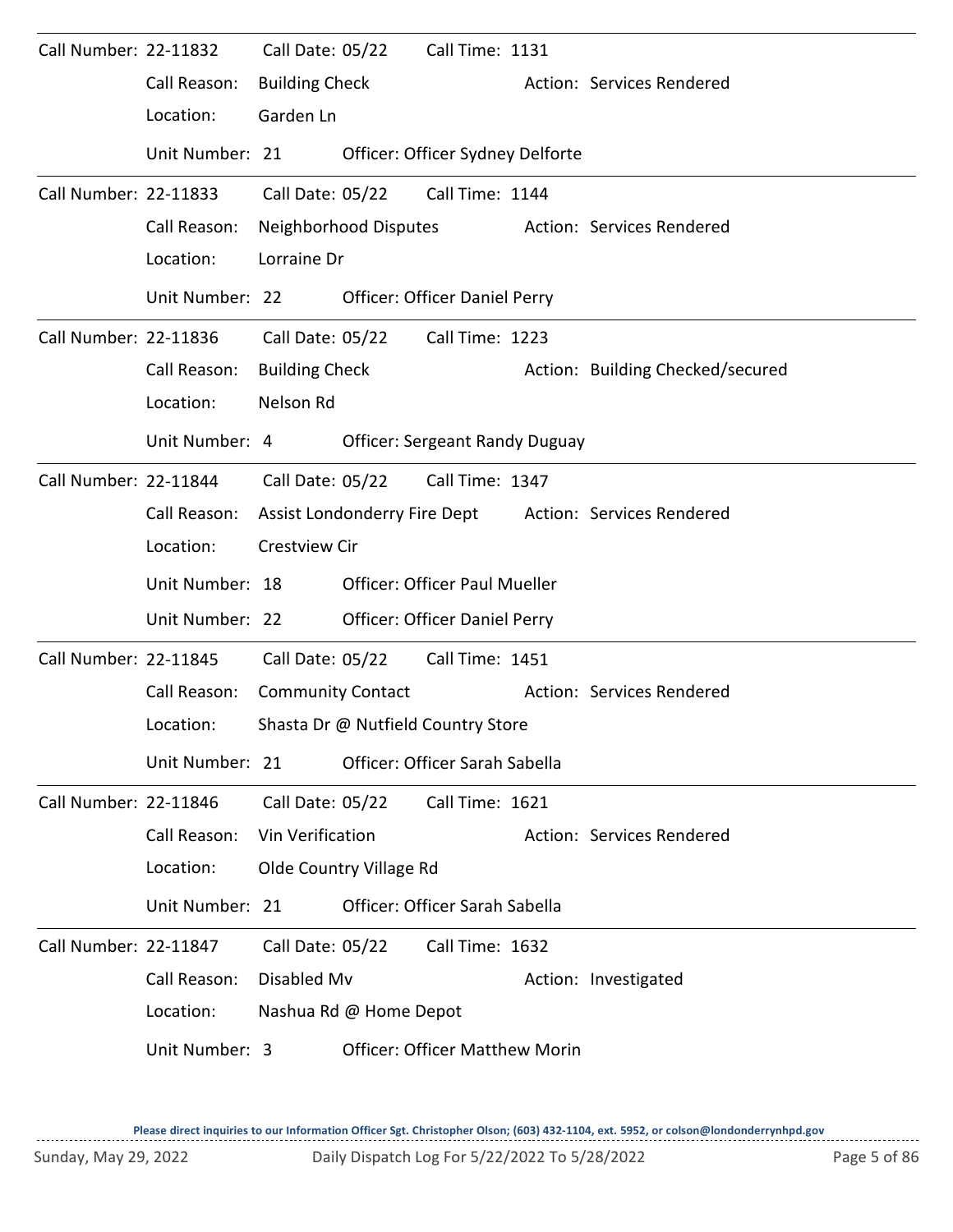| Call Number: 22-11848 |                 | Call Date: 05/22      |                            | Call Time: 1702                       |                |                                  |  |  |  |  |
|-----------------------|-----------------|-----------------------|----------------------------|---------------------------------------|----------------|----------------------------------|--|--|--|--|
|                       | Call Reason:    |                       | Serve Summons/subpoena     |                                       | Action: Served |                                  |  |  |  |  |
|                       | Location:       | South Rd              |                            |                                       |                |                                  |  |  |  |  |
|                       | Unit Number: 21 |                       |                            | Officer: Officer Sarah Sabella        |                |                                  |  |  |  |  |
| Call Number: 22-11849 |                 | Call Date: 05/22      |                            | Call Time: 1706                       |                |                                  |  |  |  |  |
|                       | Call Reason:    | <b>Building Check</b> |                            |                                       |                | Action: Building Checked/secured |  |  |  |  |
|                       | Location:       | <b>Memorial Dr</b>    |                            |                                       |                |                                  |  |  |  |  |
|                       | Unit Number: 18 |                       |                            | Officer: Officer Tyler Macdonald      |                |                                  |  |  |  |  |
| Call Number: 22-11850 |                 | Call Date: 05/22      |                            | Call Time: 1712                       |                |                                  |  |  |  |  |
|                       | Call Reason:    | <b>Building Check</b> |                            |                                       |                | Action: Building Checked/secured |  |  |  |  |
|                       | Location:       | Garden Ln             |                            |                                       |                |                                  |  |  |  |  |
|                       | Unit Number: 21 |                       |                            | Officer: Officer Sarah Sabella        |                |                                  |  |  |  |  |
| Call Number: 22-11851 |                 | Call Date: 05/22      |                            | Call Time: 1713                       |                |                                  |  |  |  |  |
|                       | Call Reason:    |                       | <b>Motor Vehicle Check</b> |                                       |                | Action: Investigated             |  |  |  |  |
|                       | Location:       |                       |                            | Independence Dr @ Abandoned Warehouse |                |                                  |  |  |  |  |
|                       | Unit Number: 3  |                       |                            | <b>Officer: Officer Matthew Morin</b> |                |                                  |  |  |  |  |
| Call Number: 22-11852 |                 | Call Date: 05/22      |                            | Call Time: 1716                       |                |                                  |  |  |  |  |
|                       | Call Reason:    | <b>Building Check</b> |                            |                                       |                | Action: Building Checked/secured |  |  |  |  |
|                       | Location:       | Main St               |                            |                                       |                |                                  |  |  |  |  |
|                       | Unit Number: 21 |                       |                            | Officer: Officer Sarah Sabella        |                |                                  |  |  |  |  |
| Call Number: 22-11853 |                 | Call Date: 05/22      |                            | Call Time: 1719                       |                |                                  |  |  |  |  |
|                       | Call Reason:    | <b>Building Check</b> |                            |                                       |                | Action: Building Checked/secured |  |  |  |  |
|                       | Location:       | Rockingham Rd         |                            |                                       |                |                                  |  |  |  |  |
|                       | Unit Number: 18 |                       |                            | Officer: Officer Tyler Macdonald      |                |                                  |  |  |  |  |
| Call Number: 22-11854 |                 | Call Date: 05/22      |                            | Call Time: 1744                       |                |                                  |  |  |  |  |
|                       | Call Reason:    | Abandoned 911         |                            |                                       |                | Action: Building Checked/secured |  |  |  |  |
|                       | Location:       | Severance Dr          |                            |                                       |                |                                  |  |  |  |  |
|                       |                 |                       |                            |                                       |                |                                  |  |  |  |  |

 $\sim$   $\sim$   $\sim$   $\sim$   $\sim$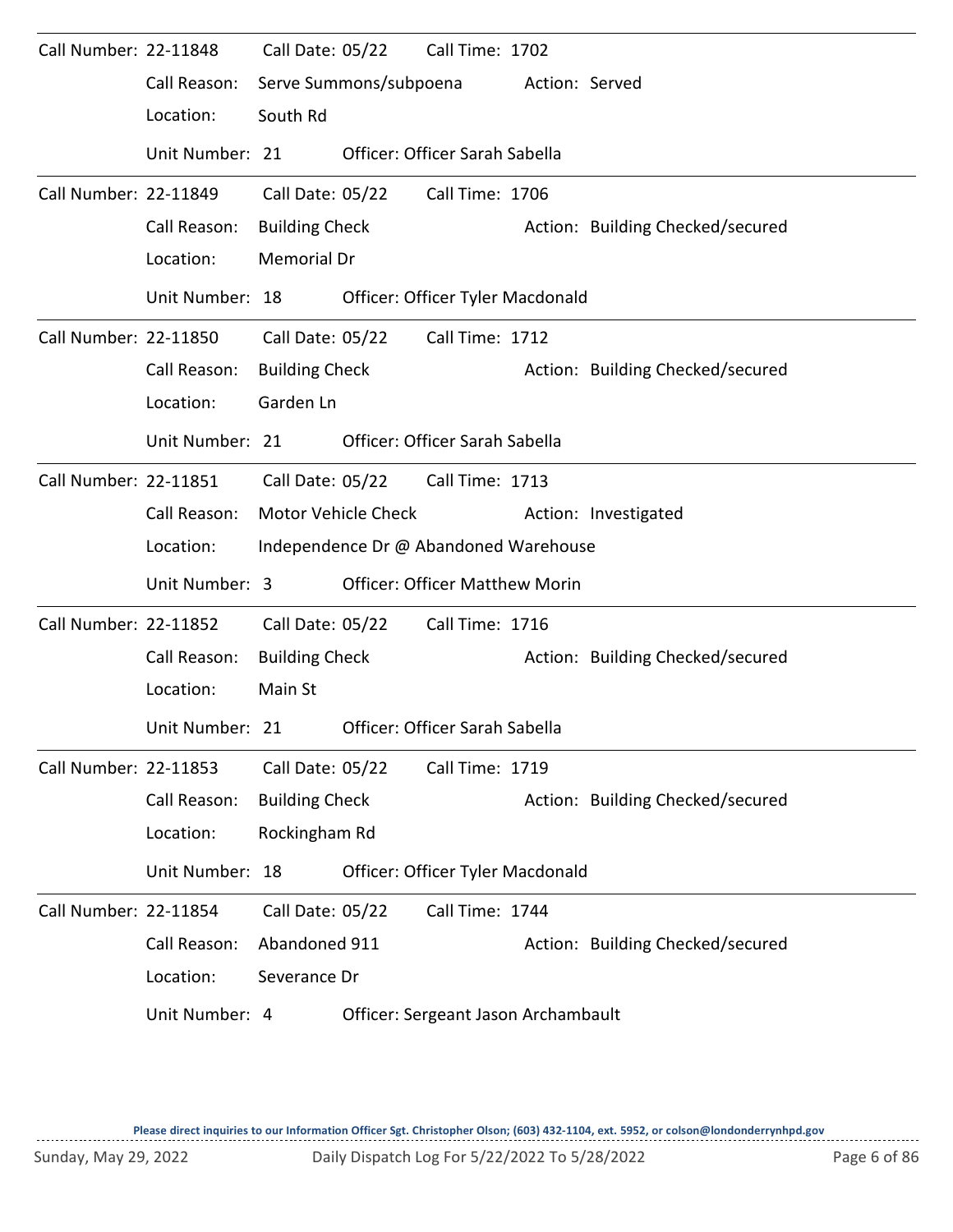| Call Number: 22-11855 |                 | Call Date: 05/22      |                                  | Call Time: 1757                        |  |                                  |  |  |  |  |
|-----------------------|-----------------|-----------------------|----------------------------------|----------------------------------------|--|----------------------------------|--|--|--|--|
|                       | Call Reason:    | <b>Building Check</b> |                                  |                                        |  | Action: Building Checked/secured |  |  |  |  |
|                       | Location:       | Rockingham Rd         |                                  |                                        |  |                                  |  |  |  |  |
|                       | Unit Number: 18 |                       |                                  | Officer: Officer Tyler Macdonald       |  |                                  |  |  |  |  |
| Call Number: 22-11861 |                 | Call Date: 05/22      |                                  | Call Time: 2011                        |  |                                  |  |  |  |  |
|                       | Call Reason:    |                       | Motor Vehicle Check              |                                        |  | Action: Warning Issued           |  |  |  |  |
|                       | Location:       | <b>Memorial Dr</b>    |                                  |                                        |  |                                  |  |  |  |  |
|                       | Unit Number: 18 |                       | Officer: Officer Tyler Macdonald |                                        |  |                                  |  |  |  |  |
|                       | Unit Number: 9  |                       |                                  | Officer: Officer Rafael Ribeiro        |  |                                  |  |  |  |  |
| Call Number: 22-11864 |                 | Call Date: 05/22      |                                  | Call Time: 2033                        |  |                                  |  |  |  |  |
|                       | Call Reason:    | <b>Building Check</b> |                                  |                                        |  | Action: Building Checked/secured |  |  |  |  |
|                       | Location:       | Perkins Rd            |                                  |                                        |  |                                  |  |  |  |  |
|                       | Unit Number: 14 |                       |                                  | Officer: Officer James Defelice        |  |                                  |  |  |  |  |
| Call Number: 22-11865 |                 | Call Date: 05/22      |                                  | Call Time: 2036                        |  |                                  |  |  |  |  |
|                       | Call Reason:    | Alarm, Business       |                                  |                                        |  | Action: Building Checked/secured |  |  |  |  |
|                       | Location:       | Rockingham Rd         |                                  |                                        |  |                                  |  |  |  |  |
|                       | Unit Number: 18 |                       |                                  | Officer: Officer Tyler Macdonald       |  |                                  |  |  |  |  |
|                       | Unit Number: 9  |                       |                                  | Officer: Officer Rafael Ribeiro        |  |                                  |  |  |  |  |
| Call Number: 22-11866 |                 | Call Date: 05/22      |                                  | Call Time: 2036                        |  |                                  |  |  |  |  |
|                       | Call Reason:    | Alarm, Business       |                                  |                                        |  | Action: Building Checked/secured |  |  |  |  |
|                       | Location:       | Rockingham Rd         |                                  |                                        |  |                                  |  |  |  |  |
|                       | Unit Number: 14 |                       |                                  | <b>Officer: Officer James Defelice</b> |  |                                  |  |  |  |  |
|                       | Unit Number: 3  |                       |                                  | <b>Officer: Officer Matthew Morin</b>  |  |                                  |  |  |  |  |
| Call Number: 22-11867 |                 | Call Date: 05/22      |                                  | Call Time: 2038                        |  |                                  |  |  |  |  |
|                       | Call Reason:    | <b>Building Check</b> |                                  |                                        |  | Action: Building Checked/secured |  |  |  |  |
|                       | Location:       | South Rd              |                                  |                                        |  |                                  |  |  |  |  |
|                       | Unit Number: 21 |                       |                                  | Officer: Officer Sarah Sabella         |  |                                  |  |  |  |  |
| Call Number: 22-11868 |                 | Call Date: 05/22      |                                  | Call Time: 2138                        |  |                                  |  |  |  |  |
|                       | Call Reason:    |                       |                                  | Assist Londonderry Fire Dept           |  | Action: Services Rendered        |  |  |  |  |
|                       |                 |                       |                                  |                                        |  |                                  |  |  |  |  |
|                       | Location:       | Old Coach Rd          |                                  |                                        |  |                                  |  |  |  |  |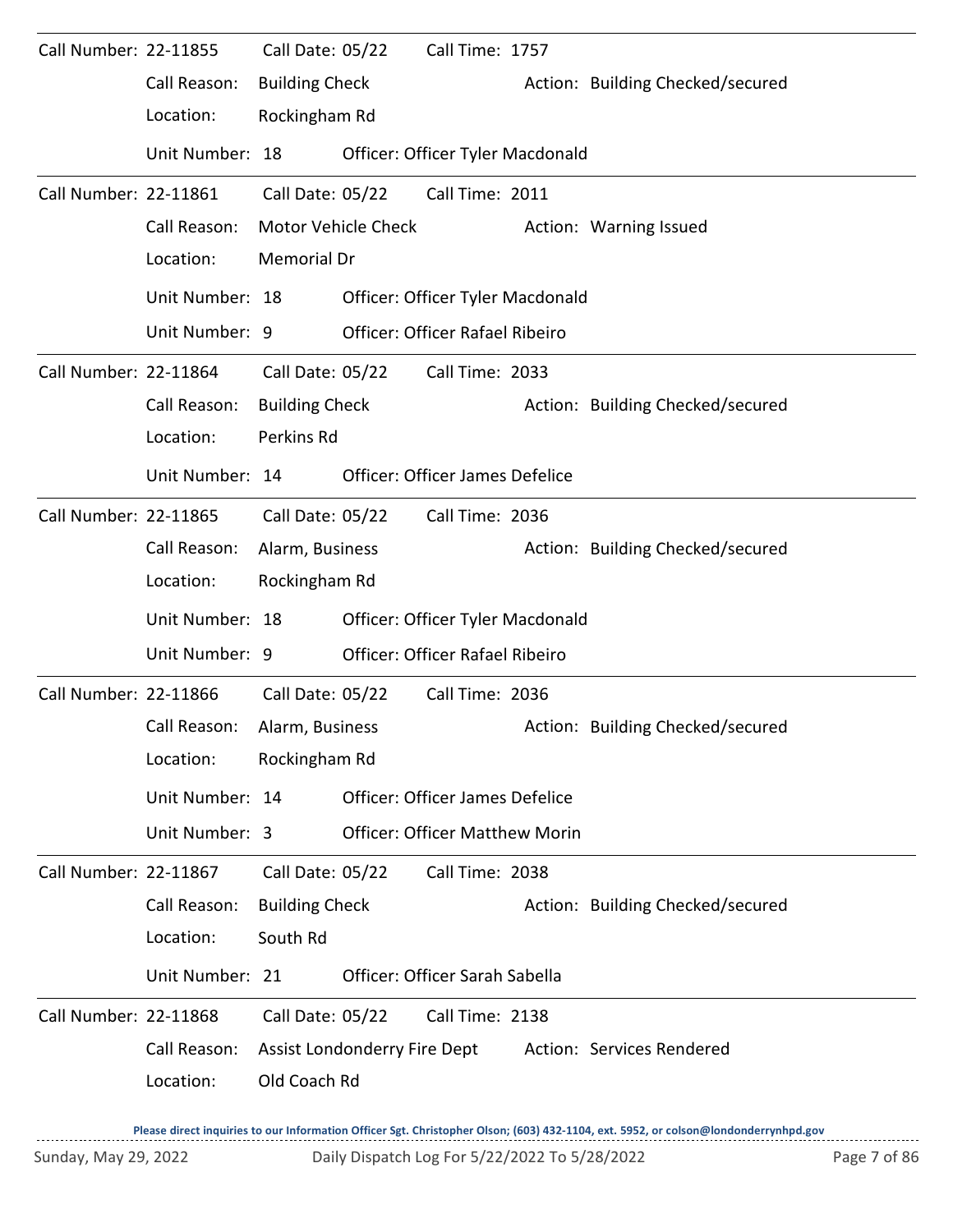|                       | Unit Number: 21                     |                       |                                 | Officer: Officer Sarah Sabella         |                                                         |
|-----------------------|-------------------------------------|-----------------------|---------------------------------|----------------------------------------|---------------------------------------------------------|
| Call Number: 22-11869 |                                     | Call Date: 05/22      |                                 | Call Time: 2209                        |                                                         |
|                       | Call Reason:                        | <b>Welfare Check</b>  |                                 |                                        | Action: Services Rendered                               |
|                       | Location:                           |                       | Rockingham Rd @ The Stumble Inn |                                        |                                                         |
|                       | Unit Number: 18                     |                       |                                 |                                        | Officers: Officer Bryan Janeczko & Officer Nathan Slack |
|                       | Unit Number: 19                     |                       |                                 | Officer: Officer Joshua Martin         |                                                         |
|                       | Unit Number: 9                      |                       |                                 | Officer: Officer Rafael Ribeiro        |                                                         |
| Call Number: 22-11870 |                                     | Call Date: 05/22      |                                 | Call Time: 2316                        |                                                         |
|                       | Call Reason:                        |                       | Motor Vehicle Accident          |                                        | Action: Could Not Locate                                |
|                       | Location:                           | Industrial Dr         |                                 |                                        |                                                         |
|                       | Unit Number: 18                     |                       |                                 |                                        | Officers: Officer Bryan Janeczko & Officer Nathan Slack |
|                       | Unit Number: 19                     |                       |                                 | Officer: Officer Joshua Martin         |                                                         |
|                       | Refer to Incident Number: 22-753-OF |                       |                                 |                                        |                                                         |
| Call Number: 22-11872 |                                     | Call Date: 05/22      |                                 | Call Time: 2348                        |                                                         |
|                       | Call Reason:                        |                       | Motor Vehicle Check             |                                        | Action: Warning Issued                                  |
|                       | Location:                           |                       | Hardy Rd @ Rail Trail           |                                        |                                                         |
|                       | Unit Number: 4                      |                       |                                 | <b>Officer: Sergeant Timothy Moran</b> |                                                         |
| Call Number: 22-11873 |                                     | Call Date: 05/22      |                                 | Call Time: 2354                        |                                                         |
|                       | Call Reason:                        | <b>Building Check</b> |                                 |                                        | Action: Building Checked/secured                        |
|                       | Location:                           | Navigator Rd          |                                 |                                        |                                                         |
|                       | Unit Number: 4                      |                       |                                 | <b>Officer: Sergeant Timothy Moran</b> |                                                         |
| Call Number: 22-11874 |                                     | Call Date: 05/23      |                                 | Call Time: 0008                        |                                                         |
|                       | Call Reason:                        | <b>Building Check</b> |                                 |                                        | Action: Building Checked/secured                        |
|                       | Location:                           | Independence Dr       |                                 |                                        |                                                         |
|                       | Unit Number: 4                      |                       |                                 | <b>Officer: Sergeant Timothy Moran</b> |                                                         |
| Call Number: 22-11875 |                                     | Call Date: 05/23      |                                 | Call Time: 0016                        |                                                         |
|                       | Call Reason:                        | <b>Building Check</b> |                                 |                                        | Action: Building Checked/secured                        |
|                       | Location:                           | Nashua Rd             |                                 |                                        |                                                         |
|                       | Unit Number: 17                     |                       |                                 | Officer: Officer Trevor Guay           |                                                         |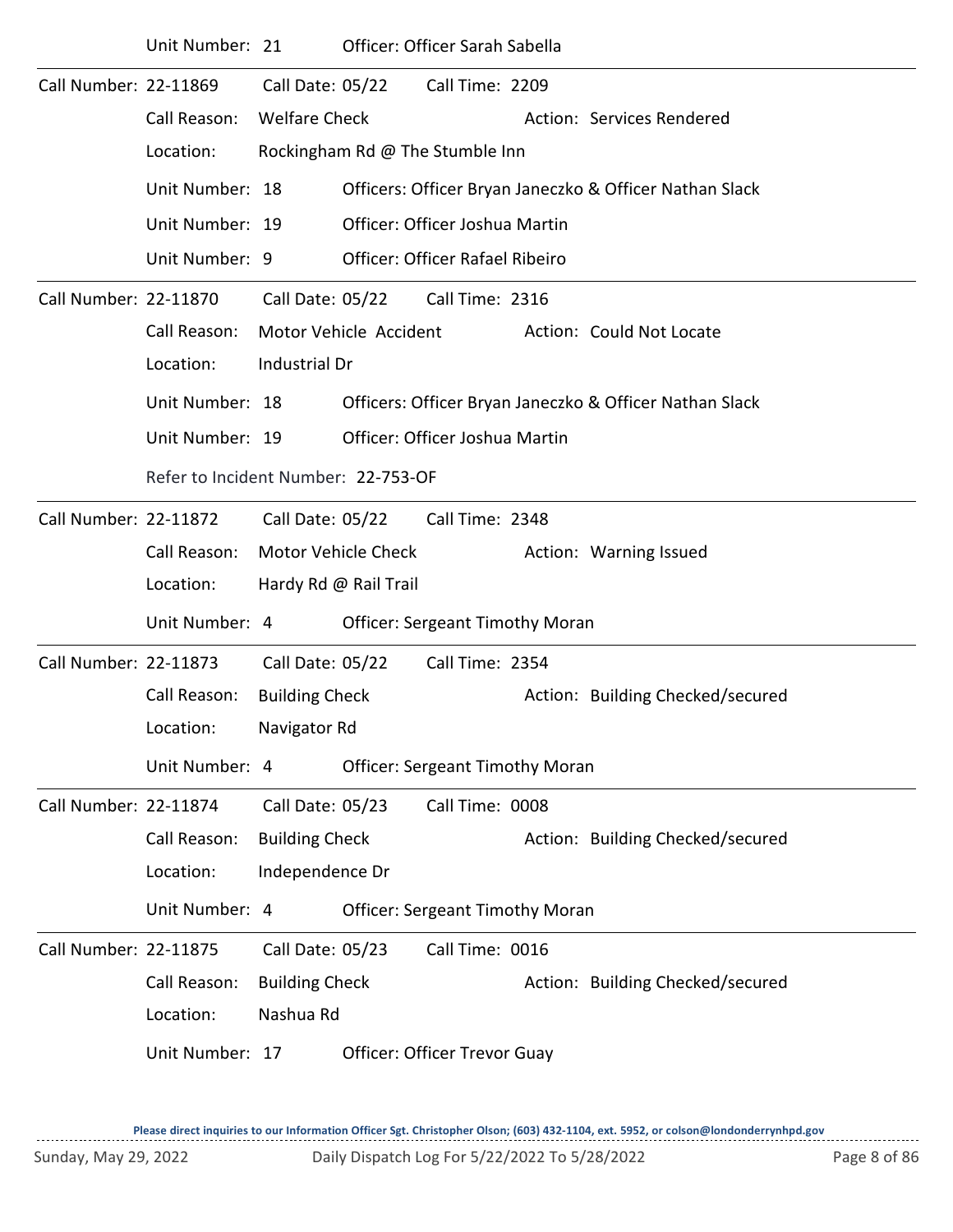| Call Number: 22-11877 |                 | Call Date: 05/23      | Call Time: 0017                |                                                         |
|-----------------------|-----------------|-----------------------|--------------------------------|---------------------------------------------------------|
|                       | Call Reason:    | <b>Building Check</b> |                                | Action: Building Checked/secured                        |
|                       | Location:       | Garden Ln             |                                |                                                         |
|                       | Unit Number: 17 |                       | Officer: Officer Trevor Guay   |                                                         |
| Call Number: 22-11879 |                 | Call Date: 05/23      | Call Time: 0028                |                                                         |
|                       | Call Reason:    | <b>Building Check</b> |                                | Action: Building Checked/secured                        |
|                       | Location:       | Nashua Rd             |                                |                                                         |
|                       | Unit Number: 17 |                       | Officer: Officer Trevor Guay   |                                                         |
| Call Number: 22-11882 |                 | Call Date: 05/23      | Call Time: 0042                |                                                         |
|                       | Call Reason:    | <b>Building Check</b> |                                | Action: Building Checked/secured                        |
|                       | Location:       | Rockingham Rd         |                                |                                                         |
|                       | Unit Number: 18 |                       |                                | Officers: Officer Bryan Janeczko & Officer Nathan Slack |
| Call Number: 22-11883 |                 | Call Date: 05/23      | Call Time: 0048                |                                                         |
|                       | Call Reason:    | <b>Building Check</b> |                                | Action: Building Checked/secured                        |
|                       | Location:       | Symmes Dr             |                                |                                                         |
|                       | Unit Number: 18 |                       |                                | Officers: Officer Bryan Janeczko & Officer Nathan Slack |
| Call Number: 22-11886 |                 | Call Date: 05/23      | Call Time: 0055                |                                                         |
|                       | Call Reason:    | <b>Building Check</b> |                                | Action: Building Checked/secured                        |
|                       | Location:       | Mammoth Rd            |                                |                                                         |
|                       | Unit Number: 18 |                       |                                | Officers: Officer Bryan Janeczko & Officer Nathan Slack |
| Call Number: 22-11888 |                 | Call Date: 05/23      | Call Time: 0104                |                                                         |
|                       | Call Reason:    | <b>Building Check</b> |                                | Action: Building Checked/secured                        |
|                       | Location:       | Garden Ln             |                                |                                                         |
|                       | Unit Number: 19 |                       | Officer: Officer Joshua Martin |                                                         |
| Call Number: 22-11889 |                 | Call Date: 05/23      | Call Time: 0113                |                                                         |
|                       | Call Reason:    | <b>Building Check</b> |                                | Action: Building Checked/secured                        |
|                       | Location:       | Rockingham Rd         |                                |                                                         |
|                       | Unit Number: 19 |                       | Officer: Officer Joshua Martin |                                                         |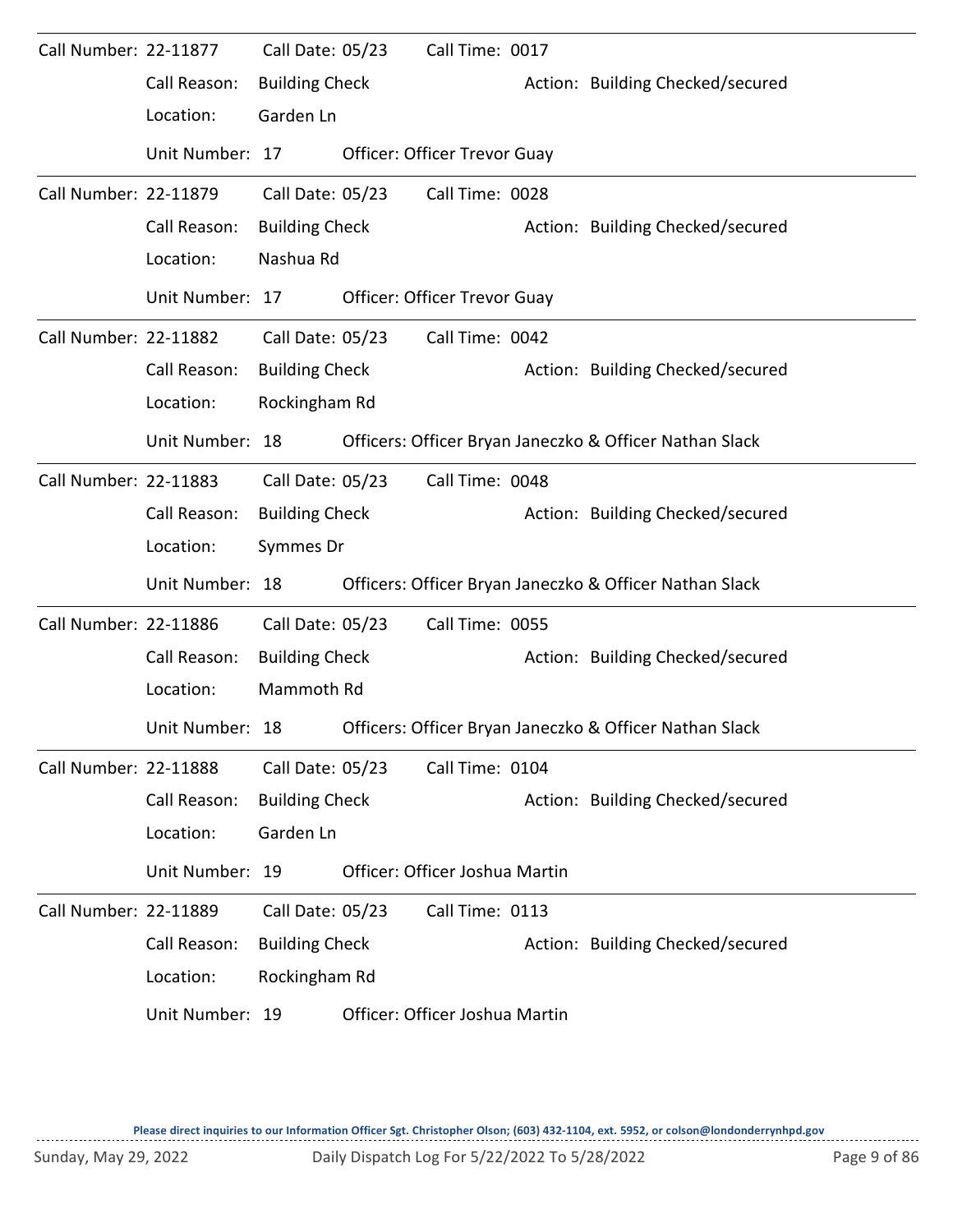| Call Number: 22-11890        |                 | Call Date: 05/23      | Call Time: 0117                        |                                                         |
|------------------------------|-----------------|-----------------------|----------------------------------------|---------------------------------------------------------|
|                              | Call Reason:    | <b>Building Check</b> |                                        | Action: Building Checked/secured                        |
|                              | Location:       | Perkins Rd            |                                        |                                                         |
|                              | Unit Number: 19 |                       | Officer: Officer Joshua Martin         |                                                         |
| Call Number: 22-11891        |                 | Call Date: 05/23      | Call Time: 0125                        |                                                         |
|                              | Call Reason:    | Alarm, Business       |                                        | Action: Building Checked/secured                        |
|                              | Location:       | Rockingham Rd         |                                        |                                                         |
|                              | Unit Number: 18 |                       |                                        | Officers: Officer Bryan Janeczko & Officer Nathan Slack |
|                              | Unit Number: 19 |                       | Officer: Officer Joshua Martin         |                                                         |
| <b>Call Number: 22-11892</b> |                 | Call Date: 05/23      | Call Time: 0149                        |                                                         |
|                              | Call Reason:    | <b>Building Check</b> |                                        | Action: Building Checked/secured                        |
|                              | Location:       | Nelson Rd             |                                        |                                                         |
|                              | Unit Number: 4  |                       | <b>Officer: Sergeant Timothy Moran</b> |                                                         |
| Call Number: 22-11893        |                 | Call Date: 05/23      | Call Time: 0159                        |                                                         |
|                              | Call Reason:    | <b>Building Check</b> |                                        | Action: Building Checked/secured                        |
|                              | Location:       | Rockingham Rd         |                                        |                                                         |
|                              | Unit Number: 18 |                       |                                        | Officers: Officer Bryan Janeczko & Officer Nathan Slack |
| Call Number: 22-11894        |                 | Call Date: 05/23      | Call Time: 0201                        |                                                         |
|                              | Call Reason:    | <b>Building Check</b> |                                        | Action: Building Checked/secured                        |
|                              | Location:       | Hampton Dr            |                                        |                                                         |
|                              | Unit Number: 17 |                       | <b>Officer: Officer Trevor Guay</b>    |                                                         |
| Call Number: 22-11895        |                 | Call Date: 05/23      | Call Time: 0207                        |                                                         |
|                              | Call Reason:    | <b>Building Check</b> |                                        | Action: Building Checked/secured                        |
|                              | Location:       | Liberty Dr            |                                        |                                                         |
|                              | Unit Number: 18 |                       |                                        | Officers: Officer Bryan Janeczko & Officer Nathan Slack |
| Call Number: 22-11896        |                 | Call Date: 05/23      | Call Time: 0214                        |                                                         |
|                              | Call Reason:    | <b>Building Check</b> |                                        | Action: Warning Issued                                  |
|                              | Location:       | Perkins Rd            |                                        |                                                         |
|                              | Unit Number: 18 |                       |                                        | Officers: Officer Bryan Janeczko & Officer Nathan Slack |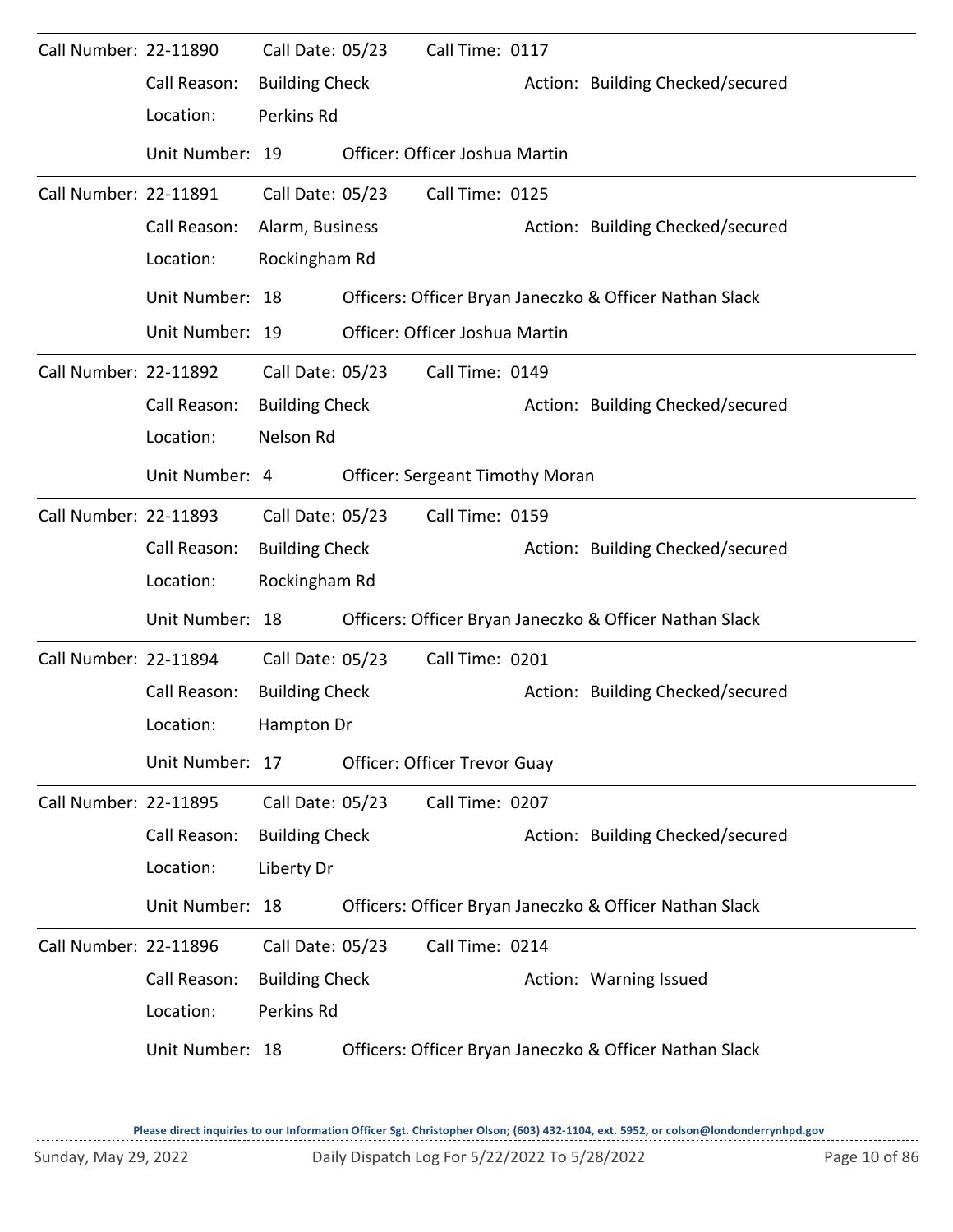| Call Number: 22-11898 |                 | Call Date: 05/23       |                     | Call Time: 0245                      |                                  |
|-----------------------|-----------------|------------------------|---------------------|--------------------------------------|----------------------------------|
|                       | Call Reason:    | <b>Building Check</b>  |                     |                                      | Action: Building Checked/secured |
|                       | Location:       | Mammoth Rd             |                     |                                      |                                  |
|                       | Unit Number: 19 |                        |                     | Officer: Officer Joshua Martin       |                                  |
| Call Number: 22-11900 |                 | Call Date: 05/23       |                     | Call Time: 0636                      |                                  |
|                       | Call Reason:    |                        | Motor Vehicle Check |                                      | Action: Services Rendered        |
|                       | Location:       | Planeview Dr           |                     |                                      |                                  |
|                       | Unit Number: 20 |                        |                     | Officer: Officer Sydney Delforte     |                                  |
| Call Number: 22-11902 |                 | Call Date: 05/23       |                     | Call Time: 0654                      |                                  |
|                       | Call Reason:    | Juvenile Offenses      |                     |                                      | Action: Services Rendered        |
|                       | Location:       | Macgregor Ct           |                     |                                      |                                  |
|                       | Unit Number: 20 |                        |                     | Officer: Officer Sydney Delforte     |                                  |
| Call Number: 22-11903 |                 | Call Date: 05/23       |                     | Call Time: 0729                      |                                  |
|                       | Call Reason:    | Juvenile Offenses      |                     |                                      | Action: Services Rendered        |
|                       | Location:       | Copperfield Ln         |                     |                                      |                                  |
|                       | Unit Number: 18 |                        |                     | <b>Officer: Officer Paul Mueller</b> |                                  |
|                       | Unit Number: 21 |                        |                     | Officer: Officer Sarah Sabella       |                                  |
| Call Number: 22-11905 |                 | Call Date: 05/23       |                     | Call Time: 0805                      |                                  |
|                       | Call Reason:    | <b>Traffic Control</b> |                     |                                      | Action: No Action Required       |
|                       | Location:       | Colonial Dr            |                     |                                      |                                  |
|                       | Unit Number: 21 |                        |                     | Officer: Officer Sarah Sabella       |                                  |
| Call Number: 22-11906 |                 | Call Date: 05/23       |                     | Call Time: 0832                      |                                  |
|                       | Call Reason:    | <b>Building Check</b>  |                     |                                      | Action: Building Checked/secured |
|                       | Location:       | West Rd                |                     |                                      |                                  |
|                       | Unit Number: 21 |                        |                     | Officer: Officer Sarah Sabella       |                                  |
| Call Number: 22-11909 |                 | Call Date: 05/23       |                     | Call Time: 0842                      |                                  |
|                       | Call Reason:    | <b>Building Check</b>  |                     |                                      | Action: Building Checked/secured |
|                       | Location:       | Perkins Rd             |                     |                                      |                                  |
|                       | Unit Number: 20 |                        |                     | Officer: Officer Sydney Delforte     |                                  |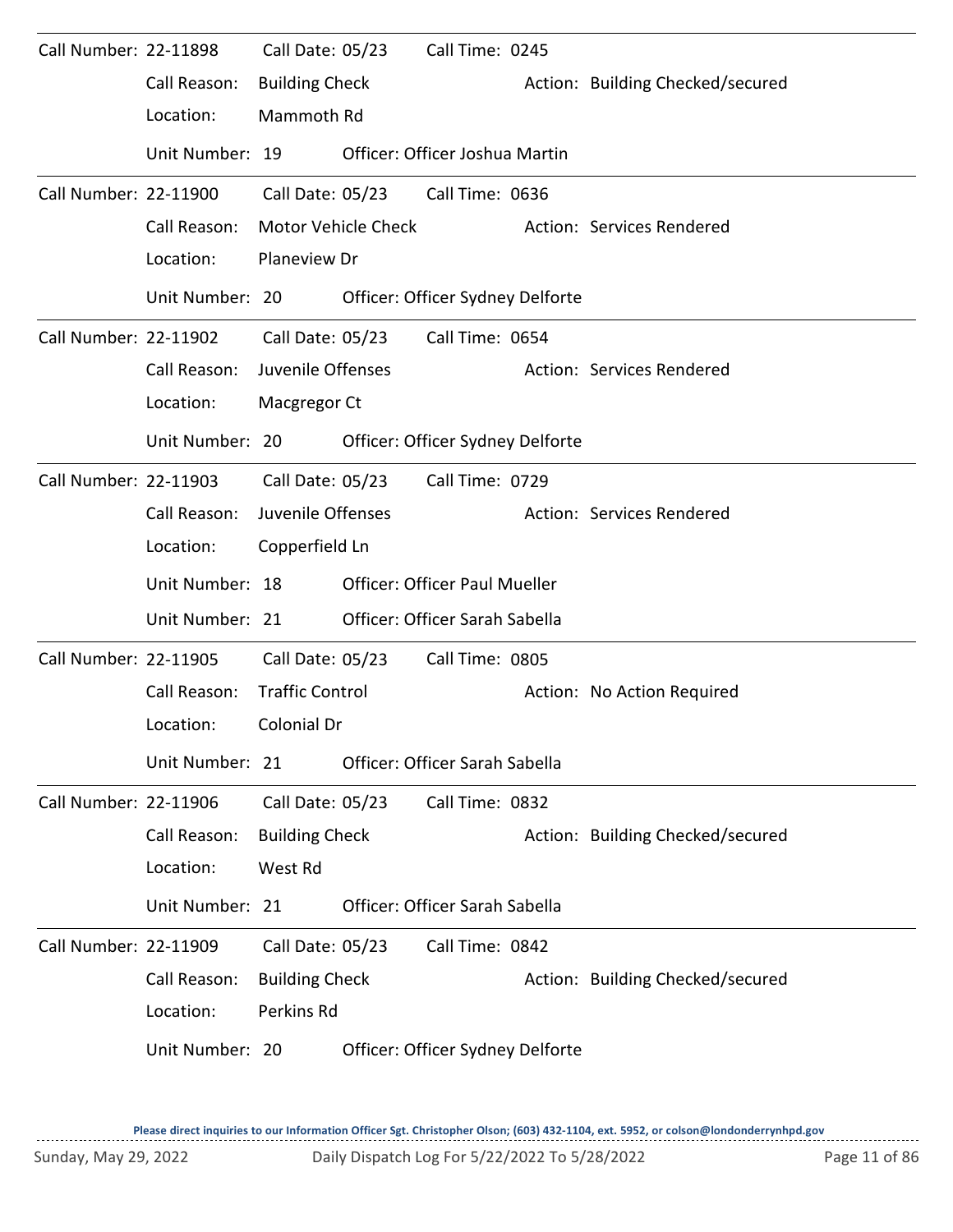| Call Number: 22-11910 |                                                  | Call Date: 05/23      |                                | Call Time: 0845 |                                            |                                              |  |  |
|-----------------------|--------------------------------------------------|-----------------------|--------------------------------|-----------------|--------------------------------------------|----------------------------------------------|--|--|
|                       | Call Reason:                                     |                       | Motor Vehicle Accident         |                 |                                            | Action: Investigated                         |  |  |
|                       | Location:                                        |                       | Rockingham Rd @ Sanborn Rd     |                 |                                            |                                              |  |  |
|                       | Unit Number: 20                                  |                       |                                |                 | Officer: Officer Sydney Delforte           |                                              |  |  |
| Call Number: 22-11911 |                                                  | Call Date: 05/23      |                                | Call Time: 0925 |                                            |                                              |  |  |
|                       | Call Reason:                                     | <b>Building Check</b> |                                |                 |                                            | Action: Building Checked/secured             |  |  |
|                       | Location:                                        | Nelson Rd             |                                |                 |                                            |                                              |  |  |
|                       | Unit Number: 21                                  |                       | Officer: Officer Sarah Sabella |                 |                                            |                                              |  |  |
| Call Number: 22-11912 |                                                  |                       | Call Date: 05/23               | Call Time: 0954 |                                            |                                              |  |  |
|                       | Call Reason:                                     | <b>Building Check</b> |                                |                 |                                            | Action: Building Checked/secured             |  |  |
|                       | Location:                                        | Rockingham Rd         |                                |                 |                                            |                                              |  |  |
|                       | Unit Number: 21                                  |                       | Officer: Officer Sarah Sabella |                 |                                            |                                              |  |  |
| Call Number: 22-11913 |                                                  | Call Date: 05/23      |                                | Call Time: 0955 |                                            |                                              |  |  |
|                       | Call Reason:                                     | <b>Animal Control</b> |                                |                 |                                            | Action: Warning Issued                       |  |  |
|                       | Location:                                        | Wilson Rd             |                                |                 |                                            |                                              |  |  |
|                       | Unit Number: 26                                  |                       |                                |                 |                                            | Officer: Animal Control Officer David Carver |  |  |
| Call Number: 22-11914 |                                                  | Call Date: 05/23      |                                | Call Time: 1045 |                                            |                                              |  |  |
|                       | Call Reason:                                     |                       | Motor Vehicle Stop Arrest      |                 |                                            | Action: Arrest(s) Made                       |  |  |
|                       | Location:                                        |                       |                                |                 | Rockingham Rd @ Highwood Cold Storage, Llc |                                              |  |  |
|                       | Unit Number: 20 Officer: Officer Sydney Delforte |                       |                                |                 |                                            |                                              |  |  |
|                       | Unit Number: 4                                   |                       |                                |                 | <b>Officer: Sergeant Randy Duguay</b>      |                                              |  |  |
|                       | Arrest Number: 22-218-AR                         |                       |                                |                 |                                            |                                              |  |  |
|                       |                                                  |                       |                                |                 | Date: 05/23                                |                                              |  |  |
|                       |                                                  |                       |                                |                 | Time: 1045                                 |                                              |  |  |
|                       |                                                  |                       |                                |                 | Name: Plourde, Aaron E                     |                                              |  |  |
|                       |                                                  |                       |                                |                 |                                            | Address: 690 Rimmon St, Apt. 1               |  |  |
|                       |                                                  |                       |                                |                 | Manchester, NH                             |                                              |  |  |
|                       |                                                  |                       |                                |                 | Age: 35                                    |                                              |  |  |
|                       | Charge #1: Drive After Rev/suspension            |                       |                                |                 |                                            |                                              |  |  |

Charge # 2: Suspension Of Vehicle Registration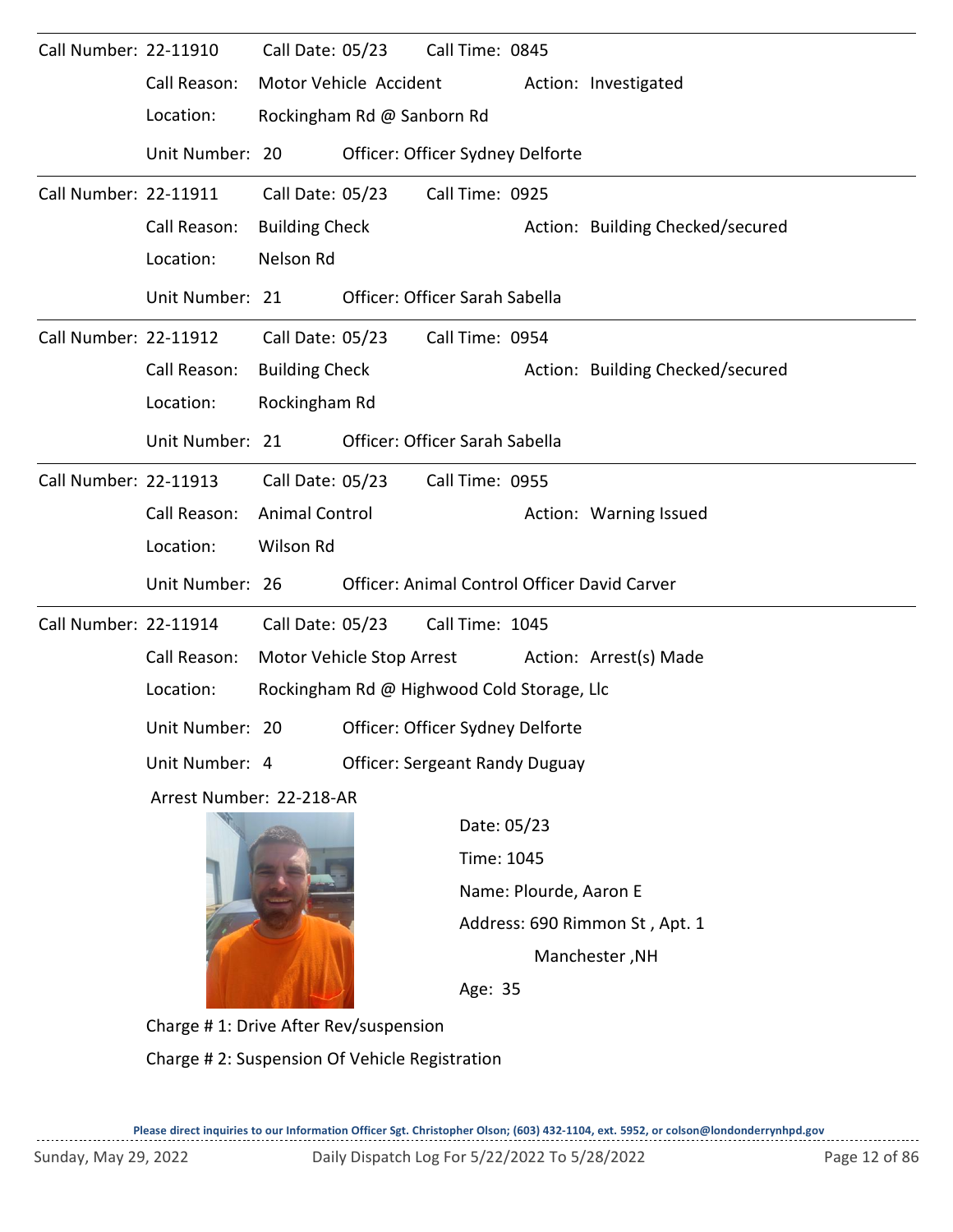| Call Number: 22-11915 |                 | Call Date: 05/23      |                         | Call Time: 1058                           |                |                                  |
|-----------------------|-----------------|-----------------------|-------------------------|-------------------------------------------|----------------|----------------------------------|
|                       | Call Reason:    | <b>Building Check</b> |                         |                                           |                | Action: Building Checked/secured |
|                       | Location:       | Nashua Rd             |                         |                                           |                |                                  |
|                       | Unit Number: 21 |                       |                         | Officer: Officer Sarah Sabella            |                |                                  |
| Call Number: 22-11916 |                 | Call Date: 05/23      |                         | Call Time: 1101                           |                |                                  |
|                       | Call Reason:    | <b>Building Check</b> |                         |                                           |                | Action: Building Checked/secured |
|                       | Location:       | Nashua Rd             |                         |                                           |                |                                  |
|                       | Unit Number: 21 |                       |                         | Officer: Officer Sarah Sabella            |                |                                  |
| Call Number: 22-11917 |                 | Call Date: 05/23      |                         | Call Time: 1118                           |                |                                  |
|                       | Call Reason:    | Follow-up             |                         |                                           |                | Action: Investigated             |
|                       | Location:       |                       |                         | Mammoth Rd @ Londonderry Middle School    |                |                                  |
|                       | Unit Number: 7  |                       |                         | <b>Officer: Detective Andrew Phillips</b> |                |                                  |
| Call Number: 22-11918 |                 | Call Date: 05/23      |                         | Call Time: 1138                           |                |                                  |
|                       | Call Reason:    | <b>Building Check</b> |                         |                                           |                | Action: Building Checked/secured |
|                       | Location:       | Michels Wy            |                         |                                           |                |                                  |
|                       | Unit Number: 21 |                       |                         | Officer: Officer Sarah Sabella            |                |                                  |
| Call Number: 22-11919 |                 | Call Date: 05/23      |                         | Call Time: 1138                           |                |                                  |
|                       | Call Reason:    | <b>Building Check</b> |                         |                                           |                | Action: Building Checked/secured |
|                       | Location:       | Rockingham Rd         |                         |                                           |                |                                  |
|                       | Unit Number: 20 |                       |                         | Officer: Officer Sydney Delforte          |                |                                  |
| Call Number: 22-11920 |                 | Call Date: 05/23      |                         | Call Time: 1142                           |                |                                  |
|                       | Call Reason:    | <b>Building Check</b> |                         |                                           |                | Action: Building Checked/secured |
|                       | Location:       | Garden Ln             |                         |                                           |                |                                  |
|                       | Unit Number: 21 |                       |                         | Officer: Officer Sarah Sabella            |                |                                  |
| Call Number: 22-11921 |                 | Call Date: 05/23      |                         | Call Time: 1208                           |                |                                  |
|                       | Call Reason:    |                       | Serve Restraining Order |                                           | Action: Served |                                  |
|                       | Location:       | Rockingham Rd         |                         |                                           |                |                                  |
|                       | Unit Number: 20 |                       |                         | Officer: Officer Sydney Delforte          |                |                                  |
|                       | Unit Number: 21 |                       |                         | Officer: Officer Sarah Sabella            |                |                                  |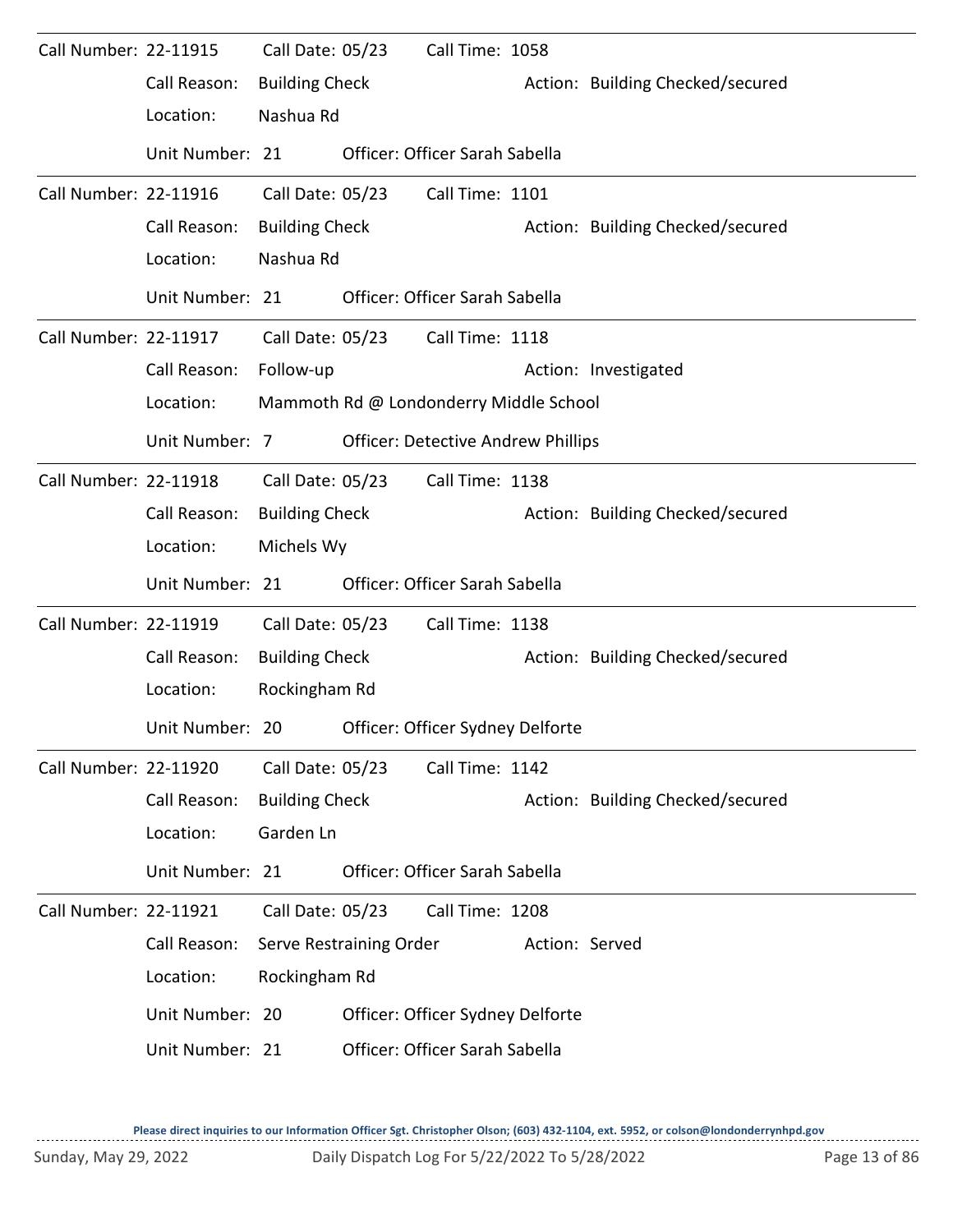| Call Number: 22-11922        |                  | Call Date: 05/23       | Call Time: 1241                        |                                                            |
|------------------------------|------------------|------------------------|----------------------------------------|------------------------------------------------------------|
|                              | Call Reason:     | <b>Building Check</b>  |                                        | Action: Building Checked/secured                           |
|                              | Location:        | Rockingham Rd          |                                        |                                                            |
|                              | Unit Number: 21  |                        | Officer: Officer Sarah Sabella         |                                                            |
| <b>Call Number: 22-11925</b> |                  | Call Date: 05/23       | Call Time: 1245                        |                                                            |
|                              | Call Reason:     | <b>Building Check</b>  |                                        | Action: Building Checked/secured                           |
|                              | Location:        | Rockingham Rd          |                                        |                                                            |
|                              | Unit Number: 21  |                        | Officer: Officer Sarah Sabella         |                                                            |
| Call Number: 22-11930        |                  | Call Date: 05/23       | Call Time: 1311                        |                                                            |
|                              | Call Reason:     | <b>Building Check</b>  |                                        | Action: Building Checked/secured                           |
|                              | Location:        | <b>Orchard View Dr</b> |                                        |                                                            |
|                              | Unit Number: 21  |                        | Officer: Officer Sarah Sabella         |                                                            |
| Call Number: 22-11931        |                  | Call Date: 05/23       | Call Time: 1314                        |                                                            |
|                              | Call Reason:     | <b>Animal Control</b>  |                                        | Action: Services Rendered                                  |
|                              | Location:        |                        | Orchard View Dr @ Apple Tree Mall      |                                                            |
|                              | Unit Number: 21  |                        | Officer: Officer Sarah Sabella         |                                                            |
| Call Number: 22-11938        |                  | Call Date: 05/23       | Call Time: 1435                        |                                                            |
|                              | Call Reason:     | Soliciting             |                                        | Action: Could Not Locate                                   |
|                              | Location:        | Mammoth Rd             |                                        |                                                            |
|                              | Unit Number: 4   |                        | Officer: Sergeant Jason Archambault    |                                                            |
| Call Number: 22-11940        |                  | Call Date: 05/23       | Call Time: 1517                        |                                                            |
|                              | Call Reason:     | Motor Vehicle Check    |                                        | Action: Citation Issued                                    |
|                              | Location:        |                        |                                        | Airport Rd @ Manchester Boston Regional Airport/terminal&g |
|                              | Unit Number: Unk |                        | <b>Officer: Sergeant Timothy Moran</b> |                                                            |
| Call Number: 22-11946        |                  | Call Date: 05/23       | Call Time: 1628                        |                                                            |
|                              | Call Reason:     | <b>Building Check</b>  |                                        | Action: Building Checked/secured                           |
|                              | Location:        | Rockingham Rd          |                                        |                                                            |
|                              |                  |                        |                                        |                                                            |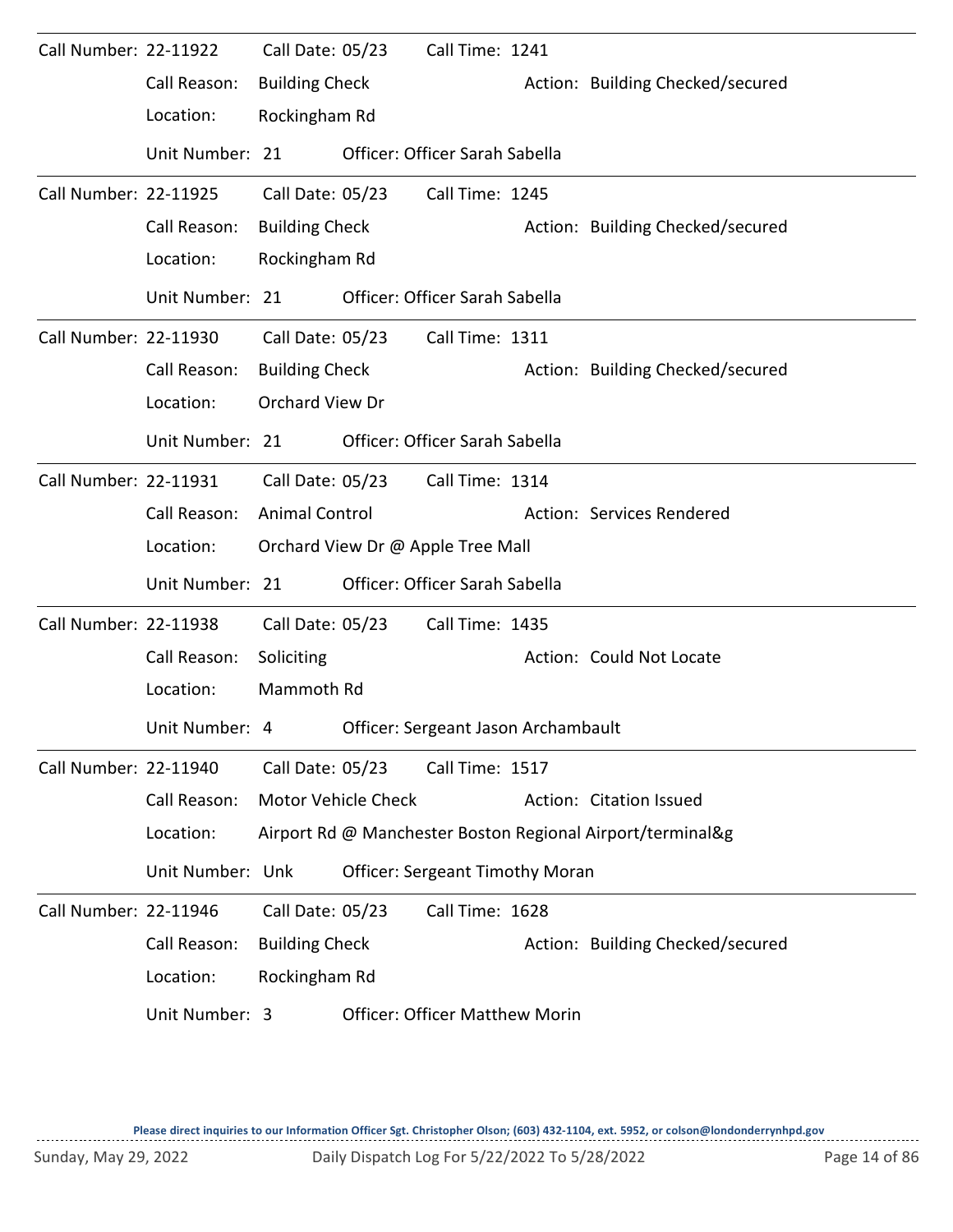| Call Number: 22-11958 |                 | Call Date: 05/23           |                             | Call Time: 1720                        |                                  |
|-----------------------|-----------------|----------------------------|-----------------------------|----------------------------------------|----------------------------------|
|                       | Call Reason:    | Keep The Peace             |                             |                                        | Action: Services Rendered        |
|                       | Location:       | Macgregor Ct               |                             |                                        |                                  |
|                       | Unit Number: 21 |                            |                             | Officer: Officer Sarah Sabella         |                                  |
|                       | Unit Number: 4  |                            |                             | Officer: Sergeant Jason Archambault    |                                  |
| Call Number: 22-11960 |                 | Call Date: 05/23           |                             | Call Time: 1729                        |                                  |
|                       | Call Reason:    | <b>Building Check</b>      |                             |                                        | Action: Building Checked/secured |
|                       | Location:       | Nashua Rd                  |                             |                                        |                                  |
|                       | Unit Number: 18 |                            |                             | Officer: Officer Tyler Macdonald       |                                  |
| Call Number: 22-11961 |                 | Call Date: 05/23           |                             | Call Time: 1730                        |                                  |
|                       | Call Reason:    | K9 Training                |                             |                                        | Action: Services Rendered        |
|                       | Location:       |                            |                             | Garden Ln @ Park And Ride South        |                                  |
|                       | Unit Number: 3  |                            |                             | <b>Officer: Officer Matthew Morin</b>  |                                  |
| Call Number: 22-11963 |                 | Call Date: 05/23           |                             | Call Time: 1733                        |                                  |
|                       | Call Reason:    | <b>Building Check</b>      |                             |                                        | Action: Building Checked/secured |
|                       | Location:       | Orchard View Dr            |                             |                                        |                                  |
|                       | Unit Number: 18 |                            |                             | Officer: Officer Tyler Macdonald       |                                  |
| Call Number: 22-11965 |                 | Call Date: 05/23           |                             | Call Time: 1742                        |                                  |
|                       | Call Reason:    |                            | Motor Vehicle Check         |                                        | Action: Warning Issued           |
|                       | Location:       |                            | Mammoth Rd @ Nh Dot Shed    |                                        |                                  |
|                       | Unit Number: 13 |                            |                             | <b>Officer: Officer James Defelice</b> |                                  |
| Call Number: 22-11968 |                 | Call Date: 05/23           |                             | Call Time: 1854                        |                                  |
|                       | Call Reason:    | <b>Motor Vehicle Check</b> |                             |                                        | Action: Services Rendered        |
|                       | Location:       |                            | Nashua Rd @ Shell Food Mart |                                        |                                  |
|                       | Unit Number: 9  |                            |                             | <b>Officer: Officer Rafael Ribeiro</b> |                                  |
| Call Number: 22-11969 |                 |                            | Call Date: 05/23            | Call Time: 1927                        |                                  |
|                       | Call Reason:    |                            |                             | Animal Control - Missing Dog           | Action: Could Not Locate         |
|                       | Location:       | High Range Rd              |                             |                                        |                                  |
|                       | Unit Number: 18 |                            |                             | Officer: Officer Tyler Macdonald       |                                  |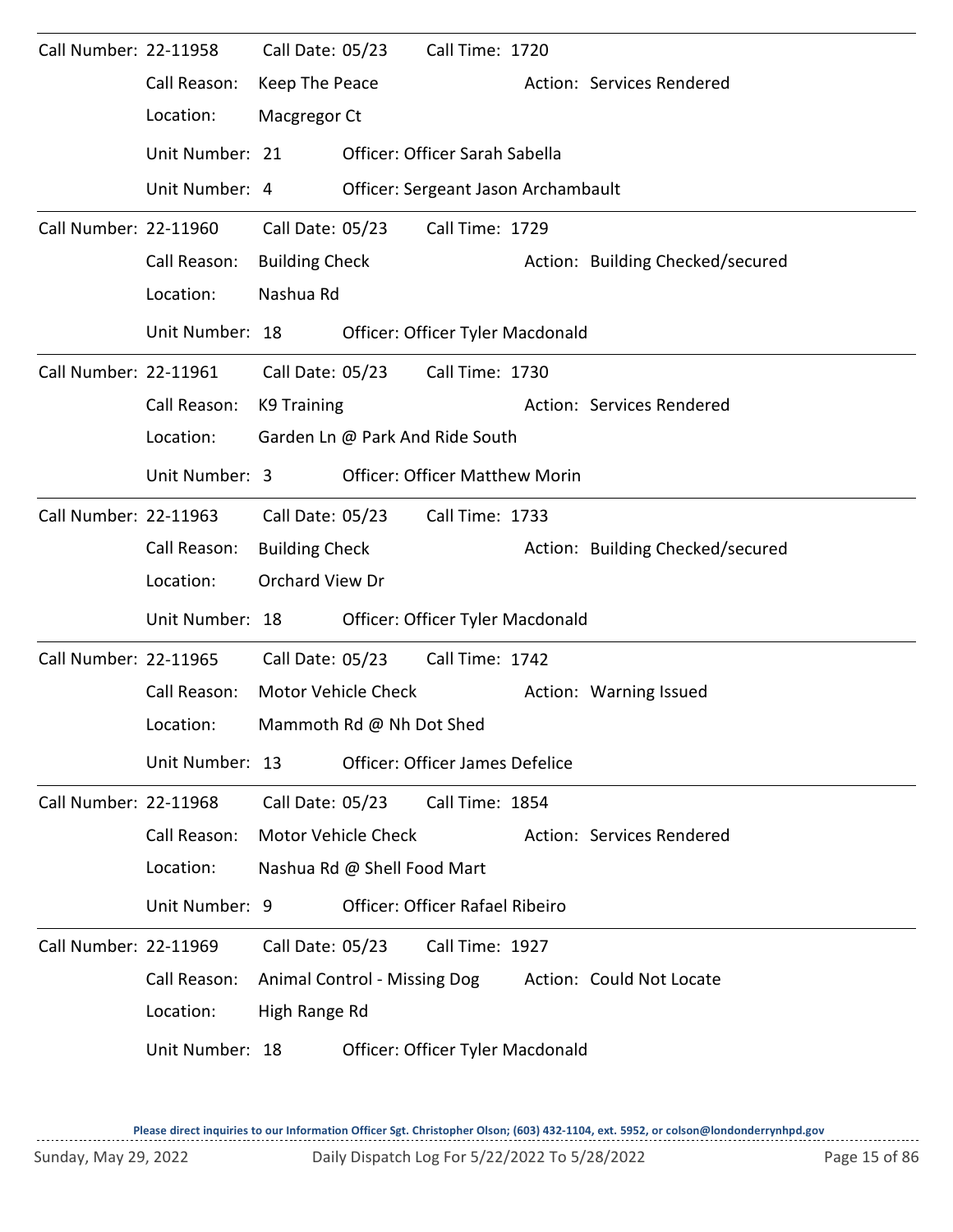| Call Number: 22-11971        |                                                              | Call Date: 05/23      |                         | Call Time: 1935                     |                                                         |
|------------------------------|--------------------------------------------------------------|-----------------------|-------------------------|-------------------------------------|---------------------------------------------------------|
|                              | Call Reason:                                                 | <b>Building Check</b> |                         |                                     | Action: Building Checked/secured                        |
|                              | Location:                                                    | Shasta Dr             |                         |                                     |                                                         |
|                              | Unit Number: 21                                              |                       |                         | Officer: Officer Sarah Sabella      |                                                         |
| <b>Call Number: 22-11972</b> |                                                              | Call Date: 05/23      |                         | Call Time: 1937                     |                                                         |
|                              | Call Reason:                                                 | <b>Building Check</b> |                         |                                     | Action: Building Checked/secured                        |
|                              | Location:                                                    | Perkins Rd            |                         |                                     |                                                         |
|                              | Unit Number: 4                                               |                       |                         | Officer: Sergeant Jason Archambault |                                                         |
| Call Number: 22-11974        |                                                              | Call Date: 05/23      |                         | Call Time: 2046                     |                                                         |
|                              | Call Reason:                                                 | Disabled Mv           |                         |                                     | Action: No Action Required                              |
|                              | Location:                                                    |                       | Boyd Rd @ Canterbury Ln |                                     |                                                         |
| Call Number: 22-11977        |                                                              | Call Date: 05/23      |                         | Call Time: 2240                     |                                                         |
|                              | Call Reason:                                                 | <b>Building Check</b> |                         |                                     | Action: Building Checked/secured                        |
|                              | Location:                                                    | Rockingham Rd         |                         |                                     |                                                         |
|                              | Unit Number: 18                                              |                       |                         |                                     | Officers: Officer Bryan Janeczko & Officer Nathan Slack |
| Call Number: 22-11978        |                                                              | Call Date: 05/23      |                         | Call Time: 2259                     |                                                         |
|                              | Call Reason:                                                 | <b>Building Check</b> |                         |                                     | Action: Building Checked/secured                        |
|                              | Location:                                                    | Perkins Rd            |                         |                                     |                                                         |
|                              | Unit Number: 18                                              |                       |                         |                                     | Officers: Officer Bryan Janeczko & Officer Nathan Slack |
|                              | Call Number: 22-11980    Call Date: 05/23    Call Time: 2313 |                       |                         |                                     |                                                         |
|                              | Call Reason:                                                 | <b>Building Check</b> |                         |                                     | Action: Building Checked/secured                        |
|                              | Location:                                                    | Perkins Rd            |                         |                                     |                                                         |
|                              | Unit Number: 19                                              |                       |                         | Officer: Officer Joshua Martin      |                                                         |
| Call Number: 22-11982        |                                                              | Call Date: 05/23      |                         | Call Time: 2315                     |                                                         |
|                              | Call Reason:                                                 | <b>Building Check</b> |                         |                                     | Action: Building Checked/secured                        |
|                              | Location:                                                    | Rockingham Rd         |                         |                                     |                                                         |
|                              | Unit Number: 19                                              |                       |                         | Officer: Officer Joshua Martin      |                                                         |
| Call Number: 22-11983        |                                                              | Call Date: 05/23      |                         | Call Time: 2318                     |                                                         |
|                              | Call Reason:                                                 | <b>Building Check</b> |                         |                                     | Action: Building Checked/secured                        |
|                              | Location:                                                    | Nashua Rd             |                         |                                     |                                                         |
|                              |                                                              |                       |                         |                                     |                                                         |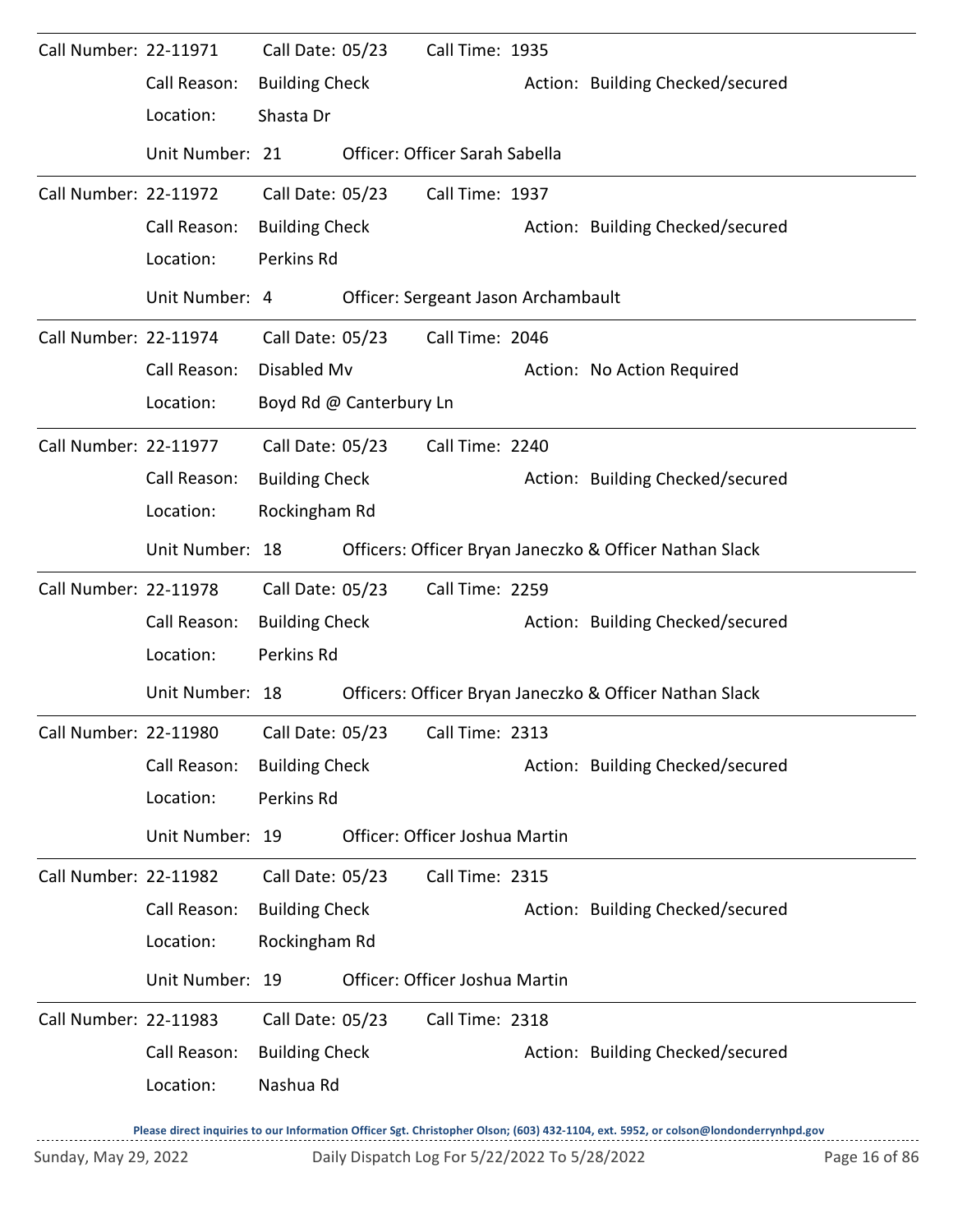|                       | Unit Number: 17 |                       |                            | <b>Officer: Officer Trevor Guay</b>    |                                                         |
|-----------------------|-----------------|-----------------------|----------------------------|----------------------------------------|---------------------------------------------------------|
| Call Number: 22-11987 |                 | Call Date: 05/23      |                            | Call Time: 2340                        |                                                         |
|                       | Call Reason:    | <b>Building Check</b> |                            |                                        | Action: Building Checked/secured                        |
|                       | Location:       | Rockingham Rd         |                            |                                        |                                                         |
|                       | Unit Number: 9  |                       |                            | <b>Officer: Officer Rafael Ribeiro</b> |                                                         |
| Call Number: 22-11988 |                 | Call Date: 05/23      |                            | Call Time: 2342                        |                                                         |
|                       | Call Reason:    | <b>Building Check</b> |                            |                                        | Action: Building Checked/secured                        |
|                       | Location:       | Perkins Rd            |                            |                                        |                                                         |
|                       | Unit Number: 9  |                       |                            | <b>Officer: Officer Rafael Ribeiro</b> |                                                         |
| Call Number: 22-11989 |                 | Call Date: 05/23      |                            | Call Time: 2344                        |                                                         |
|                       | Call Reason:    |                       | <b>Motor Vehicle Check</b> |                                        | Action: Services Rendered                               |
|                       | Location:       |                       |                            | South Rd @ Londonderry South School    |                                                         |
|                       | Unit Number: 17 |                       |                            | Officer: Officer Trevor Guay           |                                                         |
| Call Number: 22-11990 |                 | Call Date: 05/23      |                            | Call Time: 2346                        |                                                         |
|                       | Call Reason:    | <b>Building Check</b> |                            |                                        | Action: Building Checked/secured                        |
|                       | Location:       | South Rd              |                            |                                        |                                                         |
|                       | Unit Number: 17 |                       |                            | Officer: Officer Trevor Guay           |                                                         |
| Call Number: 22-11992 |                 | Call Date: 05/23      |                            | Call Time: 2350                        |                                                         |
|                       | Call Reason:    | <b>Building Check</b> |                            |                                        | Action: Building Checked/secured                        |
|                       | Location:       | Rockingham Rd         |                            |                                        |                                                         |
|                       | Unit Number: 18 |                       |                            |                                        | Officers: Officer Bryan Janeczko & Officer Nathan Slack |
| Call Number: 22-11993 |                 | Call Date: 05/23      |                            | Call Time: 2350                        |                                                         |
|                       | Call Reason:    | <b>Building Check</b> |                            |                                        | Action: Building Checked/secured                        |
|                       | Location:       | Navigator Rd          |                            |                                        |                                                         |
|                       | Unit Number: 19 |                       |                            | Officer: Officer Joshua Martin         |                                                         |
| Call Number: 22-11995 |                 | Call Date: 05/24      |                            | Call Time: 0002                        |                                                         |
|                       | Call Reason:    | <b>Building Check</b> |                            |                                        | Action: Building Checked/secured                        |
|                       | Location:       | Nashua Rd             |                            |                                        |                                                         |
|                       | Unit Number: 17 |                       |                            | Officer: Officer Trevor Guay           |                                                         |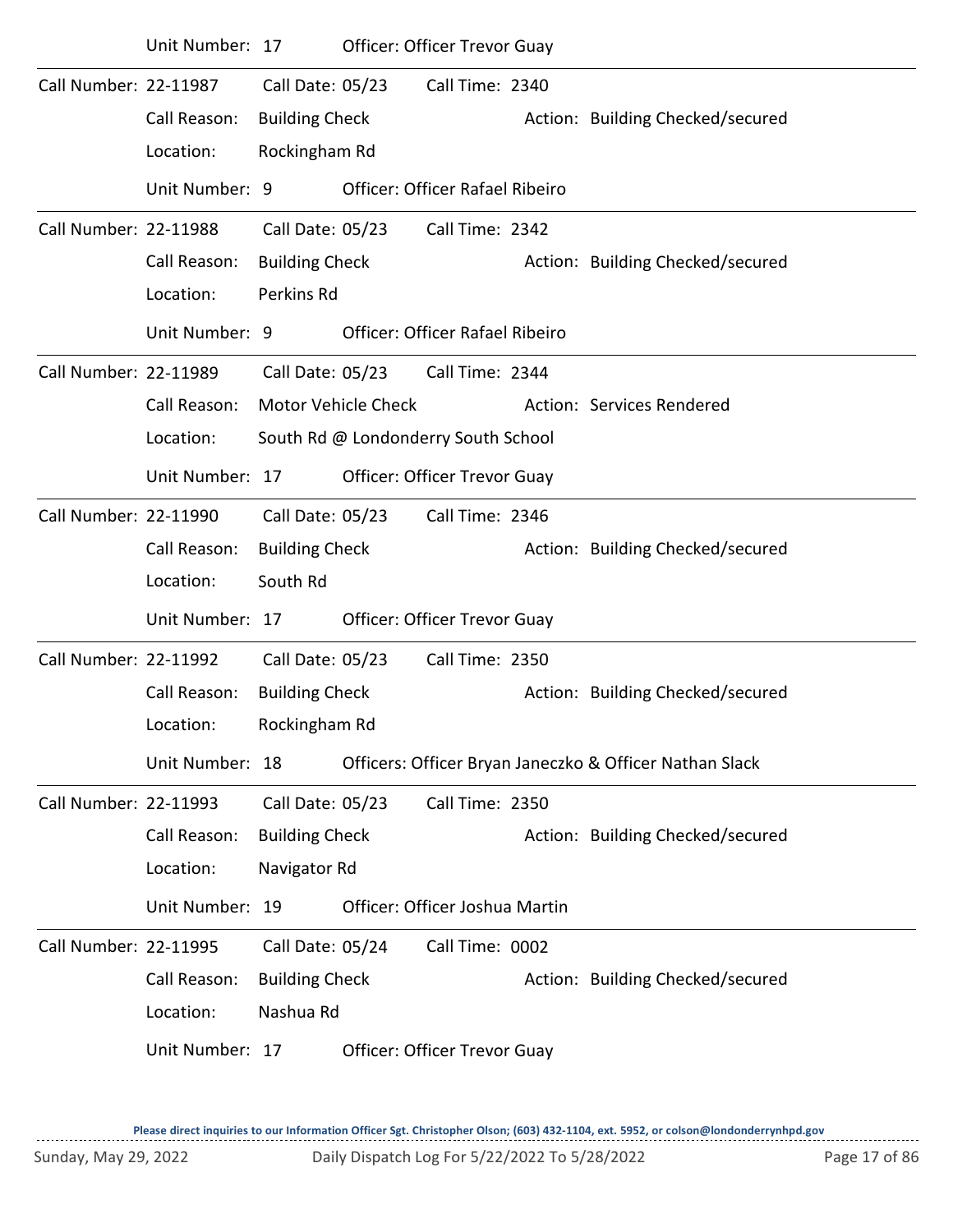| Call Number: 22-11996 |                 | Call Date: 05/24      |                        | Call Time: 0002                     |                                                         |
|-----------------------|-----------------|-----------------------|------------------------|-------------------------------------|---------------------------------------------------------|
|                       | Call Reason:    | Mv Lockout            |                        |                                     | Action: No Action Required                              |
|                       | Location:       | Symmes Dr             |                        |                                     |                                                         |
|                       | Unit Number: 18 |                       |                        |                                     | Officers: Officer Bryan Janeczko & Officer Nathan Slack |
| Call Number: 22-11998 |                 | Call Date: 05/24      |                        | Call Time: 0016                     |                                                         |
|                       | Call Reason:    | <b>Building Check</b> |                        |                                     | Action: Building Checked/secured                        |
|                       | Location:       | West Rd               |                        |                                     |                                                         |
|                       | Unit Number: 17 |                       |                        | Officer: Officer Trevor Guay        |                                                         |
| Call Number: 22-11999 |                 | Call Date: 05/24      |                        | Call Time: 0024                     |                                                         |
|                       | Call Reason:    | <b>Building Check</b> |                        |                                     | Action: Building Checked/secured                        |
|                       | Location:       | Rockingham Rd         |                        |                                     |                                                         |
|                       | Unit Number: 18 |                       |                        |                                     | Officers: Officer Bryan Janeczko & Officer Nathan Slack |
| Call Number: 22-12001 |                 | Call Date: 05/24      |                        | Call Time: 0044                     |                                                         |
|                       | Call Reason:    | <b>Building Check</b> |                        |                                     | Action: Building Checked/secured                        |
|                       | Location:       | Nelson Rd             |                        |                                     |                                                         |
|                       | Unit Number: 4  |                       |                        | Officer: Sergeant Christopher Olson |                                                         |
| Call Number: 22-12002 |                 | Call Date: 05/24      |                        | Call Time: 0053                     |                                                         |
|                       | Call Reason:    | Alarm, Residence      |                        |                                     | Action: Building Checked/secured                        |
|                       | Location:       | Winding Pond Rd       |                        |                                     |                                                         |
|                       | Unit Number: 17 |                       |                        | <b>Officer: Officer Trevor Guay</b> |                                                         |
|                       | Unit Number: 19 |                       |                        | Officer: Officer Joshua Martin      |                                                         |
| Call Number: 22-12003 |                 | Call Date: 05/24      |                        | Call Time: 0113                     |                                                         |
|                       | Call Reason:    | <b>Building Check</b> |                        |                                     | Action: Building Checked/secured                        |
|                       | Location:       | Hampton Dr            |                        |                                     |                                                         |
|                       | Unit Number: 19 |                       |                        | Officer: Officer Joshua Martin      |                                                         |
| Call Number: 22-12004 |                 | Call Date: 05/24      |                        | Call Time: 0434                     |                                                         |
|                       | Call Reason:    |                       | Motor Vehicle Accident |                                     | Action: Investigated                                    |
|                       | Location:       | Adams Rd              |                        |                                     |                                                         |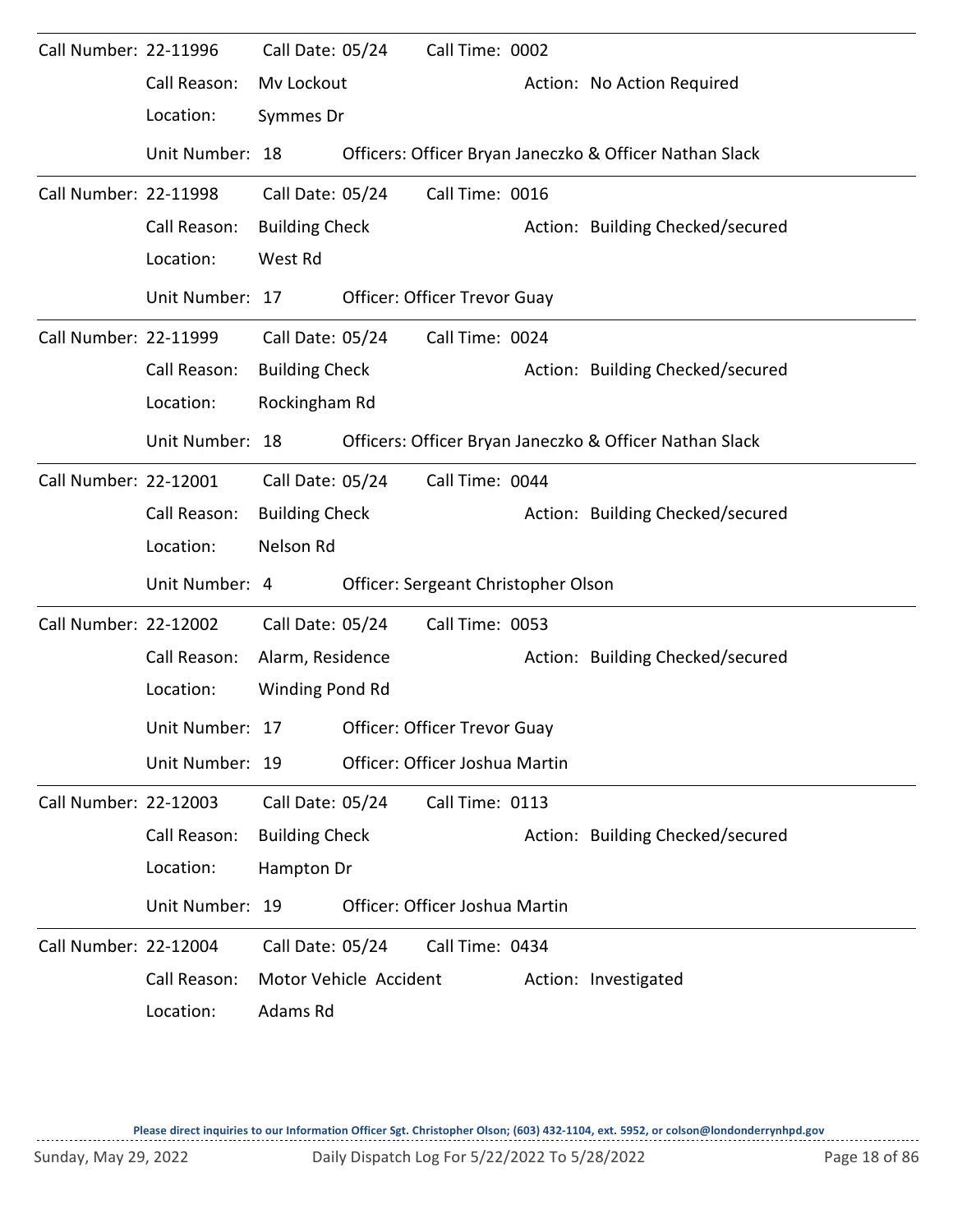|                       | Unit Number: 17                             |                                                                                                                                                                                                                                      | <b>Officer: Officer Trevor Guay</b>                     |  |  |  |  |  |  |
|-----------------------|---------------------------------------------|--------------------------------------------------------------------------------------------------------------------------------------------------------------------------------------------------------------------------------------|---------------------------------------------------------|--|--|--|--|--|--|
|                       | Unit Number: 18                             |                                                                                                                                                                                                                                      | Officers: Officer Bryan Janeczko & Officer Nathan Slack |  |  |  |  |  |  |
|                       | Unit Number: 19                             |                                                                                                                                                                                                                                      | Officer: Officer Joshua Martin                          |  |  |  |  |  |  |
| Call Number: 22-12005 |                                             | Call Date: 05/24                                                                                                                                                                                                                     | Call Time: 0621                                         |  |  |  |  |  |  |
|                       | Call Reason:                                | <b>Building Check</b>                                                                                                                                                                                                                | Action: Building Checked/secured                        |  |  |  |  |  |  |
|                       | Location:                                   | Shasta Dr                                                                                                                                                                                                                            |                                                         |  |  |  |  |  |  |
|                       | Unit Number: 17                             |                                                                                                                                                                                                                                      | <b>Officer: Officer Kenneth Morales</b>                 |  |  |  |  |  |  |
| Call Number: 22-12007 |                                             |                                                                                                                                                                                                                                      | Call Date: 05/24 Call Time: 0648                        |  |  |  |  |  |  |
|                       | Call Reason:                                |                                                                                                                                                                                                                                      | Motor Vehicle Check<br>Action: Arrest(s) Made           |  |  |  |  |  |  |
|                       | Location:<br>Nashua Rd @ 7-eleven Food Mart |                                                                                                                                                                                                                                      |                                                         |  |  |  |  |  |  |
|                       | Unit Number: 14                             |                                                                                                                                                                                                                                      | Officer: Officer Anthony Marciano                       |  |  |  |  |  |  |
|                       | Unit Number: 18                             |                                                                                                                                                                                                                                      | <b>Officer: Officer Paul Mueller</b>                    |  |  |  |  |  |  |
|                       | Unit Number: 4                              |                                                                                                                                                                                                                                      | <b>Officer: Sergeant Randy Duguay</b>                   |  |  |  |  |  |  |
|                       | Arrest Number: 22-219-AR                    |                                                                                                                                                                                                                                      |                                                         |  |  |  |  |  |  |
|                       |                                             |                                                                                                                                                                                                                                      | Date: 05/24                                             |  |  |  |  |  |  |
|                       |                                             |                                                                                                                                                                                                                                      | Time: 0653                                              |  |  |  |  |  |  |
|                       |                                             |                                                                                                                                                                                                                                      | Name: Rapisarda, Daniel Joseph                          |  |  |  |  |  |  |
|                       |                                             |                                                                                                                                                                                                                                      | Address: 91 Capitol Hill Dr                             |  |  |  |  |  |  |
|                       |                                             |                                                                                                                                                                                                                                      | Londonderry, NH                                         |  |  |  |  |  |  |
|                       |                                             | <u> De la Brazilia de la Brazilia de la Brazilia de la Brazilia de la Brazilia de la Brazilia de la Brazilia de la Brazilia de la Brazilia de la Brazilia de la Brazilia de la Brazilia de la Brazilia de la Brazilia de la Braz</u> | Age: 24                                                 |  |  |  |  |  |  |
|                       |                                             |                                                                                                                                                                                                                                      | Charge #1: Operate After Cert As Habitual Offender      |  |  |  |  |  |  |
|                       |                                             |                                                                                                                                                                                                                                      | Charge # 2: Cntrl Drug: Sched 1 - 4; Possession         |  |  |  |  |  |  |
| Call Number: 22-12008 |                                             | Call Date: 05/24                                                                                                                                                                                                                     | Call Time: 0712                                         |  |  |  |  |  |  |
|                       | Call Reason:                                | <b>Building Check</b>                                                                                                                                                                                                                | Action: Building Checked/secured                        |  |  |  |  |  |  |
|                       | Location:                                   | Garden Ln                                                                                                                                                                                                                            |                                                         |  |  |  |  |  |  |

Unit Number: 14 Officer: Officer Anthony Marciano

| Call Number: 22-12010 |                 | Call Date: 05/24            |  | Call Time: 0714                          |                           |  |
|-----------------------|-----------------|-----------------------------|--|------------------------------------------|---------------------------|--|
|                       |                 | Call Reason: Building Check |  |                                          | Action: Services Rendered |  |
|                       | Location:       | Garden Ln                   |  |                                          |                           |  |
|                       | Unit Number: 14 |                             |  | <b>Officer: Officer Anthony Marciano</b> |                           |  |

**Please direct inquiries to our Information Officer Sgt. Christopher Olson; (603) 432-1104, ext. 5952, or colson@londonderrynhpd.gov**

 $\sim$   $\sim$   $\sim$   $\sim$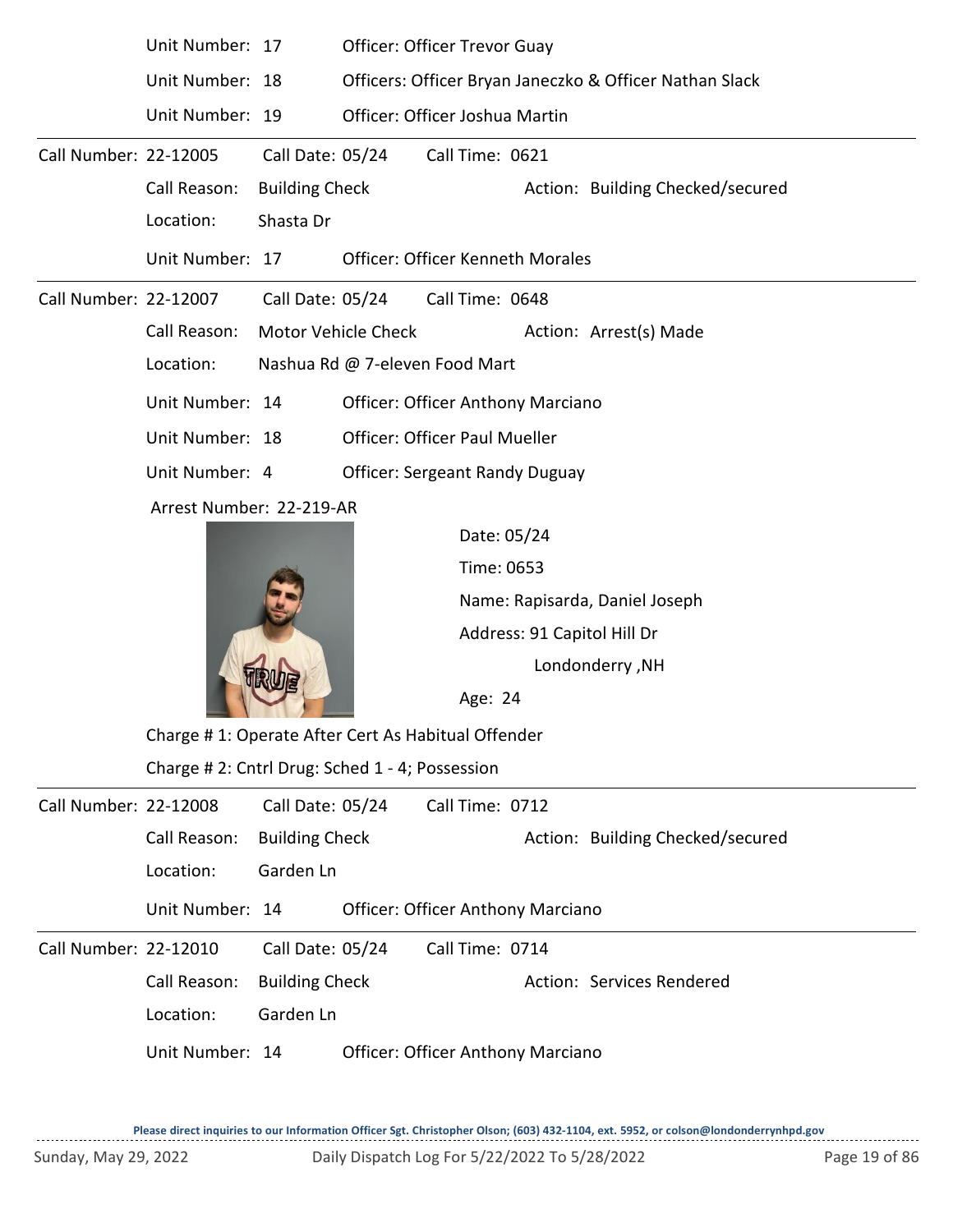| Call Number: 22-12013 |                 | Call Date: 05/24      |                         | Call Time: 0743                          |                                                    |
|-----------------------|-----------------|-----------------------|-------------------------|------------------------------------------|----------------------------------------------------|
|                       | Call Reason:    | <b>Building Check</b> |                         |                                          | Action: Building Checked/secured                   |
|                       | Location:       | Navigator Rd          |                         |                                          |                                                    |
|                       | Unit Number: 4  |                       |                         | <b>Officer: Sergeant Randy Duguay</b>    |                                                    |
| Call Number: 22-12014 |                 | Call Date: 05/24      |                         | Call Time: 0743                          |                                                    |
|                       | Call Reason:    |                       | Motor Vehicle Check     |                                          | Action: Investigated                               |
|                       | Location:       |                       | Nashua Rd @ Home Depot  |                                          |                                                    |
|                       | Unit Number: 14 |                       |                         | <b>Officer: Officer Anthony Marciano</b> |                                                    |
| Call Number: 22-12016 |                 |                       | Call Date: 05/24        | Call Time: 0748                          |                                                    |
|                       | Call Reason:    |                       | Motor Vehicle Accident  |                                          | Action: Services Rendered                          |
|                       | Location:       |                       | Nashua Rd @ Burger King |                                          |                                                    |
|                       | Unit Number: 14 |                       |                         | <b>Officer: Officer Anthony Marciano</b> |                                                    |
| Call Number: 22-12017 |                 | Call Date: 05/24      |                         | Call Time: 0748                          |                                                    |
|                       | Call Reason:    | Alarm, Business       |                         |                                          | Action: False Alarm                                |
|                       | Location:       | Wentworth Ave         |                         |                                          |                                                    |
|                       | Unit Number: 17 |                       |                         | <b>Officer: Officer Kenneth Morales</b>  |                                                    |
|                       | Unit Number: 4  |                       |                         | <b>Officer: Sergeant Randy Duguay</b>    |                                                    |
| Call Number: 22-12018 |                 | Call Date: 05/24      |                         | Call Time: 0750                          |                                                    |
|                       | Call Reason:    | Abandoned 911         |                         |                                          | Action: Services Rendered                          |
|                       | Location:       |                       |                         |                                          | Mammoth Rd @ Student Transportation Of America Inc |
|                       | Unit Number: 17 |                       |                         | <b>Officer: Officer Kenneth Morales</b>  |                                                    |
|                       | Unit Number: 4  |                       |                         | Officer: Sergeant Randy Duguay           |                                                    |
| Call Number: 22-12019 |                 | Call Date: 05/24      |                         | Call Time: 0825                          |                                                    |
|                       | Call Reason:    | <b>Building Check</b> |                         |                                          | Action: Building Checked/secured                   |
|                       | Location:       | Shasta Dr             |                         |                                          |                                                    |
|                       | Unit Number: 4  |                       |                         | <b>Officer: Sergeant Randy Duguay</b>    |                                                    |
| Call Number: 22-12021 |                 | Call Date: 05/24      |                         | Call Time: 0855                          |                                                    |
|                       | Call Reason:    | Shoplifting           |                         |                                          | Action: Services Rendered                          |
|                       | Location:       |                       |                         | Rockingham Rd @ Triangle Mobil Mart      |                                                    |
|                       | Unit Number: 17 |                       |                         | Officer: Officer Kenneth Morales         |                                                    |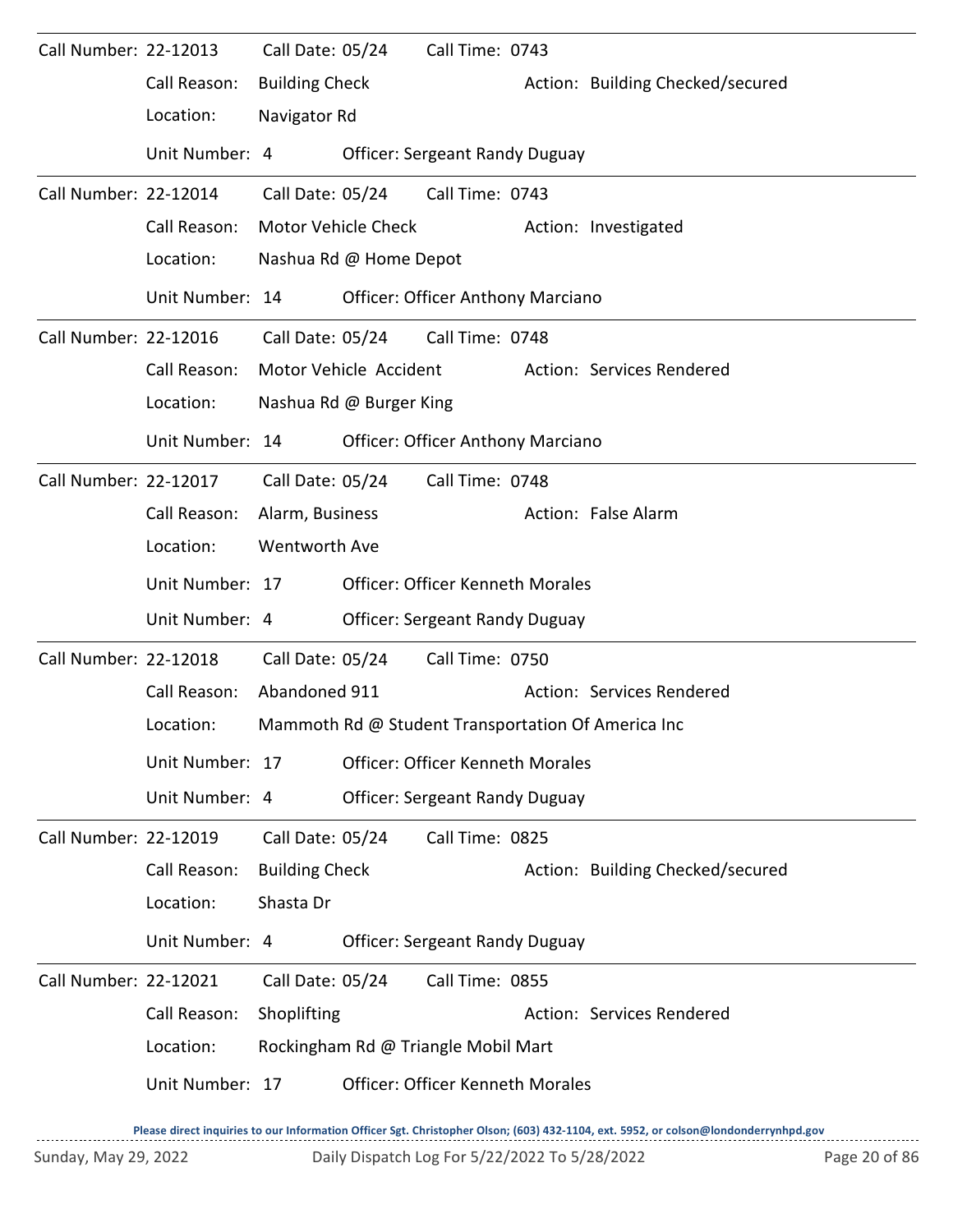|                       | Refer to Incident Number: 22-754-OF |                              |                                           |                                              |
|-----------------------|-------------------------------------|------------------------------|-------------------------------------------|----------------------------------------------|
| Call Number: 22-12023 |                                     | Call Date: 05/24             | Call Time: 0918                           |                                              |
|                       | Call Reason:                        | Animal Control - Found Dog   |                                           | Action: Services Rendered                    |
|                       | Location:                           | King Charles Dr              |                                           |                                              |
|                       | Unit Number: 26                     |                              |                                           | Officer: Animal Control Officer David Carver |
| Call Number: 22-12024 |                                     | Call Date: 05/24             | Call Time: 0926                           |                                              |
|                       | Call Reason:                        | Vin Verification             |                                           | Action: Services Rendered                    |
|                       | Location:                           | Oakridge Dr                  |                                           |                                              |
|                       | Unit Number: Unk                    |                              | Officer: Captain Patrick Cheetham         |                                              |
| Call Number: 22-12026 |                                     | Call Date: 05/24             | Call Time: 0950                           |                                              |
|                       | Call Reason:                        | <b>Building Check</b>        |                                           | Action: Services Rendered                    |
|                       | Location:                           | Nashua Rd                    |                                           |                                              |
|                       | Unit Number: 14                     |                              | <b>Officer: Officer Anthony Marciano</b>  |                                              |
| Call Number: 22-12027 |                                     | Call Date: 05/24             | Call Time: 0956                           |                                              |
|                       | Call Reason:                        | <b>Building Check</b>        |                                           | Action: Building Checked/secured             |
|                       | Location:                           | Rockingham Rd                |                                           |                                              |
|                       | Unit Number: 17                     |                              | <b>Officer: Officer Kenneth Morales</b>   |                                              |
| Call Number: 22-12029 |                                     | Call Date: 05/24             | Call Time: 1006                           |                                              |
|                       | Call Reason:                        | Follow-up                    |                                           | Action: Services Rendered                    |
|                       | Location:                           | Sanborn Rd                   |                                           |                                              |
|                       | Unit Number: 17                     |                              | <b>Officer: Officer Kenneth Morales</b>   |                                              |
| Call Number: 22-12030 |                                     | Call Date: 05/24             | Call Time: 1009                           |                                              |
|                       | Call Reason:                        | Sexual Offender Registration |                                           | Action: Services Rendered                    |
|                       | Location:                           | Adams Rd                     |                                           |                                              |
|                       | Unit Number: Unk                    |                              | <b>Officer: Detective Andrew Phillips</b> |                                              |
|                       | Refer to Incident Number: 22-755-OF |                              |                                           |                                              |
| Call Number: 22-12031 |                                     | Call Date: 05/24             | Call Time: 1024                           |                                              |
|                       | Call Reason:                        | Follow-up                    |                                           | Action: Services Rendered                    |
|                       | Location:                           | Bridle Pt @ Wallace Farms    |                                           |                                              |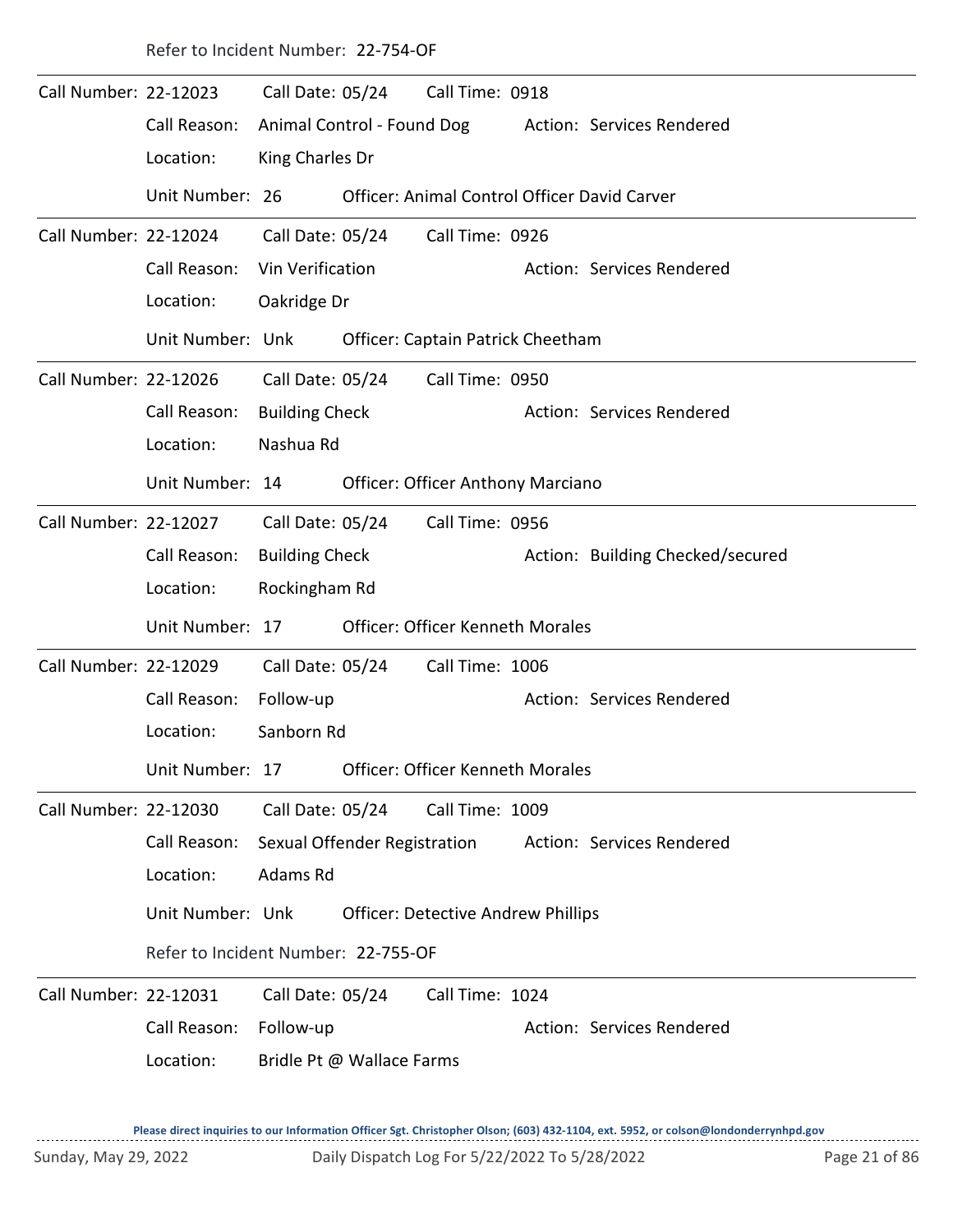|                       | Unit Number: 26                     |                            | Officer: Animal Control Officer David Carver |                                              |  |                                                            |  |  |  |
|-----------------------|-------------------------------------|----------------------------|----------------------------------------------|----------------------------------------------|--|------------------------------------------------------------|--|--|--|
|                       | Unit Number: 26                     |                            |                                              | Officer: Animal Control Officer David Carver |  |                                                            |  |  |  |
| Call Number: 22-12032 |                                     | Call Date: 05/24           |                                              | Call Time: 1035                              |  |                                                            |  |  |  |
|                       | Call Reason:                        |                            | Motor Vehicle Accident                       |                                              |  | Action: No Action Required                                 |  |  |  |
|                       | Location:                           |                            |                                              |                                              |  | Action Blvd @ Nashua Rd@ Auto Auction Of New England, Inc. |  |  |  |
| Call Number: 22-12034 |                                     | Call Date: 05/24           |                                              | Call Time: 0940                              |  |                                                            |  |  |  |
|                       | Call Reason:                        | Sex Offenses               |                                              |                                              |  | Action: Services Rendered                                  |  |  |  |
|                       | Location:                           | First St                   |                                              |                                              |  |                                                            |  |  |  |
|                       | Refer to Incident Number: 22-756-OF |                            |                                              |                                              |  |                                                            |  |  |  |
| Call Number: 22-12035 |                                     | Call Date: 05/24           |                                              | Call Time: 1104                              |  |                                                            |  |  |  |
|                       | Call Reason:                        | <b>Building Check</b>      |                                              |                                              |  | Action: Services Rendered                                  |  |  |  |
|                       | Location:                           | Orchard View Dr            |                                              |                                              |  |                                                            |  |  |  |
|                       | Unit Number: 14                     |                            |                                              | <b>Officer: Officer Anthony Marciano</b>     |  |                                                            |  |  |  |
| Call Number: 22-12036 |                                     | Call Date: 05/24           |                                              | Call Time: 1106                              |  |                                                            |  |  |  |
|                       | Call Reason:                        | <b>Suspicious Activity</b> |                                              |                                              |  | Action: Services Rendered                                  |  |  |  |
|                       | Location:                           | Adams Rd                   |                                              |                                              |  |                                                            |  |  |  |
|                       | Unit Number: 14                     |                            |                                              | <b>Officer: Officer Anthony Marciano</b>     |  |                                                            |  |  |  |
|                       | Unit Number: 17                     |                            |                                              | <b>Officer: Officer Kenneth Morales</b>      |  |                                                            |  |  |  |
|                       | Unit Number: 4                      |                            |                                              | <b>Officer: Sergeant Randy Duguay</b>        |  |                                                            |  |  |  |
|                       | Refer to Incident Number: 22-757-OF |                            |                                              |                                              |  |                                                            |  |  |  |
| Call Number: 22-12037 |                                     | Call Date: 05/24           |                                              | Call Time: 1119                              |  |                                                            |  |  |  |
|                       | Call Reason:                        |                            | Lost Or Stolen License Plate                 |                                              |  | Action: Services Rendered                                  |  |  |  |
|                       | Location:                           |                            |                                              | Jack's Bridge Rd @ Harvey Industries         |  |                                                            |  |  |  |
| Call Number: 22-12038 |                                     | Call Date: 05/24           |                                              | Call Time: 1218                              |  |                                                            |  |  |  |
|                       | Call Reason:                        |                            | Larceny /forgery/ Fraud                      |                                              |  | Action: Services Rendered                                  |  |  |  |
|                       | Location:                           | Cross Rd                   |                                              |                                              |  |                                                            |  |  |  |
|                       | Unit Number: 14                     |                            |                                              | <b>Officer: Officer Anthony Marciano</b>     |  |                                                            |  |  |  |
|                       | Unit Number: 18                     |                            |                                              | <b>Officer: Officer Paul Mueller</b>         |  |                                                            |  |  |  |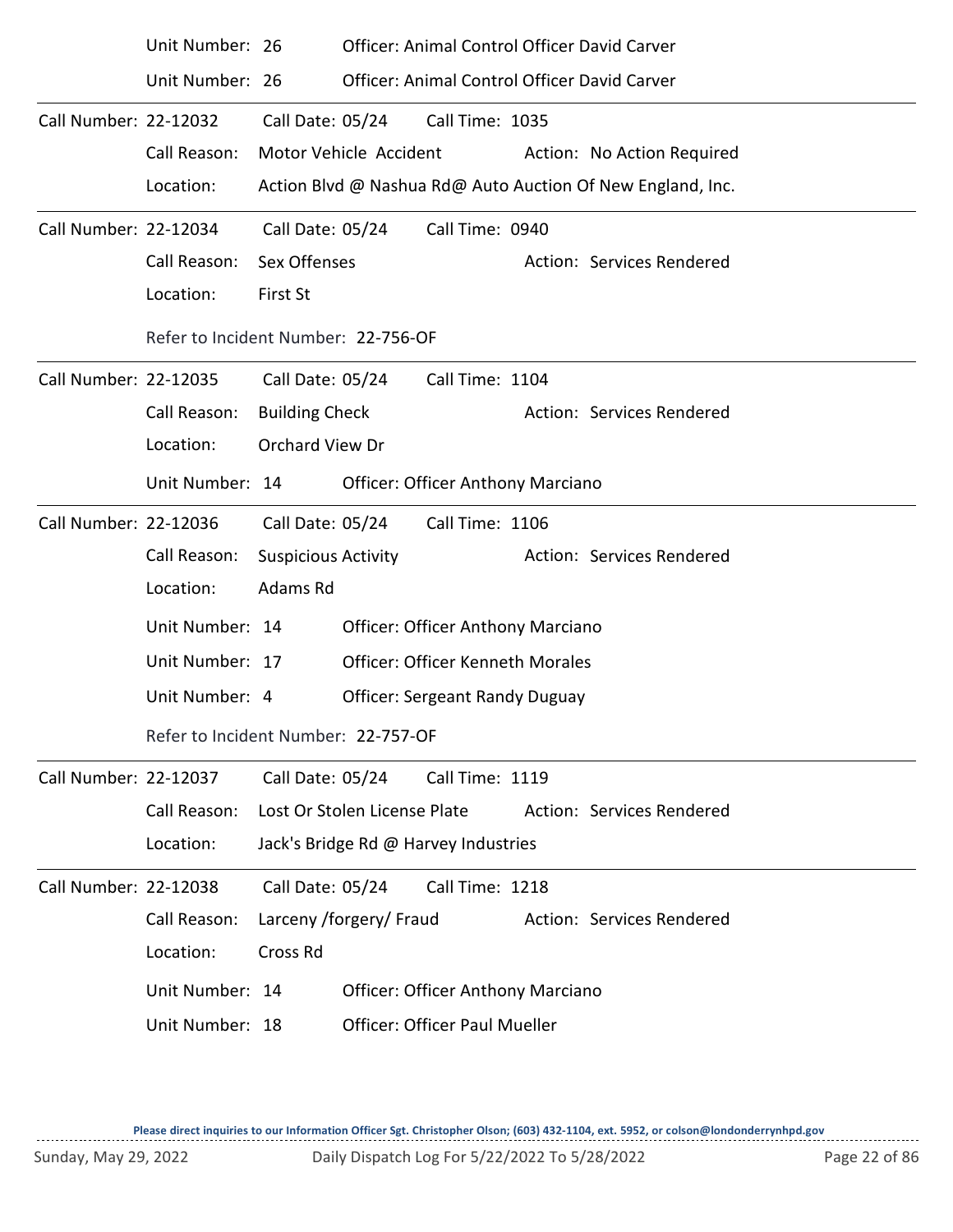| Call Number: 22-12039 |                 | Call Date: 05/24       | Call Time: 1225                           |                                                             |
|-----------------------|-----------------|------------------------|-------------------------------------------|-------------------------------------------------------------|
|                       | Call Reason:    | <b>Building Check</b>  |                                           | Action: Services Rendered                                   |
|                       | Location:       | Nashua Rd              |                                           |                                                             |
|                       | Unit Number: 17 |                        | <b>Officer: Officer Kenneth Morales</b>   |                                                             |
| Call Number: 22-12040 |                 | Call Date: 05/24       | Call Time: 1254                           |                                                             |
|                       | Call Reason:    | <b>Building Check</b>  |                                           | Action: Building Checked/secured                            |
|                       | Location:       | Rockingham Rd          |                                           |                                                             |
|                       | Unit Number: 17 |                        | <b>Officer: Officer Kenneth Morales</b>   |                                                             |
| Call Number: 22-12042 |                 | Call Date: 05/24       | Call Time: 1309                           |                                                             |
|                       | Call Reason:    | <b>Building Check</b>  |                                           | Action: Services Rendered                                   |
|                       | Location:       |                        |                                           |                                                             |
|                       | Unit Number: 6  |                        | <b>Officer: Detective Andrew Phillips</b> |                                                             |
| Call Number: 22-12043 |                 | Call Date: 05/24       | Call Time: 1328                           |                                                             |
|                       | Call Reason:    | <b>Building Check</b>  |                                           | Action: Building Checked/secured                            |
|                       | Location:       | Independence Dr        |                                           |                                                             |
|                       | Unit Number: 17 |                        | <b>Officer: Officer Kenneth Morales</b>   |                                                             |
| Call Number: 22-12046 |                 | Call Date: 05/24       | Call Time: 1504                           |                                                             |
|                       | Call Reason:    | <b>Building Check</b>  |                                           | Action: Building Checked/secured                            |
|                       | Location:       | Shasta Dr              |                                           |                                                             |
|                       | Unit Number: 13 |                        | Officer: Officer James Defelice           |                                                             |
| Call Number: 22-12047 |                 | Call Date: 05/24       | Call Time: 1509                           |                                                             |
|                       | Call Reason:    | <b>Traffic Control</b> |                                           | Action: Services Rendered                                   |
|                       | Location:       | Colonial Dr            |                                           |                                                             |
|                       | Unit Number: 17 |                        |                                           | Officers: Officer Brandon Gauthier & Officer Cameron Verrie |
| Call Number: 22-12050 |                 | Call Date: 05/24       | Call Time: 1536                           |                                                             |
|                       | Call Reason:    | <b>Building Check</b>  |                                           | Action: Building Checked/secured                            |
|                       | Location:       | Shasta Dr              |                                           |                                                             |
|                       | Unit Number: 17 |                        |                                           | Officers: Officer Brandon Gauthier & Officer Cameron Verrie |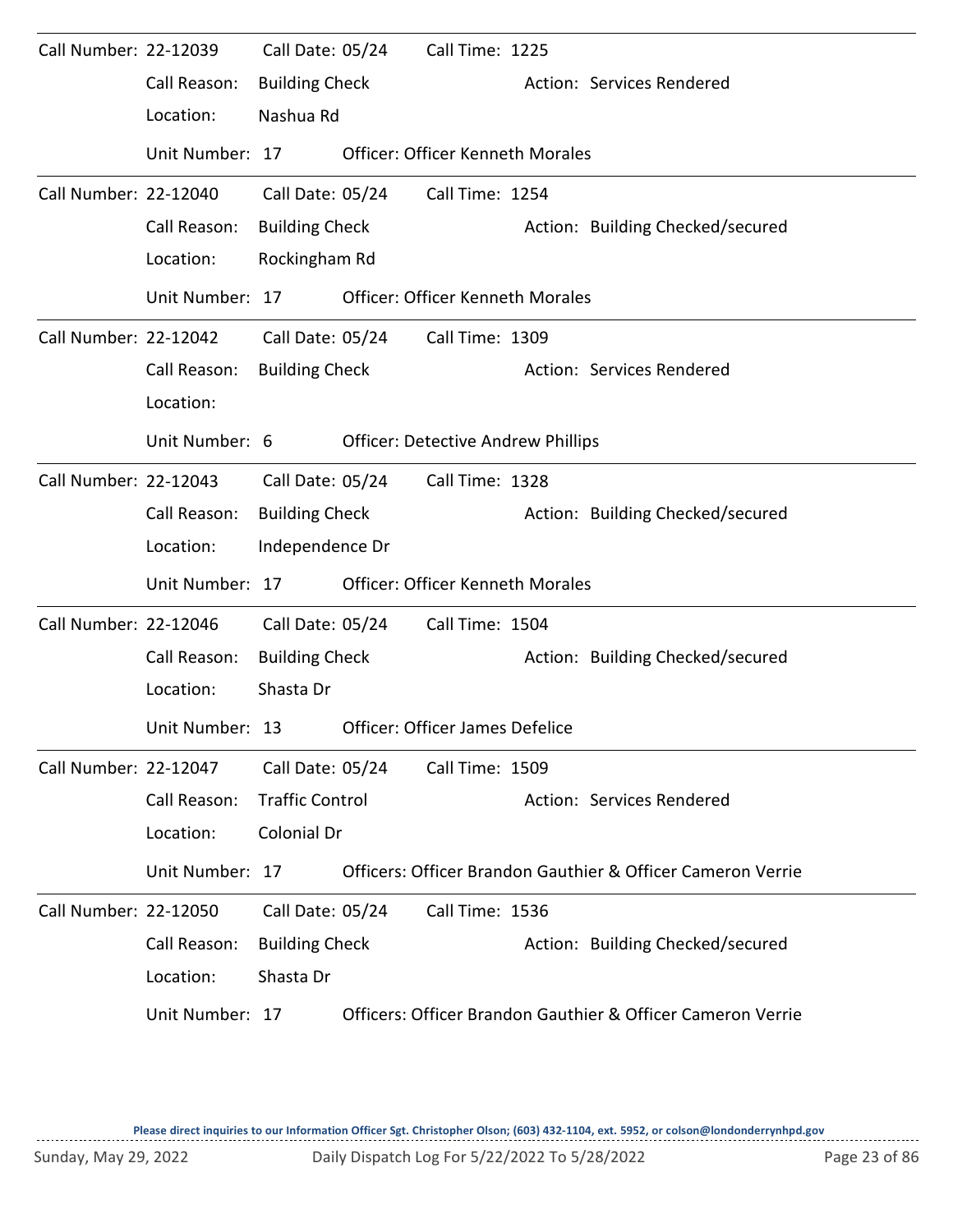| Call Number: 22-12051 |                                     | Call Date: 05/24           |                            | Call Time: 1607                         |                                                             |
|-----------------------|-------------------------------------|----------------------------|----------------------------|-----------------------------------------|-------------------------------------------------------------|
|                       | Call Reason:                        | Ohrv - Complaint/violation |                            |                                         | Action: Warning Issued                                      |
|                       | Location:                           |                            | Manter Mill Rd @ Cohas Ter |                                         |                                                             |
|                       | Unit Number: 3                      |                            |                            | <b>Officer: Officer Matthew Morin</b>   |                                                             |
| Call Number: 22-12053 |                                     | Call Date: 05/24           |                            | Call Time: 1626                         |                                                             |
|                       | Call Reason:                        | <b>Building Check</b>      |                            |                                         | Action: Building Checked/secured                            |
|                       | Location:                           | Nashua Rd                  |                            |                                         |                                                             |
|                       | Unit Number: 16                     |                            |                            | Officer: Officer Keeley Bartolini       |                                                             |
| Call Number: 22-12056 |                                     | Call Date: 05/24           |                            | Call Time: 1714                         |                                                             |
|                       | Call Reason:                        | Juvenile Offenses          |                            |                                         | Action: Could Not Locate                                    |
|                       | Location:                           |                            | Nelson Rd @ Lafa Complex   |                                         |                                                             |
|                       | Unit Number: 17                     |                            |                            |                                         | Officers: Officer Brandon Gauthier & Officer Cameron Verrie |
| Call Number: 22-12057 |                                     | Call Date: 05/24           |                            | Call Time: 1718                         |                                                             |
|                       | Call Reason:                        | Motor Vehicle Accident     |                            |                                         | Action: Investigated                                        |
|                       | Location:                           |                            |                            | Orchard View Dr @ Planet Fitness        |                                                             |
|                       | Unit Number: 16                     |                            |                            | Officer: Officer Keeley Bartolini       |                                                             |
|                       | Refer to Incident Number: 22-758-OF |                            |                            |                                         |                                                             |
| Call Number: 22-12058 |                                     | Call Date: 05/24           |                            | Call Time: 1724                         |                                                             |
|                       | Call Reason:                        | <b>Welfare Check</b>       |                            |                                         | Action: Investigated                                        |
|                       | Location:                           | Bartley Hill Rd            |                            |                                         |                                                             |
|                       | Unit Number: 13                     |                            |                            | Officer: Officer James Defelice         |                                                             |
|                       | Unit Number: 17                     |                            |                            |                                         | Officers: Officer Brandon Gauthier & Officer Cameron Verrie |
|                       | Unit Number: 3                      |                            |                            | <b>Officer: Officer Matthew Morin</b>   |                                                             |
| Call Number: 22-12059 |                                     | Call Date: 05/24           |                            | Call Time: 1726                         |                                                             |
|                       | Call Reason:                        | <b>Suspicious Activity</b> |                            |                                         | Action: Investigated                                        |
|                       | Location:                           |                            |                            |                                         | Airport Rd @ Manchester Boston Regional Airport/terminal&g  |
|                       | Unit Number: Unk                    |                            |                            | <b>Officer: Detective Marvin Alfaro</b> |                                                             |
| Call Number: 22-12060 |                                     | Call Date: 05/24           |                            | Call Time: 1750                         |                                                             |
|                       | Call Reason:                        | Alarm, Residence           |                            |                                         | Action: Building Checked/secured                            |
|                       | Location:                           | Oakridge Dr                |                            |                                         |                                                             |
|                       |                                     |                            |                            |                                         |                                                             |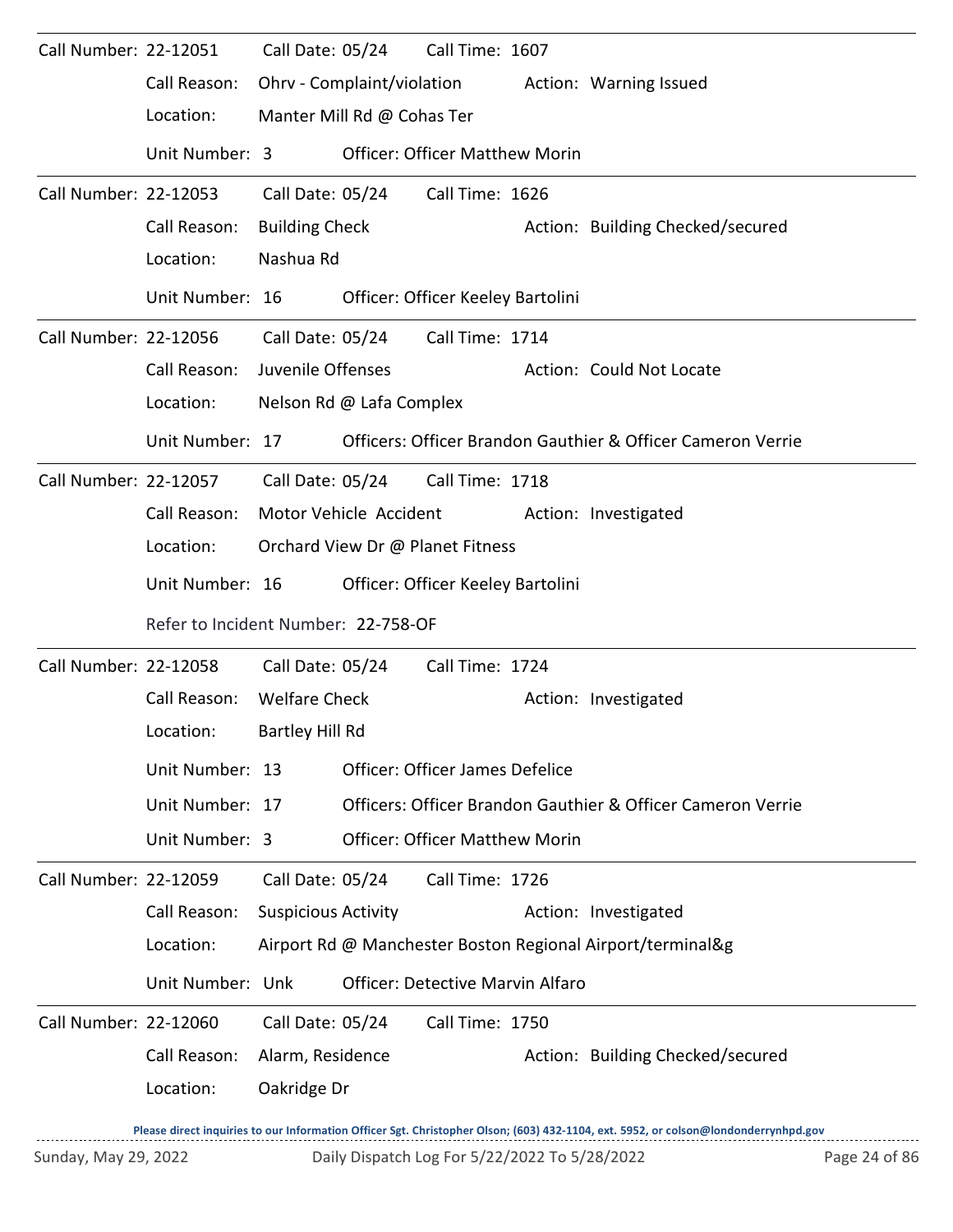|                       | Unit Number: 16                     |                              |                            | Officer: Officer Keeley Bartolini      |                                                             |
|-----------------------|-------------------------------------|------------------------------|----------------------------|----------------------------------------|-------------------------------------------------------------|
| Call Number: 22-12061 |                                     | Call Date: 05/24             |                            | Call Time: 1817                        |                                                             |
|                       | Call Reason:                        | Disabled Mv                  |                            |                                        | Action: Vehicle Towed                                       |
|                       | Location:                           |                              | Mammoth Rd @ Litchfield Rd |                                        |                                                             |
|                       | Unit Number: 17                     |                              |                            |                                        | Officers: Officer Brandon Gauthier & Officer Cameron Verrie |
| Call Number: 22-12062 |                                     | Call Date: 05/24             |                            | Call Time: 1824                        |                                                             |
|                       | Call Reason:                        | Assist Londonderry Fire Dept |                            |                                        | Action: Services Rendered                                   |
|                       | Location:                           |                              |                            | Shasta Dr @ Nutfield Country Store     |                                                             |
|                       | Unit Number: 13                     |                              |                            | <b>Officer: Officer James Defelice</b> |                                                             |
| Call Number: 22-12063 |                                     |                              | Call Date: 05/24           | Call Time: 1841                        |                                                             |
|                       | Call Reason:                        | Scam Phone/internet          |                            |                                        | Action: Investigated                                        |
|                       | Location:                           | Jay Dr                       |                            |                                        |                                                             |
|                       | Unit Number: 16                     |                              |                            | Officer: Officer Keeley Bartolini      |                                                             |
|                       | Refer to Incident Number: 22-759-OF |                              |                            |                                        |                                                             |
| Call Number: 22-12064 |                                     |                              | Call Date: 05/24           | Call Time: 1913                        |                                                             |
|                       | Call Reason:                        |                              | Motor Vehicle Complaint    |                                        | Action: Could Not Locate                                    |
|                       | Location:                           | Kitt Ln                      |                            |                                        |                                                             |
|                       | Unit Number: 13                     |                              |                            | <b>Officer: Officer James Defelice</b> |                                                             |
|                       | Unit Number: 17                     |                              |                            |                                        | Officers: Officer Brandon Gauthier & Officer Cameron Verrie |
| Call Number: 22-12065 |                                     |                              |                            |                                        |                                                             |
|                       | Call Reason:                        | Alarm, Business              |                            |                                        | Action: Building Checked/secured                            |
|                       | Location:                           | Rockingham Rd                |                            |                                        |                                                             |
|                       | Unit Number: 13                     |                              |                            | Officer: Officer James Defelice        |                                                             |
|                       | Unit Number: 3                      |                              |                            | <b>Officer: Officer Matthew Morin</b>  |                                                             |
| Call Number: 22-12066 |                                     | Call Date: 05/24             |                            | Call Time: 1948                        |                                                             |
|                       | Call Reason:                        | <b>Traffic Hazard</b>        |                            |                                        | Action: Services Rendered                                   |
|                       | Location:                           | Wayland Dr                   |                            |                                        |                                                             |
|                       | Unit Number: 17                     |                              |                            |                                        | Officers: Officer Brandon Gauthier & Officer Cameron Verrie |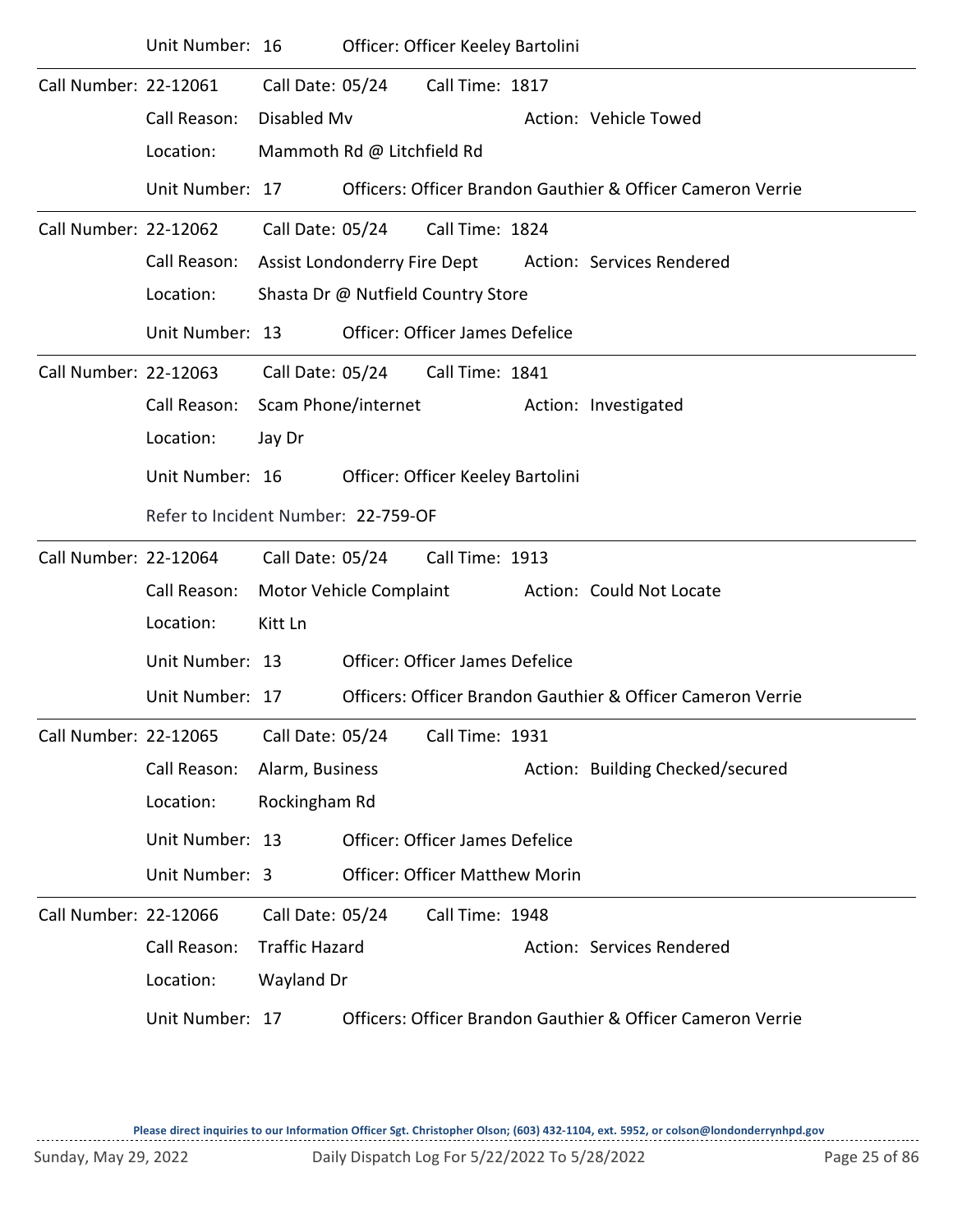| Call Number: 22-12067 |                 | Call Date: 05/24      |                        | Call Time: 1955                            |  |                                                             |  |  |  |
|-----------------------|-----------------|-----------------------|------------------------|--------------------------------------------|--|-------------------------------------------------------------|--|--|--|
|                       | Call Reason:    | Assist Citizen        |                        |                                            |  | Action: Services Rendered                                   |  |  |  |
|                       | Location:       |                       |                        | Mammoth Rd @ Londonderry Police Department |  |                                                             |  |  |  |
|                       | Unit Number: 4  |                       |                        | Officer: Sergeant Jason Archambault        |  |                                                             |  |  |  |
| Call Number: 22-12069 |                 | Call Date: 05/24      |                        | Call Time: 2037                            |  |                                                             |  |  |  |
|                       | Call Reason:    |                       | Motor Vehicle Check    |                                            |  | Action: Investigated                                        |  |  |  |
|                       | Location:       |                       | Nashua Rd @ Avery Rd   |                                            |  |                                                             |  |  |  |
|                       | Unit Number: 16 |                       |                        | Officer: Officer Keeley Bartolini          |  |                                                             |  |  |  |
| Call Number: 22-12070 |                 | Call Date: 05/24      |                        | Call Time: 2102                            |  |                                                             |  |  |  |
|                       | Call Reason:    | Assist Derry Pd       |                        |                                            |  | Action: Services Rendered                                   |  |  |  |
|                       | Location:       | Otterson Rd           |                        |                                            |  |                                                             |  |  |  |
|                       | Unit Number: 17 |                       |                        |                                            |  | Officers: Officer Brandon Gauthier & Officer Cameron Verrie |  |  |  |
| Call Number: 22-12071 |                 | Call Date: 05/24      |                        | Call Time: 2105                            |  |                                                             |  |  |  |
|                       | Call Reason:    |                       | Motor Vehicle Accident |                                            |  | Action: Vehicle Towed                                       |  |  |  |
|                       | Location:       |                       | Nashua Rd @ Rt 93      |                                            |  |                                                             |  |  |  |
|                       | Unit Number: 13 |                       |                        | <b>Officer: Officer James Defelice</b>     |  |                                                             |  |  |  |
|                       | Unit Number: 16 |                       |                        | Officer: Officer Keeley Bartolini          |  |                                                             |  |  |  |
|                       | Unit Number: 3  |                       |                        | <b>Officer: Officer Matthew Morin</b>      |  |                                                             |  |  |  |
| Call Number: 22-12072 |                 | Call Date: 05/24      |                        | Call Time: 2224                            |  |                                                             |  |  |  |
|                       | Call Reason:    | <b>Building Check</b> |                        |                                            |  | Action: Building Checked/secured                            |  |  |  |
|                       | Location:       | Rockingham Rd         |                        |                                            |  |                                                             |  |  |  |
|                       | Unit Number: 9  |                       |                        | <b>Officer: Officer Rafael Ribeiro</b>     |  |                                                             |  |  |  |
| Call Number: 22-12073 |                 | Call Date: 05/24      |                        | Call Time: 2254                            |  |                                                             |  |  |  |
|                       | Call Reason:    | <b>Building Check</b> |                        |                                            |  | Action: Building Checked/secured                            |  |  |  |
|                       | Location:       | Garden Ln             |                        |                                            |  |                                                             |  |  |  |
|                       | Unit Number: 18 |                       |                        |                                            |  | Officers: Officer Bryan Janeczko & Officer Nathan Slack     |  |  |  |
| Call Number: 22-12074 |                 | Call Date: 05/24      |                        | Call Time: 2256                            |  |                                                             |  |  |  |
|                       | Call Reason:    | <b>Building Check</b> |                        |                                            |  | Action: Building Checked/secured                            |  |  |  |
|                       | Location:       | Sanborn Rd            |                        |                                            |  |                                                             |  |  |  |
|                       | Unit Number: 22 |                       |                        | <b>Officer: Officer Daniel Perry</b>       |  |                                                             |  |  |  |
|                       |                 |                       |                        |                                            |  |                                                             |  |  |  |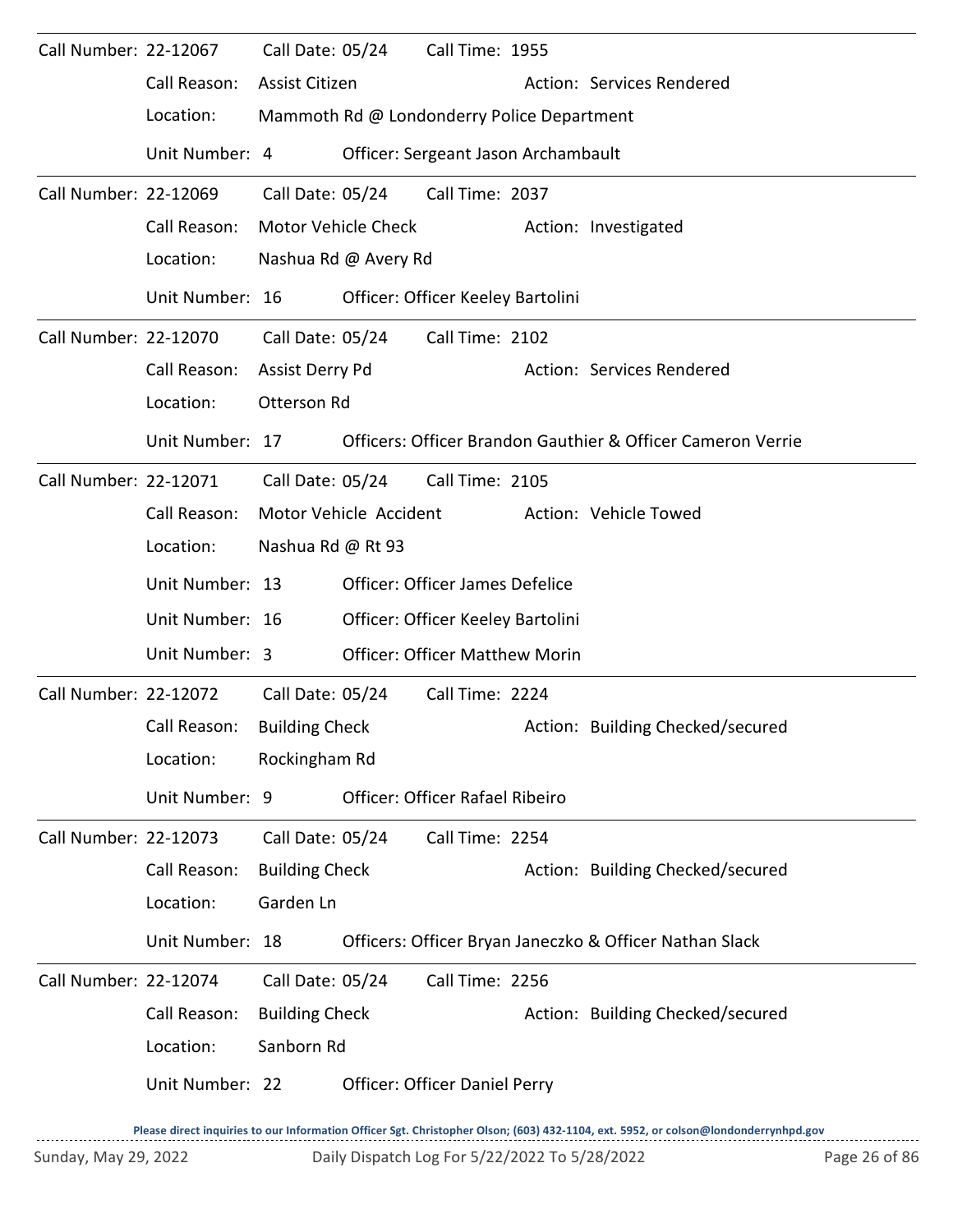| Call Number: 22-12075 |                                        | Call Date: 05/24           |                                                         | Call Time: 2314                     |  |                                  |  |  |
|-----------------------|----------------------------------------|----------------------------|---------------------------------------------------------|-------------------------------------|--|----------------------------------|--|--|
|                       | Call Reason:                           | <b>Building Check</b>      |                                                         |                                     |  | Action: Building Checked/secured |  |  |
|                       | Location:                              | Mammoth Rd                 |                                                         |                                     |  |                                  |  |  |
|                       | Unit Number: 4                         |                            |                                                         | Officer: Sergeant Christopher Olson |  |                                  |  |  |
| Call Number: 22-12076 |                                        | Call Date: 05/24           |                                                         | Call Time: 2315                     |  |                                  |  |  |
|                       | Call Reason:                           | <b>Building Check</b>      |                                                         |                                     |  | Action: Building Checked/secured |  |  |
|                       | Location:                              | Mammoth Rd                 |                                                         |                                     |  |                                  |  |  |
|                       | Unit Number: 4                         |                            |                                                         | Officer: Sergeant Christopher Olson |  |                                  |  |  |
| Call Number: 22-12077 |                                        | Call Date: 05/24           |                                                         | Call Time: 2316                     |  |                                  |  |  |
|                       | Call Reason:                           | <b>Building Check</b>      |                                                         |                                     |  | Action: Building Checked/secured |  |  |
|                       | Location:                              | Mammoth Rd                 |                                                         |                                     |  |                                  |  |  |
|                       | Unit Number: 4                         |                            |                                                         | Officer: Sergeant Christopher Olson |  |                                  |  |  |
| Call Number: 22-12078 |                                        | Call Date: 05/24           |                                                         | Call Time: 2317                     |  |                                  |  |  |
|                       | Call Reason:                           | <b>Suspicious Activity</b> |                                                         |                                     |  | Action: Investigated             |  |  |
|                       | Location:                              |                            | Smith Ln @ Life Storage                                 |                                     |  |                                  |  |  |
|                       | Unit Number: 18                        |                            | Officers: Officer Bryan Janeczko & Officer Nathan Slack |                                     |  |                                  |  |  |
|                       | Unit Number: 22                        |                            |                                                         | Officer: Officer Daniel Perry       |  |                                  |  |  |
|                       | Unit Number: 4                         |                            |                                                         | Officer: Sergeant Christopher Olson |  |                                  |  |  |
|                       | Unit Number: 9                         |                            |                                                         | Officer: Officer Rafael Ribeiro     |  |                                  |  |  |
|                       | Call Number: 22-12079 Call Date: 05/24 |                            |                                                         | Call Time: 2318                     |  |                                  |  |  |
|                       | Call Reason:                           | <b>Building Check</b>      |                                                         |                                     |  | Action: Building Checked/secured |  |  |
|                       | Location:                              | Mohawk Dr                  |                                                         |                                     |  |                                  |  |  |
|                       | Unit Number: 4                         |                            |                                                         | Officer: Sergeant Christopher Olson |  |                                  |  |  |
| Call Number: 22-12081 |                                        | Call Date: 05/24           |                                                         | Call Time: 2333                     |  |                                  |  |  |
|                       | Call Reason:                           | <b>Building Check</b>      |                                                         |                                     |  | Action: Building Checked/secured |  |  |
|                       | Location:                              | Mammoth Rd                 |                                                         |                                     |  |                                  |  |  |
|                       | Unit Number: 4                         |                            |                                                         | Officer: Sergeant Christopher Olson |  |                                  |  |  |
| Call Number: 22-12082 |                                        | Call Date: 05/24           |                                                         | Call Time: 2338                     |  |                                  |  |  |
|                       | Call Reason:                           | <b>Building Check</b>      |                                                         |                                     |  | Action: Building Checked/secured |  |  |
|                       | Location:                              | Mammoth Rd                 |                                                         |                                     |  |                                  |  |  |
|                       |                                        |                            |                                                         |                                     |  |                                  |  |  |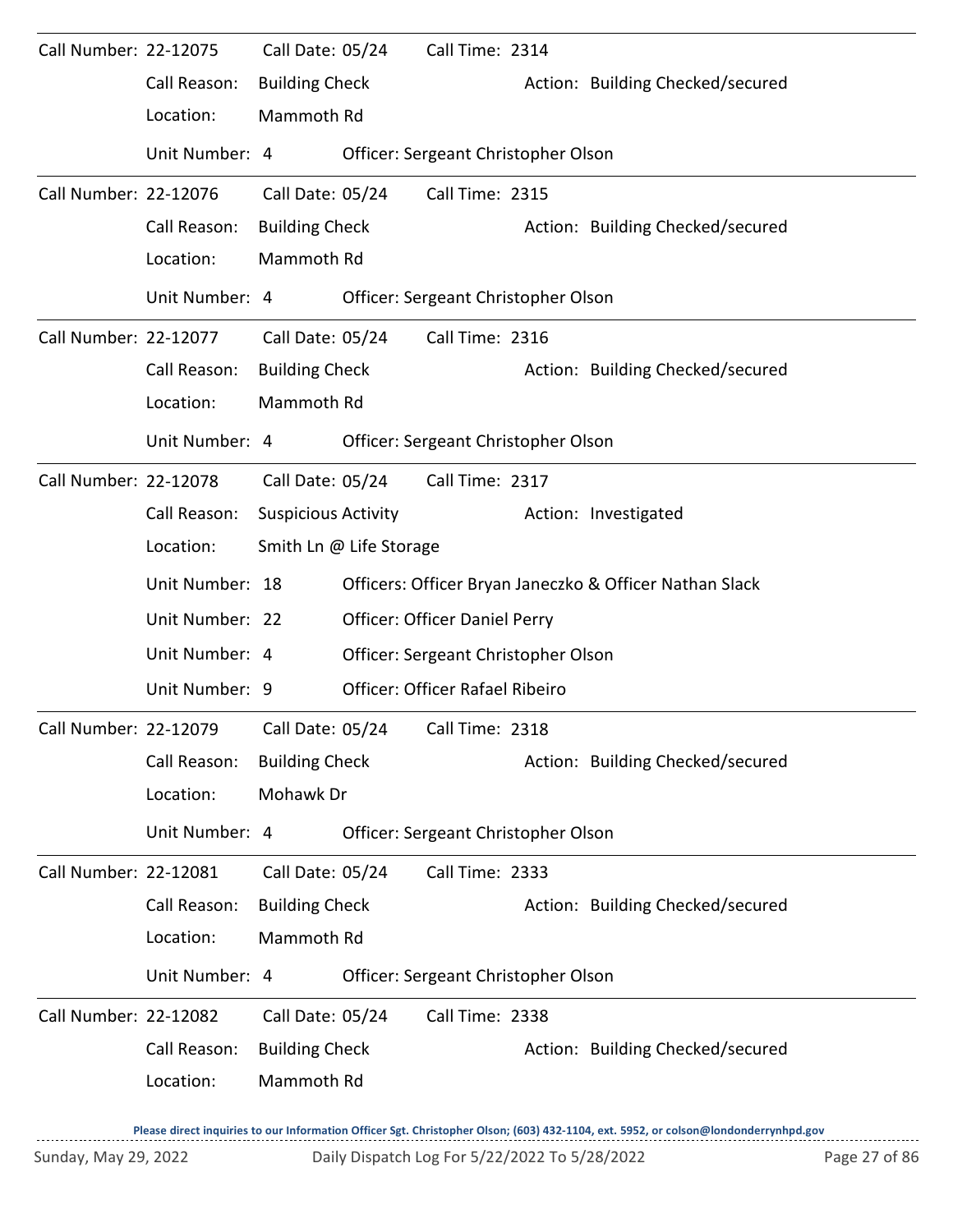|                       | Unit Number: 18 |                       |                                     | Officers: Officer Bryan Janeczko & Officer Nathan Slack |
|-----------------------|-----------------|-----------------------|-------------------------------------|---------------------------------------------------------|
| Call Number: 22-12083 |                 | Call Date: 05/24      | Call Time: 2338                     |                                                         |
|                       | Call Reason:    | <b>Building Check</b> |                                     | Action: Building Checked/secured                        |
|                       | Location:       |                       |                                     |                                                         |
|                       | Unit Number: 4  |                       | Officer: Sergeant Christopher Olson |                                                         |
| Call Number: 22-12084 |                 | Call Date: 05/24      | Call Time: 2341                     |                                                         |
|                       | Call Reason:    | <b>Building Check</b> |                                     | Action: Building Checked/secured                        |
|                       | Location:       | Nashua Rd             |                                     |                                                         |
|                       | Unit Number: 4  |                       | Officer: Sergeant Christopher Olson |                                                         |
| Call Number: 22-12085 |                 | Call Date: 05/24      | Call Time: 2345                     |                                                         |
|                       | Call Reason:    | <b>Building Check</b> |                                     | Action: Building Checked/secured                        |
|                       | Location:       | Mammoth Rd            |                                     |                                                         |
|                       | Unit Number: 18 |                       |                                     | Officers: Officer Bryan Janeczko & Officer Nathan Slack |
| Call Number: 22-12086 |                 | Call Date: 05/24      | Call Time: 2349                     |                                                         |
|                       | Call Reason:    | <b>Building Check</b> |                                     | Action: Building Checked/secured                        |
|                       | Location:       | Garden Ln             |                                     |                                                         |
|                       | Unit Number: 4  |                       | Officer: Sergeant Christopher Olson |                                                         |
| Call Number: 22-12087 |                 | Call Date: 05/24      | Call Time: 2350                     |                                                         |
|                       | Call Reason:    | <b>Building Check</b> |                                     | Action: Building Checked/secured                        |
|                       | Location:       | Michels Wy            |                                     |                                                         |
|                       | Unit Number: 4  |                       | Officer: Sergeant Christopher Olson |                                                         |
| Call Number: 22-12089 |                 | Call Date: 05/24      | Call Time: 2356                     |                                                         |
|                       | Call Reason:    | <b>Building Check</b> |                                     | Action: Building Checked/secured                        |
|                       | Location:       |                       |                                     |                                                         |
|                       | Unit Number: 4  |                       | Officer: Sergeant Christopher Olson |                                                         |
| Call Number: 22-12090 |                 | Call Date: 05/25      | Call Time: 0004                     |                                                         |
|                       | Call Reason:    | <b>Building Check</b> |                                     | Action: Building Checked/secured                        |
|                       | Location:       | Nelson Rd             |                                     |                                                         |
|                       | Unit Number: 4  |                       | Officer: Sergeant Christopher Olson |                                                         |
|                       |                 |                       |                                     |                                                         |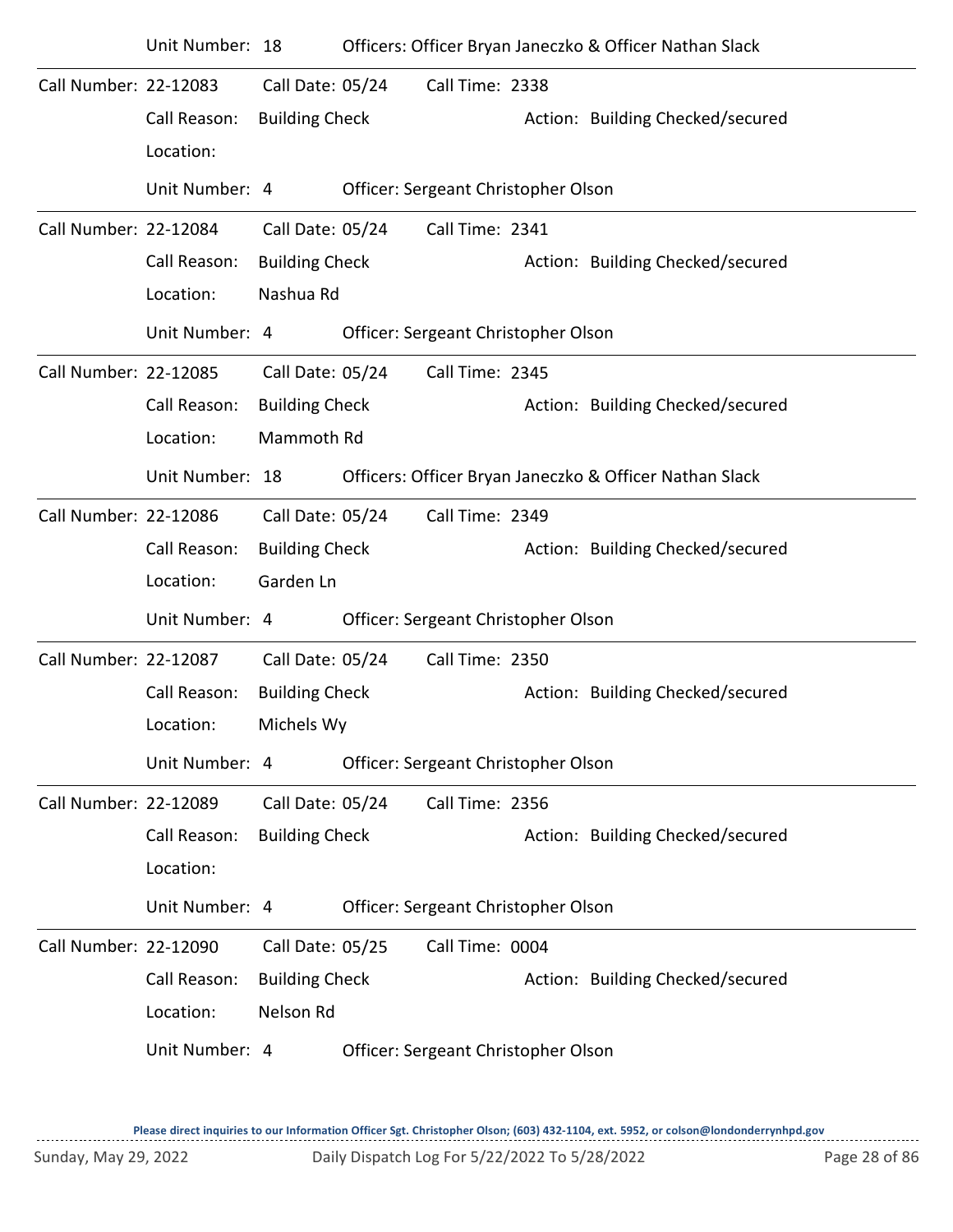| Call Number: 22-12091 |                 | Call Date: 05/25      |                         | Call Time: 0004                 |                                                         |
|-----------------------|-----------------|-----------------------|-------------------------|---------------------------------|---------------------------------------------------------|
|                       | Call Reason:    | <b>Building Check</b> |                         |                                 | Action: Building Checked/secured                        |
|                       | Location:       | Nashua Rd             |                         |                                 |                                                         |
|                       | Unit Number: 9  |                       |                         | Officer: Officer Rafael Ribeiro |                                                         |
| Call Number: 22-12092 |                 | Call Date: 05/25      |                         | Call Time: 0019                 |                                                         |
|                       | Call Reason:    | <b>Building Check</b> |                         |                                 | Action: Building Checked/secured                        |
|                       | Location:       | South Rd              |                         |                                 |                                                         |
|                       | Unit Number: 18 |                       |                         |                                 | Officers: Officer Bryan Janeczko & Officer Nathan Slack |
| Call Number: 22-12094 |                 | Call Date: 05/25      |                         | Call Time: 0054                 |                                                         |
|                       | Call Reason:    | <b>Building Check</b> |                         |                                 | Action: Building Checked/secured                        |
|                       | Location:       | <b>Action Blvd</b>    |                         |                                 |                                                         |
|                       | Unit Number: 18 |                       |                         |                                 | Officers: Officer Bryan Janeczko & Officer Nathan Slack |
| Call Number: 22-12095 |                 | Call Date: 05/25      |                         | Call Time: 0104                 |                                                         |
|                       | Call Reason:    | K9 Training           |                         |                                 | Action: Services Rendered                               |
|                       | Location:       |                       | Orchard View Dr @ Shaws |                                 |                                                         |
|                       | Unit Number: 9  |                       |                         | Officer: Officer Rafael Ribeiro |                                                         |
| Call Number: 22-12097 |                 | Call Date: 05/25      |                         | Call Time: 0129                 |                                                         |
|                       | Call Reason:    | <b>Building Check</b> |                         |                                 | Action: Building Checked/secured                        |
|                       | Location:       | Hampton Dr            |                         |                                 |                                                         |
|                       | Unit Number: 18 |                       |                         |                                 | Officers: Officer Bryan Janeczko & Officer Nathan Slack |
| Call Number: 22-12098 |                 | Call Date: 05/25      |                         | Call Time: 0140                 |                                                         |
|                       | Call Reason:    | <b>Building Check</b> |                         |                                 | Action: Building Checked/secured                        |
|                       | Location:       | Nashua Rd             |                         |                                 |                                                         |
|                       | Unit Number: 18 |                       |                         |                                 | Officers: Officer Bryan Janeczko & Officer Nathan Slack |
| Call Number: 22-12100 |                 | Call Date: 05/25      |                         | Call Time: 0456                 |                                                         |
|                       | Call Reason:    | Alarm, Business       |                         |                                 | Action: Building Checked/secured                        |
|                       | Location:       | Mammoth Rd            |                         |                                 |                                                         |
|                       | Unit Number: 18 |                       |                         |                                 | Officers: Officer Bryan Janeczko & Officer Nathan Slack |
|                       | Unit Number: 22 |                       |                         | Officer: Officer Daniel Perry   |                                                         |
|                       | Unit Number: 9  |                       |                         | Officer: Officer Rafael Ribeiro |                                                         |
|                       |                 |                       |                         |                                 |                                                         |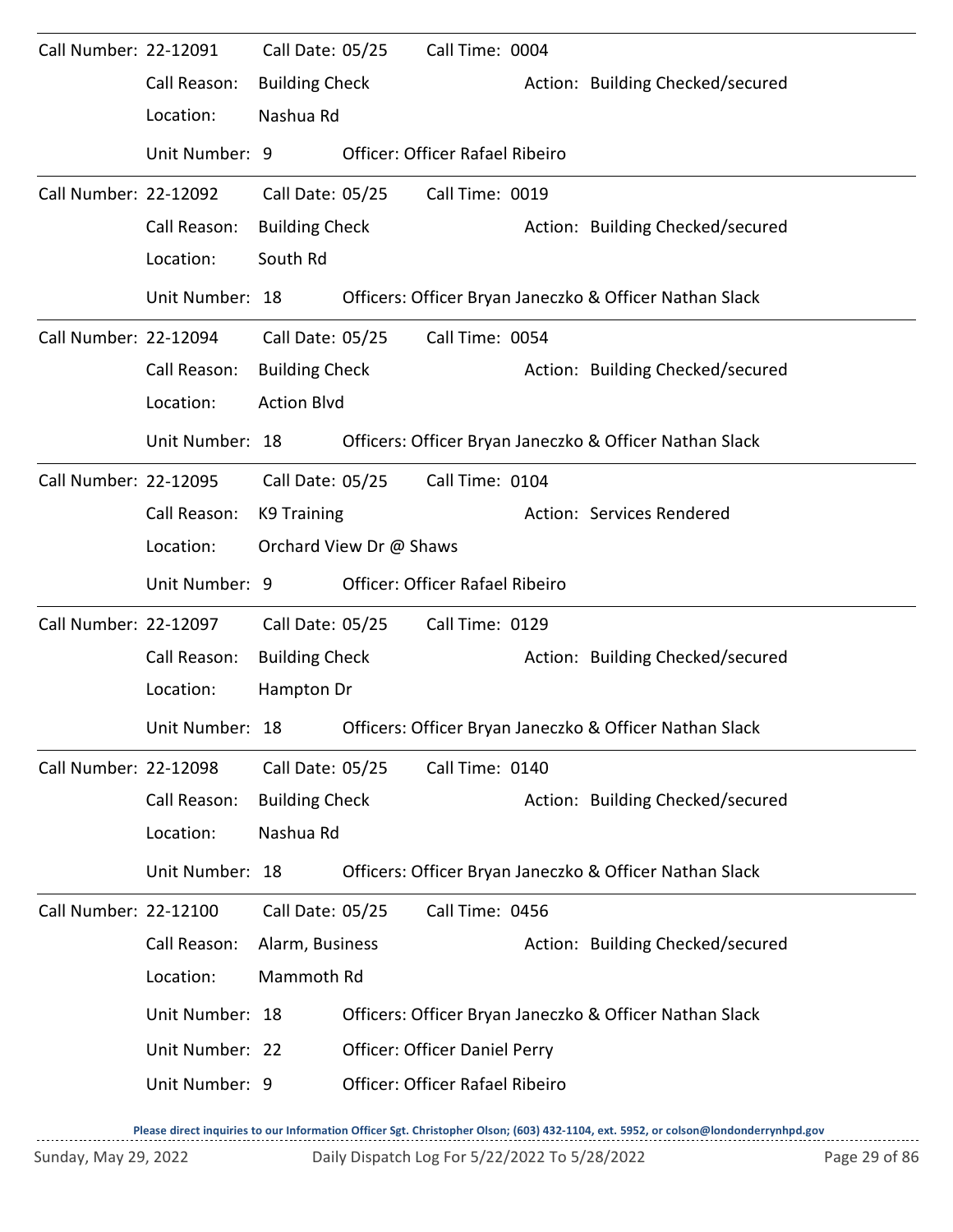| Call Number: 22-12102 |                                         |                                               | Call Date: 05/25         | Call Time: 0652                          |  |                           |  |  |  |
|-----------------------|-----------------------------------------|-----------------------------------------------|--------------------------|------------------------------------------|--|---------------------------|--|--|--|
|                       | Call Reason:                            |                                               | Larceny /forgery/ Fraud  |                                          |  | Action: Services Rendered |  |  |  |
|                       | Location:                               |                                               | Rockingham Rd @ 7-eleven |                                          |  |                           |  |  |  |
|                       | Unit Number: 14                         |                                               |                          | <b>Officer: Officer Kenneth Morales</b>  |  |                           |  |  |  |
| Call Number: 22-12103 |                                         |                                               | Call Date: 05/25         | Call Time: 0704                          |  |                           |  |  |  |
|                       | Call Reason:                            | <b>Building Check</b>                         |                          |                                          |  | Action: Services Rendered |  |  |  |
|                       | Location:                               | Mammoth Rd                                    |                          |                                          |  |                           |  |  |  |
|                       | Unit Number: 14                         |                                               |                          | <b>Officer: Officer Kenneth Morales</b>  |  |                           |  |  |  |
| Call Number: 22-12104 |                                         |                                               |                          | Call Date: 05/25 Call Time: 0710         |  |                           |  |  |  |
|                       | Call Reason:                            |                                               | Motor Vehicle Accident   |                                          |  | Action: Services Rendered |  |  |  |
|                       | Location:                               | Mammoth Rd @ Londonderry Fire Central Station |                          |                                          |  |                           |  |  |  |
|                       | <b>Officer: Officer Kenneth Morales</b> |                                               |                          |                                          |  |                           |  |  |  |
|                       | Unit Number: 13                         |                                               |                          | <b>Officer: Officer Anthony Marciano</b> |  |                           |  |  |  |
|                       | Unit Number: 18                         |                                               |                          | <b>Officer: Officer Paul Mueller</b>     |  |                           |  |  |  |
| Call Number: 22-12105 |                                         | Call Date: 05/25                              |                          | Call Time: 0711                          |  |                           |  |  |  |
|                       | Call Reason:                            | Assist Citizen                                |                          |                                          |  | Action: Services Rendered |  |  |  |
|                       | Location:                               |                                               | Rockingham Rd @ 7-eleven |                                          |  |                           |  |  |  |
|                       | Unit Number: 11                         |                                               |                          | <b>Officer: Officer Kenneth Morales</b>  |  |                           |  |  |  |
|                       | Refer to Incident Number: 22-760-OF     |                                               |                          |                                          |  |                           |  |  |  |
| Call Number: 22-12106 |                                         | Call Date: 05/25                              |                          | Call Time: 0721                          |  |                           |  |  |  |
|                       | Call Reason:                            |                                               | School Check/walk-thru   |                                          |  | Action: Services Rendered |  |  |  |
|                       | Location:                               |                                               |                          | South Rd @ Londonderry South School      |  |                           |  |  |  |
|                       | Unit Number: 16                         |                                               |                          | <b>Officer: Sergeant Timothy Moran</b>   |  |                           |  |  |  |
| Call Number: 22-12107 |                                         | Call Date: 05/25                              |                          | Call Time: 0729                          |  |                           |  |  |  |
|                       | Call Reason:                            |                                               | School Check/walk-thru   |                                          |  | Action: Services Rendered |  |  |  |
|                       | Location:                               |                                               |                          | Mammoth Rd @ Londonderry Middle School   |  |                           |  |  |  |
|                       | Unit Number: 13                         |                                               |                          | <b>Officer: Officer Anthony Marciano</b> |  |                           |  |  |  |
| Call Number: 22-12108 |                                         | Call Date: 05/25                              |                          | Call Time: 0801                          |  |                           |  |  |  |
|                       | Call Reason:                            |                                               | School Check/walk-thru   |                                          |  | Action: Services Rendered |  |  |  |
|                       | Location:                               |                                               |                          | Mammoth Rd @ Londonderry Middle School   |  |                           |  |  |  |
|                       |                                         |                                               |                          |                                          |  |                           |  |  |  |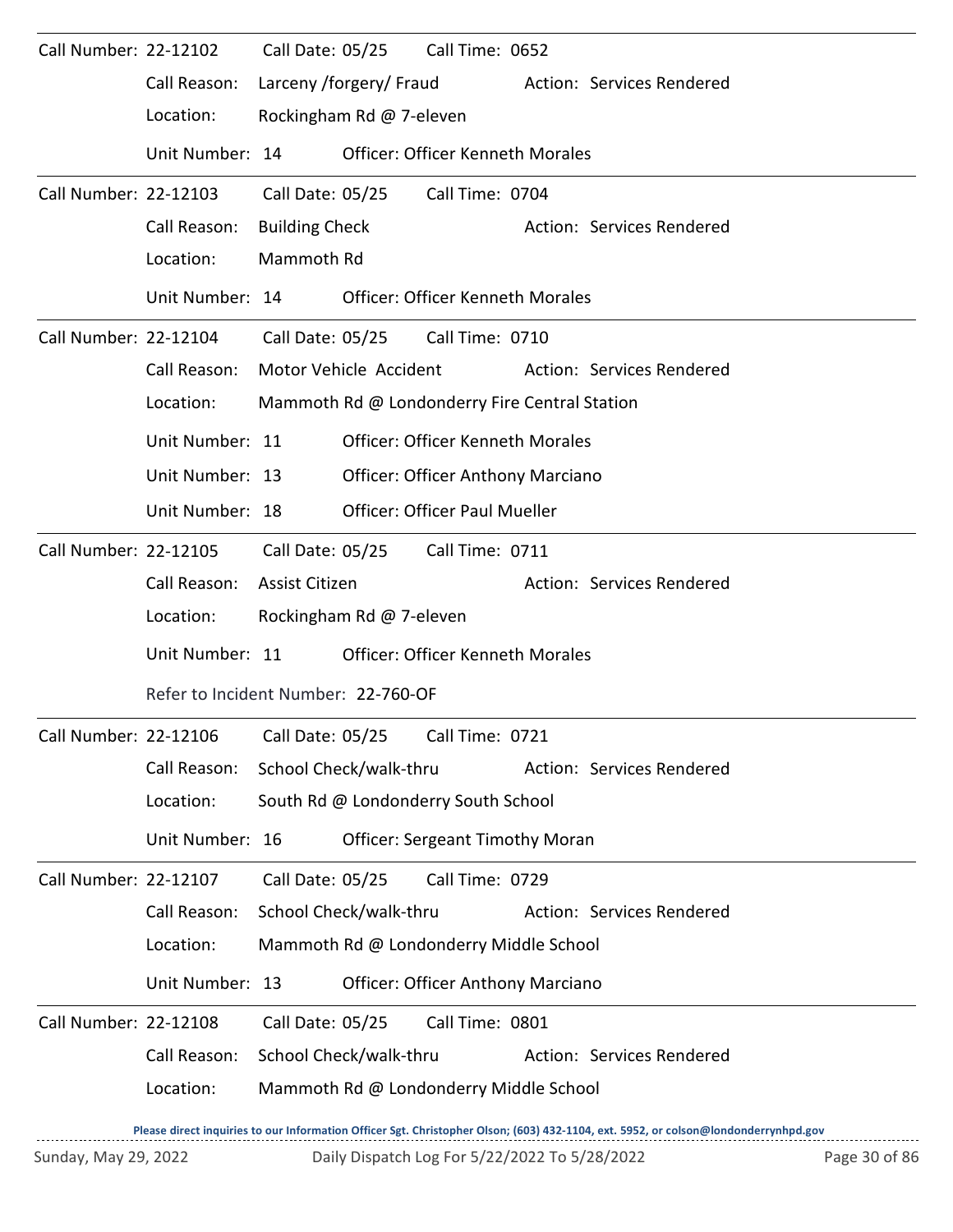|                              | Unit Number: 12                     |                              | <b>Officer: Officer Kenneth Morales</b>  |                                                               |  |
|------------------------------|-------------------------------------|------------------------------|------------------------------------------|---------------------------------------------------------------|--|
| Call Number: 22-12109        |                                     | Call Date: 05/25             | Call Time: 0804                          |                                                               |  |
|                              | Call Reason:                        | School Check/walk-thru       |                                          | Action: Services Rendered                                     |  |
|                              | Location:                           |                              | Pillsbury Rd @ Moose Hill School         |                                                               |  |
|                              | Unit Number: 13                     |                              | Officer: Officer Anthony Marciano        |                                                               |  |
| Call Number: 22-12110        |                                     |                              | Call Date: 05/25 Call Time: 0810         |                                                               |  |
|                              | Call Reason:                        | <b>Traffic Control</b>       |                                          | Action: Services Rendered                                     |  |
|                              | Location:                           | High Range Rd @ Shasta Dr    |                                          |                                                               |  |
|                              | Unit Number: 18                     |                              | <b>Officer: Officer Paul Mueller</b>     |                                                               |  |
| Call Number: 22-12111        |                                     |                              | Call Date: 05/25 Call Time: 0815         |                                                               |  |
|                              | Call Reason:                        | <b>Criminal Mischief</b>     |                                          | Action: Services Rendered                                     |  |
|                              | Location:                           |                              | Delta Dr @ Truegreen-chemlawn            |                                                               |  |
|                              | Unit Number: 12                     |                              | <b>Officer: Officer Kenneth Morales</b>  |                                                               |  |
|                              | Refer to Incident Number: 22-762-OF |                              |                                          |                                                               |  |
| <b>Call Number: 22-12112</b> |                                     | Call Date: 05/25             | Call Time: 0829                          |                                                               |  |
|                              | Call Reason:                        | School Check/walk-thru       |                                          | Action: Services Rendered                                     |  |
|                              | Location:                           |                              | Pillsbury Rd @ Moose Hill School         |                                                               |  |
|                              | Unit Number: 18                     |                              | <b>Officer: Officer Paul Mueller</b>     |                                                               |  |
| Call Number: 22-12113        |                                     |                              | Call Date: 05/25 Call Time: 0846         |                                                               |  |
|                              |                                     |                              |                                          | Call Reason: School Check/walk-thru Action: Services Rendered |  |
|                              | Location:                           |                              | Mammoth Rd @ Londonderry High School     |                                                               |  |
|                              | Unit Number: 18                     |                              | <b>Officer: Officer Paul Mueller</b>     |                                                               |  |
| Call Number: 22-12115        |                                     | Call Date: 05/25             | Call Time: 0910                          |                                                               |  |
|                              | Call Reason:                        | Follow-up                    |                                          | Action: Services Rendered                                     |  |
|                              | Location:                           | Delta Dr @ Ecco Usa          |                                          |                                                               |  |
|                              | Unit Number: 12                     |                              | <b>Officer: Officer Kenneth Morales</b>  |                                                               |  |
| Call Number: 22-12116        |                                     | Call Date: 05/25             | Call Time: 0941                          |                                                               |  |
|                              | Call Reason:                        | Assist Londonderry Fire Dept |                                          | Action: Services Rendered                                     |  |
|                              | Location:                           |                              | Button Dr @ All American Assisted Living |                                                               |  |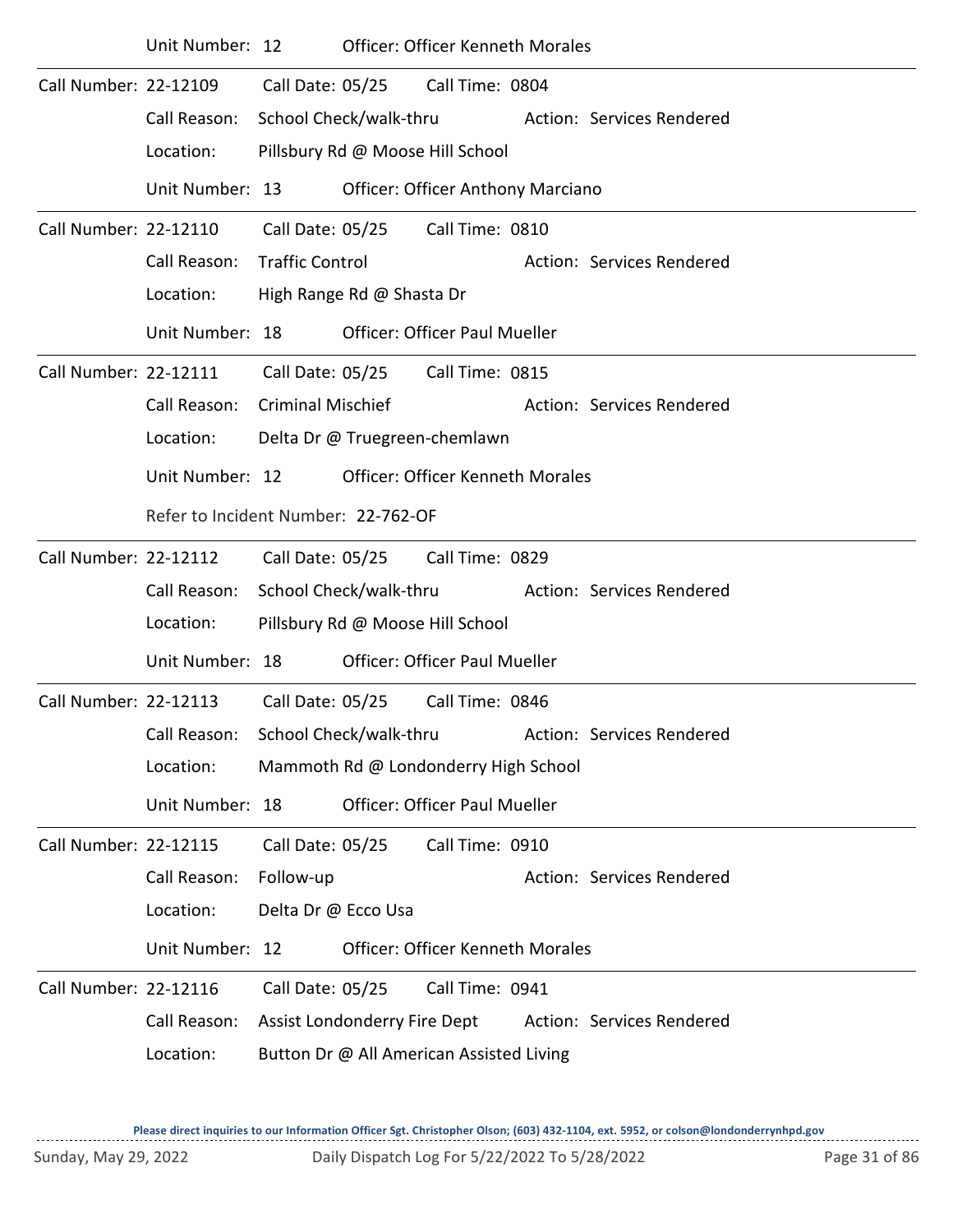|                              | Unit Number: 13                     |                             |                                     | <b>Officer: Officer Anthony Marciano</b>     |  |                           |  |  |  |  |
|------------------------------|-------------------------------------|-----------------------------|-------------------------------------|----------------------------------------------|--|---------------------------|--|--|--|--|
|                              | Unit Number: 18                     |                             |                                     | <b>Officer: Officer Paul Mueller</b>         |  |                           |  |  |  |  |
| Call Number: 22-12117        |                                     | Call Date: 05/25            |                                     | Call Time: 0953                              |  |                           |  |  |  |  |
|                              | Call Reason:                        | School Check/walk-thru      |                                     |                                              |  | Action: Services Rendered |  |  |  |  |
|                              | Location:                           |                             |                                     | Sanborn Rd @ Londonderry North School        |  |                           |  |  |  |  |
|                              | Unit Number: 16                     |                             |                                     | <b>Officer: Sergeant Timothy Moran</b>       |  |                           |  |  |  |  |
| Call Number: 22-12118        |                                     | Call Date: 05/25            |                                     | Call Time: 0957                              |  |                           |  |  |  |  |
|                              | Call Reason:                        | Larceny /forgery/ Fraud     |                                     |                                              |  | Action: Investigated      |  |  |  |  |
|                              | Location:                           | Nashua Rd @ Shell Food Mart |                                     |                                              |  |                           |  |  |  |  |
|                              | Unit Number: 13                     |                             |                                     | <b>Officer: Officer Anthony Marciano</b>     |  |                           |  |  |  |  |
|                              |                                     |                             | Refer to Incident Number: 22-763-OF |                                              |  |                           |  |  |  |  |
| Call Number: 22-12119        |                                     | Call Date: 05/25            |                                     | Call Time: 1008                              |  |                           |  |  |  |  |
|                              | Call Reason:                        | School Check/walk-thru      |                                     |                                              |  | Action: Services Rendered |  |  |  |  |
|                              | Location:                           |                             |                                     | Mammoth Rd @ Londonderry High School         |  |                           |  |  |  |  |
|                              | Unit Number: 18                     |                             |                                     | <b>Officer: Officer Paul Mueller</b>         |  |                           |  |  |  |  |
| Call Number: 22-12120        |                                     | Call Date: 05/25            |                                     | Call Time: 1017                              |  |                           |  |  |  |  |
|                              | Call Reason:                        | Follow-up                   |                                     |                                              |  | Action: Services Rendered |  |  |  |  |
|                              | Location:                           | Loop Rd                     |                                     |                                              |  |                           |  |  |  |  |
|                              | Unit Number: 26                     |                             |                                     | Officer: Animal Control Officer David Carver |  |                           |  |  |  |  |
| Call Number: 22-12121        |                                     | Call Date: 05/25            |                                     | Call Time: 1040                              |  |                           |  |  |  |  |
|                              | Call Reason:                        | Vin Verification            |                                     |                                              |  | Action: Services Rendered |  |  |  |  |
|                              | Location:                           | Hyde Park Cir               |                                     |                                              |  |                           |  |  |  |  |
|                              | Unit Number: 13                     |                             |                                     | <b>Officer: Officer Anthony Marciano</b>     |  |                           |  |  |  |  |
| <b>Call Number: 22-12122</b> |                                     | Call Date: 05/25            |                                     | Call Time: 1040                              |  |                           |  |  |  |  |
|                              | Call Reason:                        | Domestic Disturbance        |                                     |                                              |  | Action: Services Rendered |  |  |  |  |
|                              | Location:                           | Macgregor Ct                |                                     |                                              |  |                           |  |  |  |  |
|                              | Unit Number: 12                     |                             |                                     | <b>Officer: Officer Kenneth Morales</b>      |  |                           |  |  |  |  |
|                              | Unit Number: 18                     |                             |                                     | <b>Officer: Officer Paul Mueller</b>         |  |                           |  |  |  |  |
|                              | Refer to Incident Number: 22-764-OF |                             |                                     |                                              |  |                           |  |  |  |  |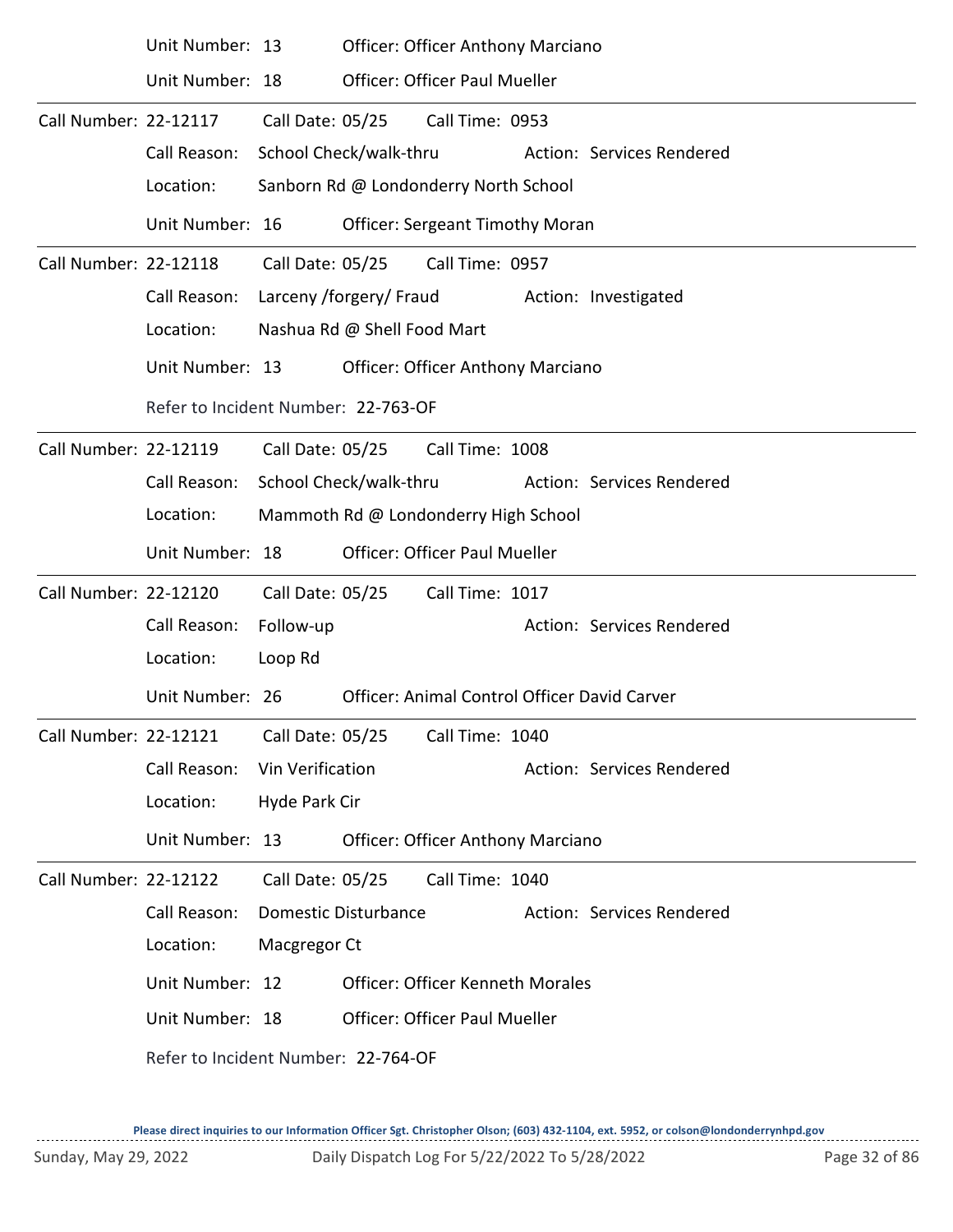| Call Number: 22-12123        |                  | Call Date: 05/25       |                        | Call Time: 1055                            |                                  |
|------------------------------|------------------|------------------------|------------------------|--------------------------------------------|----------------------------------|
|                              | Call Reason:     | K9 Training            |                        |                                            | Action: Services Rendered        |
|                              | Location:        | Airport Rd @ Lot C     |                        |                                            |                                  |
|                              | Unit Number: 3   |                        |                        | <b>Officer: Officer Matthew Morin</b>      |                                  |
| Call Number: 22-12124        |                  | Call Date: 05/25       |                        | Call Time: 1106                            |                                  |
|                              | Call Reason:     | School Check/walk-thru |                        |                                            | Action: Services Rendered        |
|                              | Location:        |                        |                        | South Rd @ Londonderry South School        |                                  |
|                              | Unit Number: 16  |                        |                        | <b>Officer: Sergeant Timothy Moran</b>     |                                  |
| Call Number: 22-12125        |                  |                        |                        | Call Date: 05/25 Call Time: 1126           |                                  |
|                              | Call Reason:     | School Check/walk-thru |                        |                                            | Action: Services Rendered        |
|                              | Location:        |                        |                        | Mammoth Rd @ Londonderry High School       |                                  |
|                              | Unit Number: 18  |                        |                        | <b>Officer: Officer Paul Mueller</b>       |                                  |
| Call Number: 22-12126        |                  | Call Date: 05/25       |                        | Call Time: 1128                            |                                  |
|                              | Call Reason:     | <b>Building Check</b>  |                        |                                            | Action: Services Rendered        |
|                              | Location:        | Mammoth Rd             |                        |                                            |                                  |
|                              | Unit Number: 7   |                        |                        | <b>Officer: Detective Andrew Phillips</b>  |                                  |
| Call Number: 22-12127        |                  | Call Date: 05/25       |                        | Call Time: 1131                            |                                  |
|                              | Call Reason:     | School Check/walk-thru |                        |                                            | Action: Services Rendered        |
|                              | Location:        |                        |                        | Mammoth Rd @ Matthew Thornton School       |                                  |
|                              | Unit Number: Unk |                        |                        | <b>Officer: Captain Timothy O'donaghue</b> |                                  |
| Call Number: 22-12128        |                  | Call Date: 05/25       |                        | Call Time: 1138                            |                                  |
|                              | Call Reason:     |                        | School Check/walk-thru |                                            | Action: Building Checked/secured |
|                              | Location:        |                        |                        | Pillsbury Rd @ Moose Hill School           |                                  |
|                              | Unit Number: Unk |                        |                        | Officer: Captain Timothy O'donaghue        |                                  |
| <b>Call Number: 22-12129</b> |                  | Call Date: 05/25       |                        | Call Time: 1140                            |                                  |
|                              | Call Reason:     | <b>Building Check</b>  |                        |                                            | Action: Services Rendered        |
|                              | Location:        | Shasta Dr              |                        |                                            |                                  |
|                              | Unit Number: 12  |                        |                        | <b>Officer: Officer Kenneth Morales</b>    |                                  |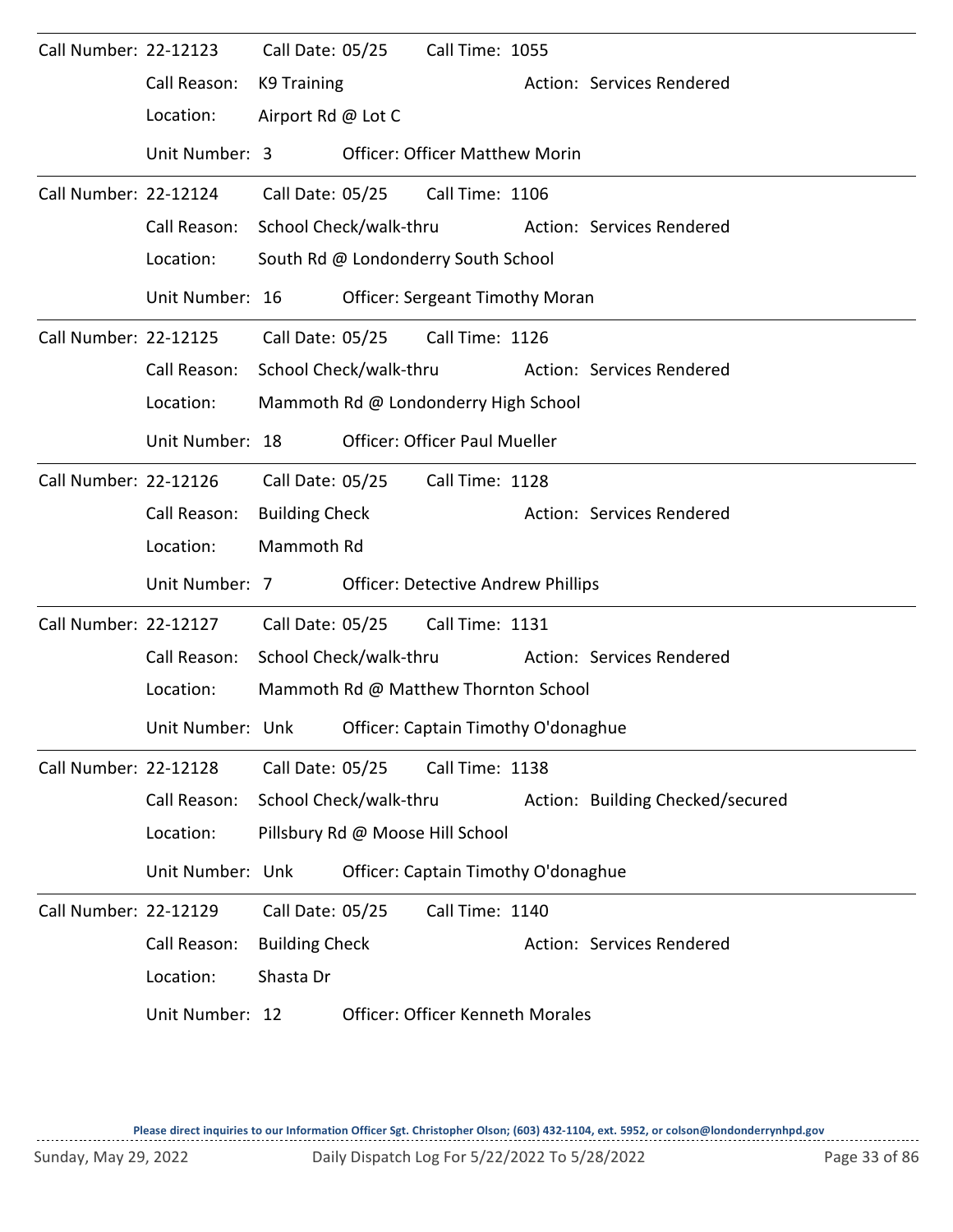| Call Number: 22-12130 |                  | Call Date: 05/25       |                         | Call Time: 1148                          |                                                     |
|-----------------------|------------------|------------------------|-------------------------|------------------------------------------|-----------------------------------------------------|
|                       | Call Reason:     | School Check/walk-thru |                         |                                          | Action: Services Rendered                           |
|                       | Location:        |                        |                         | South Rd @ Londonderry South School      |                                                     |
|                       | Unit Number: Unk |                        |                         | Officer: Captain Timothy O'donaghue      |                                                     |
| Call Number: 22-12131 |                  | Call Date: 05/25       |                         | Call Time: 1156                          |                                                     |
|                       | Call Reason:     | School Check/walk-thru |                         |                                          | Action: Building Checked/secured                    |
|                       | Location:        |                        |                         | Sanborn Rd @ Londonderry North School    |                                                     |
|                       | Unit Number: 16  |                        |                         | <b>Officer: Sergeant Timothy Moran</b>   |                                                     |
| Call Number: 22-12132 |                  | Call Date: 05/25       |                         | Call Time: 1201                          |                                                     |
|                       | Call Reason:     | Follow-up              |                         |                                          | Action: Services Rendered                           |
|                       | Location:        |                        | Hampton Dr @ Alltown    |                                          |                                                     |
|                       | Unit Number: 13  |                        |                         | <b>Officer: Officer Anthony Marciano</b> |                                                     |
| Call Number: 22-12133 |                  | Call Date: 05/25       |                         | Call Time: 1211                          |                                                     |
|                       | Call Reason:     | Abandoned Mv           |                         |                                          | Action: Services Rendered                           |
|                       | Location:        | Justin Cir             |                         |                                          |                                                     |
|                       | Unit Number: 18  |                        |                         | <b>Officer: Officer Paul Mueller</b>     |                                                     |
| Call Number: 22-12134 |                  | Call Date: 05/25       |                         | Call Time: 1221                          |                                                     |
|                       | Call Reason:     | School Check/walk-thru |                         |                                          | Action: Services Rendered                           |
|                       | Location:        |                        |                         | Sanborn Rd @ Londonderry North School    |                                                     |
|                       | Unit Number: 4   |                        |                         | <b>Officer: Sergeant Randy Duguay</b>    |                                                     |
| Call Number: 22-12135 |                  | Call Date: 05/25       |                         | Call Time: 1222                          |                                                     |
|                       | Call Reason:     | Follow-up              |                         |                                          | Action: Services Rendered                           |
|                       | Location:        | @ Derry District       |                         |                                          |                                                     |
|                       | Unit Number: 13  |                        |                         | <b>Officer: Officer Anthony Marciano</b> |                                                     |
| Call Number: 22-12136 |                  | Call Date: 05/25       |                         | Call Time: 1227                          |                                                     |
|                       | Call Reason:     |                        | Larceny /forgery/ Fraud |                                          | Action: Investigated                                |
|                       | Location:        |                        |                         |                                          | Rockingham Rd @ Christian Fellowship Baptist Church |
|                       | Unit Number: 12  |                        |                         | <b>Officer: Officer Kenneth Morales</b>  |                                                     |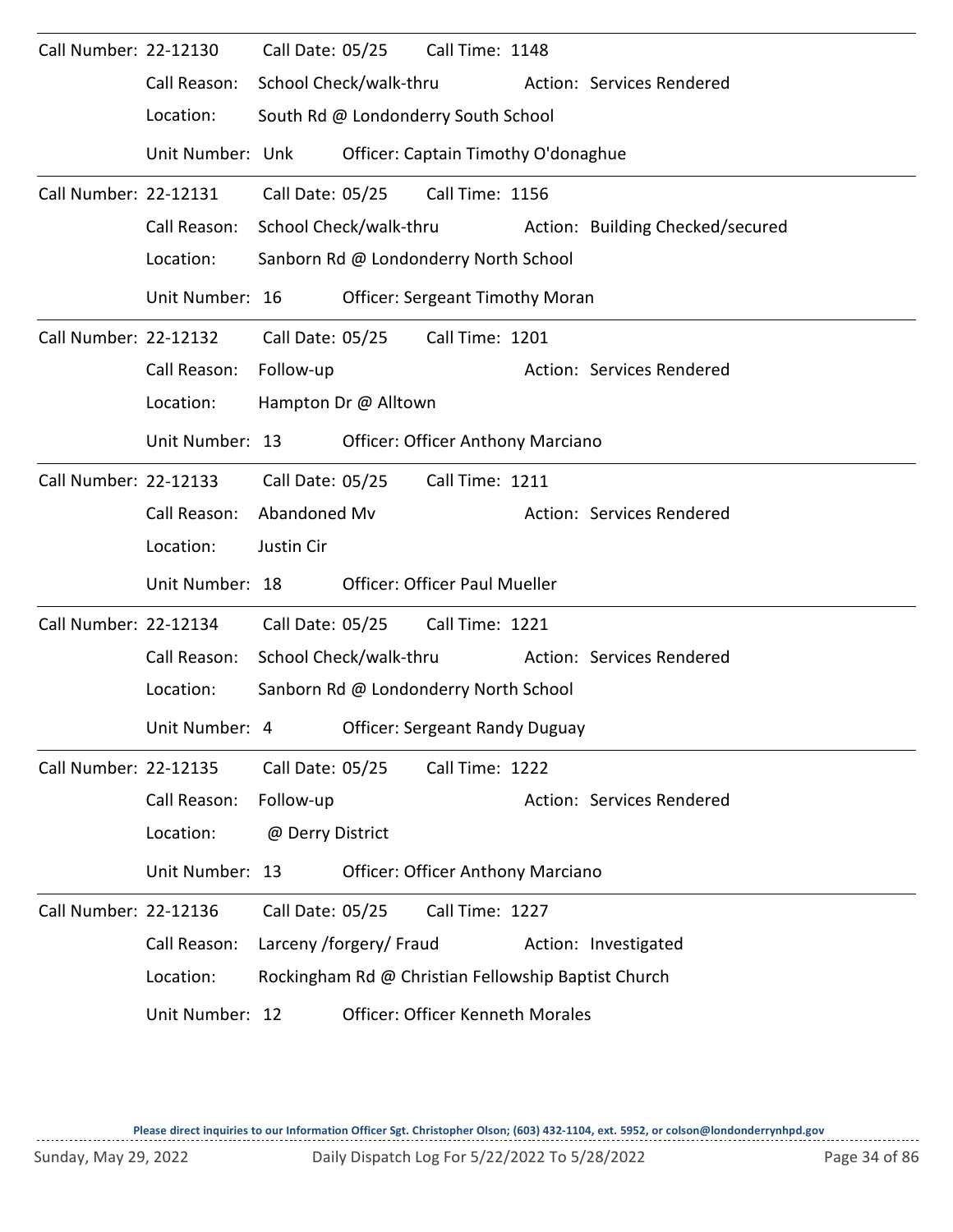| Call Number: 22-12137        |                                     | Call Date: 05/25           |                              | Call Time: 1231                         |                                                            |
|------------------------------|-------------------------------------|----------------------------|------------------------------|-----------------------------------------|------------------------------------------------------------|
|                              | Call Reason:                        | <b>Traffic Control</b>     |                              |                                         | Action: Services Rendered                                  |
|                              | Location:                           | Colonial Dr                |                              |                                         |                                                            |
|                              | Unit Number: 18                     |                            |                              | <b>Officer: Officer Paul Mueller</b>    |                                                            |
| Call Number: 22-12138        |                                     | Call Date: 05/25           |                              | Call Time: 1230                         |                                                            |
|                              | Call Reason:                        | Motor Vehicle Complaint    |                              |                                         | Action: Services Rendered                                  |
|                              | Location:                           |                            | High Range Rd @ Alexander Rd |                                         |                                                            |
|                              | Unit Number: 12                     |                            |                              | <b>Officer: Officer Kenneth Morales</b> |                                                            |
| Call Number: 22-12139        |                                     |                            |                              | Call Date: 05/25 Call Time: 1247        |                                                            |
|                              | Call Reason:                        | Motor Vehicle Accident     |                              |                                         | Action: Services Rendered                                  |
|                              | Location:                           |                            | Nashua Rd @ Mcdonalds        |                                         |                                                            |
|                              | Unit Number: 18                     |                            |                              | <b>Officer: Officer Paul Mueller</b>    |                                                            |
| Call Number: 22-12140        |                                     |                            | Call Date: 05/25             | Call Time: 1245                         |                                                            |
|                              | Call Reason:                        | Found/lost Property        |                              |                                         | Action: Investigated                                       |
|                              | Location:                           |                            |                              |                                         | Airport Rd @ Manchester Boston Regional Airport/terminal&g |
|                              | Refer to Incident Number: 22-765-OF |                            |                              |                                         |                                                            |
| Call Number: 22-12141        |                                     | Call Date: 05/25           |                              | Call Time: 1309                         |                                                            |
|                              | Call Reason:                        | <b>Suspicious Activity</b> |                              |                                         | Action: Services Rendered                                  |
|                              | Location:                           |                            |                              | Mammoth Rd @ Moose Hill Orchards        |                                                            |
| <b>Call Number: 22-12142</b> |                                     | Call Date: 05/25           |                              | Call Time: 1321                         |                                                            |
|                              | Call Reason:                        | School Check/walk-thru     |                              |                                         | Action: Building Checked/secured                           |
|                              | Location:                           |                            |                              | South Rd @ Londonderry South School     |                                                            |
|                              | Unit Number: 16                     |                            |                              | <b>Officer: Sergeant Timothy Moran</b>  |                                                            |
| Call Number: 22-12143        |                                     | Call Date: 05/25           |                              | Call Time: 1331                         |                                                            |
|                              | Call Reason:                        | School Check/walk-thru     |                              |                                         | Action: Services Rendered                                  |
|                              | Location:                           |                            |                              | Sanborn Rd @ Londonderry North School   |                                                            |
|                              | Unit Number: 7                      |                            |                              | Officer: Lieutenant Ryan Kearney        |                                                            |
| Call Number: 22-12145        |                                     | Call Date: 05/25           |                              | Call Time: 1338                         |                                                            |
|                              | Call Reason:                        | Assist Citizen             |                              |                                         | Action: Building Checked/secured                           |
|                              | Location:                           | Cross Rd                   |                              |                                         |                                                            |
|                              |                                     |                            |                              |                                         |                                                            |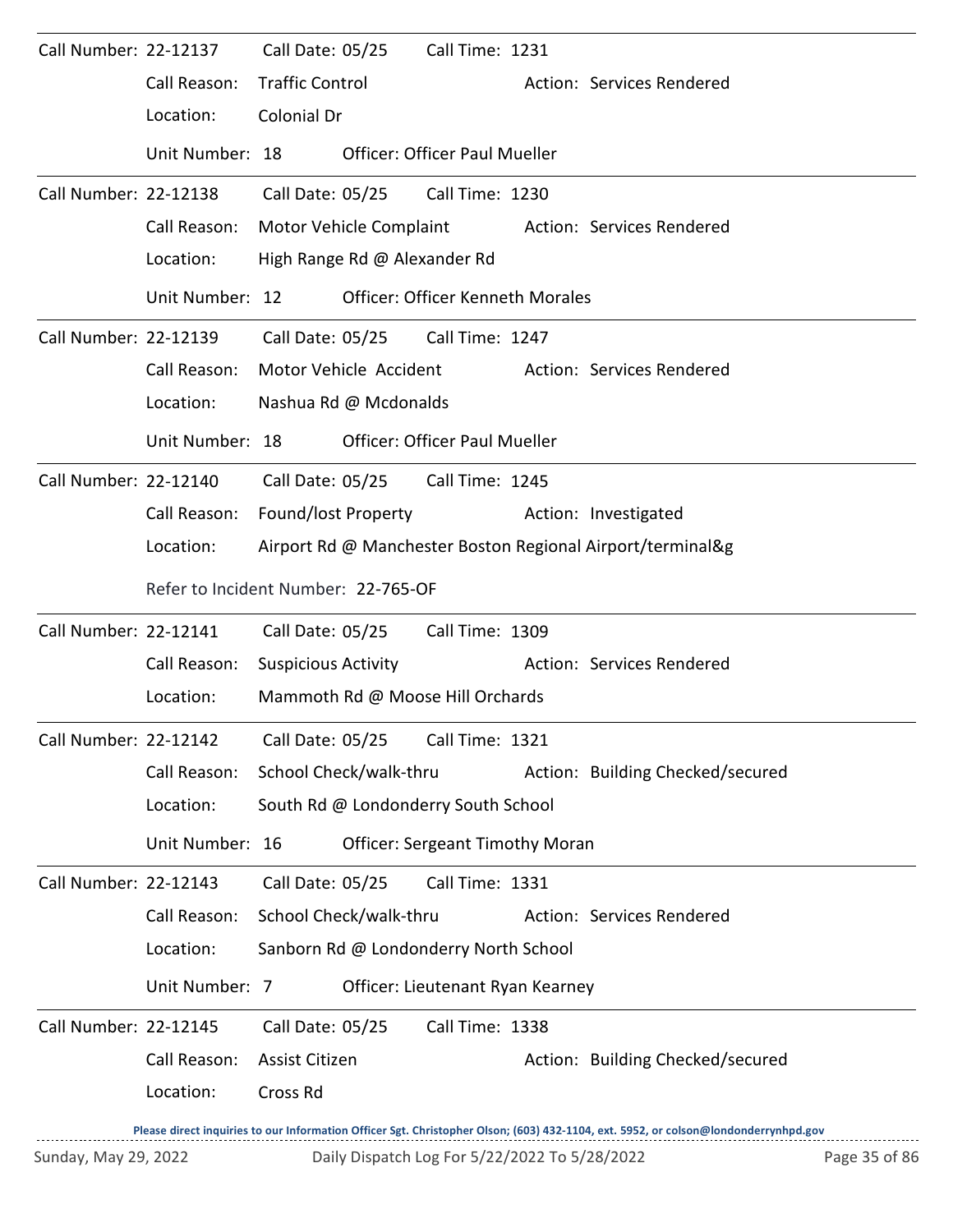|                       | Unit Number: 12 |                                          | <b>Officer: Officer Kenneth Morales</b>       |                                        |  |                                                                             |
|-----------------------|-----------------|------------------------------------------|-----------------------------------------------|----------------------------------------|--|-----------------------------------------------------------------------------|
|                       | Unit Number: 13 |                                          | <b>Officer: Officer Anthony Marciano</b>      |                                        |  |                                                                             |
|                       | Unit Number: 4  |                                          |                                               | <b>Officer: Sergeant Randy Duguay</b>  |  |                                                                             |
| Call Number: 22-12147 |                 | Call Date: 05/25                         |                                               | Call Time: 1300                        |  |                                                                             |
|                       | Call Reason:    | Sex Offenses                             |                                               |                                        |  | Action: Investigated                                                        |
|                       | Location:       | Navigator Rd @ Aviation Museum           |                                               |                                        |  |                                                                             |
|                       | Unit Number: 23 |                                          |                                               | Officer: Officer Michael Tufo          |  |                                                                             |
|                       |                 | Refer to Incident Number: 22-766-OF      |                                               |                                        |  |                                                                             |
| Call Number: 22-12148 |                 | Call Date: 05/25                         |                                               | Call Time: 1407                        |  |                                                                             |
|                       | Call Reason:    | Disabled Mv<br>Action: Services Rendered |                                               |                                        |  |                                                                             |
|                       | Location:       |                                          |                                               | Mammoth Rd @ Londonderry High School   |  |                                                                             |
|                       | Unit Number: 16 |                                          |                                               | <b>Officer: Sergeant Timothy Moran</b> |  |                                                                             |
| Call Number: 22-12149 |                 | Call Date: 05/25                         |                                               | Call Time: 1410                        |  |                                                                             |
|                       | Call Reason:    |                                          | Vin Verification<br>Action: Services Rendered |                                        |  |                                                                             |
|                       | Location:       | High Range Rd                            |                                               |                                        |  |                                                                             |
|                       | Unit Number: 18 |                                          |                                               | Officer: Officer Keeley Bartolini      |  |                                                                             |
| Call Number: 22-12150 |                 | Call Date: 05/25                         |                                               | Call Time: 1415                        |  |                                                                             |
|                       | Call Reason:    | Abandoned 911<br>Action: False Alarm     |                                               |                                        |  |                                                                             |
|                       | Location:       | Kelly Ave @ Pro Star Aviation            |                                               |                                        |  |                                                                             |
|                       |                 |                                          |                                               |                                        |  | Unit Number: 17 Officers: Officer Brandon Gauthier & Officer Cameron Verrie |
| Call Number: 22-12151 |                 | Call Date: 05/25                         |                                               | Call Time: 1417                        |  |                                                                             |
|                       | Call Reason:    |                                          | School Check/walk-thru                        |                                        |  | Action: Services Rendered                                                   |
|                       | Location:       | South Rd @ Londonderry South School      |                                               |                                        |  |                                                                             |
|                       | Unit Number: 13 |                                          |                                               | Officer: Officer James Defelice        |  |                                                                             |
| Call Number: 22-12152 |                 | Call Date: 05/25                         |                                               | Call Time: 1420                        |  |                                                                             |
|                       | Call Reason:    |                                          | School Check/walk-thru                        |                                        |  | Action: Services Rendered                                                   |
|                       | Location:       | Sanborn Rd @ Londonderry North School    |                                               |                                        |  |                                                                             |
|                       | Unit Number: 16 |                                          |                                               | <b>Officer: Sergeant Timothy Moran</b> |  |                                                                             |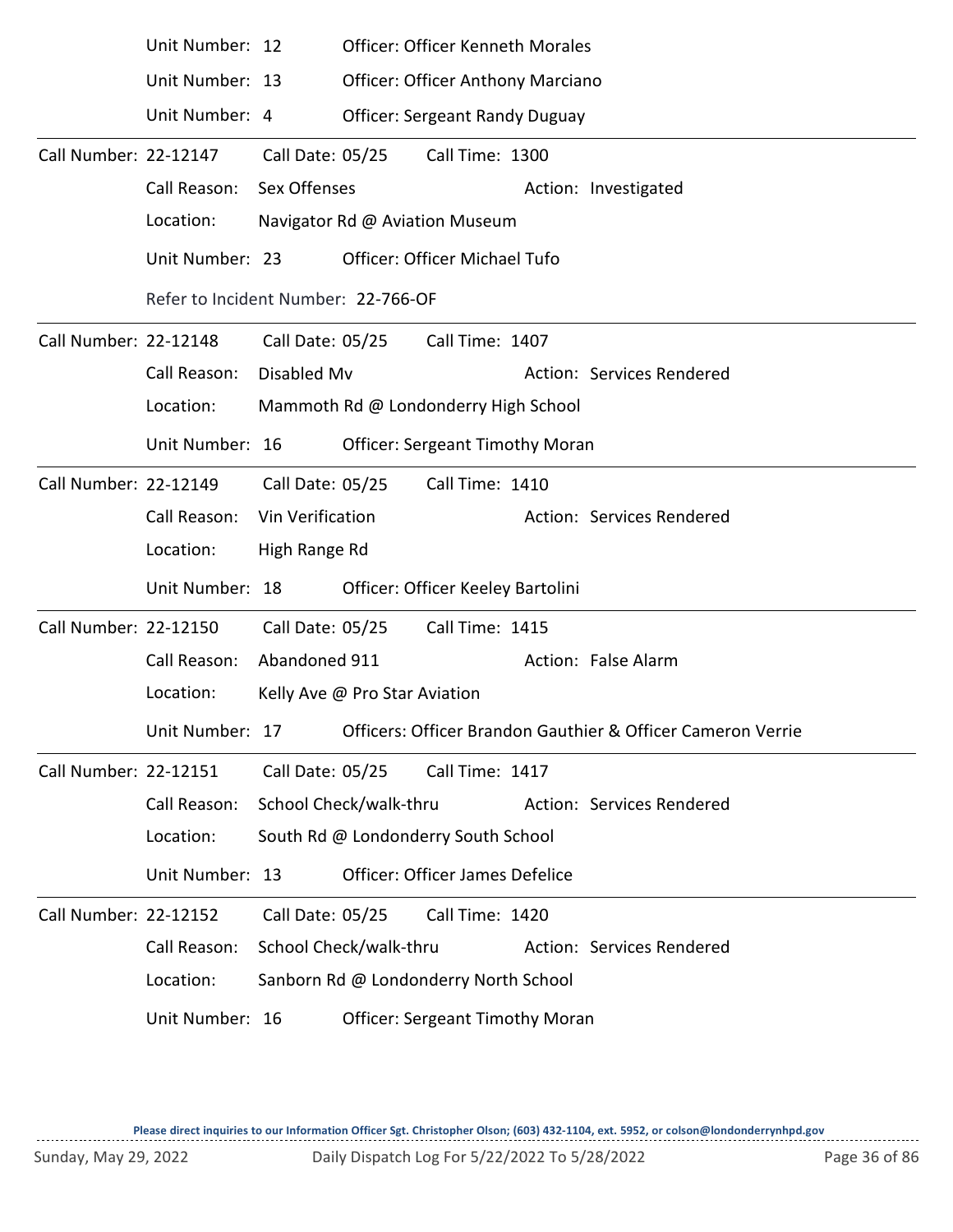| Call Number: 22-12153 |                 | Call Date: 05/25           |                           | Call Time: 1430                        |                                                             |
|-----------------------|-----------------|----------------------------|---------------------------|----------------------------------------|-------------------------------------------------------------|
|                       | Call Reason:    |                            | School Check/walk-thru    |                                        | Action: Services Rendered                                   |
|                       | Location:       |                            |                           | Sanborn Rd @ Londonderry North School  |                                                             |
|                       | Unit Number: 3  |                            |                           | <b>Officer: Officer Matthew Morin</b>  |                                                             |
| Call Number: 22-12154 |                 | Call Date: 05/25           |                           | Call Time: 1429                        |                                                             |
|                       | Call Reason:    | <b>Suspicious Activity</b> |                           |                                        | Action: Services Rendered                                   |
|                       | Location:       | Meetinghouse Dr            |                           |                                        |                                                             |
|                       | Unit Number: 18 |                            |                           | Officer: Officer Keeley Bartolini      |                                                             |
| Call Number: 22-12155 |                 | Call Date: 05/25           |                           | Call Time: 1513                        |                                                             |
|                       | Call Reason:    | Follow-up                  |                           |                                        | Action: Services Rendered                                   |
|                       | Location:       |                            |                           | Rockingham Rd @ The Stumble Inn        |                                                             |
|                       | Unit Number: 17 |                            |                           |                                        | Officers: Officer Brandon Gauthier & Officer Cameron Verrie |
| Call Number: 22-12156 |                 | Call Date: 05/25           |                           | Call Time: 1522                        |                                                             |
|                       | Call Reason:    | Follow-up                  |                           |                                        | Action: Services Rendered                                   |
|                       | Location:       |                            |                           | Rockingham Rd @ Rmz Truck Stop         |                                                             |
|                       | Unit Number: 17 |                            |                           |                                        | Officers: Officer Brandon Gauthier & Officer Cameron Verrie |
| Call Number: 22-12157 |                 | Call Date: 05/25           |                           | Call Time: 1523                        |                                                             |
|                       | Call Reason:    | <b>Welfare Check</b>       |                           |                                        | Action: Investigated                                        |
|                       | Location:       |                            | Mammoth Rd @ Pillsbury Rd |                                        |                                                             |
|                       | Unit Number: 13 |                            |                           | Officer: Officer James Defelice        |                                                             |
|                       | Unit Number: 18 |                            |                           | Officer: Officer Keeley Bartolini      |                                                             |
| Call Number: 22-12158 |                 | Call Date: 05/25           |                           | Call Time: 1521                        |                                                             |
|                       | Call Reason:    | Assist Citizen             |                           |                                        | Action: Services Rendered                                   |
|                       | Location:       | Old Nashua Rd              |                           |                                        |                                                             |
|                       | Unit Number: 13 |                            |                           | <b>Officer: Officer James Defelice</b> |                                                             |
| Call Number: 22-12159 |                 | Call Date: 05/25           |                           | Call Time: 1526                        |                                                             |
|                       | Call Reason:    | Complaint                  |                           |                                        | Action: Services Rendered                                   |
|                       | Location:       |                            | Nelson Rd @ Lafa Complex  |                                        |                                                             |
|                       | Unit Number: 3  |                            |                           | <b>Officer: Officer Matthew Morin</b>  |                                                             |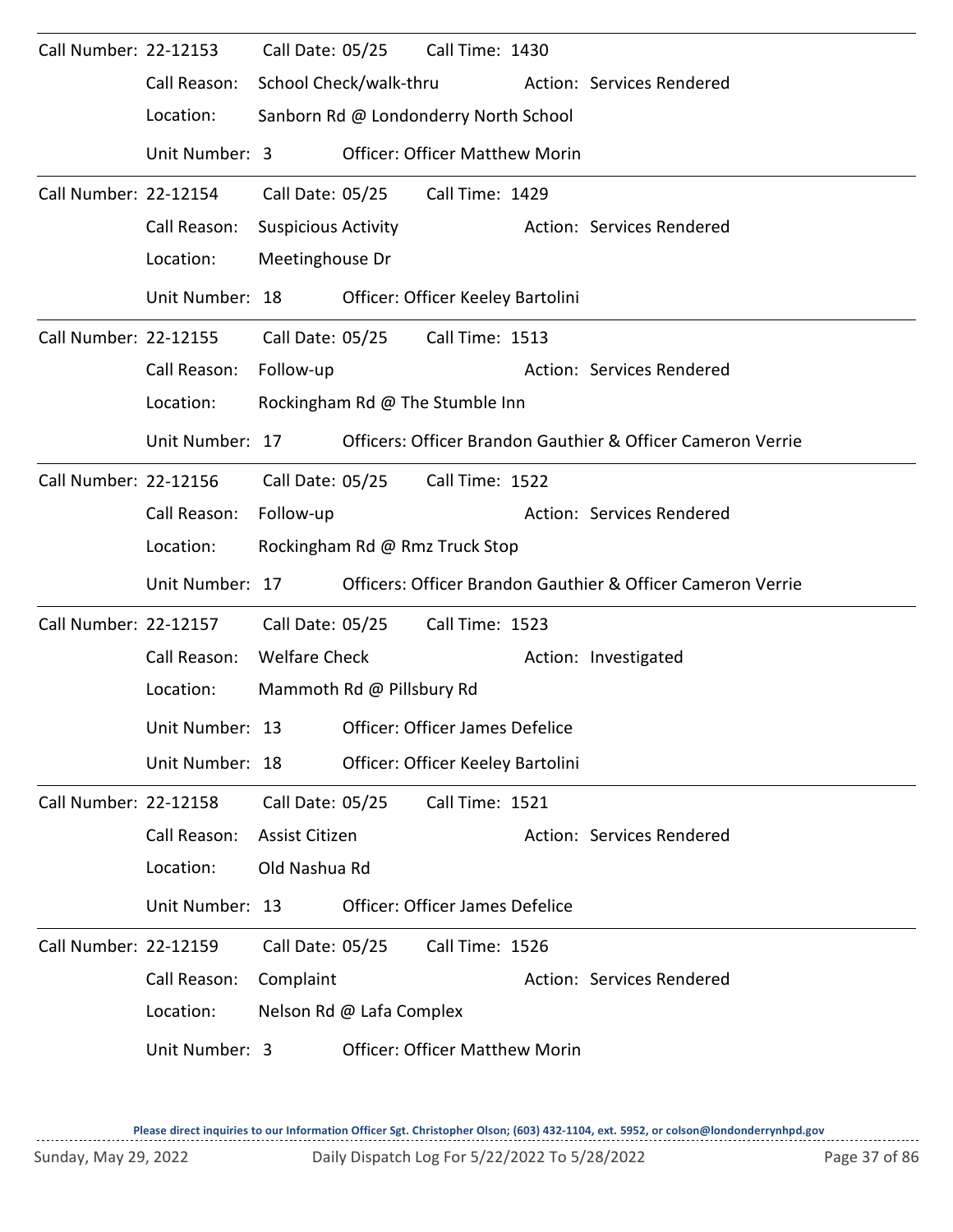| Call Number: 22-12169        |                    | Call Date: 05/25       |                          | Call Time: 1634                         |  |                                                             |
|------------------------------|--------------------|------------------------|--------------------------|-----------------------------------------|--|-------------------------------------------------------------|
|                              | Call Reason:       | <b>Traffic Control</b> |                          |                                         |  | Action: Services Rendered                                   |
|                              | Location:          | Colonial Dr            |                          |                                         |  |                                                             |
|                              | Unit Number: 18    |                        |                          | Officer: Officer Keeley Bartolini       |  |                                                             |
| Call Number: 22-12170        |                    | Call Date: 05/25       |                          | Call Time: 1636                         |  |                                                             |
|                              | Call Reason:       |                        | Motor Vehicle Check      |                                         |  | Action: Investigated                                        |
|                              | Location:          |                        | Nashua Rd @ Parmenter Rd |                                         |  |                                                             |
|                              | Unit Number: 13    |                        |                          | Officer: Officer James Defelice         |  |                                                             |
| <b>Call Number: 22-12172</b> |                    |                        | Call Date: 05/25         | Call Time: 1657                         |  |                                                             |
|                              | Call Reason:       | Assist Citizen         |                          |                                         |  | Action: Investigated                                        |
|                              | Location:          | Cross Rd               |                          |                                         |  |                                                             |
|                              | Unit Number: 13    |                        |                          | <b>Officer: Officer James Defelice</b>  |  |                                                             |
|                              |                    |                        |                          |                                         |  |                                                             |
|                              | Unit Number: 17    |                        |                          |                                         |  | Officers: Officer Brandon Gauthier & Officer Cameron Verrie |
|                              | Unit Number: 17    |                        |                          |                                         |  | Officers: Officer Brandon Gauthier & Officer Cameron Verrie |
|                              | Unit Number: 18    |                        |                          | Officer: Officer Keeley Bartolini       |  |                                                             |
| Call Number: 22-12174        |                    | Call Date: 05/25       |                          | Call Time: 1704                         |  |                                                             |
|                              | Call Reason:       |                        | Motor Vehicle Check      |                                         |  | Action: Investigated                                        |
|                              | Location:          | Ammon Dr               |                          |                                         |  |                                                             |
|                              | Unit Number: AP104 |                        |                          | <b>Officer: Detective Marvin Alfaro</b> |  |                                                             |
| Call Number: 22-12175        |                    | Call Date: 05/25       |                          | Call Time: 1725                         |  |                                                             |
|                              | Call Reason:       | Disabled Mv            |                          |                                         |  | Action: Services Rendered                                   |
|                              | Location:          |                        |                          | Rockingham Rd @ Stonehenge Rd           |  |                                                             |
|                              | Unit Number: 13    |                        |                          | Officer: Officer James Defelice         |  |                                                             |
| <b>Call Number: 22-12176</b> |                    | Call Date: 05/25       |                          | Call Time: 1754                         |  |                                                             |
|                              | Call Reason:       | <b>Building Check</b>  |                          |                                         |  | Action: Building Checked/secured                            |
|                              | Location:          | Rockingham Rd          |                          |                                         |  |                                                             |
|                              | Unit Number: 4     |                        |                          | Officer: Sergeant Jason Archambault     |  |                                                             |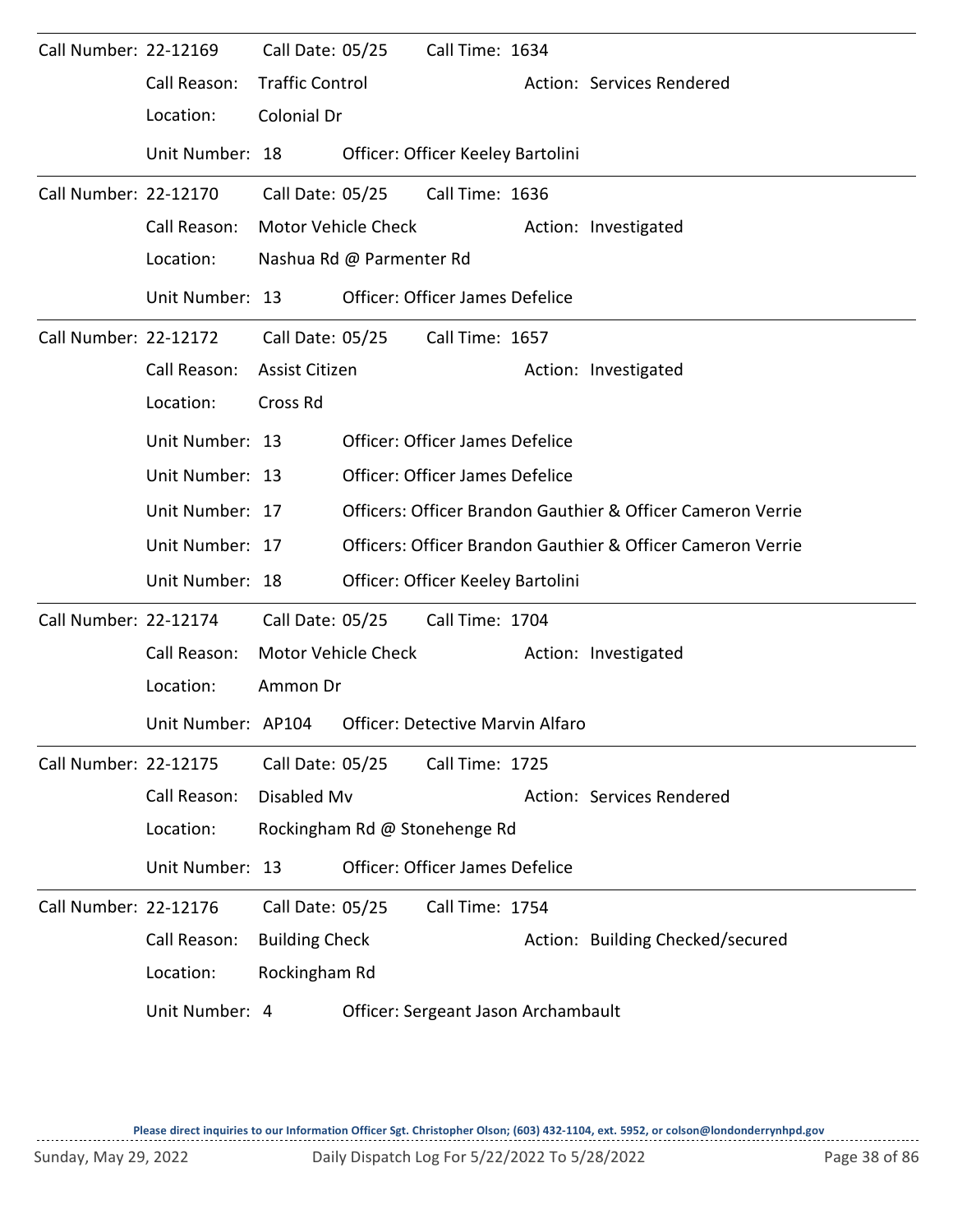| Call Number: 22-12178 |                 | Call Date: 05/25           | Call Time: 1815                           |                                                             |
|-----------------------|-----------------|----------------------------|-------------------------------------------|-------------------------------------------------------------|
|                       | Call Reason:    | <b>Building Check</b>      |                                           | Action: Building Checked/secured                            |
|                       | Location:       | Rockingham Rd              |                                           |                                                             |
|                       | Unit Number: 3  |                            | <b>Officer: Officer Matthew Morin</b>     |                                                             |
| Call Number: 22-12179 |                 | Call Date: 05/25           | Call Time: 1814                           |                                                             |
|                       | Call Reason:    | Disabled Mv                |                                           | Action: No Action Required                                  |
|                       | Location:       |                            | Rockingham Rd @ Stonehenge Rd             |                                                             |
| Call Number: 22-12180 |                 | Call Date: 05/25           | Call Time: 1817                           |                                                             |
|                       | Call Reason:    | <b>Suspicious Activity</b> |                                           | Action: Investigated                                        |
|                       | Location:       |                            | Commercial Ln @ Pickers Discount & Thrift |                                                             |
|                       | Unit Number: 17 |                            |                                           | Officers: Officer Brandon Gauthier & Officer Cameron Verrie |
|                       | Unit Number: 3  |                            | <b>Officer: Officer Matthew Morin</b>     |                                                             |
| Call Number: 22-12181 |                 | Call Date: 05/25           | Call Time: 1820                           |                                                             |
|                       | Call Reason:    | <b>Welfare Check</b>       |                                           | Action: Services Rendered                                   |
|                       | Location:       | Cross Rd                   |                                           |                                                             |
|                       | Unit Number: 4  |                            | Officer: Sergeant Jason Archambault       |                                                             |
| Call Number: 22-12182 |                 | Call Date: 05/25           | Call Time: 1842                           |                                                             |
|                       | Call Reason:    | <b>Welfare Check</b>       |                                           | Action: Arrest(s) Made                                      |
|                       | Location:       |                            | Industrial Dr @ Altium Packaging          |                                                             |
|                       | Unit Number: 13 |                            | Officer: Officer James Defelice           |                                                             |
|                       | Unit Number: 17 |                            |                                           | Officers: Officer Brandon Gauthier & Officer Cameron Verrie |
|                       | Unit Number: 3  |                            | <b>Officer: Officer Matthew Morin</b>     |                                                             |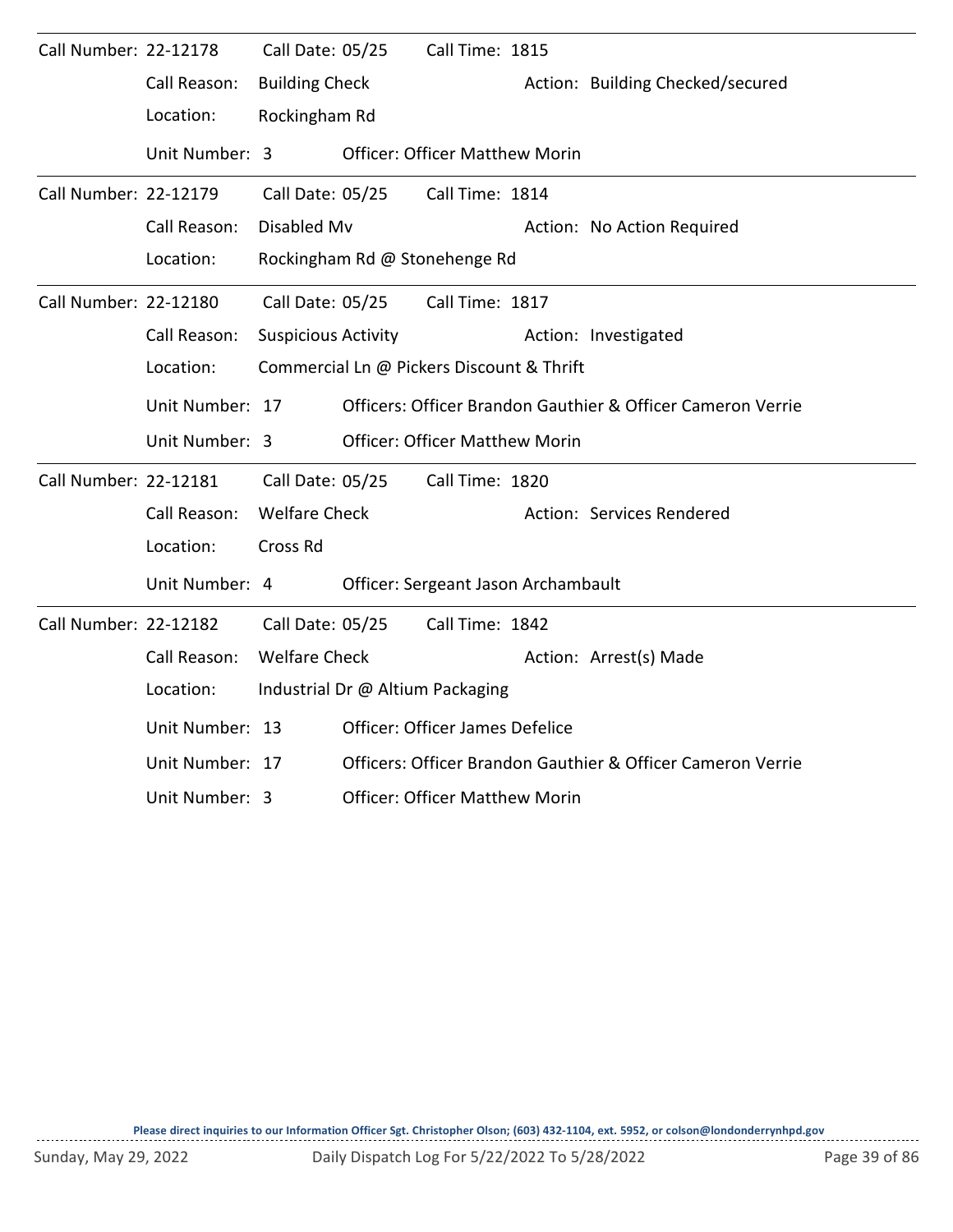## Arrest Number: 22-220-AR



Time: 1909 Name: Beauregard, Christopher J Age: 34 Date: 05/25 Salem ,NH Address: 71 Millville Cir

|                       | Charge #1: Dui - Impairment                     |                                     |                          |                                       |  |                                        |  |  |  |  |
|-----------------------|-------------------------------------------------|-------------------------------------|--------------------------|---------------------------------------|--|----------------------------------------|--|--|--|--|
|                       | Charge # 2: Cntrl Drug: Sched 1 - 4; Possession |                                     |                          |                                       |  |                                        |  |  |  |  |
| Call Number: 22-12183 |                                                 | Call Date: 05/25                    |                          | Call Time: 1851                       |  |                                        |  |  |  |  |
|                       | Call Reason:                                    | Vin Verification                    |                          |                                       |  | Action: Services Rendered              |  |  |  |  |
|                       | Location:                                       | Adams Rd                            |                          |                                       |  |                                        |  |  |  |  |
|                       | Unit Number: 18                                 |                                     |                          | Officer: Officer Keeley Bartolini     |  |                                        |  |  |  |  |
| Call Number: 22-12184 |                                                 | Call Date: 05/25                    |                          | Call Time: 1935                       |  |                                        |  |  |  |  |
|                       | Call Reason:                                    | Disturbance                         |                          |                                       |  | Action: Could Not Locate               |  |  |  |  |
|                       | Location:                                       |                                     | South Rd @ Gilcreast Rd  |                                       |  |                                        |  |  |  |  |
|                       | Unit Number: 4                                  |                                     |                          | Officer: Sergeant Jason Archambault   |  |                                        |  |  |  |  |
| Call Number: 22-12188 |                                                 | Call Date: 05/25                    |                          | Call Time: 2012                       |  |                                        |  |  |  |  |
|                       | Call Reason:                                    | Juvenile Offenses                   |                          |                                       |  | Action: Taken To Family/guardian/other |  |  |  |  |
|                       | Location:                                       |                                     | Nelson Rd @ Lafa Complex |                                       |  |                                        |  |  |  |  |
|                       | Unit Number: 18                                 |                                     |                          | Officer: Officer Keeley Bartolini     |  |                                        |  |  |  |  |
|                       | Unit Number: 3                                  |                                     |                          | <b>Officer: Officer Matthew Morin</b> |  |                                        |  |  |  |  |
|                       |                                                 | Refer to Incident Number: 22-767-OF |                          |                                       |  |                                        |  |  |  |  |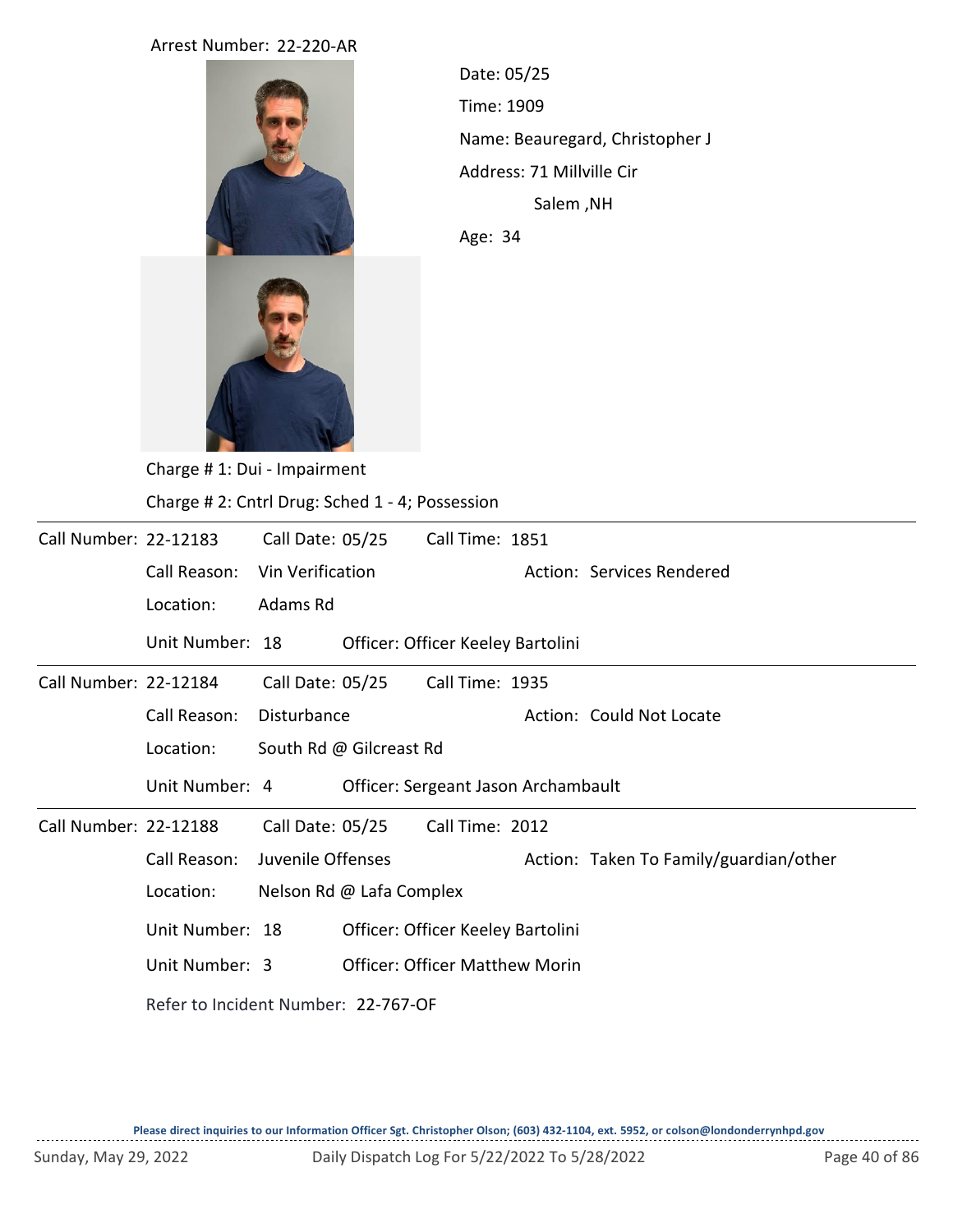| Call Number: 22-12189 |                          | Call Date: 05/25          |                        | Call Time: 2015                       |                                                             |
|-----------------------|--------------------------|---------------------------|------------------------|---------------------------------------|-------------------------------------------------------------|
|                       | Call Reason:             | Pedestrian Check          |                        |                                       | Action: Investigated                                        |
|                       | Location:                |                           | Nashua Rd @ Mammoth Rd |                                       |                                                             |
|                       | Unit Number: 13          |                           |                        | Officer: Officer James Defelice       |                                                             |
|                       | Unit Number: 3           |                           |                        | <b>Officer: Officer Matthew Morin</b> |                                                             |
|                       | Unit Number: 4           |                           |                        | Officer: Sergeant Jason Archambault   |                                                             |
| Call Number: 22-12190 |                          | Call Date: 05/25          |                        | Call Time: 2022                       |                                                             |
|                       | Call Reason:             |                           | Scam Phone/internet    |                                       | Action: Services Rendered                                   |
|                       | Location:                | Hall Rd                   |                        |                                       |                                                             |
|                       | Unit Number: 17          |                           |                        |                                       | Officers: Officer Brandon Gauthier & Officer Cameron Verrie |
| Call Number: 22-12191 |                          | Call Date: 05/25          |                        | Call Time: 2057                       |                                                             |
|                       | Call Reason:             | <b>Disorderly Conduct</b> |                        |                                       | Action: Arrest(s) Made                                      |
|                       | Location:                | Cross Rd                  |                        |                                       |                                                             |
|                       | Unit Number: 13          |                           |                        |                                       | Officers: Officer Brandon Gauthier & Officer Cameron Verrie |
|                       | Unit Number: 17          |                           |                        |                                       | Officers: Officer Brandon Gauthier & Officer Cameron Verrie |
|                       | Unit Number: 17          |                           |                        | Officer: Officer James Defelice       |                                                             |
|                       | Unit Number: 18          |                           |                        | Officer: Officer Keeley Bartolini     |                                                             |
|                       | Unit Number: 18          |                           |                        | Officer: Officer Keeley Bartolini     |                                                             |
|                       | Unit Number: 3           |                           |                        | <b>Officer: Officer Matthew Morin</b> |                                                             |
|                       | Unit Number: 4           |                           |                        | Officer: Sergeant Jason Archambault   |                                                             |
|                       | Unit Number: 4           |                           |                        | Officer: Sergeant Jason Archambault   |                                                             |
|                       | Arrest Number: 22-221-AR |                           |                        |                                       |                                                             |



Time: 2146 Name: Plummer, Christopher L Age: 57 Date: 05/25 Londonderry ,NH Address: 34 Cross Rd

Charge # 1: Involuntary Emergency Admission (iea)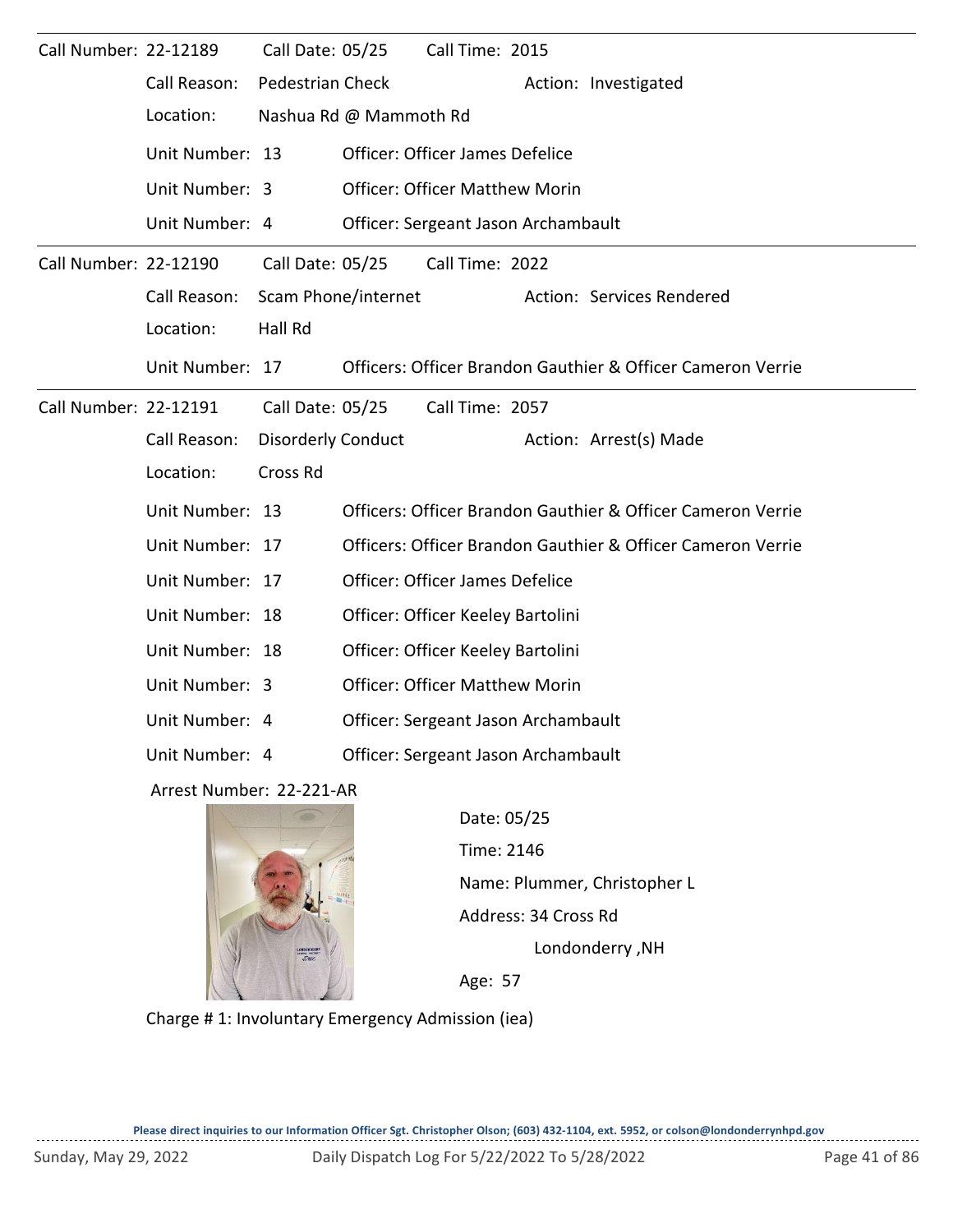| Call Number: 22-12192        |                                     | Call Date: 05/25              |                        | Call Time: 2220                     |  |                                                         |  |  |  |
|------------------------------|-------------------------------------|-------------------------------|------------------------|-------------------------------------|--|---------------------------------------------------------|--|--|--|
|                              | Call Reason:                        | Violation Of Protective Order |                        |                                     |  | Action: Investigated                                    |  |  |  |
|                              | Location:                           |                               | Nashua Rd @ Home Depot |                                     |  |                                                         |  |  |  |
|                              | Unit Number: 18                     |                               |                        |                                     |  | Officers: Officer Bryan Janeczko & Officer Nathan Slack |  |  |  |
|                              | Refer to Incident Number: 22-768-OF |                               |                        |                                     |  |                                                         |  |  |  |
| <b>Call Number: 22-12193</b> |                                     | Call Date: 05/25              |                        | Call Time: 2247                     |  |                                                         |  |  |  |
|                              | Call Reason:                        |                               | Neighborhood Disputes  |                                     |  | Action: Peace Restored                                  |  |  |  |
|                              | Location:                           | Perkins Rd                    |                        |                                     |  |                                                         |  |  |  |
|                              | Unit Number: 19                     |                               |                        | Officer: Officer Trevor Guay        |  |                                                         |  |  |  |
| Call Number: 22-12195        |                                     | Call Date: 05/25              |                        | Call Time: 2322                     |  |                                                         |  |  |  |
|                              | Call Reason:                        | Assist Londonderry Fire Dept  |                        |                                     |  | Action: Services Rendered                               |  |  |  |
|                              | Location:                           | Nashua Rd @ Aqua Therapy      |                        |                                     |  |                                                         |  |  |  |
|                              | Unit Number: 19                     |                               |                        | Officer: Officer Trevor Guay        |  |                                                         |  |  |  |
| Call Number: 22-12196        |                                     | Call Date: 05/25              |                        | Call Time: 2348                     |  |                                                         |  |  |  |
|                              | Call Reason:                        | <b>Building Check</b>         |                        |                                     |  | Action: Building Checked/secured                        |  |  |  |
|                              | Location:                           | West Rd                       |                        |                                     |  |                                                         |  |  |  |
|                              | Unit Number: 19                     |                               |                        | <b>Officer: Officer Trevor Guay</b> |  |                                                         |  |  |  |
| Call Number: 22-12197        |                                     | Call Date: 05/25              |                        | Call Time: 2348                     |  |                                                         |  |  |  |
|                              | Call Reason:                        | <b>Building Check</b>         |                        |                                     |  | Action: Building Checked/secured                        |  |  |  |
|                              | Location:                           | Shasta Dr                     |                        |                                     |  |                                                         |  |  |  |
|                              | Unit Number: 4                      |                               |                        | Officer: Sergeant Christopher Olson |  |                                                         |  |  |  |
| <b>Call Number: 22-12198</b> |                                     | Call Date: 05/25              |                        | Call Time: 2350                     |  |                                                         |  |  |  |
|                              | Call Reason:                        | <b>Building Check</b>         |                        |                                     |  | Action: Building Checked/secured                        |  |  |  |
|                              | Location:                           | Mammoth Rd                    |                        |                                     |  |                                                         |  |  |  |
|                              | Unit Number: 4                      |                               |                        | Officer: Sergeant Christopher Olson |  |                                                         |  |  |  |
| Call Number: 22-12199        |                                     | Call Date: 05/25              |                        | Call Time: 2352                     |  |                                                         |  |  |  |
|                              | Call Reason:                        | <b>Building Check</b>         |                        |                                     |  | Action: Building Checked/secured                        |  |  |  |
|                              | Location:                           | Rockingham Rd                 |                        |                                     |  |                                                         |  |  |  |
|                              | Unit Number: 4                      |                               |                        | Officer: Sergeant Christopher Olson |  |                                                         |  |  |  |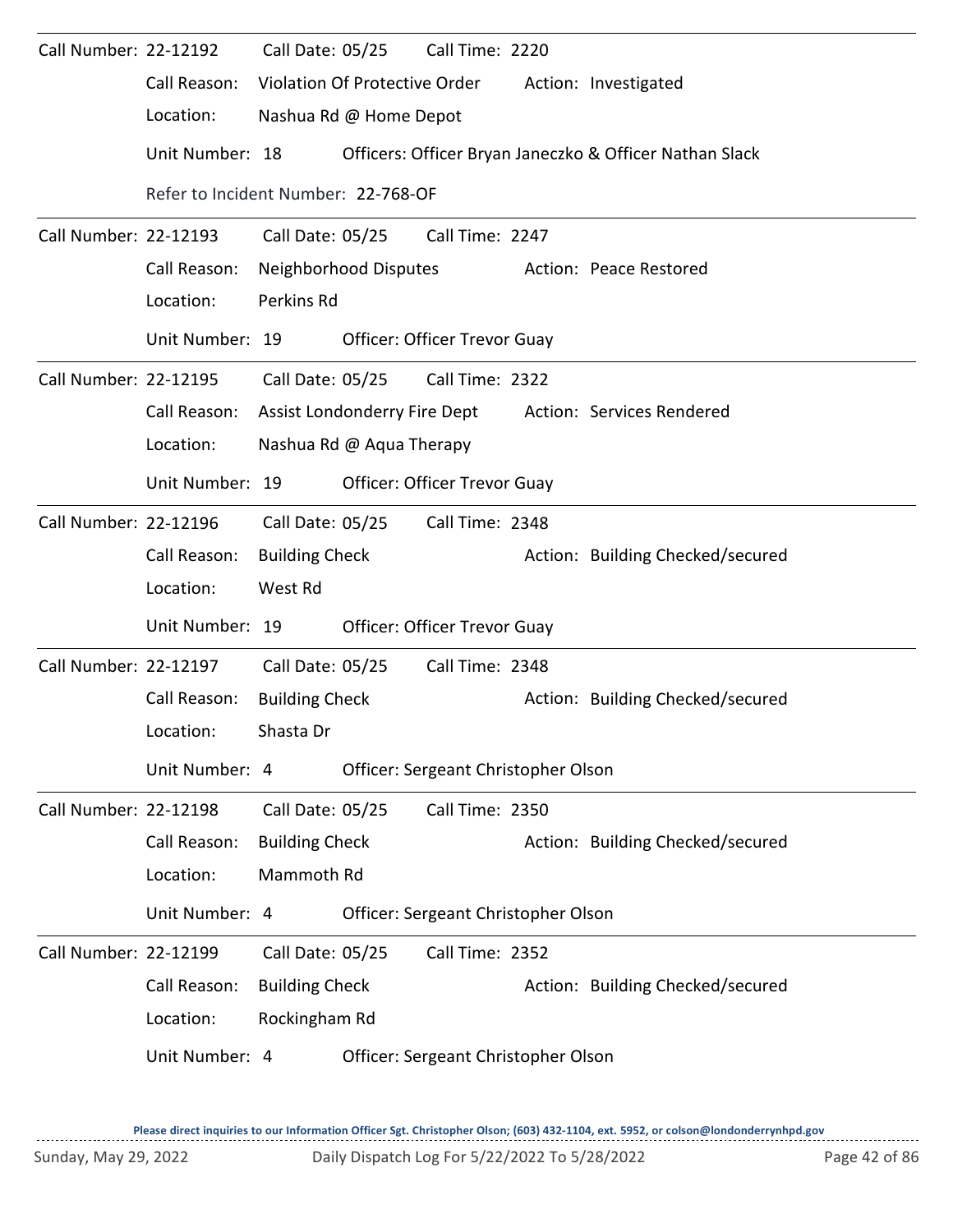| Call Number: 22-12201 |                 | Call Date: 05/26      |                          | Call Time: 0000                     |                                                         |
|-----------------------|-----------------|-----------------------|--------------------------|-------------------------------------|---------------------------------------------------------|
|                       | Call Reason:    | <b>Building Check</b> |                          |                                     | Action: Building Checked/secured                        |
|                       | Location:       | Delta Dr              |                          |                                     |                                                         |
|                       | Unit Number: 4  |                       |                          | Officer: Sergeant Christopher Olson |                                                         |
| Call Number: 22-12202 |                 | Call Date: 05/26      |                          | Call Time: 0002                     |                                                         |
|                       | Call Reason:    |                       | Motor Vehicle Check      |                                     | Action: Warning Issued                                  |
|                       | Location:       | Delta Dr              |                          |                                     |                                                         |
|                       | Unit Number: 4  |                       |                          | Officer: Sergeant Christopher Olson |                                                         |
| Call Number: 22-12204 |                 | Call Date: 05/26      |                          | Call Time: 0015                     |                                                         |
|                       | Call Reason:    | <b>Building Check</b> |                          |                                     | Action: Building Checked/secured                        |
|                       | Location:       | High Range Rd         |                          |                                     |                                                         |
|                       | Unit Number: 4  |                       |                          | Officer: Sergeant Christopher Olson |                                                         |
| Call Number: 22-12205 |                 | Call Date: 05/26      |                          | Call Time: 0022                     |                                                         |
|                       | Call Reason:    | Pedestrian Check      |                          |                                     | Action: Services Rendered                               |
|                       | Location:       |                       | Mammoth Rd @ Leelynn Cir |                                     |                                                         |
|                       | Unit Number: 18 |                       |                          |                                     | Officers: Officer Bryan Janeczko & Officer Nathan Slack |
| Call Number: 22-12208 |                 | Call Date: 05/26      |                          | Call Time: 0044                     |                                                         |
|                       | Call Reason:    | <b>Building Check</b> |                          |                                     | Action: Building Checked/secured                        |
|                       | Location:       | South Rd              |                          |                                     |                                                         |
|                       | Unit Number: 19 |                       |                          | <b>Officer: Officer Trevor Guay</b> |                                                         |
| Call Number: 22-12210 |                 | Call Date: 05/26      |                          | Call Time: 0054                     |                                                         |
|                       | Call Reason:    | <b>Building Check</b> |                          |                                     | Action: Building Checked/secured                        |
|                       | Location:       | Garden Ln             |                          |                                     |                                                         |
|                       | Unit Number: 18 |                       |                          |                                     | Officers: Officer Bryan Janeczko & Officer Nathan Slack |
| Call Number: 22-12211 |                 | Call Date: 05/26      |                          | Call Time: 0057                     |                                                         |
|                       | Call Reason:    | <b>Building Check</b> |                          |                                     | Action: Building Checked/secured                        |
|                       | Location:       | Rockingham Rd         |                          |                                     |                                                         |
|                       | Unit Number: 19 |                       |                          | Officer: Officer Trevor Guay        |                                                         |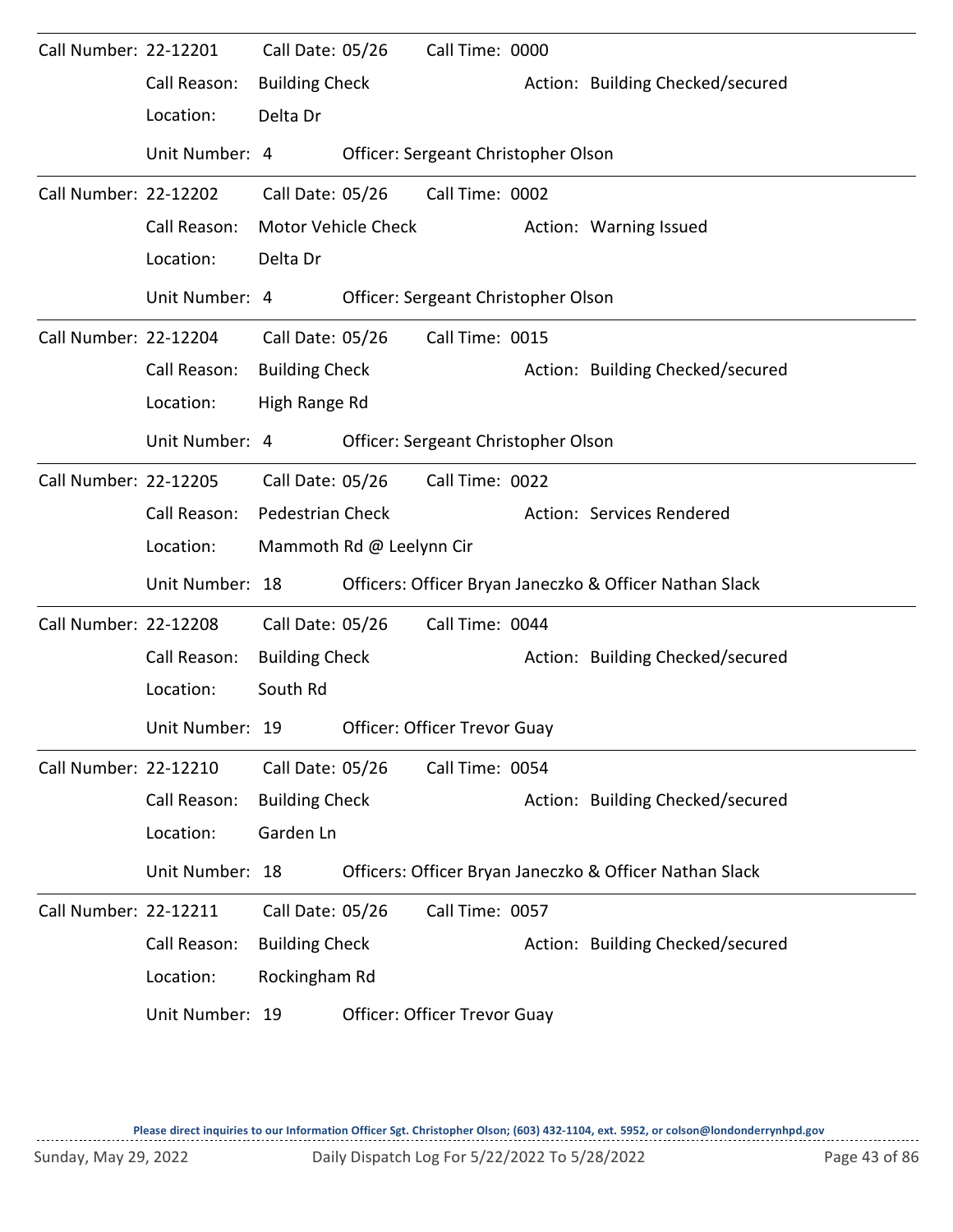| Call Number: 22-12214 |                 | Call Date: 05/26        |                            | Call Time: 0122                        |  |                                                         |
|-----------------------|-----------------|-------------------------|----------------------------|----------------------------------------|--|---------------------------------------------------------|
|                       | Call Reason:    | <b>Building Check</b>   |                            |                                        |  | Action: Building Checked/secured                        |
|                       | Location:       | Londonderry Rd          |                            |                                        |  |                                                         |
|                       | Unit Number: 18 |                         |                            |                                        |  | Officers: Officer Bryan Janeczko & Officer Nathan Slack |
| Call Number: 22-12217 |                 | Call Date: 05/26        |                            | Call Time: 0144                        |  |                                                         |
|                       | Call Reason:    |                         | Motor Vehicle Check        |                                        |  | Action: Services Rendered                               |
|                       | Location:       | Delta Dr                |                            |                                        |  |                                                         |
|                       | Unit Number: 19 |                         |                            | <b>Officer: Officer Trevor Guay</b>    |  |                                                         |
| Call Number: 22-12218 |                 | Call Date: 05/26        |                            | Call Time: 0151                        |  |                                                         |
|                       | Call Reason:    | <b>Building Check</b>   |                            |                                        |  | Action: Building Checked/secured                        |
|                       | Location:       | <b>Aviation Park Dr</b> |                            |                                        |  |                                                         |
|                       | Unit Number: 19 |                         |                            | <b>Officer: Officer Trevor Guay</b>    |  |                                                         |
| Call Number: 22-12219 |                 | Call Date: 05/26        |                            | Call Time: 0154                        |  |                                                         |
|                       | Call Reason:    |                         | <b>Motor Vehicle Check</b> |                                        |  | Action: Services Rendered                               |
|                       | Location:       |                         |                            | Navigator Rd @ Aviation Museum         |  |                                                         |
|                       | Unit Number: 9  |                         |                            | Officer: Officer Rafael Ribeiro        |  |                                                         |
| Call Number: 22-12220 |                 | Call Date: 05/26        |                            | Call Time: 0156                        |  |                                                         |
|                       | Call Reason:    | <b>Building Check</b>   |                            |                                        |  | Action: Building Checked/secured                        |
|                       | Location:       | Navigator Rd            |                            |                                        |  |                                                         |
|                       | Unit Number: 9  |                         |                            | <b>Officer: Officer Rafael Ribeiro</b> |  |                                                         |
| Call Number: 22-12221 |                 | Call Date: 05/26        |                            | Call Time: 0202                        |  |                                                         |
|                       | Call Reason:    | <b>Building Check</b>   |                            |                                        |  | Action: Building Checked/secured                        |
|                       | Location:       | Hampton Dr              |                            |                                        |  |                                                         |
|                       | Unit Number: 18 |                         |                            |                                        |  | Officers: Officer Bryan Janeczko & Officer Nathan Slack |
| Call Number: 22-12222 |                 | Call Date: 05/26        |                            | Call Time: 0219                        |  |                                                         |
|                       | Call Reason:    | <b>Building Check</b>   |                            |                                        |  | Action: Building Checked/secured                        |
|                       | Location:       | Orchard View Dr         |                            |                                        |  |                                                         |
|                       | Unit Number: 18 |                         |                            |                                        |  | Officers: Officer Bryan Janeczko & Officer Nathan Slack |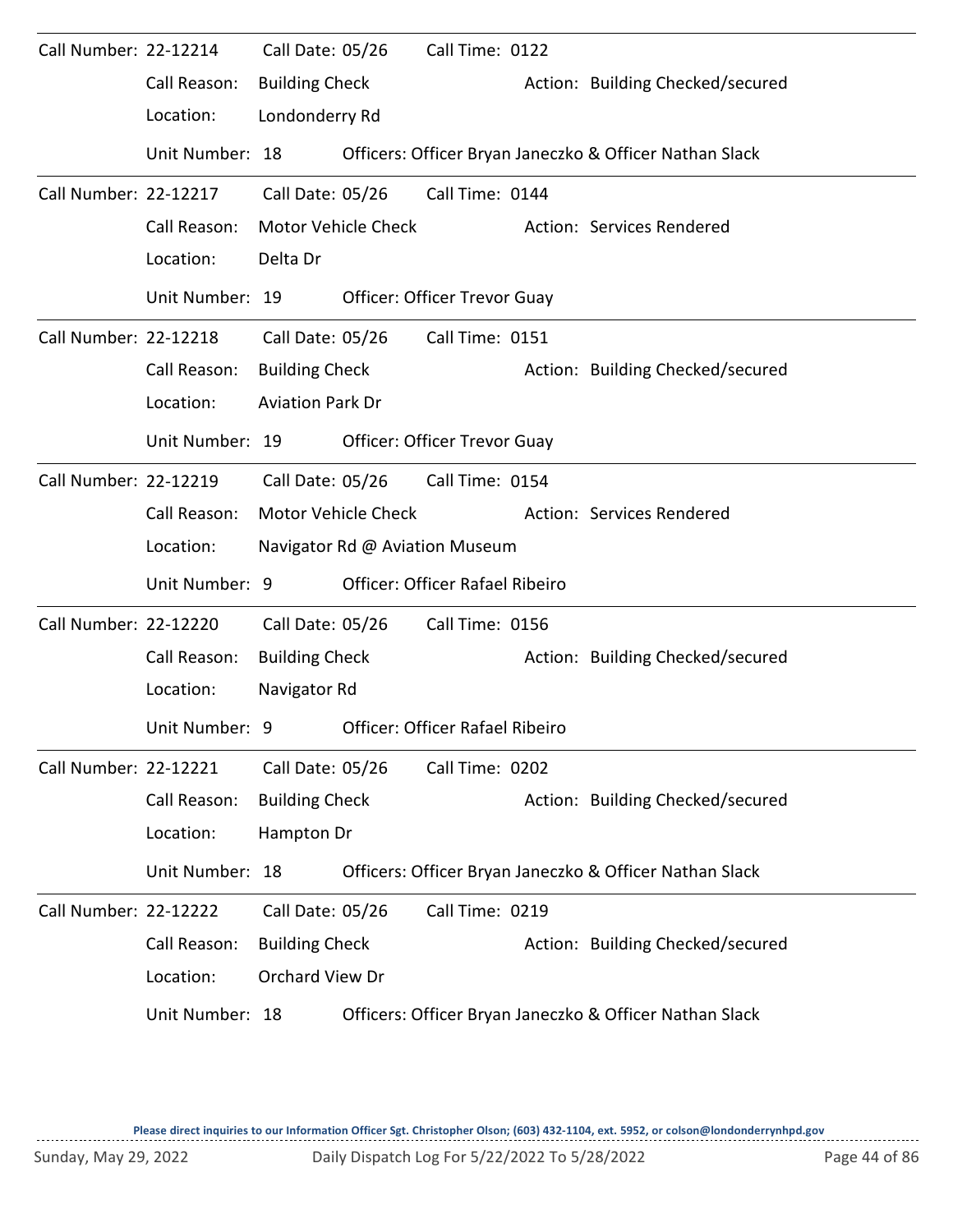| Call Number: 22-12224        |                 | Call Date: 05/26                      |                                     | Call Time: 0349                            |  |                                  |  |  |  |
|------------------------------|-----------------|---------------------------------------|-------------------------------------|--------------------------------------------|--|----------------------------------|--|--|--|
|                              | Call Reason:    | K9 Training                           |                                     |                                            |  | Action: Services Rendered        |  |  |  |
|                              | Location:       |                                       |                                     | Mammoth Rd @ Londonderry Police Department |  |                                  |  |  |  |
|                              | Unit Number: 9  |                                       |                                     | Officer: Officer Rafael Ribeiro            |  |                                  |  |  |  |
| <b>Call Number: 22-12226</b> |                 | Call Date: 05/26                      |                                     | Call Time: 0638                            |  |                                  |  |  |  |
|                              | Call Reason:    | <b>Building Check</b>                 |                                     |                                            |  | Action: Building Checked/secured |  |  |  |
|                              | Location:       | Shasta Dr                             |                                     |                                            |  |                                  |  |  |  |
|                              | Unit Number: 12 |                                       |                                     | <b>Officer: Officer Kenneth Morales</b>    |  |                                  |  |  |  |
| <b>Call Number: 22-12228</b> |                 | Call Date: 05/26                      |                                     | Call Time: 0648                            |  |                                  |  |  |  |
|                              | Call Reason:    | Follow-up                             |                                     |                                            |  | Action: Services Rendered        |  |  |  |
|                              | Location:       |                                       | Rockingham Rd @ Triangle Mobil Mart |                                            |  |                                  |  |  |  |
|                              | Unit Number: 12 |                                       |                                     | <b>Officer: Officer Kenneth Morales</b>    |  |                                  |  |  |  |
| Call Number: 22-12229        |                 | Call Date: 05/26                      |                                     | Call Time: 0652                            |  |                                  |  |  |  |
|                              | Call Reason:    | Follow-up                             |                                     |                                            |  | Action: Services Rendered        |  |  |  |
|                              | Location:       | Sanborn Rd                            |                                     |                                            |  |                                  |  |  |  |
|                              | Unit Number: 12 |                                       |                                     | Officer: Officer Kenneth Morales           |  |                                  |  |  |  |
| Call Number: 22-12231        |                 | Call Date: 05/26                      |                                     | Call Time: 0713                            |  |                                  |  |  |  |
|                              | Call Reason:    |                                       | Assist Londonderry Fire Dept        |                                            |  | Action: Services Rendered        |  |  |  |
|                              | Location:       | Carousel Ct                           |                                     |                                            |  |                                  |  |  |  |
|                              | Unit Number: 12 |                                       |                                     | <b>Officer: Officer Kenneth Morales</b>    |  |                                  |  |  |  |
| Call Number: 22-12233        |                 | Call Date: 05/26                      |                                     | Call Time: 0728                            |  |                                  |  |  |  |
|                              | Call Reason:    | Alarm, Bank                           |                                     |                                            |  | Action: Unfounded                |  |  |  |
|                              | Location:       | <b>Action Blvd</b>                    |                                     |                                            |  |                                  |  |  |  |
| Call Number: 22-12235        |                 | Call Date: 05/26                      |                                     | Call Time: 0743                            |  |                                  |  |  |  |
|                              | Call Reason:    |                                       | School Check/walk-thru              |                                            |  | Action: Building Checked/secured |  |  |  |
|                              |                 |                                       |                                     |                                            |  |                                  |  |  |  |
|                              | Location:       | Sanborn Rd @ Londonderry North School |                                     |                                            |  |                                  |  |  |  |
|                              | Unit Number: 21 |                                       |                                     | Officer: Officer Sydney Delforte           |  |                                  |  |  |  |
| Call Number: 22-12236        |                 | Call Date: 05/26                      |                                     | Call Time: 0802                            |  |                                  |  |  |  |
|                              | Call Reason:    | <b>Building Check</b>                 |                                     |                                            |  | Action: Building Checked/secured |  |  |  |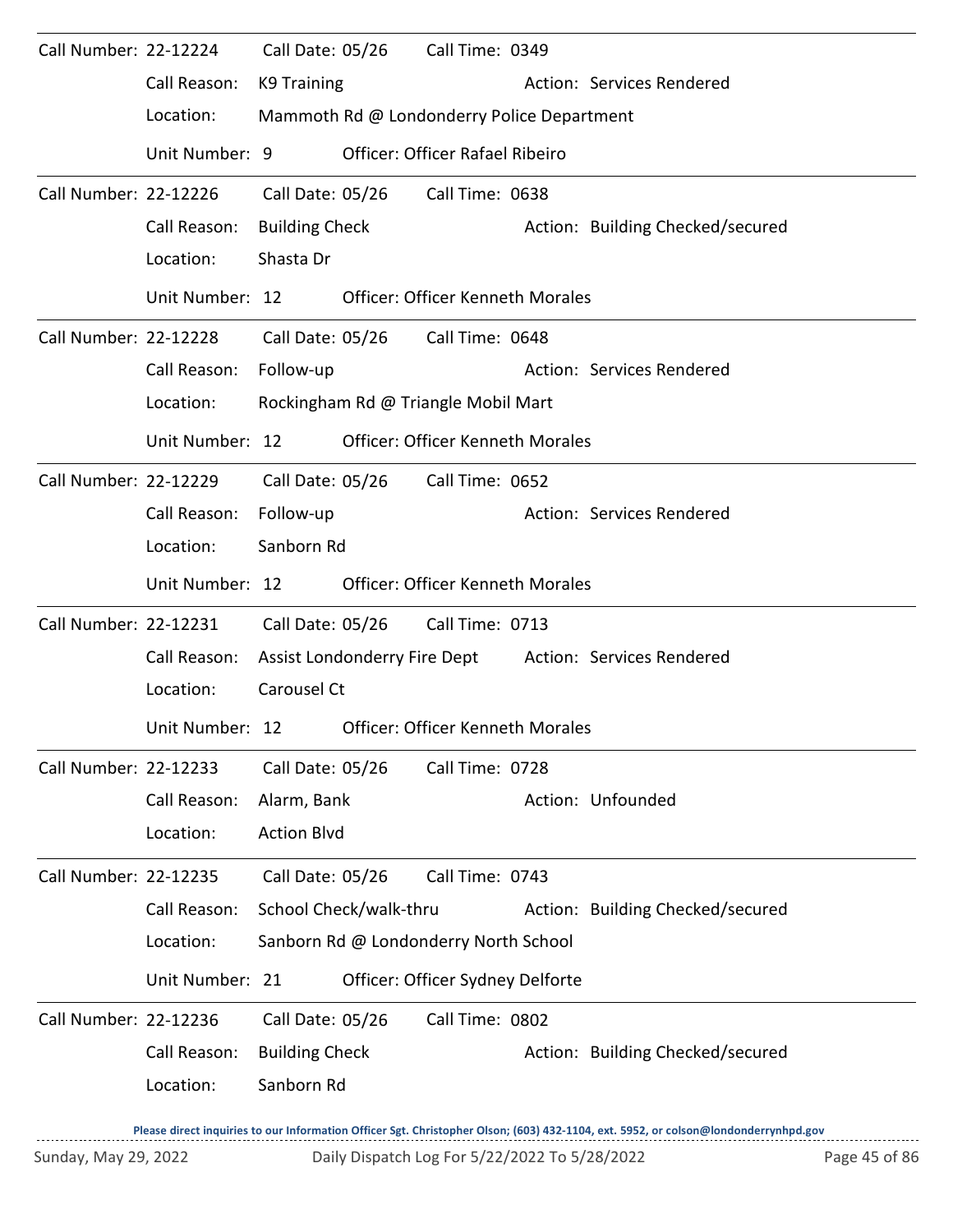|                              | Unit Number: 20 |                        |                              | Officer: Officer Joshua Martin           |                                  |
|------------------------------|-----------------|------------------------|------------------------------|------------------------------------------|----------------------------------|
| <b>Call Number: 22-12237</b> |                 | Call Date: 05/26       |                              | Call Time: 0802                          |                                  |
|                              | Call Reason:    | <b>Building Check</b>  |                              |                                          | Action: Building Checked/secured |
|                              | Location:       | Mammoth Rd             |                              |                                          |                                  |
|                              | Unit Number: 20 |                        |                              | Officer: Officer Joshua Martin           |                                  |
| Call Number: 22-12238        |                 | Call Date: 05/26       |                              | Call Time: 0804                          |                                  |
|                              | Call Reason:    |                        | School Check/walk-thru       |                                          | Action: Services Rendered        |
|                              | Location:       |                        |                              | Mammoth Rd @ Matthew Thornton School     |                                  |
|                              | Unit Number: 21 |                        |                              | Officer: Officer Sydney Delforte         |                                  |
| Call Number: 22-12240        |                 | Call Date: 05/26       |                              | Call Time: 0818                          |                                  |
|                              | Call Reason:    |                        | School Check/walk-thru       |                                          | Action: Services Rendered        |
|                              | Location:       |                        |                              | Mammoth Rd @ Londonderry High School     |                                  |
|                              | Unit Number: 21 |                        |                              | Officer: Officer Sydney Delforte         |                                  |
| Call Number: 22-12242        |                 | Call Date: 05/26       |                              | Call Time: 0842                          |                                  |
|                              | Call Reason:    |                        | Assist Londonderry Fire Dept |                                          | Action: No Action Required       |
|                              | Location:       | Sugarplum Ln           |                              |                                          |                                  |
| Call Number: 22-12243        |                 | Call Date: 05/26       |                              | Call Time: 0851                          |                                  |
|                              | Call Reason:    | Follow-up              |                              |                                          | Action: No Action Required       |
|                              | Location:       |                        | Hampton Dr @ Alltown         |                                          |                                  |
|                              | Unit Number: 19 |                        |                              | <b>Officer: Officer Anthony Marciano</b> |                                  |
| Call Number: 22-12244        |                 | Call Date: 05/26       |                              | Call Time: 0854                          |                                  |
|                              | Call Reason:    | School Check/walk-thru |                              |                                          | Action: Services Rendered        |
|                              | Location:       |                        |                              | Pillsbury Rd @ Moose Hill School         |                                  |
|                              | Unit Number: 4  |                        |                              | Officer: Sergeant Ryan Buker             |                                  |
| Call Number: 22-12245        |                 | Call Date: 05/26       |                              | Call Time: 0856                          |                                  |
|                              | Call Reason:    | <b>Building Check</b>  |                              |                                          | Action: Building Checked/secured |
|                              | Location:       | South Rd               |                              |                                          |                                  |
|                              | Unit Number: 20 |                        |                              | Officer: Officer Joshua Martin           |                                  |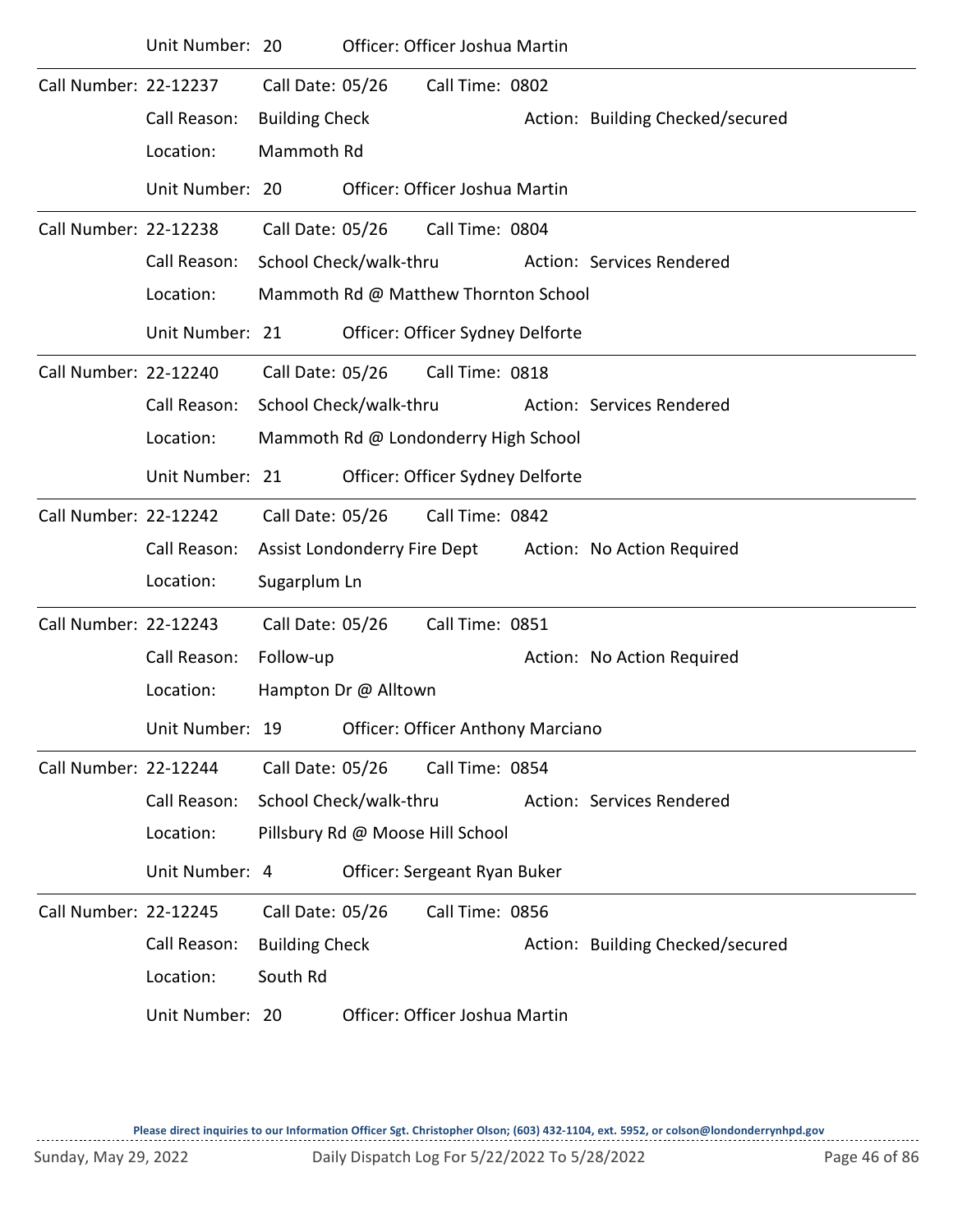| Call Number: 22-12246        |                                                  | Call Date: 05/26         | Call Time: 0856                         |                                  |
|------------------------------|--------------------------------------------------|--------------------------|-----------------------------------------|----------------------------------|
|                              | Call Reason:                                     | School Check/walk-thru   |                                         | Action: Services Rendered        |
|                              | Location:                                        |                          | Mammoth Rd @ Londonderry Middle School  |                                  |
|                              | Unit Number: 21                                  |                          | Officer: Officer Sydney Delforte        |                                  |
| Call Number: 22-12247        |                                                  | Call Date: 05/26         | Call Time: 0857                         |                                  |
|                              | Call Reason:                                     | <b>Welfare Check</b>     |                                         | Action: Services Rendered        |
|                              | Location:                                        |                          | Mammoth Rd @ Londonderry High School    |                                  |
|                              | Unit Number: 12                                  |                          | <b>Officer: Officer Kenneth Morales</b> |                                  |
|                              | Unit Number: 21                                  |                          | Officer: Officer Sydney Delforte        |                                  |
|                              | Unit Number: 23                                  |                          | Officer: Officer Michael Tufo           |                                  |
|                              | Unit Number: 4                                   |                          | Officer: Sergeant Ryan Buker            |                                  |
|                              | Refer to Incident Number: 22-770-OF              |                          |                                         |                                  |
| Call Number: 22-12249        |                                                  | Call Date: 05/26         | Call Time: 0900                         |                                  |
|                              | Call Reason:                                     | <b>Building Check</b>    |                                         | Action: Building Checked/secured |
|                              | Location:                                        | South Rd                 |                                         |                                  |
|                              | Unit Number: 20                                  |                          | Officer: Officer Joshua Martin          |                                  |
| <b>Call Number: 22-12250</b> |                                                  | Call Date: 05/26         | Call Time: 0914                         |                                  |
|                              | Call Reason:                                     | School Check/walk-thru   |                                         | Action: Services Rendered        |
|                              | Location:                                        |                          | Mammoth Rd @ Londonderry Middle School  |                                  |
|                              | Unit Number: 21 Officer: Officer Sydney Delforte |                          |                                         |                                  |
| Call Number: 22-12251        |                                                  | Call Date: 05/26         | Call Time: 0937                         |                                  |
|                              | Call Reason:                                     | <b>Building Check</b>    |                                         | Action: Building Checked/secured |
|                              | Location:                                        | Sanborn Rd               |                                         |                                  |
|                              | Unit Number: 20                                  |                          | Officer: Officer Joshua Martin          |                                  |
| Call Number: 22-12252        |                                                  | Call Date: 05/26         | Call Time: 0940                         |                                  |
|                              | Call Reason:                                     | <b>Community Contact</b> |                                         | Action: Services Rendered        |
|                              | Location:                                        |                          | Nashua Rd @ O'shea's Caife & Tae        |                                  |
|                              | Unit Number: 12                                  |                          | <b>Officer: Officer Kenneth Morales</b> |                                  |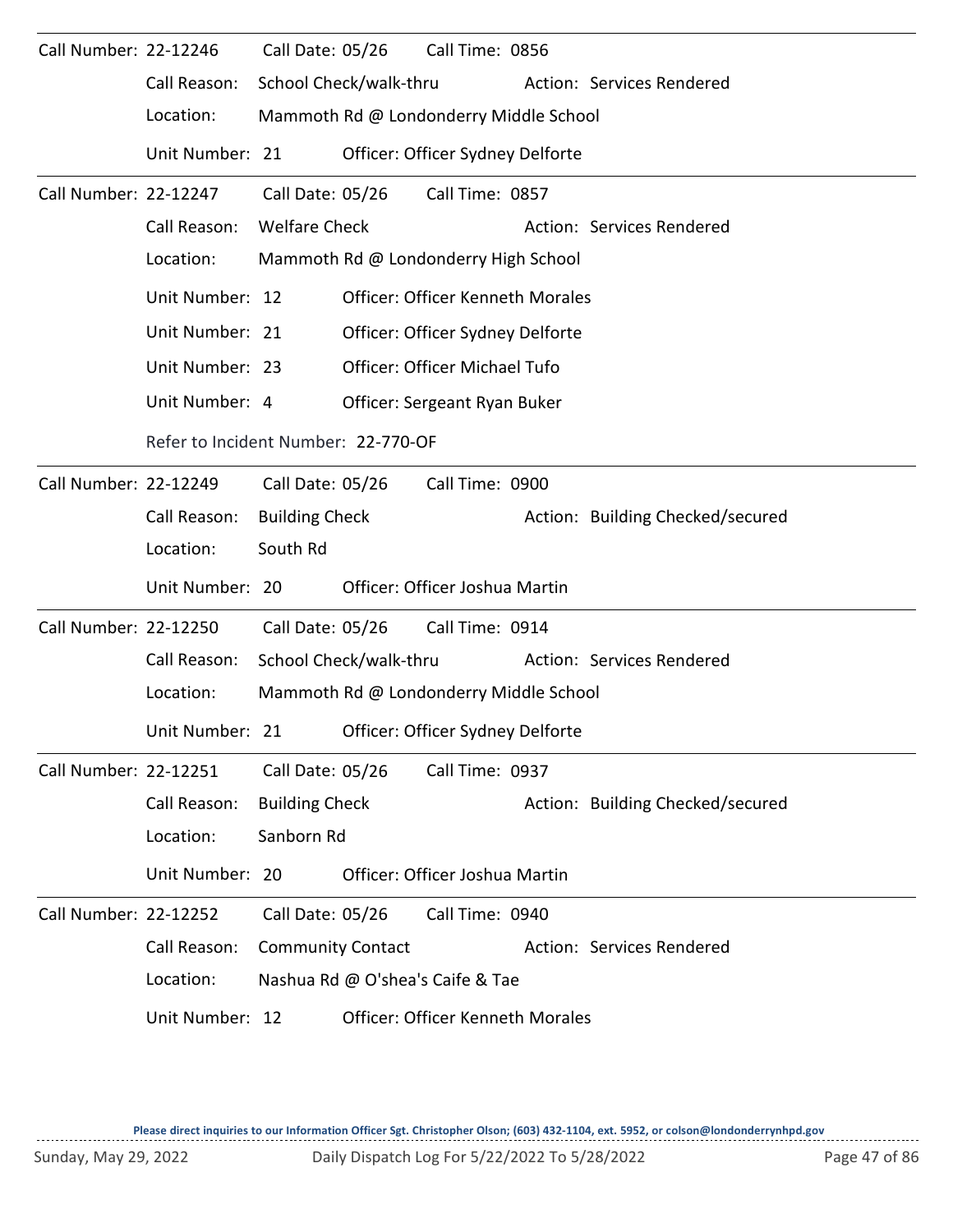| Call Number: 22-12255 |                 | Call Date: 05/26         |                             | Call Time: 0953                          |  |                                  |
|-----------------------|-----------------|--------------------------|-----------------------------|------------------------------------------|--|----------------------------------|
|                       | Call Reason:    | <b>Community Contact</b> |                             |                                          |  | Action: Services Rendered        |
|                       | Location:       |                          | Nashua Rd @ Shell Food Mart |                                          |  |                                  |
|                       | Unit Number: 19 |                          |                             | <b>Officer: Officer Anthony Marciano</b> |  |                                  |
| Call Number: 22-12257 |                 | Call Date: 05/26         |                             | Call Time: 1002                          |  |                                  |
|                       | Call Reason:    | School Check/walk-thru   |                             |                                          |  | Action: Services Rendered        |
|                       | Location:       |                          |                             | Pillsbury Rd @ Moose Hill School         |  |                                  |
|                       | Unit Number: 4  |                          |                             | Officer: Sergeant Ryan Buker             |  |                                  |
| Call Number: 22-12258 |                 | Call Date: 05/26         |                             | Call Time: 1003                          |  |                                  |
|                       | Call Reason:    |                          | School Check/walk-thru      |                                          |  | Action: Services Rendered        |
|                       | Location:       |                          |                             | Sanborn Rd @ Londonderry North School    |  |                                  |
|                       | Unit Number: 21 |                          |                             | Officer: Officer Sydney Delforte         |  |                                  |
| Call Number: 22-12260 |                 | Call Date: 05/26         |                             | Call Time: 1015                          |  |                                  |
|                       | Call Reason:    | School Check/walk-thru   |                             |                                          |  | Action: Services Rendered        |
|                       | Location:       |                          |                             | South Rd @ Londonderry South School      |  |                                  |
|                       | Unit Number: 12 |                          |                             | <b>Officer: Officer Kenneth Morales</b>  |  |                                  |
| Call Number: 22-12261 |                 | Call Date: 05/26         |                             | Call Time: 1018                          |  |                                  |
|                       | Call Reason:    | <b>Community Contact</b> |                             |                                          |  | Action: Services Rendered        |
|                       | Location:       |                          | Nashua Rd @ Rite-aid        |                                          |  |                                  |
|                       | Unit Number: 19 |                          |                             | <b>Officer: Officer Anthony Marciano</b> |  |                                  |
| Call Number: 22-12262 |                 | Call Date: 05/26         |                             | Call Time: 1024                          |  |                                  |
|                       | Call Reason:    | <b>Building Check</b>    |                             |                                          |  | Action: Building Checked/secured |
|                       | Location:       | Nelson Rd                |                             |                                          |  |                                  |
|                       | Unit Number: 21 |                          |                             | Officer: Officer Sydney Delforte         |  |                                  |
| Call Number: 22-12264 |                 | Call Date: 05/26         |                             | Call Time: 1026                          |  |                                  |
|                       | Call Reason:    | <b>Building Check</b>    |                             |                                          |  | Action: Building Checked/secured |
|                       | Location:       | Mammoth Rd               |                             |                                          |  |                                  |
|                       | Unit Number: 20 |                          |                             | Officer: Officer Joshua Martin           |  |                                  |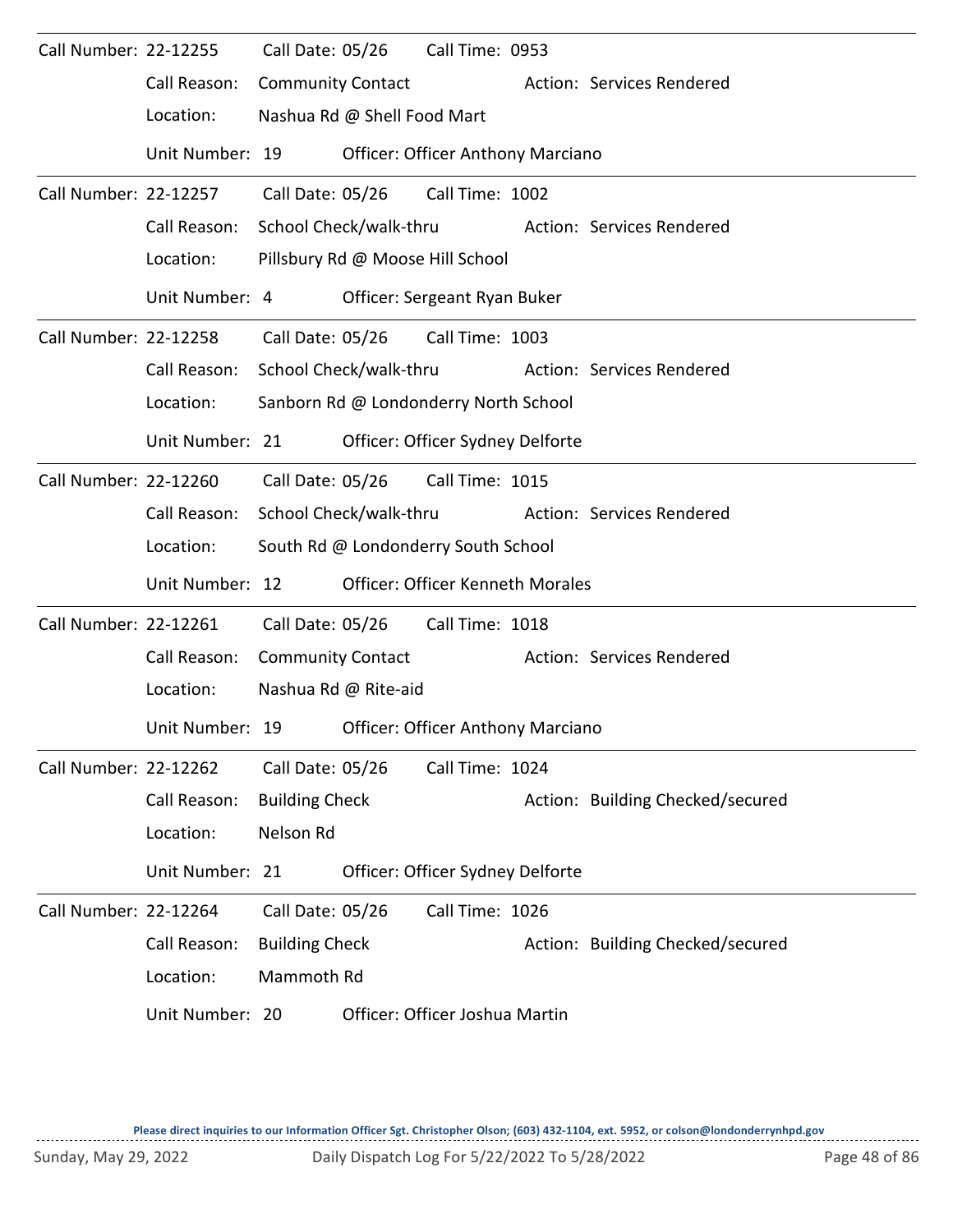| Call Number: 22-12265 |                                     | Call Date: 05/26           |                      | Call Time: 1022                          |                                                                                                                                     |
|-----------------------|-------------------------------------|----------------------------|----------------------|------------------------------------------|-------------------------------------------------------------------------------------------------------------------------------------|
|                       | Call Reason:                        | <b>Suspicious Activity</b> |                      |                                          | Action: Investigated                                                                                                                |
|                       | Location:                           | Royal Ln                   |                      |                                          |                                                                                                                                     |
|                       | Unit Number: 12                     |                            |                      | <b>Officer: Officer Kenneth Morales</b>  |                                                                                                                                     |
|                       | Refer to Incident Number: 22-771-OF |                            |                      |                                          |                                                                                                                                     |
| Call Number: 22-12267 |                                     | Call Date: 05/26           |                      | Call Time: 1056                          |                                                                                                                                     |
|                       | Call Reason:                        | <b>Building Check</b>      |                      |                                          | Action: Building Checked/secured                                                                                                    |
|                       | Location:                           | South Rd                   |                      |                                          |                                                                                                                                     |
|                       | Unit Number: 20                     |                            |                      | Officer: Officer Joshua Martin           |                                                                                                                                     |
| Call Number: 22-12271 |                                     |                            | Call Date: 05/26     | Call Time: 1101                          |                                                                                                                                     |
|                       | Call Reason:                        |                            | Motor Vehicle Check  |                                          | Action: No Action Required                                                                                                          |
|                       | Location:                           | Delta Dr                   |                      |                                          |                                                                                                                                     |
|                       | Unit Number: 21                     |                            |                      | Officer: Officer Sydney Delforte         |                                                                                                                                     |
| Call Number: 22-12272 |                                     |                            |                      | Call Date: 05/26 Call Time: 1107         |                                                                                                                                     |
|                       | Call Reason:                        |                            | Motor Vehicle Check  |                                          | Action: No Action Required                                                                                                          |
|                       | Location:                           | Delta Dr                   |                      |                                          |                                                                                                                                     |
|                       | Unit Number: 21                     |                            |                      | Officer: Officer Sydney Delforte         |                                                                                                                                     |
| Call Number: 22-12278 |                                     |                            | Call Date: 05/26     | Call Time: 1128                          |                                                                                                                                     |
|                       | Call Reason:                        | <b>Suspicious Activity</b> |                      |                                          | Action: Services Rendered                                                                                                           |
|                       | Location: Macgregor Ct              |                            |                      |                                          |                                                                                                                                     |
|                       | Unit Number: 12                     |                            |                      | <b>Officer: Officer Kenneth Morales</b>  |                                                                                                                                     |
|                       | Unit Number: 21                     |                            |                      | Officer: Officer Sydney Delforte         |                                                                                                                                     |
|                       | Refer to Incident Number: 22-772-OF |                            |                      |                                          |                                                                                                                                     |
| Call Number: 22-12280 |                                     | Call Date: 05/26           |                      | Call Time: 1145                          |                                                                                                                                     |
|                       | Call Reason:                        |                            | Domestic Disturbance |                                          | Action: Services Rendered                                                                                                           |
|                       | Location:                           | South Rd                   |                      |                                          |                                                                                                                                     |
|                       | Unit Number: 19                     |                            |                      | <b>Officer: Officer Anthony Marciano</b> |                                                                                                                                     |
| Call Number: 22-12281 |                                     | Call Date: 05/26           |                      | Call Time: 1156                          |                                                                                                                                     |
|                       | Call Reason:                        | <b>Pedestrian Check</b>    |                      |                                          | Action: Services Rendered                                                                                                           |
|                       | Location:                           | Sargent Rd                 |                      |                                          |                                                                                                                                     |
|                       |                                     |                            |                      |                                          | Please direct inquiries to our Information Officer Sgt. Christopher Olson; (603) 432-1104, ext. 5952, or colson@londonderrynhpd.gov |

Sunday, May 29, 2022 Daily Dispatch Log For 5/22/2022 To 5/28/2022 Page 49 of 86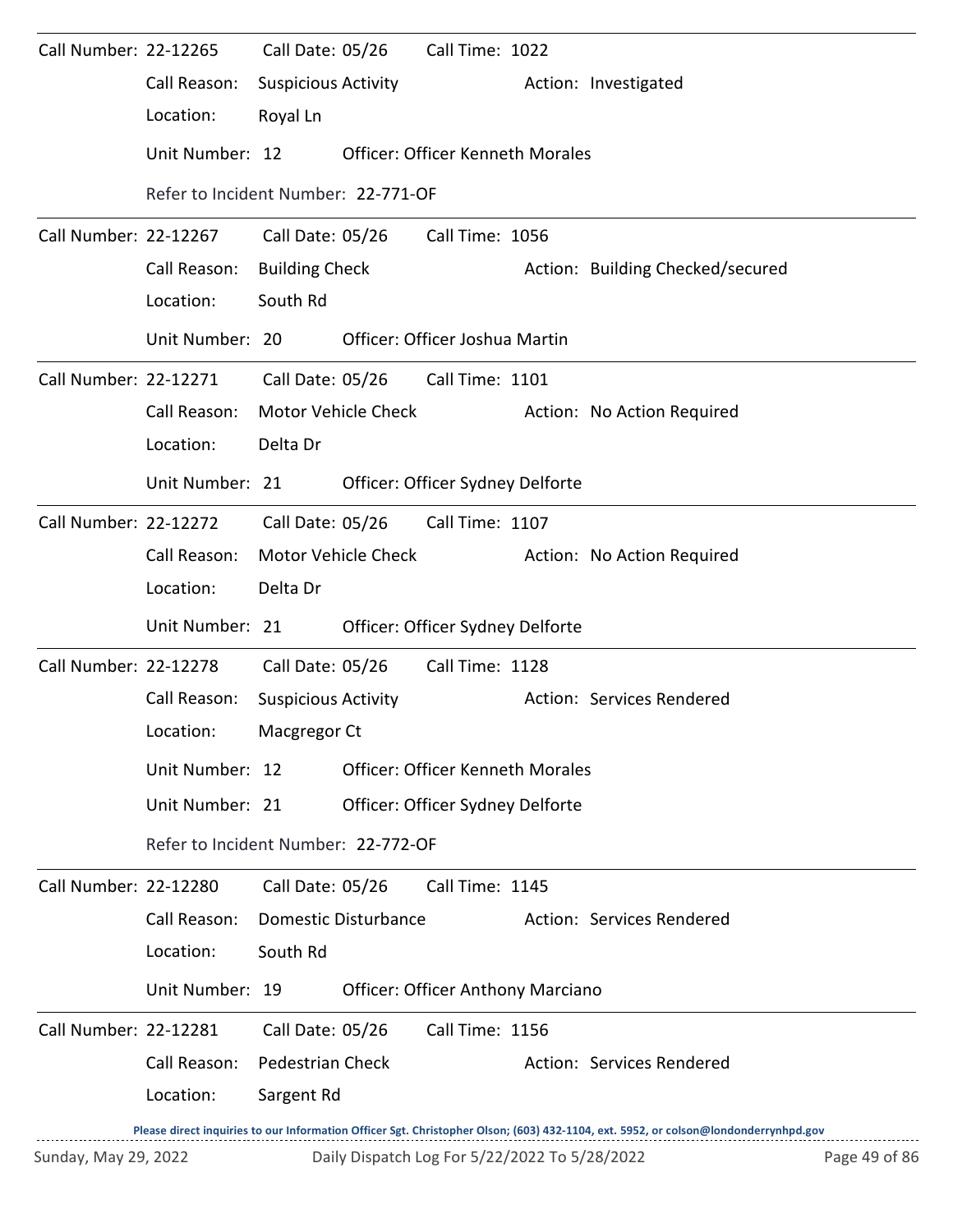|                       | Unit Number: 15             |                             |  | Officer: Officer Tyler Macdonald                  |  |                                                                                                                                     |  |  |  |  |
|-----------------------|-----------------------------|-----------------------------|--|---------------------------------------------------|--|-------------------------------------------------------------------------------------------------------------------------------------|--|--|--|--|
| Call Number: 22-12282 |                             | Call Date: 05/26            |  | Call Time: 1158                                   |  |                                                                                                                                     |  |  |  |  |
|                       | Call Reason:                | Conservation Ranger On Ohrv |  |                                                   |  | Action: Services Rendered                                                                                                           |  |  |  |  |
|                       | Location:                   |                             |  | Webb Dr @ Fw Webb Warehouse                       |  |                                                                                                                                     |  |  |  |  |
|                       | Unit Number: 30             |                             |  | <b>Officer: Conservation Officer Glenn Aprile</b> |  |                                                                                                                                     |  |  |  |  |
| Call Number: 22-12283 |                             | Call Date: 05/26            |  | Call Time: 1200                                   |  |                                                                                                                                     |  |  |  |  |
|                       | Call Reason:                | <b>Building Check</b>       |  |                                                   |  | Action: Building Checked/secured                                                                                                    |  |  |  |  |
|                       | Location:                   | Mammoth Rd                  |  |                                                   |  |                                                                                                                                     |  |  |  |  |
|                       | Unit Number: 20             |                             |  | Officer: Officer Joshua Martin                    |  |                                                                                                                                     |  |  |  |  |
| Call Number: 22-12285 |                             | Call Date: 05/26            |  | Call Time: 1212                                   |  |                                                                                                                                     |  |  |  |  |
|                       | Call Reason:                | School Check/walk-thru      |  |                                                   |  | Action: Services Rendered                                                                                                           |  |  |  |  |
|                       | Location:                   |                             |  | Pillsbury Rd @ Moose Hill School                  |  |                                                                                                                                     |  |  |  |  |
|                       | Unit Number: Unk            |                             |  | Officer: Lieutenant Ryan Kearney                  |  |                                                                                                                                     |  |  |  |  |
| Call Number: 22-12286 |                             | Call Date: 05/26            |  | Call Time: 1213                                   |  |                                                                                                                                     |  |  |  |  |
|                       | Call Reason:                | <b>Community Contact</b>    |  |                                                   |  | Action: Services Rendered                                                                                                           |  |  |  |  |
|                       | Location:                   |                             |  | Nashua Rd @ O'shea's Caife & Tae                  |  |                                                                                                                                     |  |  |  |  |
|                       | Unit Number: 21             |                             |  | Officer: Officer Sydney Delforte                  |  |                                                                                                                                     |  |  |  |  |
| Call Number: 22-12287 |                             | Call Date: 05/26            |  | Call Time: 1215                                   |  |                                                                                                                                     |  |  |  |  |
|                       | Call Reason:                | <b>Community Contact</b>    |  |                                                   |  | Action: Services Rendered                                                                                                           |  |  |  |  |
|                       | Location:                   |                             |  | Nashua Rd @ O'shea's Caife & Tae                  |  |                                                                                                                                     |  |  |  |  |
|                       | Unit Number: 20             |                             |  | Officer: Officer Joshua Martin                    |  |                                                                                                                                     |  |  |  |  |
| Call Number: 22-12288 |                             | Call Date: 05/26            |  | Call Time: 1217                                   |  |                                                                                                                                     |  |  |  |  |
|                       | Call Reason:                | Follow-up                   |  |                                                   |  | Action: Services Rendered                                                                                                           |  |  |  |  |
|                       | Location:                   |                             |  | Mammoth Rd @ Londonderry Police Department        |  |                                                                                                                                     |  |  |  |  |
|                       | Unit Number: 23             |                             |  | Officer: Officer Michael Tufo                     |  |                                                                                                                                     |  |  |  |  |
|                       | Refer to FI Number 22-74-FI |                             |  |                                                   |  |                                                                                                                                     |  |  |  |  |
| Call Number: 22-12290 |                             | Call Date: 05/26            |  | Call Time: 1258                                   |  |                                                                                                                                     |  |  |  |  |
|                       | Call Reason:                | School Check/walk-thru      |  |                                                   |  | Action: Services Rendered                                                                                                           |  |  |  |  |
|                       | Location:                   |                             |  | Sanborn Rd @ Londonderry North School             |  |                                                                                                                                     |  |  |  |  |
|                       | Unit Number: Unk            |                             |  | Officer: Lieutenant Jason Breen                   |  |                                                                                                                                     |  |  |  |  |
|                       |                             |                             |  |                                                   |  | Please direct inquiries to our Information Officer Sgt. Christopher Olson; (603) 432-1104, ext. 5952, or colson@londonderrynhpd.gov |  |  |  |  |

Sunday, May 29, 2022 Daily Dispatch Log For 5/22/2022 To 5/28/2022 Page 50 of 86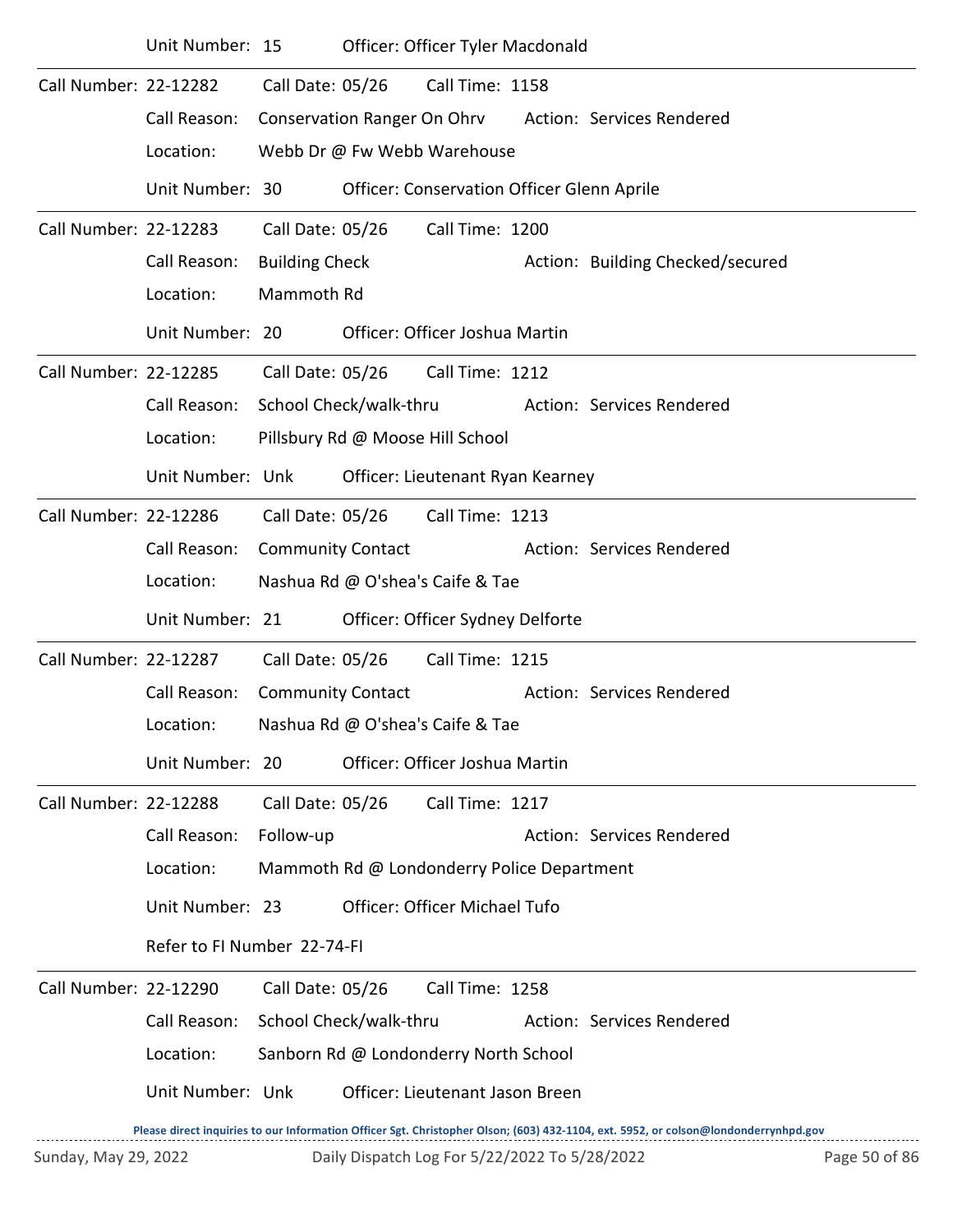| Call Number: 22-12291 |                 | Call Date: 05/26           |                           | Call Time: 1305                                   |                                  |
|-----------------------|-----------------|----------------------------|---------------------------|---------------------------------------------------|----------------------------------|
|                       | Call Reason:    | <b>Building Check</b>      |                           |                                                   | Action: Building Checked/secured |
|                       | Location:       | South Rd                   |                           |                                                   |                                  |
|                       | Unit Number: 20 |                            |                           | Officer: Officer Joshua Martin                    |                                  |
| Call Number: 22-12293 |                 | Call Date: 05/26           |                           | Call Time: 1315                                   |                                  |
|                       | Call Reason:    |                            |                           | <b>Conservation Ranger On Ohrv</b>                | Action: Services Rendered        |
|                       | Location:       | Independence Dr            |                           |                                                   |                                  |
|                       | Unit Number: 30 |                            |                           | <b>Officer: Conservation Officer Glenn Aprile</b> |                                  |
| Call Number: 22-12296 |                 | Call Date: 05/26           |                           | Call Time: 1337                                   |                                  |
|                       | Call Reason:    | <b>Building Check</b>      |                           |                                                   | Action: Building Checked/secured |
|                       | Location:       | Sanborn Rd                 |                           |                                                   |                                  |
|                       | Unit Number: 20 |                            |                           | Officer: Officer Joshua Martin                    |                                  |
| Call Number: 22-12297 |                 | Call Date: 05/26           |                           | Call Time: 1343                                   |                                  |
|                       | Call Reason:    | <b>Building Check</b>      |                           |                                                   | Action: Services Rendered        |
|                       | Location:       | Nelson Rd                  |                           |                                                   |                                  |
|                       | Unit Number: 12 |                            |                           | <b>Officer: Officer Kenneth Morales</b>           |                                  |
| Call Number: 22-12298 |                 | Call Date: 05/26           |                           | Call Time: 1402                                   |                                  |
|                       | Call Reason:    | <b>Building Check</b>      |                           |                                                   | Action: Building Checked/secured |
|                       | Location:       | Mammoth Rd                 |                           |                                                   |                                  |
|                       | Unit Number: 20 |                            |                           | Officer: Officer Joshua Martin                    |                                  |
| Call Number: 22-12299 |                 | Call Date: 05/26           |                           | Call Time: 1412                                   |                                  |
|                       | Call Reason:    | <b>Building Check</b>      |                           |                                                   | Action: Building Checked/secured |
|                       | Location:       | South Rd                   |                           |                                                   |                                  |
|                       | Unit Number: 20 |                            |                           | Officer: Officer Joshua Martin                    |                                  |
| Call Number: 22-12300 |                 | Call Date: 05/26           |                           | Call Time: 1440                                   |                                  |
|                       | Call Reason:    | <b>Suspicious Activity</b> |                           |                                                   | Action: No Action Required       |
|                       | Location:       |                            | Justin Cir @ Alexander Rd |                                                   |                                  |
| Call Number: 22-12301 |                 | Call Date: 05/26           |                           | Call Time: 1443                                   |                                  |
|                       | Call Reason:    |                            | Domestic Disturbance      |                                                   | Action: Arrest(s) Made           |
|                       | Location:       | Macgregor Ct               |                           |                                                   |                                  |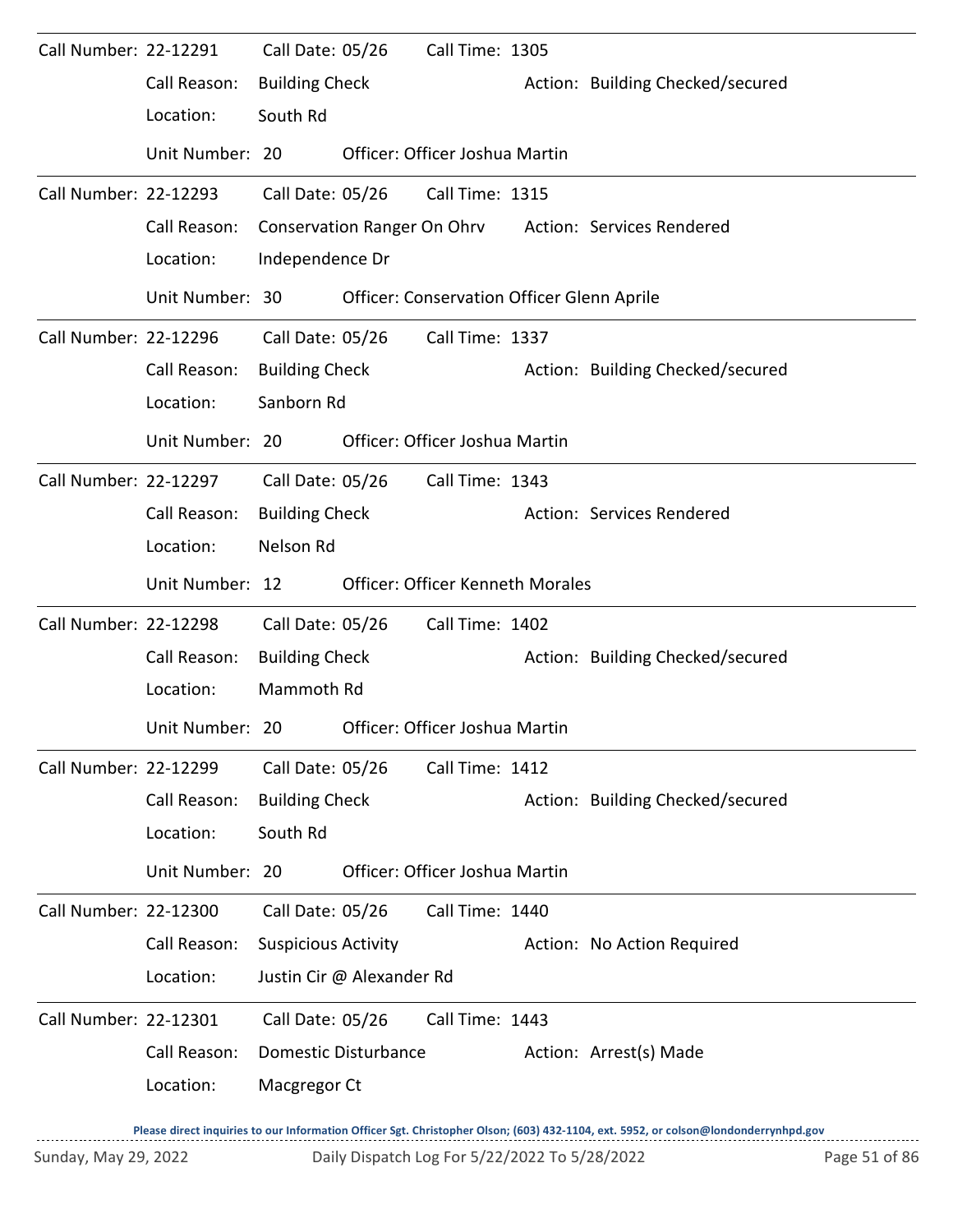- Unit Number: 12 Officers: Officer Brandon Gauthier & Officer Cameron Verrie
- Unit Number: 16 Officer: Officer Keeley Bartolini
- Unit Number: 18 Officer: Officer Tyler Macdonald

Arrest Number: 22-222-AR



Time: 1518 Name: Stankus, Laura Jean Date: 05/26 Londonderry ,NH Address: 2 Macgregor Ct , Apt. 303

Age: 27

Charge # 1: Dv; Simple Assault; Physical Contact

Charge # 2: Dv; False Imprisonment

| Call Number: 22-12302 |                 | Call Date: 05/26           |                     | Call Time: 1453                       |                                  |
|-----------------------|-----------------|----------------------------|---------------------|---------------------------------------|----------------------------------|
|                       | Call Reason:    | <b>Suspicious Activity</b> |                     |                                       | Action: Services Rendered        |
|                       | Location:       |                            |                     | Sanborn Rd @ Londonderry North School |                                  |
|                       | Unit Number: 21 |                            |                     | Officer: Officer Sarah Sabella        |                                  |
| Call Number: 22-12304 |                 | Call Date: 05/26           |                     | Call Time: 1548                       |                                  |
|                       | Call Reason:    | <b>Building Check</b>      |                     |                                       | Action: Building Checked/secured |
|                       | Location:       | Planeview Dr               |                     |                                       |                                  |
|                       | Unit Number: 21 |                            |                     | Officer: Officer Sarah Sabella        |                                  |
| Call Number: 22-12305 |                 | Call Date: 05/26           |                     | Call Time: 1551                       |                                  |
|                       | Call Reason:    | <b>Building Check</b>      |                     |                                       | Action: Building Checked/secured |
|                       | Location:       | Delta Dr                   |                     |                                       |                                  |
|                       | Unit Number: 21 |                            |                     | Officer: Officer Sarah Sabella        |                                  |
| Call Number: 22-12306 |                 | Call Date: 05/26           |                     | Call Time: 1548                       |                                  |
|                       | Call Reason:    | Repossession               |                     |                                       | Action: Services Rendered        |
|                       | Location:       | Sanborn Rd                 |                     |                                       |                                  |
| Call Number: 22-12307 |                 | Call Date: 05/26           |                     | Call Time: 1555                       |                                  |
|                       | Call Reason:    |                            | Scam Phone/internet |                                       | Action: Investigated             |
|                       | Location:       |                            |                     | Nashua Rd @ Walgreen Drug Store       |                                  |
|                       | Unit Number: 16 |                            |                     | Officer: Officer Keeley Bartolini     |                                  |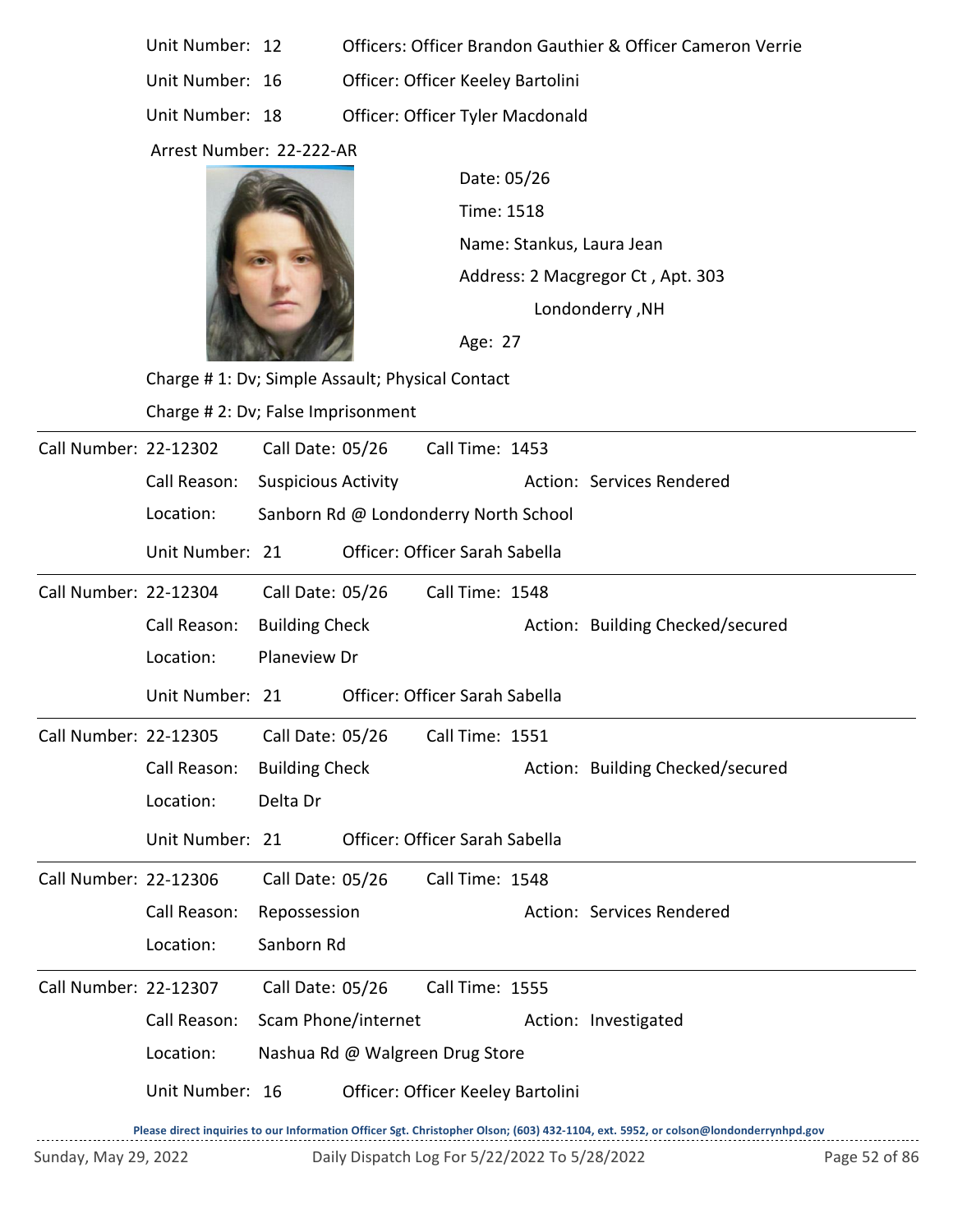| Call Number: 22-12308 |                 | Call Date: 05/26      |                                 | Call Time: 1556                   |  |                                  |  |  |  |  |
|-----------------------|-----------------|-----------------------|---------------------------------|-----------------------------------|--|----------------------------------|--|--|--|--|
|                       | Call Reason:    |                       | <b>Motor Vehicle Check</b>      |                                   |  | Action: Services Rendered        |  |  |  |  |
|                       | Location:       | Delta Dr              |                                 |                                   |  |                                  |  |  |  |  |
|                       | Unit Number: 21 |                       |                                 | Officer: Officer Sarah Sabella    |  |                                  |  |  |  |  |
| Call Number: 22-12309 |                 | Call Date: 05/26      |                                 | Call Time: 1559                   |  |                                  |  |  |  |  |
|                       | Call Reason:    |                       | Motor Vehicle Complaint         |                                   |  | Action: Could Not Locate         |  |  |  |  |
|                       | Location:       | Nashua Rd             |                                 |                                   |  |                                  |  |  |  |  |
|                       | Unit Number: 18 |                       |                                 | Officer: Officer Tyler Macdonald  |  |                                  |  |  |  |  |
| Call Number: 22-12310 |                 | Call Date: 05/26      |                                 | Call Time: 1604                   |  |                                  |  |  |  |  |
|                       | Call Reason:    | Follow-up             |                                 |                                   |  | Action: Services Rendered        |  |  |  |  |
|                       | Location:       |                       | Nashua Rd @ Walgreen Drug Store |                                   |  |                                  |  |  |  |  |
|                       | Unit Number: 16 |                       |                                 | Officer: Officer Keeley Bartolini |  |                                  |  |  |  |  |
| Call Number: 22-12311 |                 | Call Date: 05/26      |                                 | Call Time: 1613                   |  |                                  |  |  |  |  |
|                       | Call Reason:    | <b>Building Check</b> |                                 |                                   |  | Action: Building Checked/secured |  |  |  |  |
|                       | Location:       | Perkins Rd            |                                 |                                   |  |                                  |  |  |  |  |
|                       | Unit Number: 21 |                       |                                 | Officer: Officer Sarah Sabella    |  |                                  |  |  |  |  |
| Call Number: 22-12312 |                 | Call Date: 05/26      |                                 | Call Time: 1615                   |  |                                  |  |  |  |  |
|                       | Call Reason:    | <b>Building Check</b> |                                 |                                   |  | Action: Building Checked/secured |  |  |  |  |
|                       | Location:       | Garden Ln             |                                 |                                   |  |                                  |  |  |  |  |
|                       | Unit Number: 18 |                       |                                 | Officer: Officer Tyler Macdonald  |  |                                  |  |  |  |  |
| Call Number: 22-12313 |                 | Call Date: 05/26      |                                 | Call Time: 1617                   |  |                                  |  |  |  |  |
|                       | Call Reason:    | <b>Building Check</b> |                                 |                                   |  | Action: Building Checked/secured |  |  |  |  |
|                       | Location:       | Rockingham Rd         |                                 |                                   |  |                                  |  |  |  |  |
|                       | Unit Number: 21 |                       |                                 | Officer: Officer Sarah Sabella    |  |                                  |  |  |  |  |
| Call Number: 22-12314 |                 | Call Date: 05/26      |                                 | Call Time: 1622                   |  |                                  |  |  |  |  |
|                       | Call Reason:    | <b>Building Check</b> |                                 |                                   |  | Action: Building Checked/secured |  |  |  |  |
|                       | Location:       | Independence Dr       |                                 |                                   |  |                                  |  |  |  |  |
|                       | Unit Number: 21 |                       |                                 | Officer: Officer Sarah Sabella    |  |                                  |  |  |  |  |

Refer to Incident Number: 22-773-OF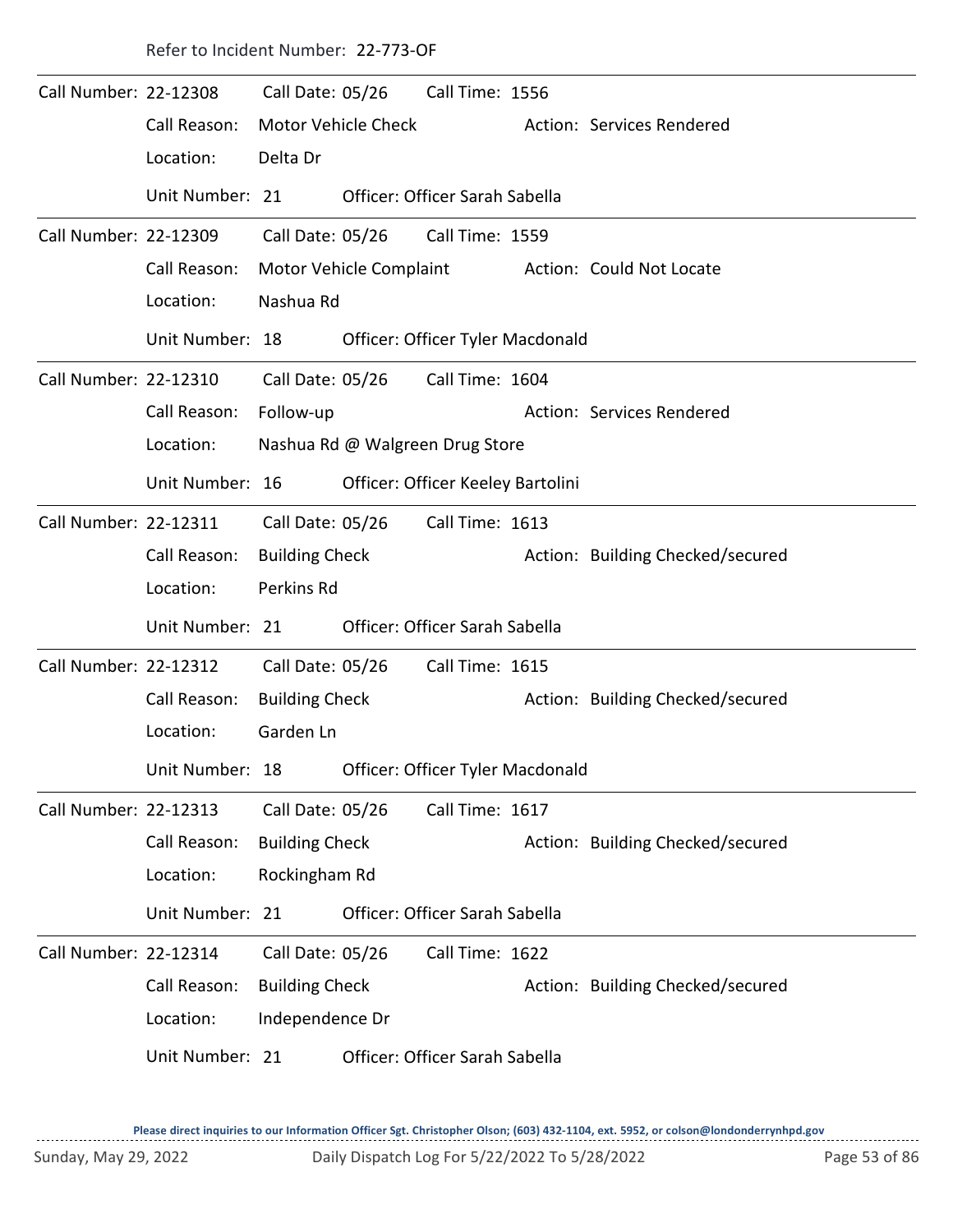| Call Number: 22-12315        |                                     | Call Date: 05/26         |                             | Call Time: 1623                         |  |                                                                                                                                     |  |  |  |
|------------------------------|-------------------------------------|--------------------------|-----------------------------|-----------------------------------------|--|-------------------------------------------------------------------------------------------------------------------------------------|--|--|--|
|                              | Call Reason:                        | <b>Building Check</b>    |                             |                                         |  | Action: Building Checked/secured                                                                                                    |  |  |  |
|                              | Location:                           | Rockingham Rd            |                             |                                         |  |                                                                                                                                     |  |  |  |
|                              | Unit Number: 21                     |                          |                             | Officer: Officer Sarah Sabella          |  |                                                                                                                                     |  |  |  |
| Call Number: 22-12316        |                                     | Call Date: 05/26         |                             | Call Time: 1626                         |  |                                                                                                                                     |  |  |  |
|                              | Call Reason:                        |                          | Motor Vehicle Accident      |                                         |  | Action: Services Rendered                                                                                                           |  |  |  |
|                              | Location:                           |                          | Nashua Rd @ Crossroads Mall |                                         |  |                                                                                                                                     |  |  |  |
|                              | Unit Number: 16                     |                          |                             | Officer: Officer Keeley Bartolini       |  |                                                                                                                                     |  |  |  |
|                              | Refer to Incident Number: 22-775-OF |                          |                             |                                         |  |                                                                                                                                     |  |  |  |
| Call Number: 22-12317        |                                     | Call Date: 05/26         |                             | Call Time: 1637                         |  |                                                                                                                                     |  |  |  |
|                              | Call Reason:                        | <b>Traffic Control</b>   |                             |                                         |  | Action: Services Rendered                                                                                                           |  |  |  |
|                              | Location:                           | <b>Memorial Dr</b>       |                             |                                         |  |                                                                                                                                     |  |  |  |
|                              | Unit Number: 18                     |                          |                             | Officer: Officer Tyler Macdonald        |  |                                                                                                                                     |  |  |  |
| Call Number: 22-12319        |                                     | Call Date: 05/26         |                             | Call Time: 1647                         |  |                                                                                                                                     |  |  |  |
|                              | Call Reason:                        | <b>Medical Emergency</b> |                             |                                         |  | Action: Services Rendered                                                                                                           |  |  |  |
|                              | Location:                           |                          |                             |                                         |  | Airport Rd @ Manchester Boston Regional Airport/terminal&g                                                                          |  |  |  |
|                              | Unit Number: Unk                    |                          |                             | <b>Officer: Detective Marvin Alfaro</b> |  |                                                                                                                                     |  |  |  |
|                              | Unit Number: Unk                    |                          |                             | <b>Officer: Detective Marvin Alfaro</b> |  |                                                                                                                                     |  |  |  |
|                              | Refer to Incident Number: 22-774-OF |                          |                             |                                         |  |                                                                                                                                     |  |  |  |
| Call Number: 22-12320        |                                     | Call Date: 05/26         |                             | Call Time: 1650                         |  |                                                                                                                                     |  |  |  |
|                              | Call Reason:                        | Disabled Mv              |                             |                                         |  | Action: No Action Required                                                                                                          |  |  |  |
|                              | Location:                           | Mammoth Rd               |                             |                                         |  |                                                                                                                                     |  |  |  |
|                              | Unit Number: 21                     |                          |                             | Officer: Officer Sarah Sabella          |  |                                                                                                                                     |  |  |  |
| Call Number: 22-12321        |                                     | Call Date: 05/26         |                             | Call Time: 1655                         |  |                                                                                                                                     |  |  |  |
|                              | Call Reason:                        | <b>Building Check</b>    |                             |                                         |  | Action: Building Checked/secured                                                                                                    |  |  |  |
|                              | Location:                           | Mammoth Rd               |                             |                                         |  |                                                                                                                                     |  |  |  |
|                              | Unit Number: 18                     |                          |                             | Officer: Officer Tyler Macdonald        |  |                                                                                                                                     |  |  |  |
| <b>Call Number: 22-12322</b> |                                     | Call Date: 05/26         |                             | Call Time: 1711                         |  |                                                                                                                                     |  |  |  |
|                              | Call Reason:                        | Assist Citizen           |                             |                                         |  | Action: Services Rendered                                                                                                           |  |  |  |
|                              | Location:                           | Wyndmere Dr              |                             |                                         |  |                                                                                                                                     |  |  |  |
|                              |                                     |                          |                             |                                         |  | Please direct inquiries to our Information Officer Sgt. Christopher Olson; (603) 432-1104, ext. 5952, or colson@londonderrynhpd.gov |  |  |  |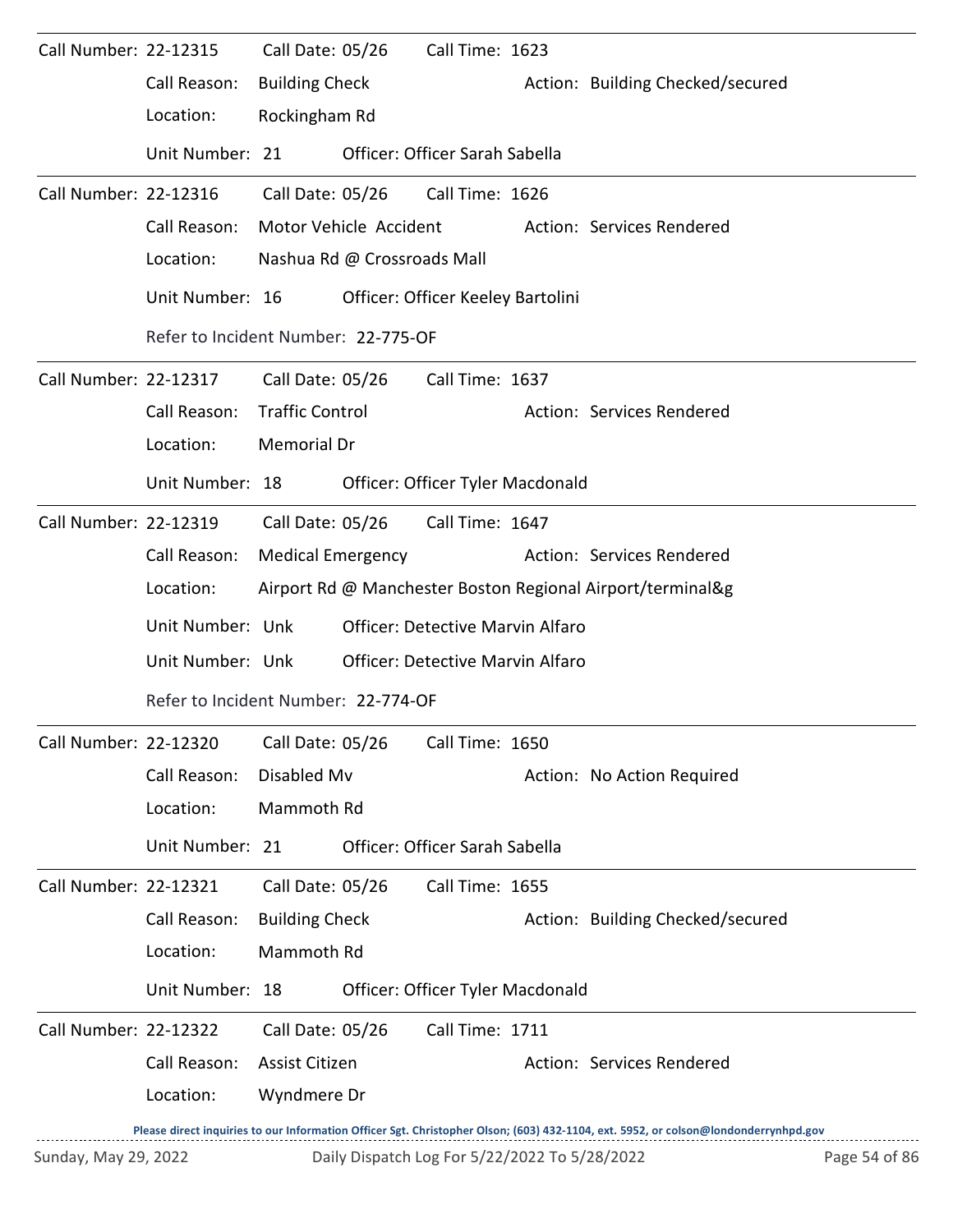|                       | Unit Number: 21                     |                            | Officer: Officer Sarah Sabella            |  |                                  |  |  |  |  |
|-----------------------|-------------------------------------|----------------------------|-------------------------------------------|--|----------------------------------|--|--|--|--|
|                       | Refer to Incident Number: 22-776-OF |                            |                                           |  |                                  |  |  |  |  |
| Call Number: 22-12323 |                                     | Call Date: 05/26           | Call Time: 1810                           |  |                                  |  |  |  |  |
|                       | Call Reason:                        | <b>Assist Citizen</b>      |                                           |  | Action: Services Rendered        |  |  |  |  |
|                       | Location:                           | <b>Brewster Rd</b>         |                                           |  |                                  |  |  |  |  |
|                       | Unit Number: 21                     |                            | Officer: Officer Sarah Sabella            |  |                                  |  |  |  |  |
|                       | Refer to Incident Number: 22-777-OF |                            |                                           |  |                                  |  |  |  |  |
| Call Number: 22-12324 |                                     | Call Date: 05/26           | Call Time: 1827                           |  |                                  |  |  |  |  |
|                       | Call Reason:                        | Soliciting                 |                                           |  | Action: Services Rendered        |  |  |  |  |
|                       | Location:                           | Michels Wy @ Market Basket |                                           |  |                                  |  |  |  |  |
|                       | Unit Number: 16                     |                            | Officer: Officer Keeley Bartolini         |  |                                  |  |  |  |  |
|                       | Unit Number: 18                     |                            | Officer: Officer Tyler Macdonald          |  |                                  |  |  |  |  |
| Call Number: 22-12325 |                                     | Call Date: 05/26           | Call Time: 1849                           |  |                                  |  |  |  |  |
|                       | Call Reason:                        | Abandoned 911              |                                           |  | Action: Services Rendered        |  |  |  |  |
|                       | Location:                           |                            | Buttrick Rd @ Londonderry Family Practice |  |                                  |  |  |  |  |
|                       | Unit Number: 16                     |                            | Officer: Officer Keeley Bartolini         |  |                                  |  |  |  |  |
|                       | Unit Number: 18                     |                            | Officer: Officer Tyler Macdonald          |  |                                  |  |  |  |  |
| Call Number: 22-12326 |                                     | Call Date: 05/26           | Call Time: 1904                           |  |                                  |  |  |  |  |
|                       | Call Reason:                        | <b>Animal Control</b>      |                                           |  | Action: Services Rendered        |  |  |  |  |
|                       | Location:                           | Pillsbury Rd               |                                           |  |                                  |  |  |  |  |
|                       | Unit Number: 18                     |                            | Officer: Officer Tyler Macdonald          |  |                                  |  |  |  |  |
| Call Number: 22-12327 |                                     | Call Date: 05/26           | Call Time: 1922                           |  |                                  |  |  |  |  |
|                       | Call Reason:                        | <b>Building Check</b>      |                                           |  | Action: Services Rendered        |  |  |  |  |
|                       | Location:                           | Shasta Dr                  |                                           |  |                                  |  |  |  |  |
|                       | Unit Number: 18                     |                            | Officer: Officer Tyler Macdonald          |  |                                  |  |  |  |  |
| Call Number: 22-12328 |                                     | Call Date: 05/26           | Call Time: 1930                           |  |                                  |  |  |  |  |
|                       | Call Reason:                        | <b>Building Check</b>      |                                           |  | Action: Building Checked/secured |  |  |  |  |
|                       | Location:                           | Nelson Rd                  |                                           |  |                                  |  |  |  |  |
|                       | Unit Number: 18                     |                            | Officer: Officer Tyler Macdonald          |  |                                  |  |  |  |  |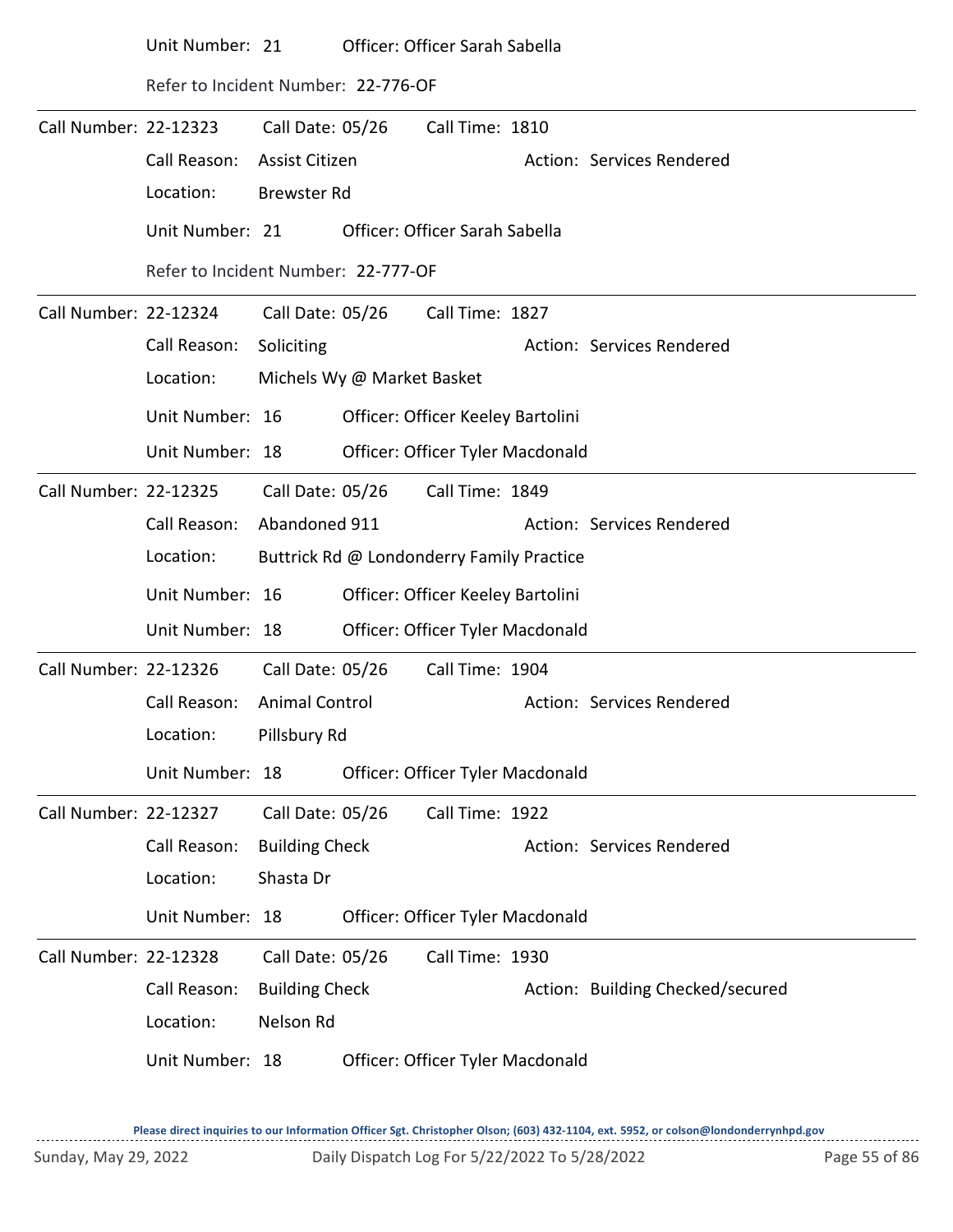| Call Number: 22-12329 |                                     | Call Date: 05/26      |                                  | Call Time: 1942                   |  |                                                             |  |  |  |  |  |
|-----------------------|-------------------------------------|-----------------------|----------------------------------|-----------------------------------|--|-------------------------------------------------------------|--|--|--|--|--|
|                       | Call Reason:                        | Assist Derry Pd       |                                  |                                   |  | Action: Services Rendered                                   |  |  |  |  |  |
|                       | Location:                           | Sterling Dr           |                                  |                                   |  |                                                             |  |  |  |  |  |
|                       | Unit Number: 18                     |                       |                                  | Officer: Officer Tyler Macdonald  |  |                                                             |  |  |  |  |  |
| Call Number: 22-12330 |                                     | Call Date: 05/26      |                                  | Call Time: 1943                   |  |                                                             |  |  |  |  |  |
|                       | Call Reason:                        |                       | Motor Vehicle Complaint          |                                   |  | Action: No Action Required                                  |  |  |  |  |  |
|                       | Location:                           |                       | Nashua Rd @ Crossroads Mall      |                                   |  |                                                             |  |  |  |  |  |
| Call Number: 22-12331 |                                     |                       | Call Date: 05/26                 | Call Time: 1952                   |  |                                                             |  |  |  |  |  |
|                       | Call Reason:                        | Assist Citizen        |                                  |                                   |  | Action: Services Rendered                                   |  |  |  |  |  |
|                       | Location:                           | Anthony Dr            |                                  |                                   |  |                                                             |  |  |  |  |  |
|                       | Unit Number: 12                     |                       |                                  |                                   |  | Officers: Officer Brandon Gauthier & Officer Cameron Verrie |  |  |  |  |  |
| Call Number: 22-12332 |                                     | Call Date: 05/26      |                                  | Call Time: 1954                   |  |                                                             |  |  |  |  |  |
|                       | Call Reason:                        |                       | Motor Vehicle Complaint          |                                   |  | Action: Services Rendered                                   |  |  |  |  |  |
|                       | Location:                           |                       | Orchard View Dr @ Planet Fitness |                                   |  |                                                             |  |  |  |  |  |
|                       | Unit Number: 16                     |                       |                                  | Officer: Officer Keeley Bartolini |  |                                                             |  |  |  |  |  |
|                       | Unit Number: 18                     |                       |                                  | Officer: Officer Tyler Macdonald  |  |                                                             |  |  |  |  |  |
| Call Number: 22-12334 |                                     | Call Date: 05/26      |                                  | Call Time: 2054                   |  |                                                             |  |  |  |  |  |
|                       | Call Reason:                        | <b>Burglary</b>       |                                  |                                   |  | Action: Services Rendered                                   |  |  |  |  |  |
|                       | Location:                           | <b>Stokes Rd</b>      |                                  |                                   |  |                                                             |  |  |  |  |  |
|                       | Unit Number: 12                     |                       |                                  |                                   |  | Officers: Officer Brandon Gauthier & Officer Cameron Verrie |  |  |  |  |  |
|                       | Unit Number: 16                     |                       |                                  | Officer: Officer Keeley Bartolini |  |                                                             |  |  |  |  |  |
|                       | Unit Number: 18                     |                       |                                  | Officer: Officer Tyler Macdonald  |  |                                                             |  |  |  |  |  |
|                       | Unit Number: 21                     |                       |                                  | Officer: Officer Sarah Sabella    |  |                                                             |  |  |  |  |  |
|                       | Refer to Incident Number: 22-778-OF |                       |                                  |                                   |  |                                                             |  |  |  |  |  |
| Call Number: 22-12335 |                                     | Call Date: 05/26      |                                  | Call Time: 2118                   |  |                                                             |  |  |  |  |  |
|                       | Call Reason:                        | <b>Missing Person</b> |                                  |                                   |  | Action: Services Rendered                                   |  |  |  |  |  |
|                       | Location:                           | South Rd              |                                  |                                   |  |                                                             |  |  |  |  |  |
|                       | Unit Number: 12                     |                       |                                  |                                   |  | Officers: Officer Brandon Gauthier & Officer Cameron Verrie |  |  |  |  |  |
|                       | Unit Number: 16                     |                       |                                  | Officer: Officer Keeley Bartolini |  |                                                             |  |  |  |  |  |
|                       | Unit Number: 21                     |                       |                                  | Officer: Officer Sarah Sabella    |  |                                                             |  |  |  |  |  |
|                       |                                     |                       |                                  |                                   |  |                                                             |  |  |  |  |  |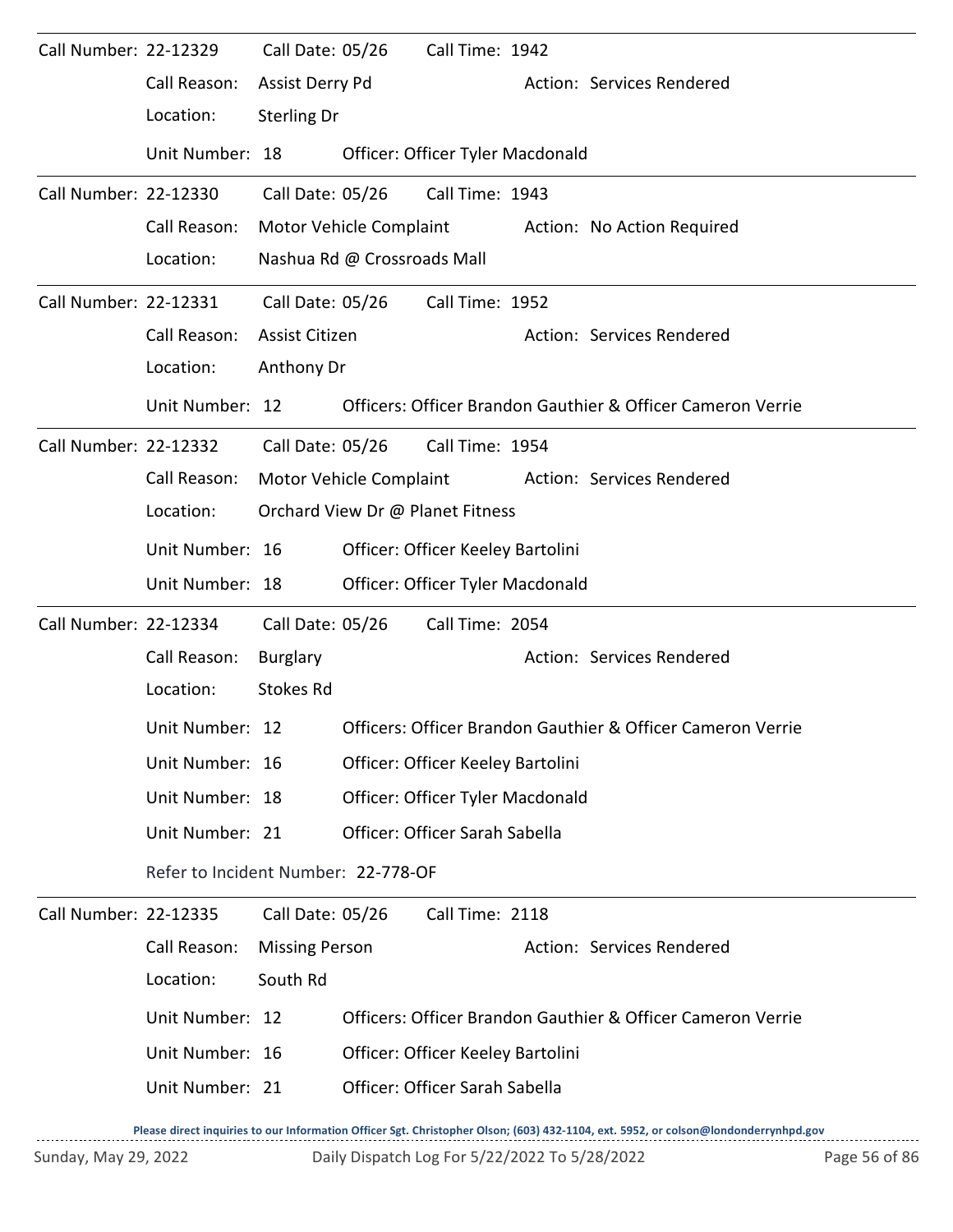Refer to Incident Number: 22-779-OF

| Call Number: 22-12336 |                                       | Call Date: 05/26      |                                                             | Call Time: 2133 |             |  |                                   |  |  |  |  |
|-----------------------|---------------------------------------|-----------------------|-------------------------------------------------------------|-----------------|-------------|--|-----------------------------------|--|--|--|--|
|                       | Call Reason:                          | <b>Building Check</b> |                                                             |                 |             |  | Action: Building Checked/secured  |  |  |  |  |
|                       | Location:                             | South Rd              |                                                             |                 |             |  |                                   |  |  |  |  |
|                       | Unit Number: 18                       |                       | Officer: Officer Tyler Macdonald                            |                 |             |  |                                   |  |  |  |  |
| Call Number: 22-12337 |                                       | Call Date: 05/26      |                                                             | Call Time: 2155 |             |  |                                   |  |  |  |  |
|                       | Call Reason:                          |                       | Domestic Disturbance                                        |                 |             |  | Action: Arrest(s) Made            |  |  |  |  |
|                       | Location:                             |                       | Macgregor Ct                                                |                 |             |  |                                   |  |  |  |  |
|                       | Unit Number: 12                       |                       | Officers: Officer Brandon Gauthier & Officer Cameron Verrie |                 |             |  |                                   |  |  |  |  |
|                       | Unit Number: 19                       |                       | Officer: Officer Trevor Guay                                |                 |             |  |                                   |  |  |  |  |
|                       | Unit Number: 21                       |                       | Officer: Officer Sarah Sabella                              |                 |             |  |                                   |  |  |  |  |
|                       | Arrest Number: 22-223-AR              |                       |                                                             |                 |             |  |                                   |  |  |  |  |
|                       |                                       |                       |                                                             |                 | Date: 05/26 |  |                                   |  |  |  |  |
|                       |                                       |                       |                                                             |                 | Time: 2200  |  |                                   |  |  |  |  |
|                       |                                       |                       |                                                             |                 |             |  | Name: Stankus, Laura Jean         |  |  |  |  |
|                       |                                       |                       |                                                             |                 |             |  | Address: 2 Macgregor Ct, Apt. 303 |  |  |  |  |
|                       |                                       |                       |                                                             |                 |             |  | Londonderry, NH                   |  |  |  |  |
|                       |                                       |                       |                                                             | Age: 27         |             |  |                                   |  |  |  |  |
|                       | Charge # 1: Dv; Simple Assault - Bi   |                       |                                                             |                 |             |  |                                   |  |  |  |  |
|                       | Charge # 2: Resist Arrest/detention   |                       |                                                             |                 |             |  |                                   |  |  |  |  |
|                       | Charge #3: Breach Of Bail             |                       |                                                             |                 |             |  |                                   |  |  |  |  |
|                       | Charge #4: Stalking - Notice Of Order |                       |                                                             |                 |             |  |                                   |  |  |  |  |
| Call Number: 22-12338 |                                       | Call Date: 05/26      |                                                             | Call Time: 2329 |             |  |                                   |  |  |  |  |
|                       | Call Reason:                          | <b>Building Check</b> |                                                             |                 |             |  | Action: Building Checked/secured  |  |  |  |  |
|                       | Location:                             | Rockingham Rd         |                                                             |                 |             |  |                                   |  |  |  |  |
|                       | Unit Number: 18                       |                       | Officer: Officer Joshua Martin                              |                 |             |  |                                   |  |  |  |  |
| Call Number: 22-12342 |                                       | Call Date: 05/27      |                                                             | Call Time: 0015 |             |  |                                   |  |  |  |  |
|                       | Call Reason:                          | <b>Building Check</b> |                                                             |                 |             |  | Action: Building Checked/secured  |  |  |  |  |
|                       | Location:                             | Perkins Rd            |                                                             |                 |             |  |                                   |  |  |  |  |
|                       | Unit Number: 18                       |                       | Officer: Officer Joshua Martin                              |                 |             |  |                                   |  |  |  |  |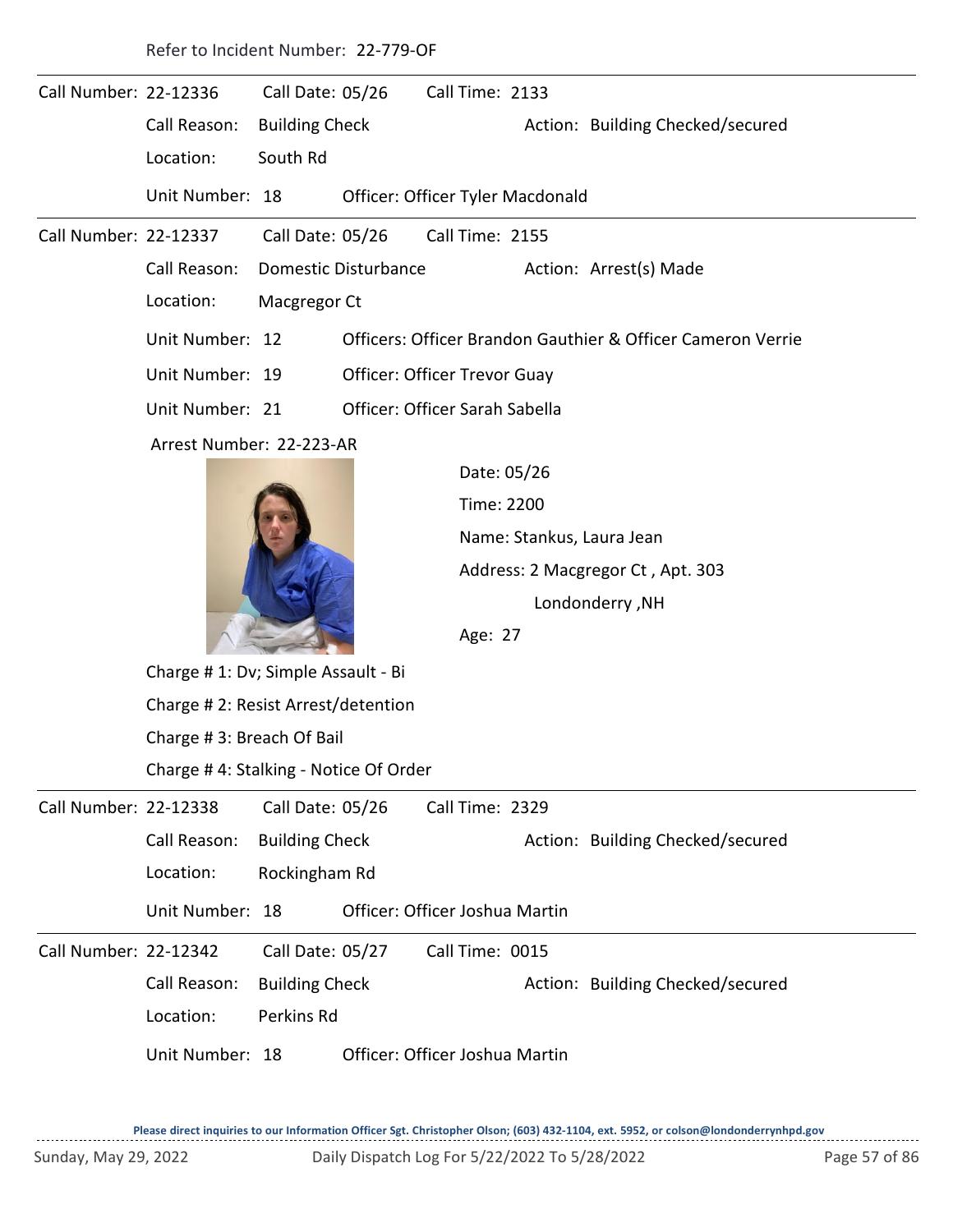| Call Number: 22-12343 |                 | Call Date: 05/27      | Call Time: 0019                     |                                  |
|-----------------------|-----------------|-----------------------|-------------------------------------|----------------------------------|
|                       | Call Reason:    | <b>Building Check</b> |                                     | Action: Building Checked/secured |
|                       | Location:       | Perkins Rd            |                                     |                                  |
|                       | Unit Number: 18 |                       | Officer: Officer Joshua Martin      |                                  |
| Call Number: 22-12344 |                 | Call Date: 05/27      | Call Time: 0056                     |                                  |
|                       | Call Reason:    | <b>Building Check</b> |                                     | Action: Building Checked/secured |
|                       | Location:       | Nashua Rd             |                                     |                                  |
|                       | Unit Number: 19 |                       | <b>Officer: Officer Trevor Guay</b> |                                  |
| Call Number: 22-12345 |                 | Call Date: 05/27      | Call Time: 0122                     |                                  |
|                       | Call Reason:    | <b>Building Check</b> |                                     | Action: Building Checked/secured |
|                       | Location:       | West Rd               |                                     |                                  |
|                       | Unit Number: 19 |                       | <b>Officer: Officer Trevor Guay</b> |                                  |
| Call Number: 22-12346 |                 | Call Date: 05/27      | Call Time: 0133                     |                                  |
|                       | Call Reason:    | <b>Building Check</b> |                                     | Action: Building Checked/secured |
|                       | Location:       | South Rd              |                                     |                                  |
|                       | Unit Number: 19 |                       | Officer: Officer Trevor Guay        |                                  |
| Call Number: 22-12347 |                 | Call Date: 05/27      | Call Time: 0135                     |                                  |
|                       | Call Reason:    | <b>Building Check</b> |                                     | Action: Building Checked/secured |
|                       | Location:       | South Rd              |                                     |                                  |
|                       | Unit Number: 19 |                       | Officer: Officer Trevor Guay        |                                  |
| Call Number: 22-12348 |                 | Call Date: 05/27      | Call Time: 0155                     |                                  |
|                       | Call Reason:    | <b>Building Check</b> |                                     | Action: Building Checked/secured |
|                       | Location:       | Nashua Rd             |                                     |                                  |
|                       | Unit Number: 19 |                       | Officer: Officer Trevor Guay        |                                  |
| Call Number: 22-12349 |                 | Call Date: 05/27      | Call Time: 0335                     |                                  |
|                       | Call Reason:    | <b>Building Check</b> |                                     | Action: Building Checked/secured |
|                       | Location:       | Mammoth Rd            |                                     |                                  |
|                       | Unit Number: 4  |                       | Officer: Sergeant James Freda       |                                  |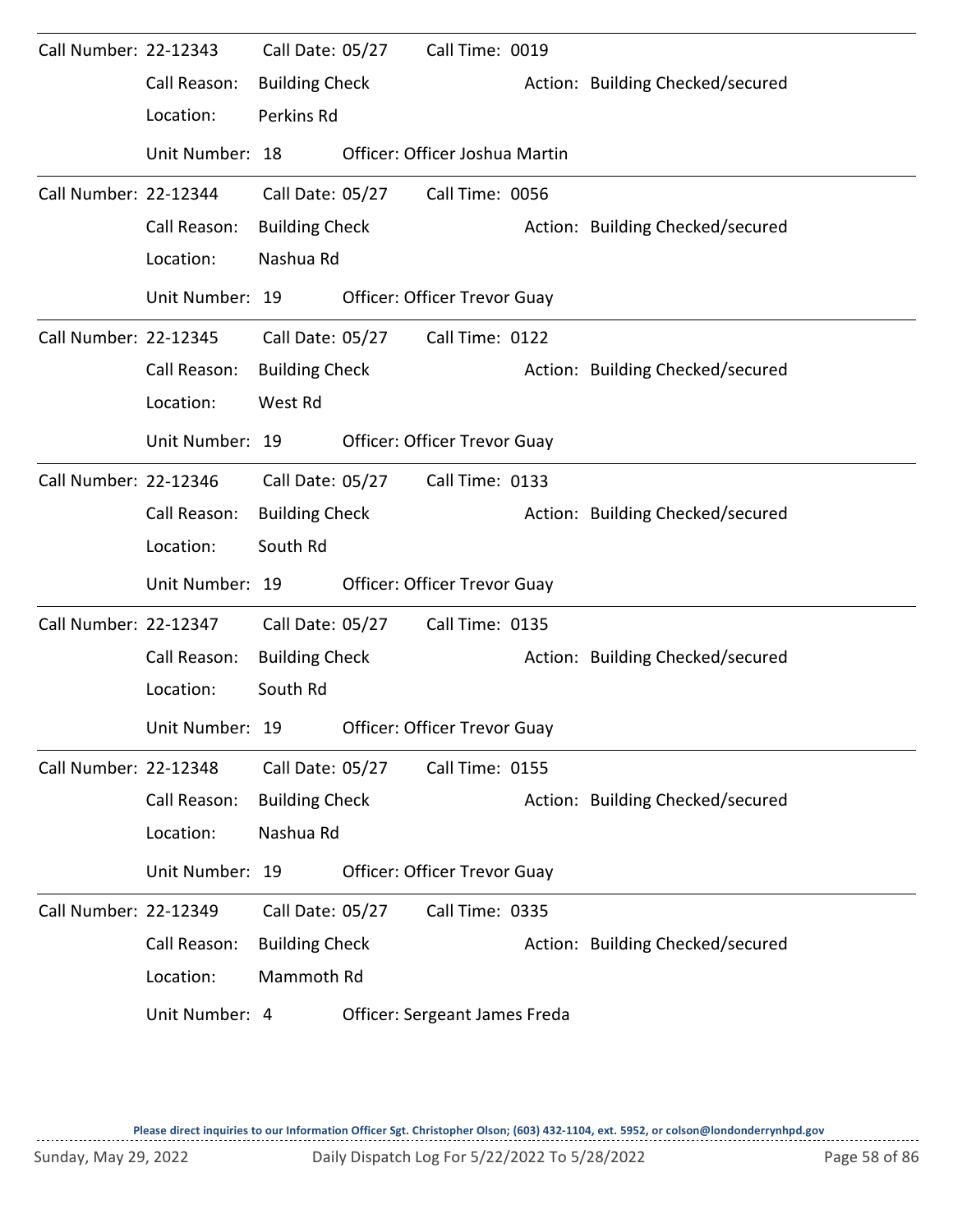| Call Number: 22-12353 |                    |                       | Call Date: 05/27       | Call Time: 0518                          |                                  |
|-----------------------|--------------------|-----------------------|------------------------|------------------------------------------|----------------------------------|
|                       | Call Reason:       | Follow-up             |                        |                                          | Action: Services Rendered        |
|                       | Location:          |                       | Hampton Dr @ Alltown   |                                          |                                  |
|                       | Unit Number: 13    |                       |                        | <b>Officer: Officer Anthony Marciano</b> |                                  |
| Call Number: 22-12354 |                    | Call Date: 05/27      |                        | Call Time: 0629                          |                                  |
|                       | Call Reason:       | <b>Building Check</b> |                        |                                          | Action: Building Checked/secured |
|                       | Location:          | Shasta Dr             |                        |                                          |                                  |
|                       | Unit Number: 12    |                       |                        | <b>Officer: Officer Kenneth Morales</b>  |                                  |
| Call Number: 22-12355 |                    | Call Date: 05/27      |                        | Call Time: 0629                          |                                  |
|                       | Call Reason:       |                       | School Check/walk-thru |                                          | Action: Building Checked/secured |
|                       | Location:          |                       |                        | Mammoth Rd @ Londonderry High School     |                                  |
|                       | Unit Number: AP103 |                       |                        | <b>Officer: Sergeant Timothy Moran</b>   |                                  |
| Call Number: 22-12356 |                    | Call Date: 05/27      |                        | Call Time: 0640                          |                                  |
|                       | Call Reason:       | <b>Building Check</b> |                        |                                          | Action: Building Checked/secured |
|                       | Location:          | Shasta Dr             |                        |                                          |                                  |
|                       | Unit Number: 13    |                       |                        | <b>Officer: Officer Anthony Marciano</b> |                                  |
| Call Number: 22-12358 |                    | Call Date: 05/27      |                        | Call Time: 0645                          |                                  |
|                       | Call Reason:       |                       | School Check/walk-thru |                                          | Action: No Action Required       |
|                       | Location:          |                       |                        | Mammoth Rd @ Londonderry Middle School   |                                  |
|                       | Unit Number: AP103 |                       |                        | <b>Officer: Sergeant Timothy Moran</b>   |                                  |
| Call Number: 22-12360 |                    | Call Date: 05/27      |                        | Call Time: 0655                          |                                  |
|                       | Call Reason:       | <b>Building Check</b> |                        |                                          | Action: Building Checked/secured |
|                       | Location:          | Symmes Dr             |                        |                                          |                                  |
|                       | Unit Number: 21    |                       |                        | Officer: Officer Sydney Delforte         |                                  |
| Call Number: 22-12362 |                    | Call Date: 05/27      |                        | Call Time: 0704                          |                                  |
|                       | Call Reason:       |                       | School Check/walk-thru |                                          | Action: Services Rendered        |
|                       | Location:          |                       |                        | Mammoth Rd @ Londonderry High School     |                                  |
|                       | Unit Number: AP103 |                       |                        | <b>Officer: Sergeant Timothy Moran</b>   |                                  |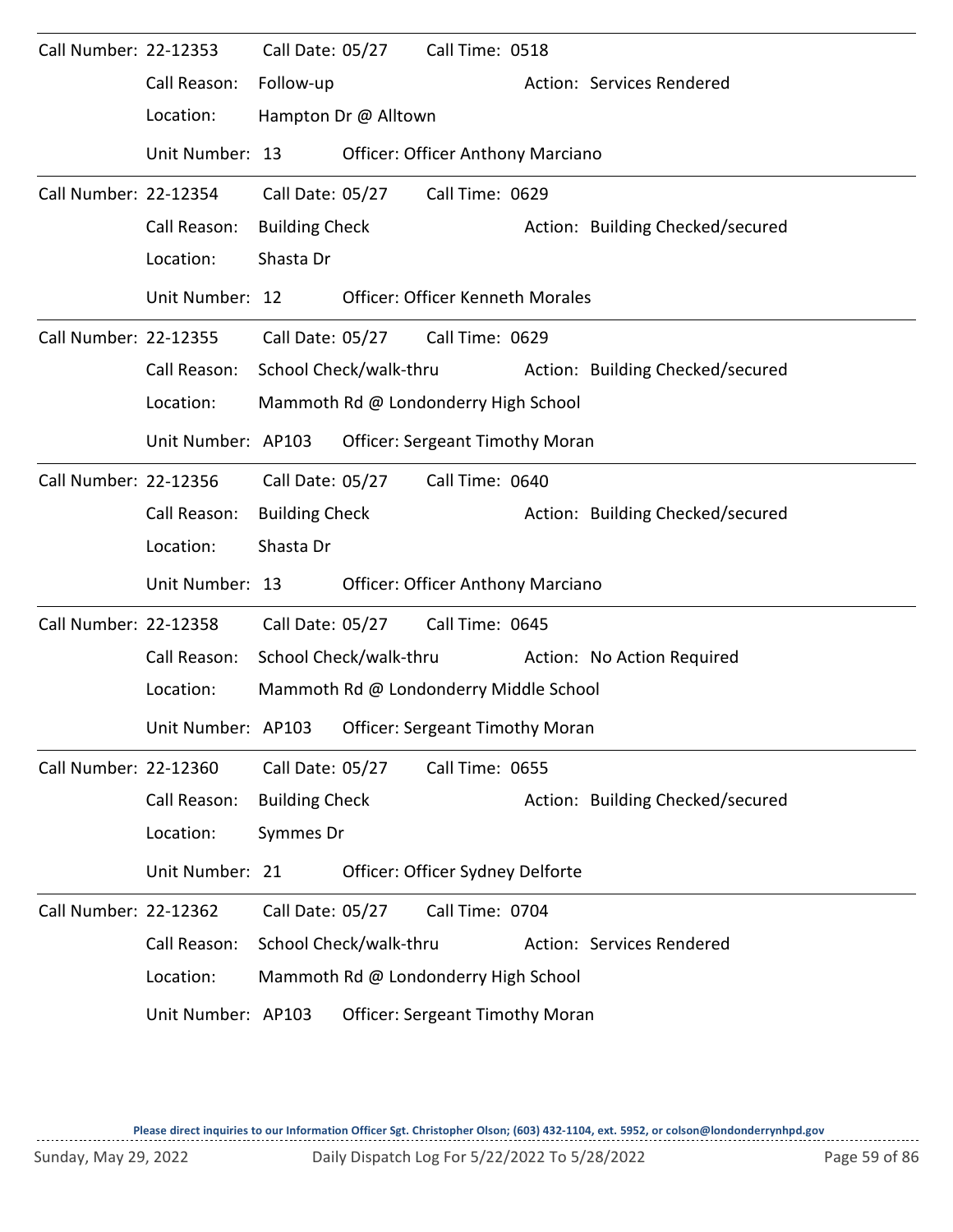| Call Number: 22-12365 |                    | Call Date: 05/27         |                          | Call Time: 0708                        |                           |
|-----------------------|--------------------|--------------------------|--------------------------|----------------------------------------|---------------------------|
|                       | Call Reason:       | School Check/walk-thru   |                          |                                        | Action: Services Rendered |
|                       | Location:          |                          |                          | Mammoth Rd @ Londonderry High School   |                           |
|                       | Unit Number: 10    |                          |                          | <b>Officer: Sergeant Randy Duguay</b>  |                           |
| Call Number: 22-12367 |                    | Call Date: 05/27         |                          | Call Time: 0727                        |                           |
|                       | Call Reason:       | School Check/walk-thru   |                          |                                        | Action: Services Rendered |
|                       | Location:          |                          |                          | Mammoth Rd @ Londonderry Middle School |                           |
|                       | Unit Number: AP103 |                          |                          | <b>Officer: Sergeant Timothy Moran</b> |                           |
| Call Number: 22-12368 |                    |                          | Call Date: 05/27         | Call Time: 0727                        |                           |
|                       | Call Reason:       | <b>Community Contact</b> |                          |                                        | Action: Services Rendered |
|                       | Location:          |                          | Rockingham Rd @ 7-eleven |                                        |                           |
|                       | Unit Number: 21    |                          |                          | Officer: Officer Sydney Delforte       |                           |
| Call Number: 22-12369 |                    | Call Date: 05/27         |                          | Call Time: 0728                        |                           |
|                       | Call Reason:       | School Check/walk-thru   |                          |                                        | Action: Services Rendered |
|                       | Location:          |                          |                          | Mammoth Rd @ Londonderry Middle School |                           |
|                       | Unit Number: 10    |                          |                          | <b>Officer: Sergeant Randy Duguay</b>  |                           |
| Call Number: 22-12374 |                    | Call Date: 05/27         |                          | Call Time: 0748                        |                           |
|                       | Call Reason:       | School Check/walk-thru   |                          |                                        | Action: Services Rendered |
|                       | Location:          |                          |                          | Mammoth Rd @ Londonderry Middle School |                           |
|                       | Unit Number: 21    |                          |                          | Officer: Officer Sydney Delforte       |                           |
| Call Number: 22-12376 |                    | Call Date: 05/27         |                          | Call Time: 0805                        |                           |
|                       | Call Reason:       | School Check/walk-thru   |                          |                                        | Action: Services Rendered |
|                       | Location:          |                          |                          | South Rd @ Londonderry South School    |                           |
|                       | Unit Number: 10    |                          |                          | Officer: Sergeant Randy Duguay         |                           |
| Call Number: 22-12377 |                    | Call Date: 05/27         |                          | Call Time: 0805                        |                           |
|                       | Call Reason:       | School Check/walk-thru   |                          |                                        | Action: Services Rendered |
|                       | Location:          |                          |                          | Sanborn Rd @ Londonderry North School  |                           |
|                       | Unit Number: AP103 |                          |                          | <b>Officer: Sergeant Timothy Moran</b> |                           |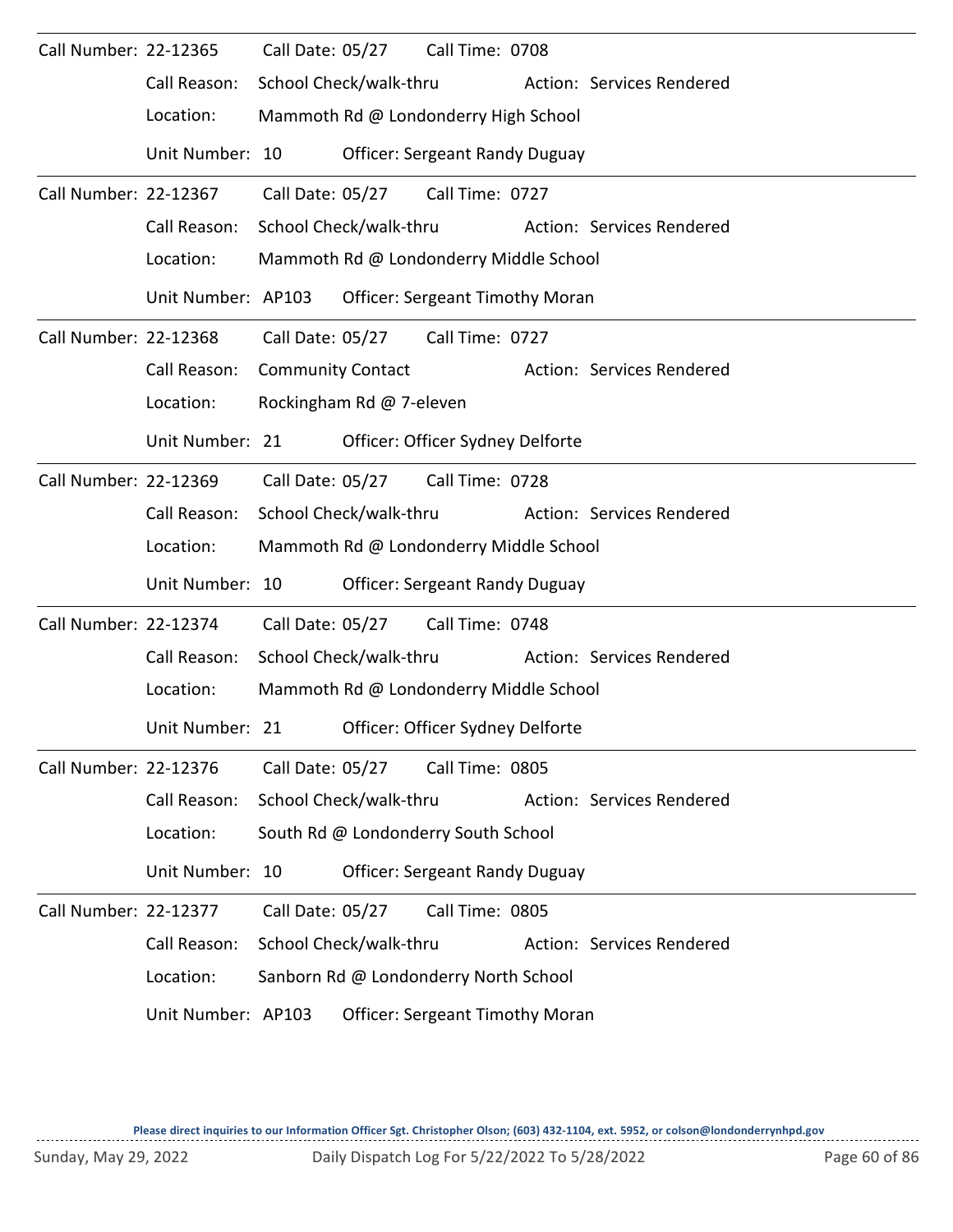| Call Number: 22-12380 |                    | Call Date: 05/27      |                                      | Call Time: 0824                          |  |                           |  |  |  |  |
|-----------------------|--------------------|-----------------------|--------------------------------------|------------------------------------------|--|---------------------------|--|--|--|--|
|                       | Call Reason:       | Assist Citizen        |                                      |                                          |  | Action: Services Rendered |  |  |  |  |
|                       | Location:          | Mohawk Dr             |                                      |                                          |  |                           |  |  |  |  |
|                       | Unit Number: 13    |                       |                                      | <b>Officer: Officer Anthony Marciano</b> |  |                           |  |  |  |  |
| Call Number: 22-12382 |                    | Call Date: 05/27      |                                      | Call Time: 0829                          |  |                           |  |  |  |  |
|                       | Call Reason:       | <b>Welfare Check</b>  |                                      |                                          |  | Action: Services Rendered |  |  |  |  |
|                       | Location:          | Ross Dr               |                                      |                                          |  |                           |  |  |  |  |
|                       | Unit Number: 12    |                       |                                      | <b>Officer: Officer Kenneth Morales</b>  |  |                           |  |  |  |  |
|                       | Unit Number: 13    |                       |                                      | <b>Officer: Officer Anthony Marciano</b> |  |                           |  |  |  |  |
| Call Number: 22-12383 |                    | Call Date: 05/27      |                                      | Call Time: 0833                          |  |                           |  |  |  |  |
|                       | Call Reason:       |                       | School Check/walk-thru               |                                          |  | Action: Services Rendered |  |  |  |  |
|                       | Location:          |                       |                                      | Mammoth Rd @ Londonderry Middle School   |  |                           |  |  |  |  |
|                       | Unit Number: 21    |                       |                                      | Officer: Officer Sydney Delforte         |  |                           |  |  |  |  |
| Call Number: 22-12384 |                    | Call Date: 05/27      |                                      | Call Time: 0859                          |  |                           |  |  |  |  |
|                       | Call Reason:       |                       | School Check/walk-thru               |                                          |  | Action: Services Rendered |  |  |  |  |
|                       | Location:          |                       | Mammoth Rd @ Londonderry High School |                                          |  |                           |  |  |  |  |
|                       | Unit Number: 21    |                       |                                      | Officer: Officer Sydney Delforte         |  |                           |  |  |  |  |
| Call Number: 22-12385 |                    | Call Date: 05/27      |                                      | Call Time: 0900                          |  |                           |  |  |  |  |
|                       | Call Reason:       | <b>Building Check</b> |                                      |                                          |  | Action: Services Rendered |  |  |  |  |
|                       | Location:          | Nashua Rd             |                                      |                                          |  |                           |  |  |  |  |
|                       | Unit Number: 12    |                       |                                      | <b>Officer: Officer Kenneth Morales</b>  |  |                           |  |  |  |  |
| Call Number: 22-12386 |                    | Call Date: 05/27      |                                      | Call Time: 0903                          |  |                           |  |  |  |  |
|                       | Call Reason:       |                       | School Check/walk-thru               |                                          |  | Action: Services Rendered |  |  |  |  |
|                       | Location:          |                       |                                      | South Rd @ Londonderry South School      |  |                           |  |  |  |  |
|                       | Unit Number: 13    |                       |                                      | <b>Officer: Officer Anthony Marciano</b> |  |                           |  |  |  |  |
| Call Number: 22-12390 |                    | Call Date: 05/27      |                                      | Call Time: 0926                          |  |                           |  |  |  |  |
|                       | Call Reason:       |                       | School Check/walk-thru               |                                          |  | Action: Services Rendered |  |  |  |  |
|                       | Location:          |                       |                                      | Pillsbury Rd @ Moose Hill School         |  |                           |  |  |  |  |
|                       | Unit Number: AP103 |                       |                                      | <b>Officer: Sergeant Timothy Moran</b>   |  |                           |  |  |  |  |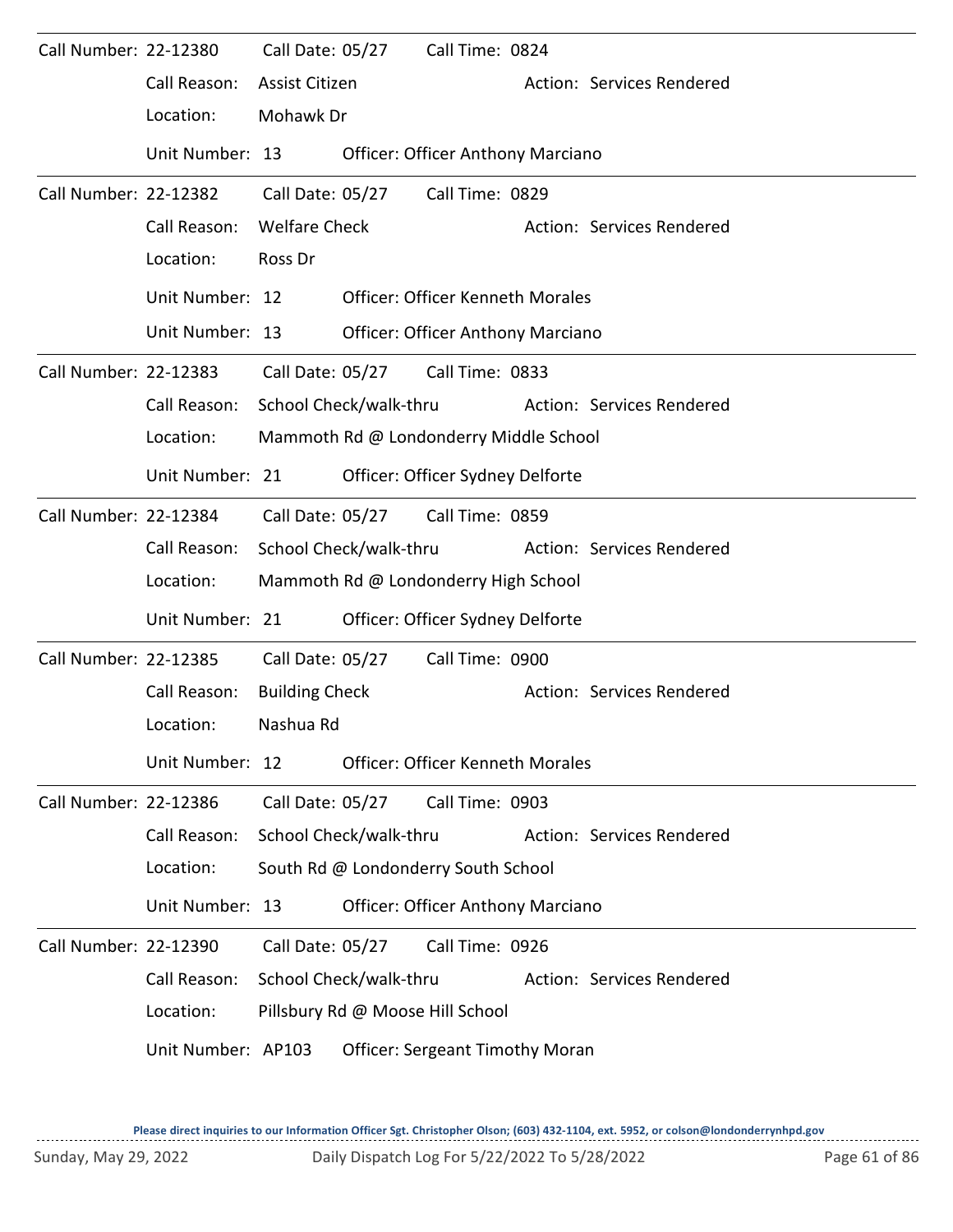| Call Number: 22-12391 |                    |                          | Call Date: 05/27      | Call Time: 0950                        |                                  |
|-----------------------|--------------------|--------------------------|-----------------------|----------------------------------------|----------------------------------|
|                       | Call Reason:       | School Check/walk-thru   |                       |                                        | Action: Services Rendered        |
|                       | Location:          |                          |                       | Mammoth Rd @ Matthew Thornton School   |                                  |
|                       | Unit Number: AP103 |                          |                       | <b>Officer: Sergeant Timothy Moran</b> |                                  |
| Call Number: 22-12392 |                    | Call Date: 05/27         |                       | Call Time: 1034                        |                                  |
|                       | Call Reason:       | School Check/walk-thru   |                       |                                        | Action: Services Rendered        |
|                       | Location:          |                          |                       | Sanborn Rd @ Londonderry North School  |                                  |
|                       | Unit Number: AP103 |                          |                       | <b>Officer: Sergeant Timothy Moran</b> |                                  |
| Call Number: 22-12393 |                    |                          |                       | Call Date: 05/27 Call Time: 1047       |                                  |
|                       | Call Reason:       | School Check/walk-thru   |                       |                                        | Action: Building Checked/secured |
|                       | Location:          |                          |                       | Mammoth Rd @ Matthew Thornton School   |                                  |
|                       | Unit Number: 10    |                          |                       | <b>Officer: Sergeant Randy Duguay</b>  |                                  |
| Call Number: 22-12395 |                    | Call Date: 05/27         |                       | Call Time: 1118                        |                                  |
|                       | Call Reason:       | <b>Community Contact</b> |                       |                                        | Action: Services Rendered        |
|                       | Location:          |                          | Nashua Rd @ Starbucks |                                        |                                  |
|                       | Unit Number: 21    |                          |                       | Officer: Officer Sydney Delforte       |                                  |
| Call Number: 22-12396 |                    | Call Date: 05/27         |                       | Call Time: 1124                        |                                  |
|                       | Call Reason:       | Follow-up                |                       |                                        | Action: Services Rendered        |
|                       | Location:          | Delta Dr @ Ecco Usa      |                       |                                        |                                  |
|                       | Unit Number: 12    |                          |                       | Officer: Officer Kenneth Morales       |                                  |
| Call Number: 22-12397 |                    | Call Date: 05/27         |                       | Call Time: 1137                        |                                  |
|                       | Call Reason:       | School Check/walk-thru   |                       |                                        | Action: Services Rendered        |
|                       | Location:          |                          |                       | Pillsbury Rd @ Moose Hill School       |                                  |
|                       | Unit Number: AP103 |                          |                       | <b>Officer: Sergeant Timothy Moran</b> |                                  |
| Call Number: 22-12398 |                    | Call Date: 05/27         |                       | Call Time: 1142                        |                                  |
|                       | Call Reason:       | School Check/walk-thru   |                       |                                        | Action: Services Rendered        |
|                       | Location:          |                          |                       | Mammoth Rd @ Londonderry Middle School |                                  |
|                       | Unit Number: 21    |                          |                       | Officer: Officer Sydney Delforte       |                                  |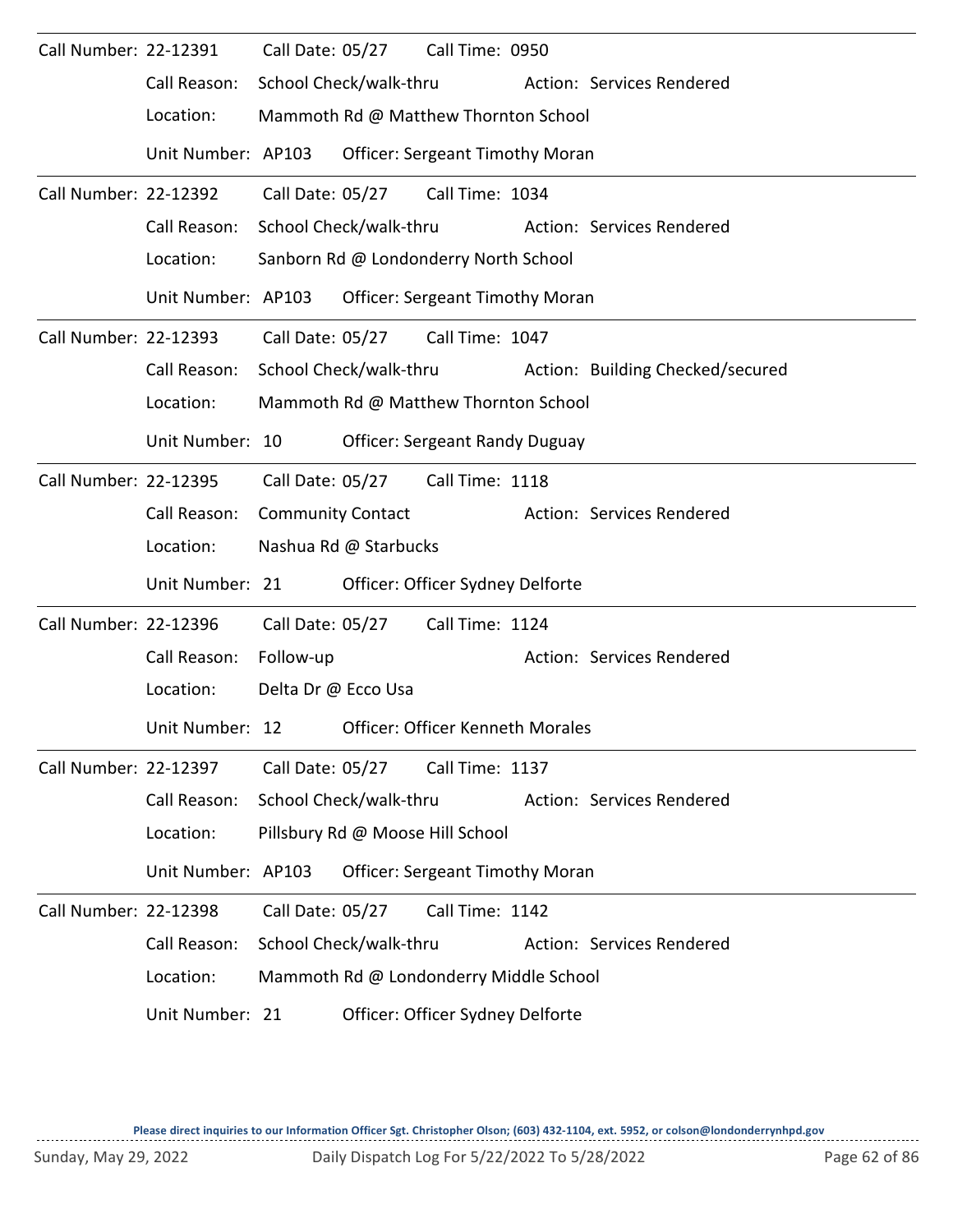| Call Number: 22-12399 |                 |                  |                        | Call Date: 05/27 Call Time: 1150                  |                                  |
|-----------------------|-----------------|------------------|------------------------|---------------------------------------------------|----------------------------------|
|                       | Call Reason:    |                  | School Check/walk-thru |                                                   | Action: Services Rendered        |
|                       | Location:       |                  |                        | Mammoth Rd @ Matthew Thornton School              |                                  |
|                       | Unit Number: 12 |                  |                        | <b>Officer: Officer Kenneth Morales</b>           |                                  |
| Call Number: 22-12400 |                 |                  |                        | Call Date: 05/27 Call Time: 1149                  |                                  |
|                       | Call Reason:    |                  | School Check/walk-thru |                                                   | Action: Services Rendered        |
|                       | Location:       |                  |                        | Mammoth Rd @ Matthew Thornton School              |                                  |
|                       | Unit Number: 12 |                  |                        | <b>Officer: Officer Kenneth Morales</b>           |                                  |
| Call Number: 22-12403 |                 |                  |                        | Call Date: 05/27 Call Time: 1216                  |                                  |
|                       | Call Reason:    |                  | Motor Vehicle Check    |                                                   | Action: Services Rendered        |
|                       | Location:       | Delta Dr         |                        |                                                   |                                  |
|                       | Unit Number: 21 |                  |                        | Officer: Officer Sydney Delforte                  |                                  |
| Call Number: 22-12404 |                 |                  | Call Date: 05/27       | Call Time: 1217                                   |                                  |
|                       | Call Reason:    | Vin Verification |                        |                                                   | Action: Services Rendered        |
|                       | Location:       | Wiley Hill Rd    |                        |                                                   |                                  |
|                       | Unit Number: 12 |                  |                        | Officer: Officer Kenneth Morales                  |                                  |
| Call Number: 22-12407 |                 | Call Date: 05/27 |                        | Call Time: 1233                                   |                                  |
|                       | Call Reason:    | Follow-up        |                        |                                                   | Action: Services Rendered        |
|                       | Location:       | Darrow Wy        |                        |                                                   |                                  |
|                       | Unit Number: 30 |                  |                        | <b>Officer: Conservation Officer Glenn Aprile</b> |                                  |
| Call Number: 22-12408 |                 | Call Date: 05/27 |                        | Call Time: 1237                                   |                                  |
|                       | Call Reason:    |                  | School Check/walk-thru |                                                   | Action: Building Checked/secured |
|                       | Location:       |                  |                        | Sanborn Rd @ Londonderry North School             |                                  |
|                       | Unit Number: 21 |                  |                        | Officer: Officer Sydney Delforte                  |                                  |
| Call Number: 22-12409 |                 | Call Date: 05/27 |                        | Call Time: 1237                                   |                                  |
|                       | Call Reason:    |                  | School Check/walk-thru |                                                   | Action: Building Checked/secured |
|                       | Location:       |                  |                        | South Rd @ Londonderry South School               |                                  |
|                       | Unit Number: 10 |                  |                        | <b>Officer: Sergeant Randy Duguay</b>             |                                  |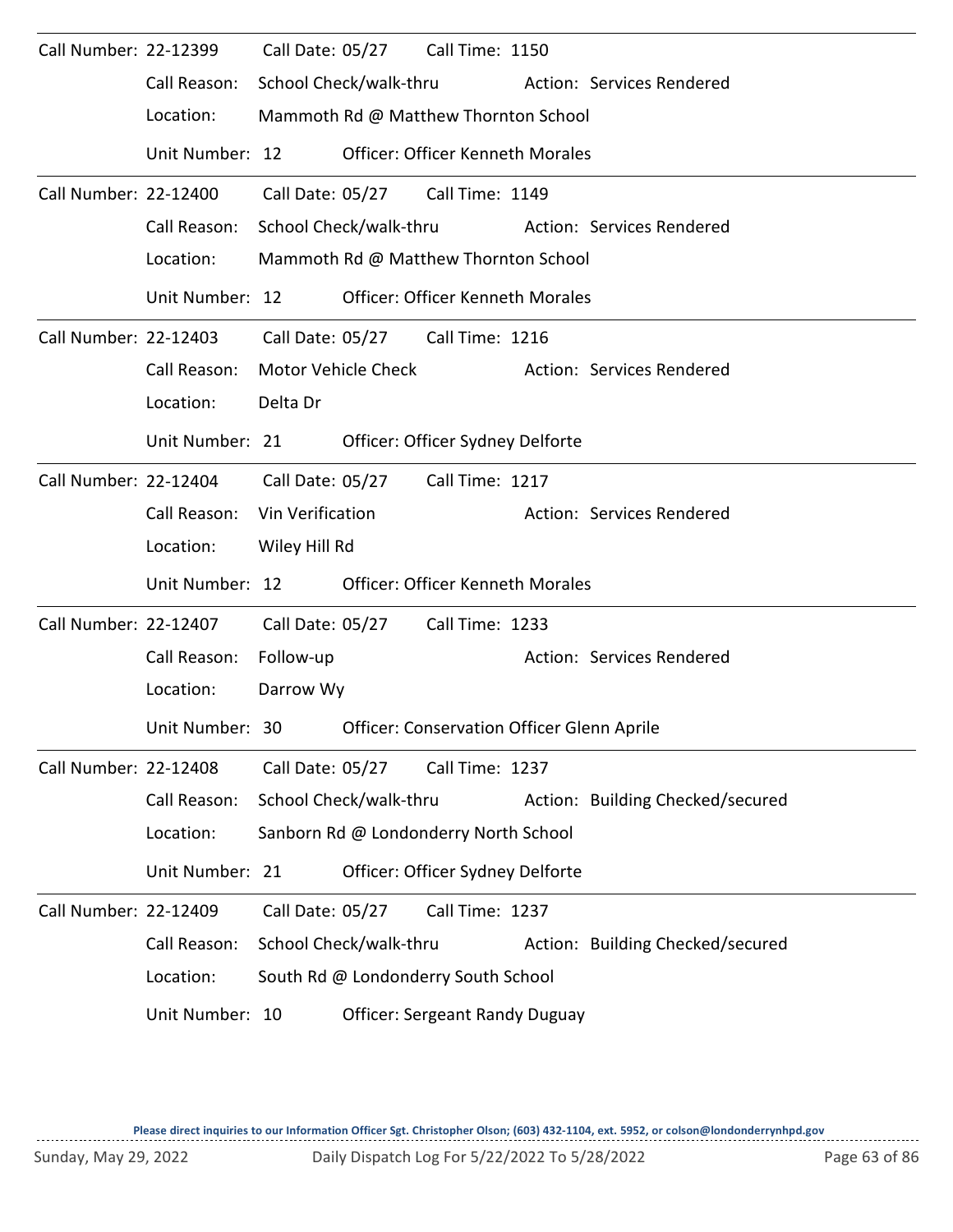| Call Number: 22-12410 |                    | Call Date: 05/27      |                                    | Call Time: 1245                            |                                  |
|-----------------------|--------------------|-----------------------|------------------------------------|--------------------------------------------|----------------------------------|
|                       | Call Reason:       |                       | <b>Conservation Ranger On Ohrv</b> |                                            | Action: Services Rendered        |
|                       | Location:          |                       |                                    | Webb Dr @ Fw Webb Warehouse                |                                  |
|                       | Unit Number: 30    |                       |                                    | Officer: Conservation Officer Glenn Aprile |                                  |
| Call Number: 22-12411 |                    | Call Date: 05/27      |                                    | Call Time: 1250                            |                                  |
|                       | Call Reason:       | <b>Building Check</b> |                                    |                                            | Action: Building Checked/secured |
|                       | Location:          | Nelson Rd             |                                    |                                            |                                  |
|                       | Unit Number: 12    |                       |                                    | <b>Officer: Officer Kenneth Morales</b>    |                                  |
| Call Number: 22-12412 |                    | Call Date: 05/27      |                                    | Call Time: 1245                            |                                  |
|                       | Call Reason:       | <b>Missing Person</b> |                                    |                                            | Action: Services Rendered        |
|                       | Location:          | Winding Pond Rd       |                                    |                                            |                                  |
|                       | Unit Number: 13    |                       |                                    | <b>Officer: Officer Anthony Marciano</b>   |                                  |
| Call Number: 22-12413 |                    | Call Date: 05/27      |                                    | Call Time: 1257                            |                                  |
|                       | Call Reason:       |                       | School Check/walk-thru             |                                            | Action: Services Rendered        |
|                       | Location:          |                       |                                    | Sanborn Rd @ Londonderry North School      |                                  |
|                       | Unit Number: AP103 |                       |                                    | <b>Officer: Sergeant Timothy Moran</b>     |                                  |
| Call Number: 22-12414 |                    | Call Date: 05/27      |                                    | Call Time: 1301                            |                                  |
|                       | Call Reason:       | <b>Building Check</b> |                                    |                                            | Action: Services Rendered        |
|                       | Location:          | Nelson Rd             |                                    |                                            |                                  |
|                       | Unit Number: 21    |                       |                                    | Officer: Officer Sydney Delforte           |                                  |
| Call Number: 22-12415 |                    | Call Date: 05/27      |                                    | Call Time: 1306                            |                                  |
|                       | Call Reason:       | <b>Building Check</b> |                                    |                                            | Action: Building Checked/secured |
|                       | Location:          | Main St               |                                    |                                            |                                  |
|                       | Unit Number: 12    |                       |                                    | <b>Officer: Officer Kenneth Morales</b>    |                                  |
| Call Number: 22-12416 |                    | Call Date: 05/27      |                                    | Call Time: 1312                            |                                  |
|                       | Call Reason:       |                       | Motor Vehicle Check                |                                            | Action: Services Rendered        |
|                       | Location:          |                       |                                    | Mammoth Rd @ Londonderry High School       |                                  |
|                       | Unit Number: 21    |                       |                                    | Officer: Officer Sydney Delforte           |                                  |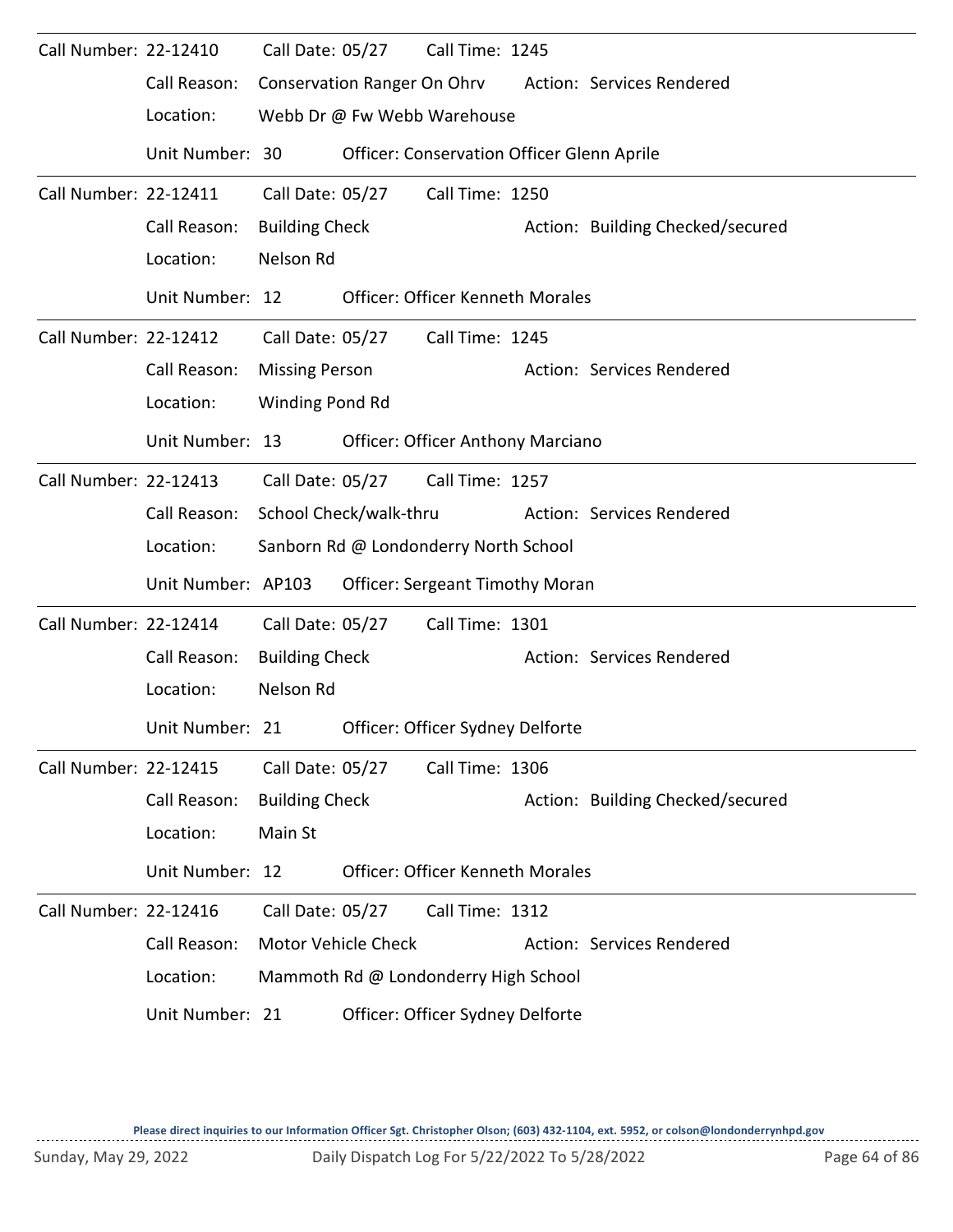| Call Number: 22-12417        |                                     | Call Date: 05/27        |                        | Call Time: 1325                                   |                                                                                                                                     |
|------------------------------|-------------------------------------|-------------------------|------------------------|---------------------------------------------------|-------------------------------------------------------------------------------------------------------------------------------------|
|                              | Call Reason:                        | <b>Building Check</b>   |                        |                                                   | Action: Services Rendered                                                                                                           |
|                              | Location:                           | Mammoth Rd              |                        |                                                   |                                                                                                                                     |
|                              | Unit Number: 12                     |                         |                        | <b>Officer: Officer Kenneth Morales</b>           |                                                                                                                                     |
| Call Number: 22-12418        |                                     | Call Date: 05/27        |                        | Call Time: 1343                                   |                                                                                                                                     |
|                              | Call Reason:                        | <b>Building Check</b>   |                        |                                                   | Action: Services Rendered                                                                                                           |
|                              | Location:                           | <b>Mountain Home Rd</b> |                        |                                                   |                                                                                                                                     |
|                              | Unit Number: 21                     |                         |                        | Officer: Officer Sydney Delforte                  |                                                                                                                                     |
| Call Number: 22-12419        |                                     | Call Date: 05/27        |                        | Call Time: 1348                                   |                                                                                                                                     |
|                              | Call Reason:                        | Escort/transport        |                        |                                                   | Action: Services Rendered                                                                                                           |
|                              | Location:                           |                         |                        | Mammoth Rd @ Londonderry Town Hall                |                                                                                                                                     |
|                              | Unit Number: 23                     |                         |                        | Officer: Officer Michael Tufo                     |                                                                                                                                     |
| Call Number: 22-12420        |                                     |                         | Call Date: 05/27       | Call Time: 1350                                   |                                                                                                                                     |
|                              | Call Reason:                        | <b>Pedestrian Check</b> |                        |                                                   | Action: Investigated                                                                                                                |
|                              | Location:                           |                         | Symmes Dr @ Rail Trail |                                                   |                                                                                                                                     |
|                              | Unit Number: 30                     |                         |                        | <b>Officer: Conservation Officer Glenn Aprile</b> |                                                                                                                                     |
|                              | Refer to Incident Number: 22-780-OF |                         |                        |                                                   |                                                                                                                                     |
| Call Number: 22-12421        |                                     | Call Date: 05/27        |                        | Call Time: 1351                                   |                                                                                                                                     |
|                              | Call Reason:                        | School Check/walk-thru  |                        |                                                   | Action: Services Rendered                                                                                                           |
|                              | Location:                           |                         |                        | Pillsbury Rd @ Moose Hill School                  |                                                                                                                                     |
|                              | Unit Number: 10                     |                         |                        | <b>Officer: Sergeant Randy Duguay</b>             |                                                                                                                                     |
| <b>Call Number: 22-12422</b> |                                     | Call Date: 05/27        |                        | Call Time: 1433                                   |                                                                                                                                     |
|                              | Call Reason:                        | Keep The Peace          |                        |                                                   | Action: Services Rendered                                                                                                           |
|                              | Location:                           | Macgregor Ct            |                        |                                                   |                                                                                                                                     |
|                              | Unit Number: 18                     |                         |                        | Officer: Officer Tyler Macdonald                  |                                                                                                                                     |
|                              | Unit Number: 21                     |                         |                        | Officer: Officer Sarah Sabella                    |                                                                                                                                     |
| Call Number: 22-12423        |                                     | Call Date: 05/27        |                        | Call Time: 1438                                   |                                                                                                                                     |
|                              | Call Reason:                        | Juvenile Offenses       |                        |                                                   | Action: Services Rendered                                                                                                           |
|                              | Location:                           | Winding Pond Rd         |                        |                                                   |                                                                                                                                     |
|                              | Unit Number: 16                     |                         |                        | Officer: Officer Keeley Bartolini                 |                                                                                                                                     |
|                              |                                     |                         |                        |                                                   | Please direct inquiries to our Information Officer Sat, Christopher Olson: (603) 432-1104, ext, 5952, or colson@londonderrynhad gov |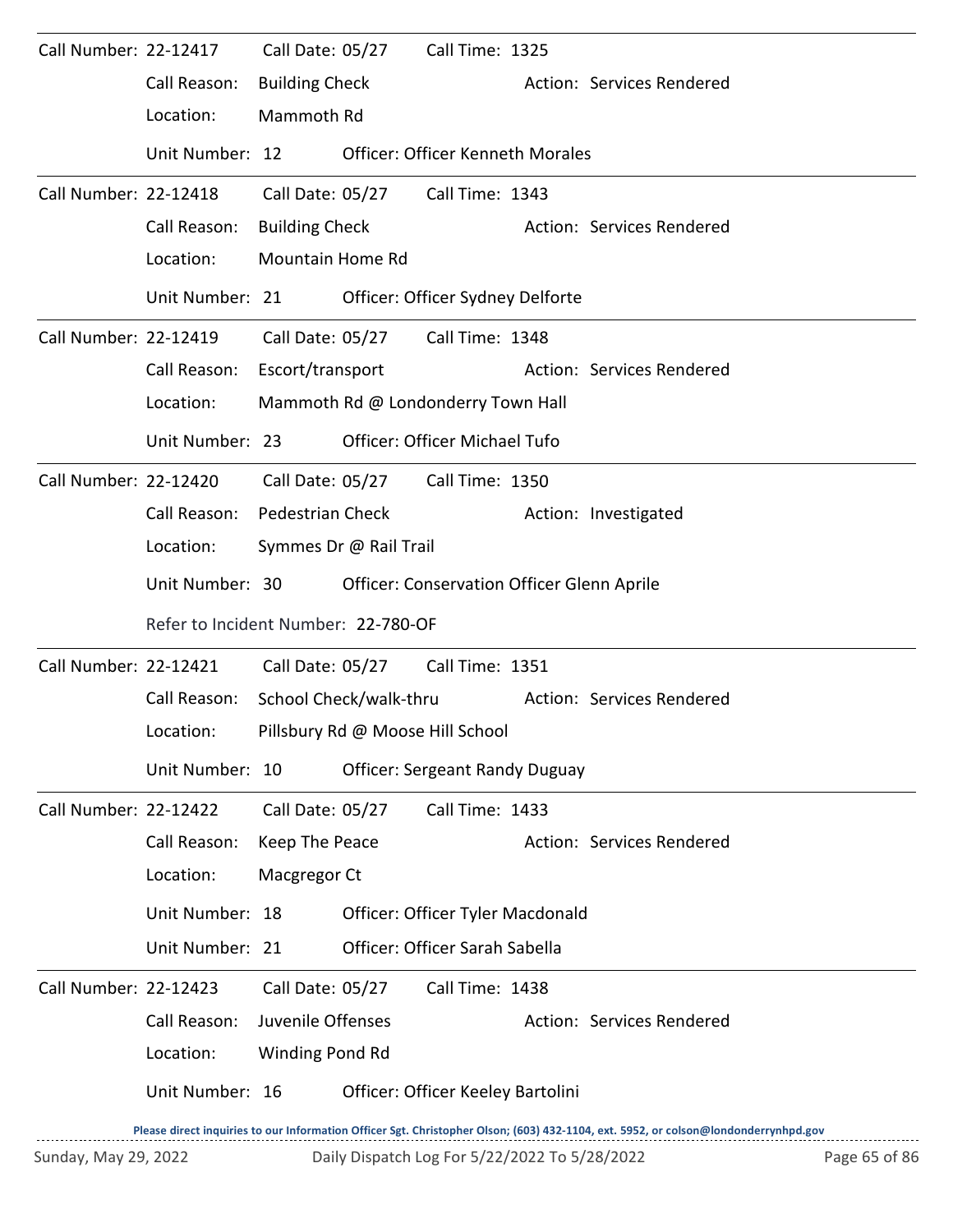| Call Number: 22-12424 |                 |                       | Call Date: 05/27        | Call Time: 1440                       |                                  |
|-----------------------|-----------------|-----------------------|-------------------------|---------------------------------------|----------------------------------|
|                       | Call Reason:    |                       | School Check/walk-thru  |                                       | Action: Building Checked/secured |
|                       | Location:       |                       |                         | Mammoth Rd @ Matthew Thornton School  |                                  |
|                       | Unit Number: 10 |                       |                         | <b>Officer: Sergeant Randy Duguay</b> |                                  |
| Call Number: 22-12425 |                 | Call Date: 05/27      |                         | Call Time: 1516                       |                                  |
|                       | Call Reason:    | <b>Building Check</b> |                         |                                       | Action: Services Rendered        |
|                       | Location:       | Shasta Dr             |                         |                                       |                                  |
|                       | Unit Number: 18 |                       |                         | Officer: Officer Tyler Macdonald      |                                  |
| Call Number: 22-12426 |                 |                       |                         | Call Date: 05/27 Call Time: 1518      |                                  |
|                       | Call Reason:    | <b>Building Check</b> |                         |                                       | Action: Services Rendered        |
|                       | Location:       | Shasta Dr             |                         |                                       |                                  |
|                       | Unit Number: 21 |                       |                         | Officer: Officer Sarah Sabella        |                                  |
| Call Number: 22-12428 |                 |                       | Call Date: 05/27        | Call Time: 1537                       |                                  |
|                       | Call Reason:    | <b>Building Check</b> |                         |                                       | Action: Building Checked/secured |
|                       | Location:       | Sanborn Rd            |                         |                                       |                                  |
|                       | Unit Number: 19 |                       |                         | Officer: Officer Cameron Verrier      |                                  |
| Call Number: 22-12429 |                 | Call Date: 05/27      |                         | Call Time: 1526                       |                                  |
|                       | Call Reason:    | <b>Welfare Check</b>  |                         |                                       | Action: Services Rendered        |
|                       | Location:       | Sparhawk Dr           |                         |                                       |                                  |
|                       | Unit Number: 16 |                       |                         | Officer: Officer Keeley Bartolini     |                                  |
|                       | Unit Number: 19 |                       |                         | Officer: Officer Cameron Verrier      |                                  |
| Call Number: 22-12430 |                 | Call Date: 05/27      |                         | Call Time: 1546                       |                                  |
|                       | Call Reason:    |                       | Motor Vehicle Complaint |                                       | Action: Services Rendered        |
|                       | Location:       |                       |                         | Old Derry Rd @ Before Walton Cir      |                                  |
|                       | Unit Number: 18 |                       |                         | Officer: Officer Tyler Macdonald      |                                  |
| Call Number: 22-12431 |                 | Call Date: 05/27      |                         | Call Time: 1614                       |                                  |
|                       | Call Reason:    | <b>Building Check</b> |                         |                                       | Action: Building Checked/secured |
|                       | Location:       | Rockingham Rd         |                         |                                       |                                  |
|                       | Unit Number: 18 |                       |                         | Officer: Officer Tyler Macdonald      |                                  |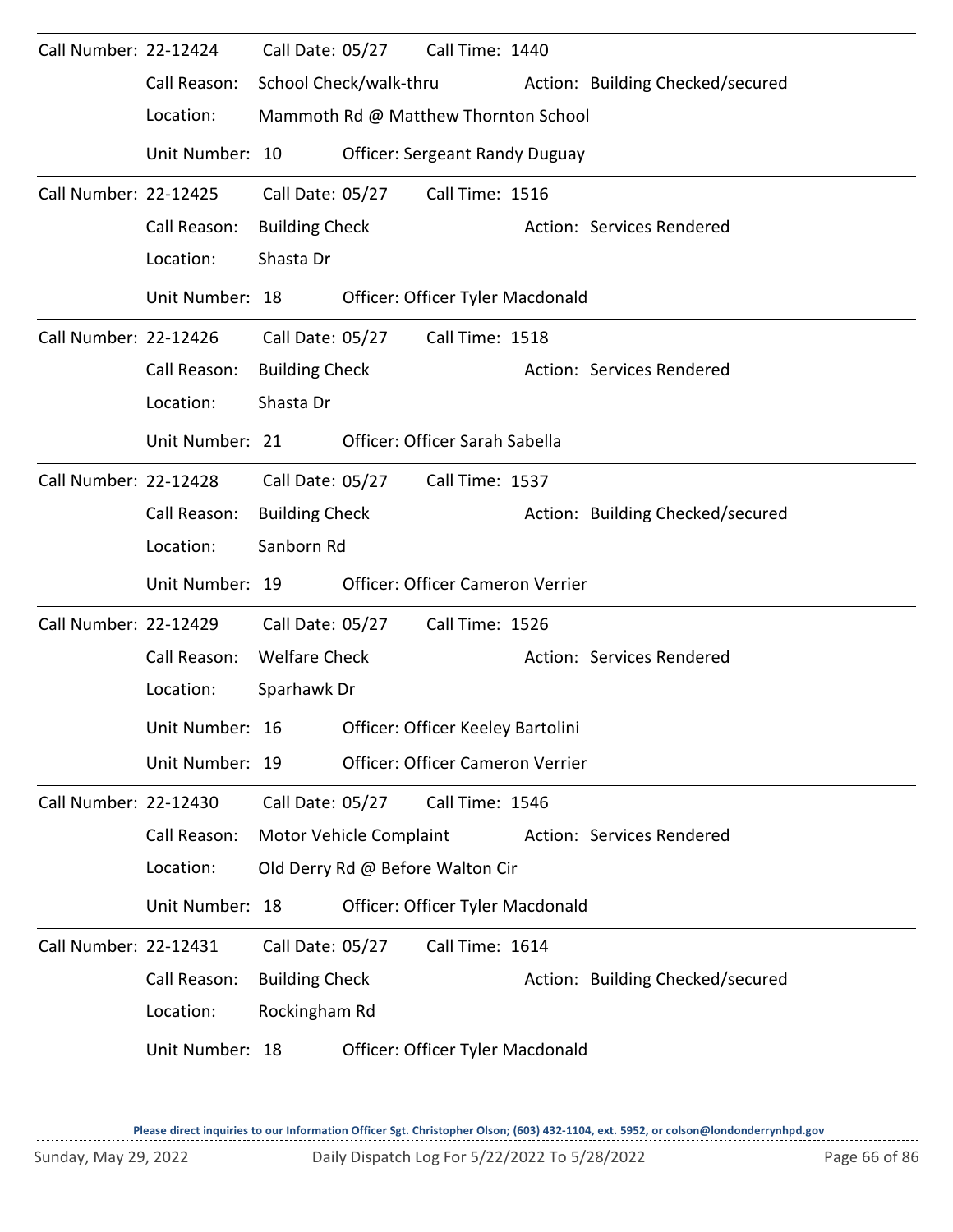| Call Number: 22-12432 |                 |                         | Call Date: 05/27 | Call Time: 1631                         |                                  |
|-----------------------|-----------------|-------------------------|------------------|-----------------------------------------|----------------------------------|
|                       | Call Reason:    | <b>Building Check</b>   |                  |                                         | Action: Building Checked/secured |
|                       | Location:       | Nashua Rd               |                  |                                         |                                  |
|                       | Unit Number: 19 |                         |                  | <b>Officer: Officer Cameron Verrier</b> |                                  |
| Call Number: 22-12433 |                 |                         | Call Date: 05/27 | Call Time: 1635                         |                                  |
|                       | Call Reason:    | <b>Building Check</b>   |                  |                                         | Action: Building Checked/secured |
|                       | Location:       | <b>Memorial Dr</b>      |                  |                                         |                                  |
|                       | Unit Number: 18 |                         |                  | Officer: Officer Tyler Macdonald        |                                  |
| Call Number: 22-12434 |                 |                         |                  | Call Date: 05/27 Call Time: 1650        |                                  |
|                       | Call Reason:    | Motor Vehicle Complaint |                  |                                         | Action: Services Rendered        |
|                       | Location:       | Mohawk Dr               |                  |                                         |                                  |
|                       | Unit Number: 19 |                         |                  | <b>Officer: Officer Cameron Verrier</b> |                                  |
| Call Number: 22-12435 |                 | Call Date: 05/27        |                  | Call Time: 1651                         |                                  |
|                       | Call Reason:    | Follow-up               |                  |                                         | Action: Services Rendered        |
|                       | Location:       | Sparhawk Dr             |                  |                                         |                                  |
|                       | Unit Number: 16 |                         |                  | Officer: Officer Keeley Bartolini       |                                  |
| Call Number: 22-12436 |                 | Call Date: 05/27        |                  | Call Time: 1655                         |                                  |
|                       | Call Reason:    | Motor Vehicle Complaint |                  |                                         | Action: Services Rendered        |
|                       | Location:       |                         |                  | Pillsbury Rd @ East Towards Mammoth     |                                  |
|                       | Unit Number: 18 |                         |                  | Officer: Officer Tyler Macdonald        |                                  |
| Call Number: 22-12437 |                 | Call Date: 05/27        |                  | Call Time: 1700                         |                                  |
|                       | Call Reason:    | <b>Traffic Hazard</b>   |                  |                                         | Action: Investigated             |
|                       | Location:       | Michels Wy              |                  |                                         |                                  |
|                       | Unit Number: 19 |                         |                  | <b>Officer: Officer Cameron Verrier</b> |                                  |
| Call Number: 22-12438 |                 | Call Date: 05/27        |                  | Call Time: 1705                         |                                  |
|                       | Call Reason:    | <b>Building Check</b>   |                  |                                         | Action: Services Rendered        |
|                       | Location:       | <b>Memorial Dr</b>      |                  |                                         |                                  |
|                       | Unit Number: 7  |                         |                  | Officer: Detective Corey Ford           |                                  |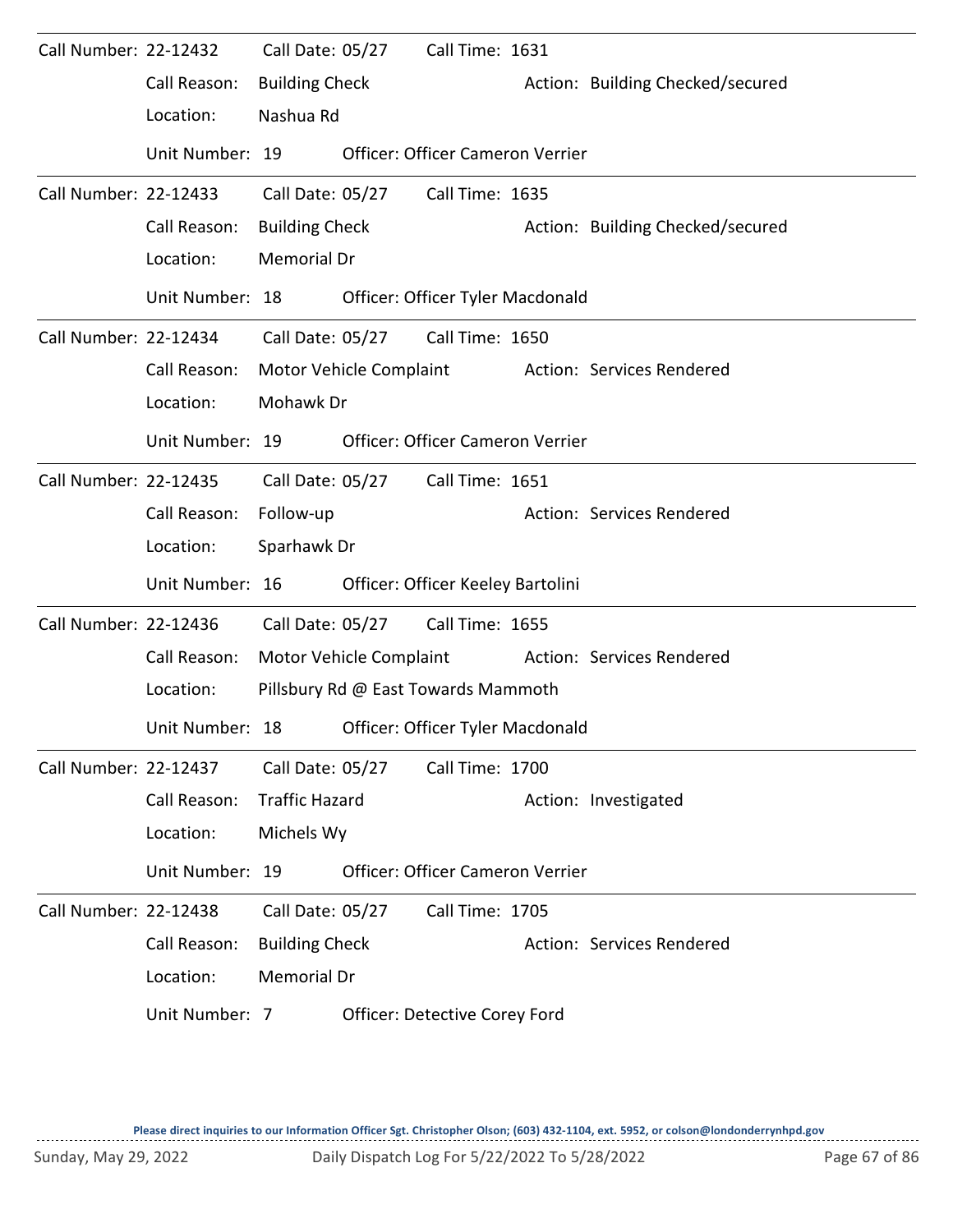| Call Number: 22-12439 |                  | Call Date: 05/27           |               | Call Time: 1743                                 |  |                                  |  |  |  |  |
|-----------------------|------------------|----------------------------|---------------|-------------------------------------------------|--|----------------------------------|--|--|--|--|
|                       | Call Reason:     | <b>Building Check</b>      |               |                                                 |  | Action: Building Checked/secured |  |  |  |  |
|                       | Location:        | Perkins Rd                 |               |                                                 |  |                                  |  |  |  |  |
|                       | Unit Number: 21  |                            |               | Officer: Officer Sarah Sabella                  |  |                                  |  |  |  |  |
| Call Number: 22-12440 |                  | Call Date: 05/27           |               | Call Time: 1746                                 |  |                                  |  |  |  |  |
|                       | Call Reason:     | <b>Building Check</b>      |               |                                                 |  | Action: Building Checked/secured |  |  |  |  |
|                       | Location:        |                            | Rockingham Rd |                                                 |  |                                  |  |  |  |  |
|                       | Unit Number: 21  |                            |               | Officer: Officer Sarah Sabella                  |  |                                  |  |  |  |  |
| Call Number: 22-12441 |                  | Call Date: 05/27           |               | Call Time: 1802                                 |  |                                  |  |  |  |  |
|                       | Call Reason:     | <b>Building Check</b>      |               |                                                 |  | Action: Building Checked/secured |  |  |  |  |
|                       | Location:        | Delta Dr                   |               |                                                 |  |                                  |  |  |  |  |
|                       | Unit Number: 21  |                            |               | Officer: Officer Sarah Sabella                  |  |                                  |  |  |  |  |
| Call Number: 22-12442 |                  | Call Date: 05/27           |               | Call Time: 1811                                 |  |                                  |  |  |  |  |
|                       | Call Reason:     | <b>Building Check</b>      |               |                                                 |  | Action: Services Rendered        |  |  |  |  |
|                       | Location:        | Nashua Rd                  |               |                                                 |  |                                  |  |  |  |  |
|                       | Unit Number: 16  |                            |               | Officer: Officer Keeley Bartolini               |  |                                  |  |  |  |  |
| Call Number: 22-12443 |                  | Call Date: 05/27           |               | Call Time: 1832                                 |  |                                  |  |  |  |  |
|                       | Call Reason:     | Motor Vehicle Complaint    |               |                                                 |  | Action: Investigated             |  |  |  |  |
|                       | Location:        | Kelly Ave                  |               |                                                 |  |                                  |  |  |  |  |
|                       | Unit Number: Unk |                            |               | <b>Officer: Officer Kenneth Morales</b>         |  |                                  |  |  |  |  |
| Call Number: 22-12444 |                  | Call Date: 05/27           |               | Call Time: 1902                                 |  |                                  |  |  |  |  |
|                       | Call Reason:     | <b>Motor Vehicle Check</b> |               |                                                 |  | Action: Services Rendered        |  |  |  |  |
|                       | Location:        |                            |               | Airport Rd @ Manchester Boston Regional Airport |  |                                  |  |  |  |  |
|                       | Unit Number: Unk |                            |               | Officer: Officer Kenneth Morales                |  |                                  |  |  |  |  |
| Call Number: 22-12445 |                  | Call Date: 05/27           |               | Call Time: 1926                                 |  |                                  |  |  |  |  |
|                       | Call Reason:     | Motor Vehicle Accident     |               |                                                 |  | Action: Services Rendered        |  |  |  |  |
|                       | Location:        |                            |               | Harvey Rd @ Pipe Dream Brewing                  |  |                                  |  |  |  |  |
|                       | Unit Number: 21  |                            |               | Officer: Officer Sarah Sabella                  |  |                                  |  |  |  |  |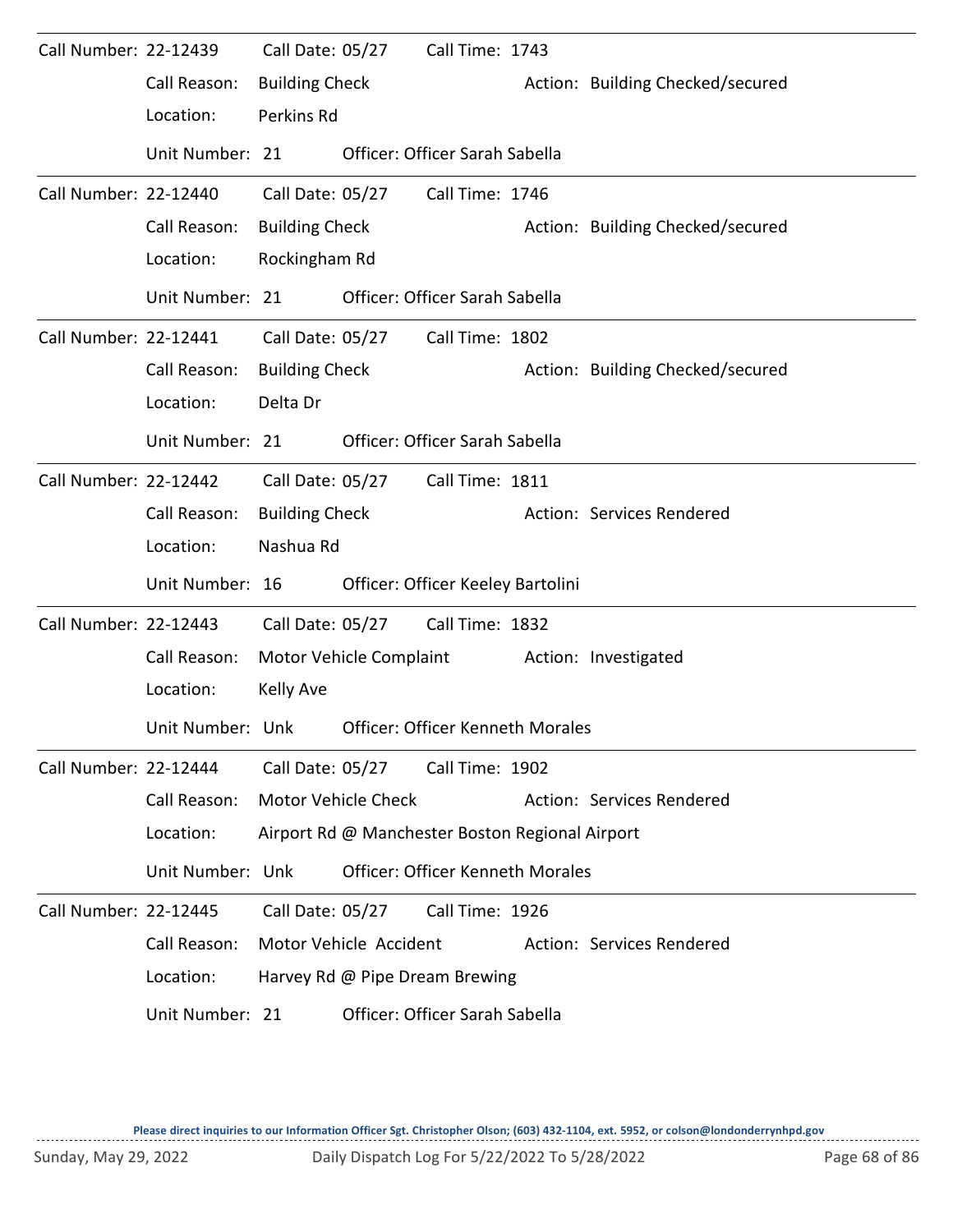| Call Number: 22-12446 |                                                         | Call Date: 05/27           |  | Call Time: 2011                       |  |                                                            |  |  |  |  |  |
|-----------------------|---------------------------------------------------------|----------------------------|--|---------------------------------------|--|------------------------------------------------------------|--|--|--|--|--|
|                       | Call Reason:                                            | Disturbance                |  |                                       |  | Action: Investigated                                       |  |  |  |  |  |
|                       | Location:                                               |                            |  |                                       |  | Airport Rd @ Manchester Boston Regional Airport/terminal&g |  |  |  |  |  |
|                       | Unit Number: Unk<br>Officer: Officer Christopher Wiggin |                            |  |                                       |  |                                                            |  |  |  |  |  |
|                       | Refer to Incident Number: 22-781-OF                     |                            |  |                                       |  |                                                            |  |  |  |  |  |
| Call Number: 22-12447 |                                                         | Call Date: 05/27           |  | Call Time: 2008                       |  |                                                            |  |  |  |  |  |
|                       | Call Reason:                                            | Motor Vehicle Complaint    |  |                                       |  | Action: Services Rendered                                  |  |  |  |  |  |
|                       | Location:                                               | Rockingham Rd @ 7-eleven   |  |                                       |  |                                                            |  |  |  |  |  |
|                       | Unit Number: 21                                         |                            |  | Officer: Officer Sarah Sabella        |  |                                                            |  |  |  |  |  |
| Call Number: 22-12453 |                                                         | Call Date: 05/27           |  | Call Time: 2038                       |  |                                                            |  |  |  |  |  |
|                       | Call Reason:                                            | <b>Motor Vehicle Check</b> |  |                                       |  | Action: Citation Issued                                    |  |  |  |  |  |
|                       | Location:                                               | <b>Memorial Dr</b>         |  |                                       |  |                                                            |  |  |  |  |  |
|                       | Unit Number: 18                                         |                            |  | Officer: Officer Tyler Macdonald      |  |                                                            |  |  |  |  |  |
|                       | Unit Number: 19                                         |                            |  | Officer: Officer Cameron Verrier      |  |                                                            |  |  |  |  |  |
|                       | Unit Number: 21                                         |                            |  | Officer: Officer Sarah Sabella        |  |                                                            |  |  |  |  |  |
|                       | Refer to Incident Number: 22-782-OF                     |                            |  |                                       |  |                                                            |  |  |  |  |  |
| Call Number: 22-12455 |                                                         | Call Date: 05/27           |  | Call Time: 2139                       |  |                                                            |  |  |  |  |  |
|                       | Call Reason:                                            | Keep The Peace             |  |                                       |  | Action: Investigated                                       |  |  |  |  |  |
|                       | Location:                                               | Sunflower Ln               |  |                                       |  |                                                            |  |  |  |  |  |
|                       | Unit Number: 16                                         |                            |  | Officer: Officer Keeley Bartolini     |  |                                                            |  |  |  |  |  |
|                       | Unit Number: 18                                         |                            |  | Officer: Officer Tyler Macdonald      |  |                                                            |  |  |  |  |  |
|                       | Refer to Incident Number: 22-783-OF                     |                            |  |                                       |  |                                                            |  |  |  |  |  |
| Call Number: 22-12456 |                                                         | Call Date: 05/27           |  | Call Time: 2144                       |  |                                                            |  |  |  |  |  |
|                       | Call Reason:                                            | Found/lost Property        |  |                                       |  | Action: Services Rendered                                  |  |  |  |  |  |
|                       | Location:                                               |                            |  | Sanborn Rd @ Londonderry North School |  |                                                            |  |  |  |  |  |
| Call Number: 22-12457 |                                                         | Call Date: 05/27           |  | Call Time: 2230                       |  |                                                            |  |  |  |  |  |
|                       | Call Reason:                                            | Motor Vehicle Check        |  |                                       |  | Action: Investigated                                       |  |  |  |  |  |
|                       | Location:                                               | Colonial Dr                |  |                                       |  |                                                            |  |  |  |  |  |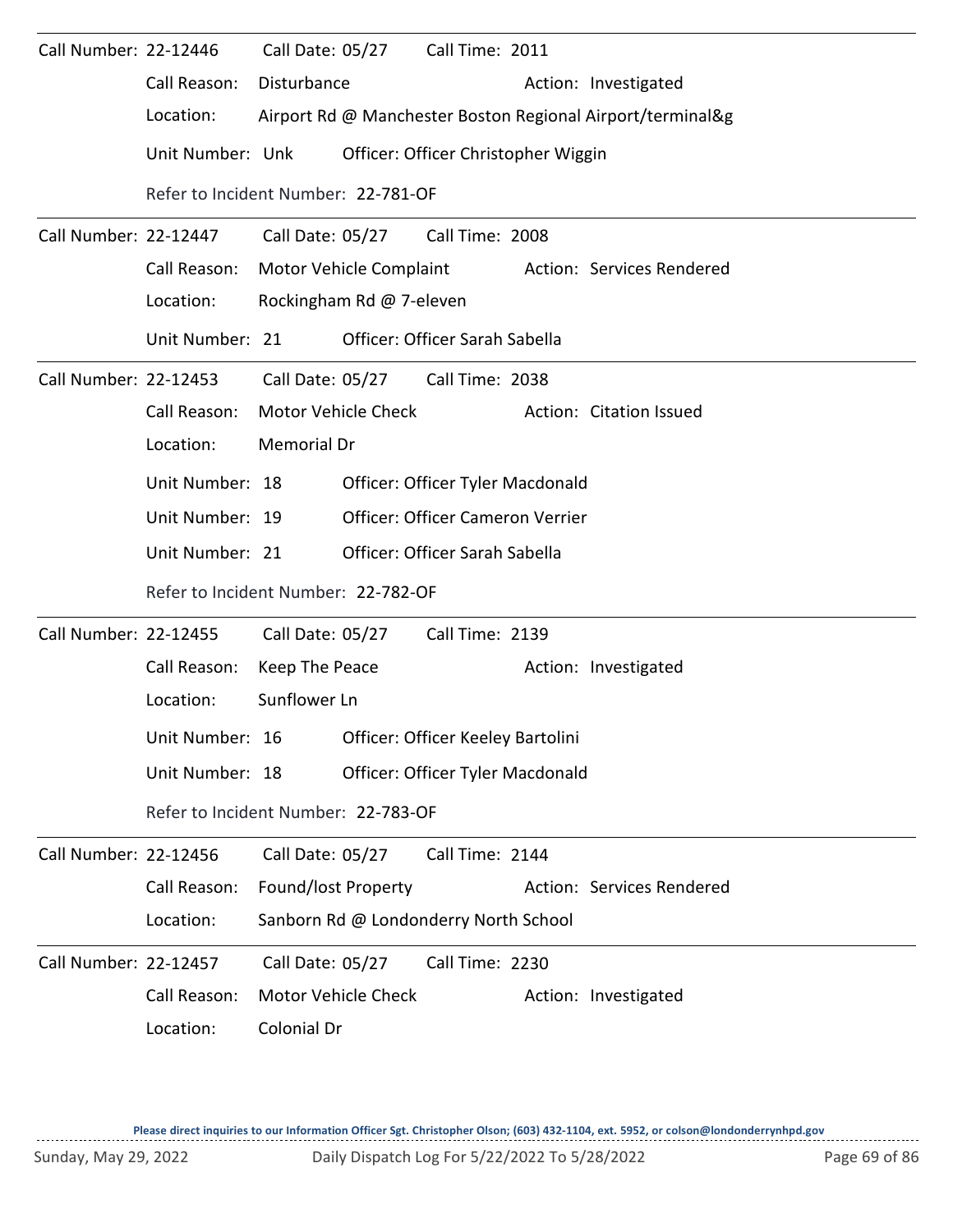|                       | Unit Number: 16                        |                       |                     | Officer: Officer Joanna Phan        |  |                                  |  |  |  |  |
|-----------------------|----------------------------------------|-----------------------|---------------------|-------------------------------------|--|----------------------------------|--|--|--|--|
|                       | Unit Number: 18                        |                       |                     | Officer: Officer Joshua Martin      |  |                                  |  |  |  |  |
| Call Number: 22-12458 |                                        | Call Date: 05/27      |                     | Call Time: 2250                     |  |                                  |  |  |  |  |
|                       | Call Reason:                           | Alarm, Business       |                     |                                     |  | Action: Building Checked/secured |  |  |  |  |
|                       | Location:                              | Industrial Dr         |                     |                                     |  |                                  |  |  |  |  |
|                       | Unit Number: 17                        |                       |                     | <b>Officer: Officer Trevor Guay</b> |  |                                  |  |  |  |  |
|                       | Unit Number: 18                        |                       |                     | Officer: Officer Joshua Martin      |  |                                  |  |  |  |  |
| Call Number: 22-12459 |                                        | Call Date: 05/27      |                     | Call Time: 2314                     |  |                                  |  |  |  |  |
|                       | Call Reason:                           |                       | Motor Vehicle Check |                                     |  | Action: Citation Issued          |  |  |  |  |
|                       | Location:                              | <b>Memorial Dr</b>    |                     |                                     |  |                                  |  |  |  |  |
|                       | Unit Number: AP104                     |                       |                     | Officer: Officer George Mottram     |  |                                  |  |  |  |  |
| Call Number: 22-12460 |                                        | Call Date: 05/27      |                     | Call Time: 2332                     |  |                                  |  |  |  |  |
|                       | Call Reason:                           | <b>Building Check</b> |                     |                                     |  | Action: Building Checked/secured |  |  |  |  |
|                       | Location:                              | Nashua Rd             |                     |                                     |  |                                  |  |  |  |  |
|                       | Unit Number: 16                        |                       |                     | Officer: Officer Joanna Phan        |  |                                  |  |  |  |  |
| Call Number: 22-12461 |                                        | Call Date: 05/27      |                     | Call Time: 2333                     |  |                                  |  |  |  |  |
|                       | Call Reason:                           | <b>Building Check</b> |                     |                                     |  | Action: Building Checked/secured |  |  |  |  |
|                       | Location:                              | Nashua Rd             |                     |                                     |  |                                  |  |  |  |  |
|                       | Unit Number: 16                        |                       |                     | Officer: Officer Joanna Phan        |  |                                  |  |  |  |  |
|                       | Call Number: 22-12462 Call Date: 05/27 |                       |                     | Call Time: 2335                     |  |                                  |  |  |  |  |
|                       | Call Reason:                           | <b>Building Check</b> |                     |                                     |  | Action: Building Checked/secured |  |  |  |  |
|                       | Location:                              | Nashua Rd             |                     |                                     |  |                                  |  |  |  |  |
|                       | Unit Number: 16                        |                       |                     | Officer: Officer Joanna Phan        |  |                                  |  |  |  |  |
| Call Number: 22-12463 |                                        | Call Date: 05/27      |                     | Call Time: 2338                     |  |                                  |  |  |  |  |
|                       | Call Reason:                           | <b>Building Check</b> |                     |                                     |  | Action: Building Checked/secured |  |  |  |  |
|                       | Location:                              | Nashua Rd             |                     |                                     |  |                                  |  |  |  |  |
|                       | Unit Number: 16                        |                       |                     | Officer: Officer Joanna Phan        |  |                                  |  |  |  |  |
| Call Number: 22-12464 |                                        | Call Date: 05/27      |                     | Call Time: 2339                     |  |                                  |  |  |  |  |
|                       | Call Reason:                           | <b>Building Check</b> |                     |                                     |  | Action: Building Checked/secured |  |  |  |  |
|                       | Location:                              | Perkins Rd            |                     |                                     |  |                                  |  |  |  |  |
|                       |                                        |                       |                     |                                     |  |                                  |  |  |  |  |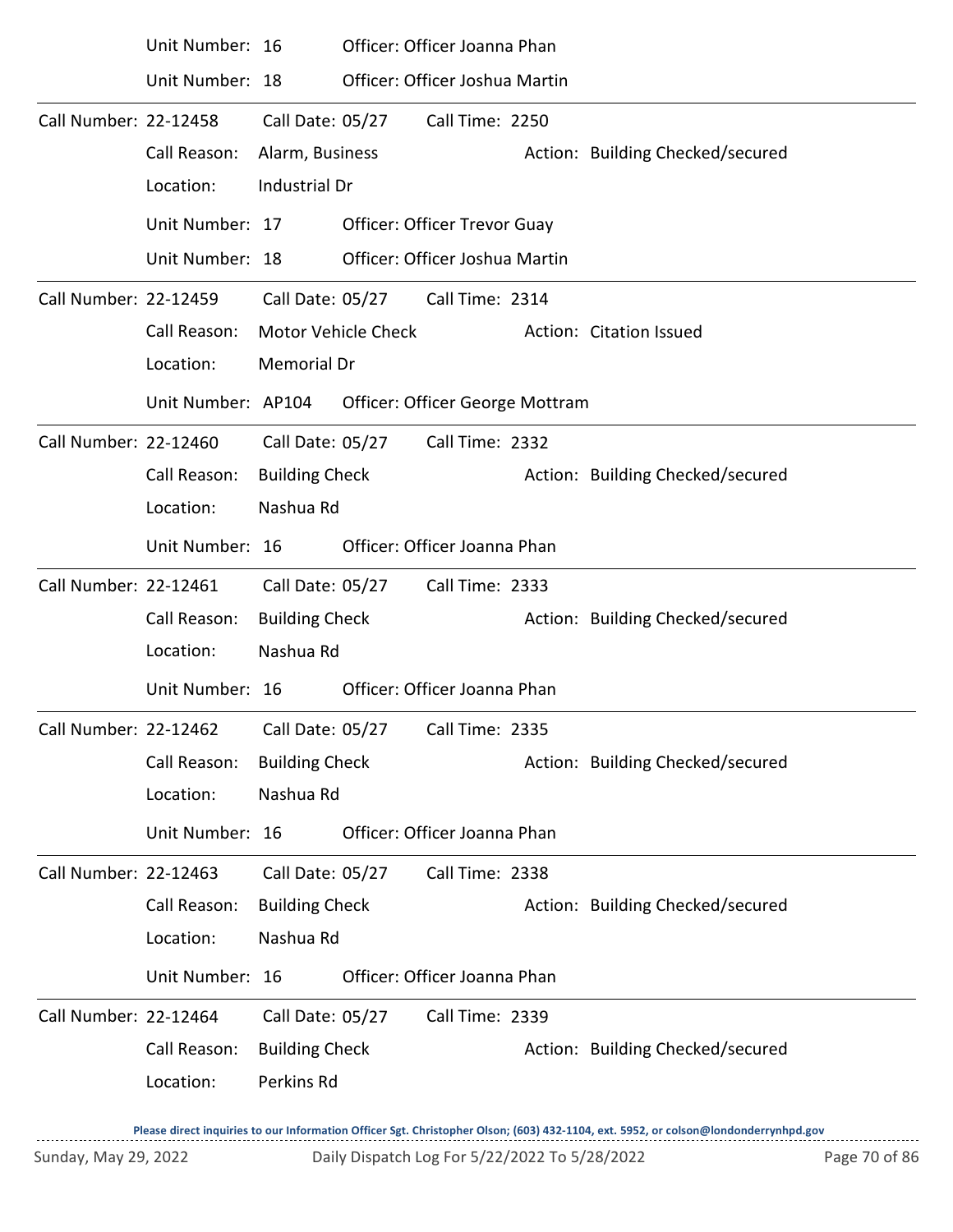|                       | Unit Number: 18                     |                       |                           | Officer: Officer Joshua Martin      |  |                                        |  |  |  |  |
|-----------------------|-------------------------------------|-----------------------|---------------------------|-------------------------------------|--|----------------------------------------|--|--|--|--|
| Call Number: 22-12465 |                                     | Call Date: 05/27      |                           | Call Time: 2340                     |  |                                        |  |  |  |  |
|                       | Call Reason:                        | <b>Assist Citizen</b> |                           |                                     |  | Action: Investigated                   |  |  |  |  |
|                       | Location:                           |                       | Mammoth Rd @ Pillsbury Rd |                                     |  |                                        |  |  |  |  |
|                       | Unit Number: 16                     |                       |                           | Officer: Officer Joanna Phan        |  |                                        |  |  |  |  |
|                       | Refer to Incident Number: 22-785-OF |                       |                           |                                     |  |                                        |  |  |  |  |
| Call Number: 22-12466 |                                     | Call Date: 05/27      |                           | Call Time: 2351                     |  |                                        |  |  |  |  |
|                       | Call Reason:                        | Assist Citizen        |                           |                                     |  | Action: Taken To Family/guardian/other |  |  |  |  |
|                       | Location:                           | Whittemore Rd         |                           |                                     |  |                                        |  |  |  |  |
|                       | Unit Number: 17                     |                       |                           | <b>Officer: Officer Trevor Guay</b> |  |                                        |  |  |  |  |
|                       | Unit Number: 18                     |                       |                           | Officer: Officer Joshua Martin      |  |                                        |  |  |  |  |
|                       | Refer to Incident Number: 22-784-OF |                       |                           |                                     |  |                                        |  |  |  |  |
| Call Number: 22-12467 |                                     | Call Date: 05/28      |                           | Call Time: 0019                     |  |                                        |  |  |  |  |
|                       | Call Reason:                        | <b>Building Check</b> |                           |                                     |  | Action: Building Checked/secured       |  |  |  |  |
|                       | Location:                           | Rockingham Rd         |                           |                                     |  |                                        |  |  |  |  |
|                       | Unit Number: 17                     |                       |                           | Officer: Officer Trevor Guay        |  |                                        |  |  |  |  |
| Call Number: 22-12468 |                                     | Call Date: 05/28      |                           | Call Time: 0042                     |  |                                        |  |  |  |  |
|                       | Call Reason:                        | <b>Building Check</b> |                           |                                     |  | Action: Building Checked/secured       |  |  |  |  |
|                       | Location:                           | Perkins Rd            |                           |                                     |  |                                        |  |  |  |  |
|                       | Unit Number: 17                     |                       |                           | <b>Officer: Officer Trevor Guay</b> |  |                                        |  |  |  |  |
| Call Number: 22-12470 |                                     | Call Date: 05/28      |                           | Call Time: 0054                     |  |                                        |  |  |  |  |
|                       | Call Reason:                        | <b>Building Check</b> |                           |                                     |  | Action: Building Checked/secured       |  |  |  |  |
|                       | Location:                           | Garden Ln             |                           |                                     |  |                                        |  |  |  |  |
|                       | Unit Number: 16                     |                       |                           | Officer: Officer Joanna Phan        |  |                                        |  |  |  |  |
| Call Number: 22-12471 |                                     | Call Date: 05/28      |                           | Call Time: 0056                     |  |                                        |  |  |  |  |
|                       | Call Reason:                        |                       | Motor Vehicle Check       |                                     |  | Action: Investigated                   |  |  |  |  |
|                       | Location:                           | Delta Dr              |                           |                                     |  |                                        |  |  |  |  |
|                       | Unit Number: 17                     |                       |                           | Officer: Officer Trevor Guay        |  |                                        |  |  |  |  |
|                       | Unit Number: 4                      |                       |                           | Officer: Sergeant James Freda       |  |                                        |  |  |  |  |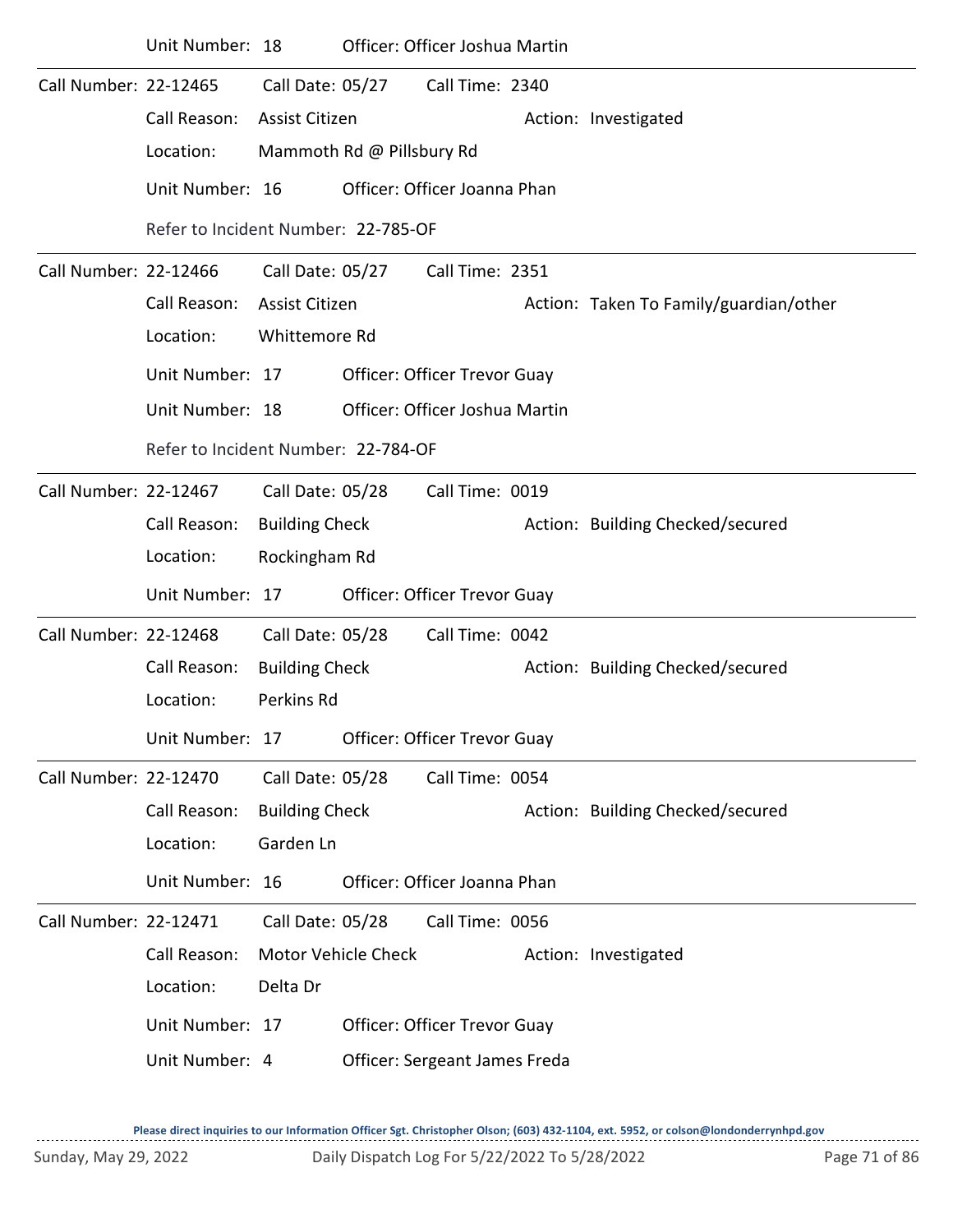| Call Number: 22-12472        |                 | Call Date: 05/28      | Call Time: 0058                |                                  |
|------------------------------|-----------------|-----------------------|--------------------------------|----------------------------------|
|                              | Call Reason:    | <b>Building Check</b> |                                | Action: Building Checked/secured |
|                              | Location:       | Michels Wy            |                                |                                  |
|                              | Unit Number: 16 |                       | Officer: Officer Joanna Phan   |                                  |
| Call Number: 22-12473        |                 | Call Date: 05/28      | Call Time: 0059                |                                  |
|                              | Call Reason:    | <b>Building Check</b> |                                | Action: Building Checked/secured |
|                              | Location:       | Nashua Rd             |                                |                                  |
|                              | Unit Number: 18 |                       | Officer: Officer Joshua Martin |                                  |
| Call Number: 22-12474        |                 | Call Date: 05/28      | Call Time: 0059                |                                  |
|                              | Call Reason:    | <b>Building Check</b> |                                | Action: Building Checked/secured |
|                              | Location:       | Nashua Rd             |                                |                                  |
|                              | Unit Number: 16 |                       | Officer: Officer Joanna Phan   |                                  |
| Call Number: 22-12475        |                 | Call Date: 05/28      | Call Time: 0100                |                                  |
|                              | Call Reason:    | <b>Building Check</b> |                                | Action: Building Checked/secured |
|                              | Location:       | Navigator Rd          |                                |                                  |
|                              | Unit Number: 17 |                       | Officer: Officer Trevor Guay   |                                  |
| Call Number: 22-12476        |                 | Call Date: 05/28      | Call Time: 0103                |                                  |
|                              | Call Reason:    | <b>Building Check</b> |                                | Action: Building Checked/secured |
|                              | Location:       | Nashua Rd             |                                |                                  |
|                              | Unit Number: 16 |                       | Officer: Officer Joanna Phan   |                                  |
| <b>Call Number: 22-12477</b> |                 | Call Date: 05/28      | Call Time: 0106                |                                  |
|                              | Call Reason:    | <b>Building Check</b> |                                | Action: Building Checked/secured |
|                              | Location:       | Orchard View Dr       |                                |                                  |
|                              | Unit Number: 16 |                       | Officer: Officer Joanna Phan   |                                  |
| Call Number: 22-12478        |                 | Call Date: 05/28      | Call Time: 0108                |                                  |
|                              | Call Reason:    | <b>Building Check</b> |                                | Action: Building Checked/secured |
|                              | Location:       | Orchard View Dr       |                                |                                  |
|                              | Unit Number: 16 |                       | Officer: Officer Joanna Phan   |                                  |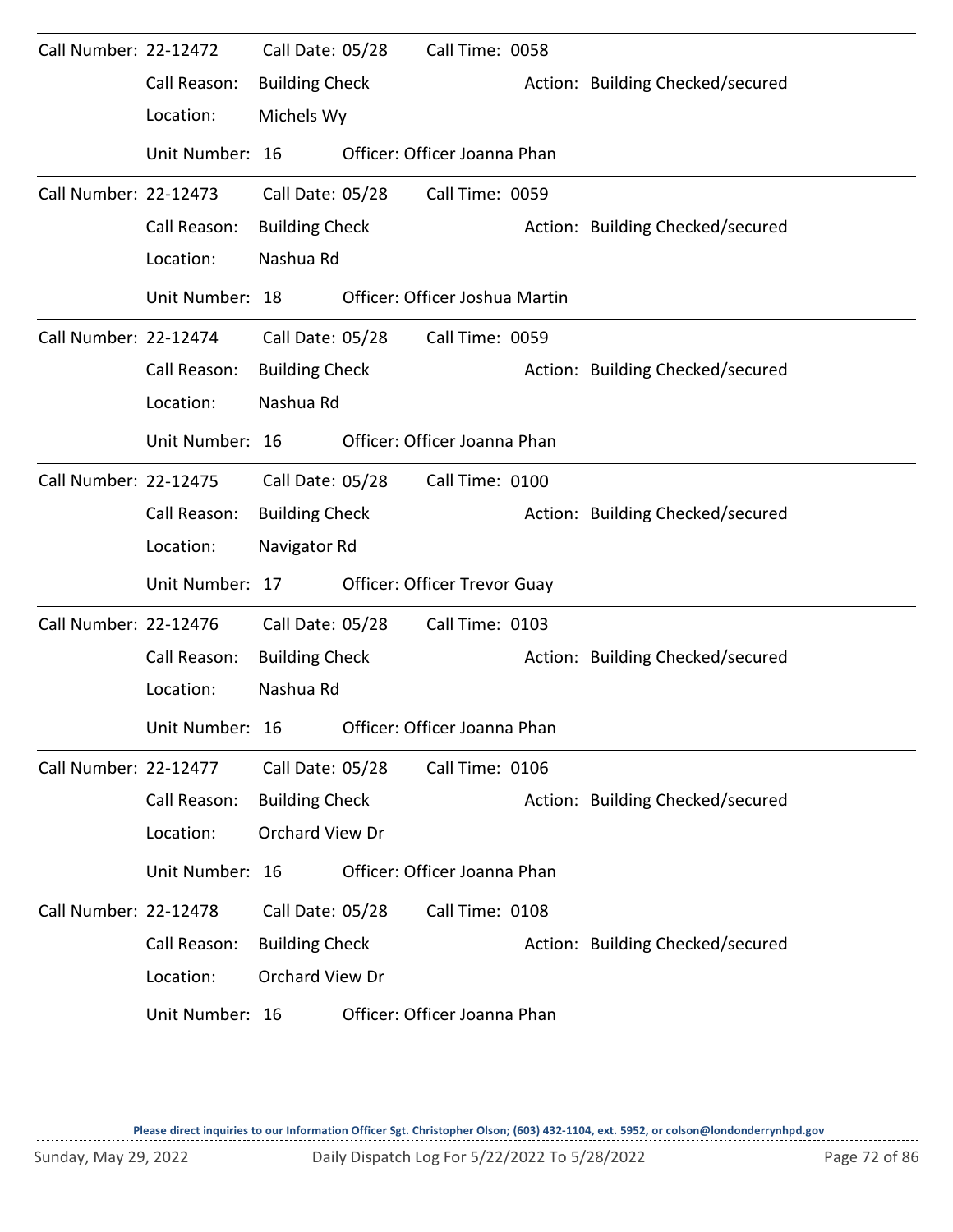| Call Number: 22-12479 |                 | Call Date: 05/28      |                     | Call Time: 0108                |                                  |
|-----------------------|-----------------|-----------------------|---------------------|--------------------------------|----------------------------------|
|                       | Call Reason:    | <b>Building Check</b> |                     |                                | Action: Building Checked/secured |
|                       | Location:       | Orchard View Dr       |                     |                                |                                  |
|                       | Unit Number: 16 |                       |                     | Officer: Officer Joanna Phan   |                                  |
| Call Number: 22-12480 |                 | Call Date: 05/28      |                     | Call Time: 0109                |                                  |
|                       | Call Reason:    | <b>Building Check</b> |                     |                                | Action: Building Checked/secured |
|                       | Location:       | Rockingham Rd         |                     |                                |                                  |
|                       | Unit Number: 18 |                       |                     | Officer: Officer Joshua Martin |                                  |
| Call Number: 22-12481 |                 | Call Date: 05/28      |                     | Call Time: 0113                |                                  |
|                       | Call Reason:    | <b>Building Check</b> |                     |                                | Action: Building Checked/secured |
|                       | Location:       | Nashua Rd             |                     |                                |                                  |
|                       | Unit Number: 16 |                       |                     | Officer: Officer Joanna Phan   |                                  |
| Call Number: 22-12482 |                 | Call Date: 05/28      |                     | Call Time: 0115                |                                  |
|                       | Call Reason:    | <b>Building Check</b> |                     |                                | Action: Building Checked/secured |
|                       | Location:       | Nashua Rd             |                     |                                |                                  |
|                       | Unit Number: 16 |                       |                     | Officer: Officer Joanna Phan   |                                  |
| Call Number: 22-12483 |                 | Call Date: 05/28      |                     | Call Time: 0119                |                                  |
|                       | Call Reason:    | <b>Building Check</b> |                     |                                | Action: Building Checked/secured |
|                       | Location:       | South Rd              |                     |                                |                                  |
|                       | Unit Number: 16 |                       |                     | Officer: Officer Joanna Phan   |                                  |
| Call Number: 22-12485 |                 | Call Date: 05/28      |                     | Call Time: 0126                |                                  |
|                       | Call Reason:    |                       | Motor Vehicle Check |                                | Action: Warning Issued           |
|                       | Location:       | <b>Bockes Rd</b>      |                     |                                |                                  |
|                       | Unit Number: 16 |                       |                     | Officer: Officer Joanna Phan   |                                  |
| Call Number: 22-12486 |                 | Call Date: 05/28      |                     | Call Time: 0131                |                                  |
|                       | Call Reason:    |                       | Motor Vehicle Check |                                | Action: Investigated             |
|                       | Location:       |                       |                     | Rockingham Rd @ Rmz Truck Stop |                                  |
|                       | Unit Number: 17 |                       |                     | Officer: Officer Trevor Guay   |                                  |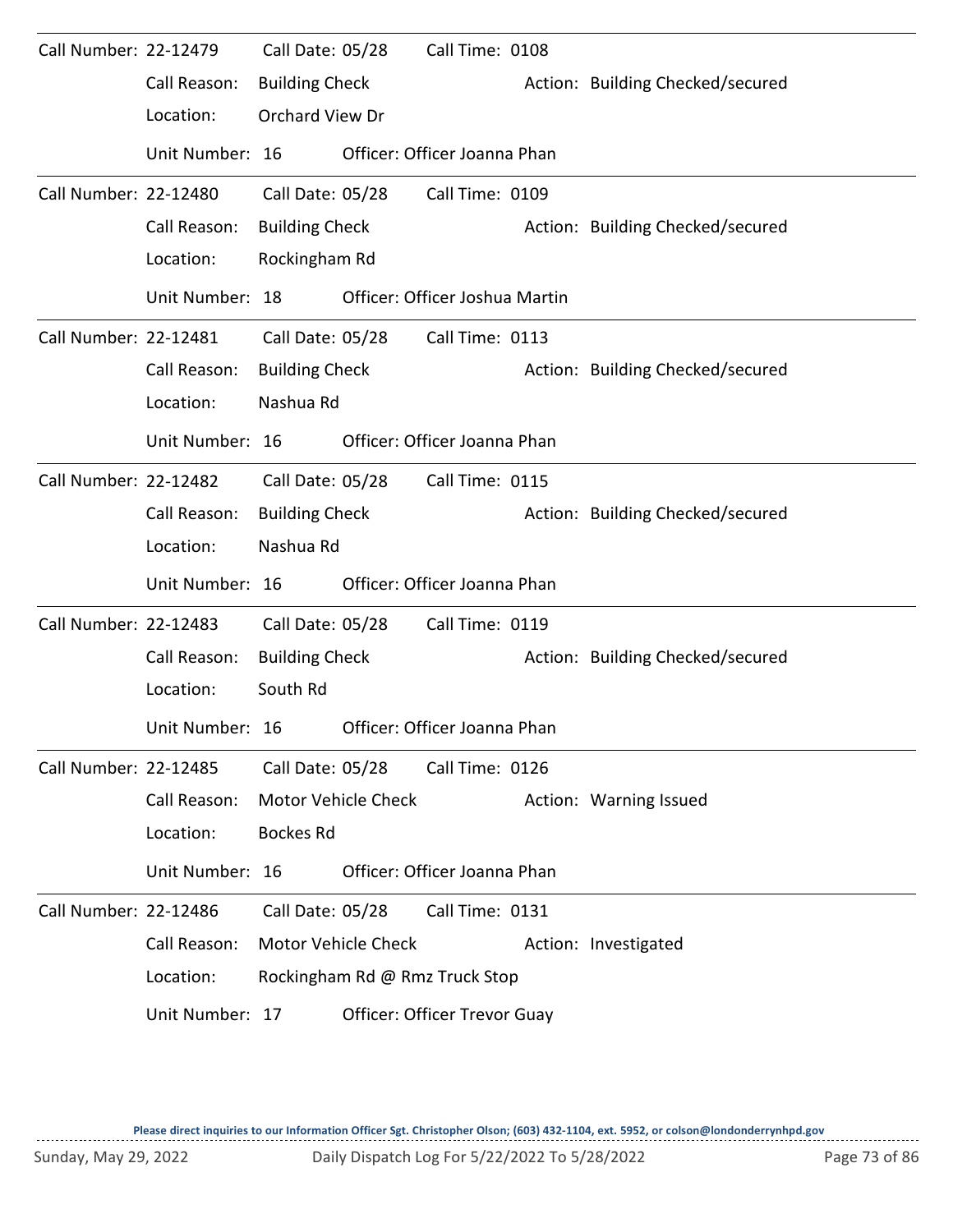| Call Number: 22-12487 |                 | Call Date: 05/28      |                  | Call Time: 0133                     |                                  |
|-----------------------|-----------------|-----------------------|------------------|-------------------------------------|----------------------------------|
|                       | Call Reason:    | <b>Building Check</b> |                  |                                     | Action: Building Checked/secured |
|                       | Location:       | South Rd              |                  |                                     |                                  |
|                       | Unit Number: 16 |                       |                  | Officer: Officer Joanna Phan        |                                  |
| Call Number: 22-12488 |                 | Call Date: 05/28      |                  | Call Time: 0137                     |                                  |
|                       | Call Reason:    | <b>Building Check</b> |                  |                                     | Action: Building Checked/secured |
|                       | Location:       | South Rd              |                  |                                     |                                  |
|                       | Unit Number: 16 |                       |                  | Officer: Officer Joanna Phan        |                                  |
| Call Number: 22-12489 |                 |                       | Call Date: 05/28 | Call Time: 0138                     |                                  |
|                       | Call Reason:    | <b>Building Check</b> |                  |                                     | Action: Building Checked/secured |
|                       | Location:       | Symmes Dr             |                  |                                     |                                  |
|                       | Unit Number: 17 |                       |                  | <b>Officer: Officer Trevor Guay</b> |                                  |
| Call Number: 22-12490 |                 | Call Date: 05/28      |                  | Call Time: 0141                     |                                  |
|                       | Call Reason:    | <b>Building Check</b> |                  |                                     | Action: Building Checked/secured |
|                       | Location:       | <b>Gilcreast Rd</b>   |                  |                                     |                                  |
|                       | Unit Number: 16 |                       |                  | Officer: Officer Joanna Phan        |                                  |
| Call Number: 22-12491 |                 | Call Date: 05/28      |                  | Call Time: 0145                     |                                  |
|                       | Call Reason:    | <b>Building Check</b> |                  |                                     | Action: Building Checked/secured |
|                       | Location:       | Hampton Dr            |                  |                                     |                                  |
|                       | Unit Number: 16 |                       |                  | Officer: Officer Joanna Phan        |                                  |
| Call Number: 22-12492 |                 | Call Date: 05/28      |                  | Call Time: 0149                     |                                  |
|                       | Call Reason:    | <b>Building Check</b> |                  |                                     | Action: Building Checked/secured |
|                       | Location:       | Nashua Rd             |                  |                                     |                                  |
|                       | Unit Number: 16 |                       |                  | Officer: Officer Joanna Phan        |                                  |
| Call Number: 22-12493 |                 | Call Date: 05/28      |                  | Call Time: 0153                     |                                  |
|                       | Call Reason:    | <b>Building Check</b> |                  |                                     | Action: Building Checked/secured |
|                       | Location:       | Nashua Rd             |                  |                                     |                                  |
|                       | Unit Number: 16 |                       |                  | Officer: Officer Joanna Phan        |                                  |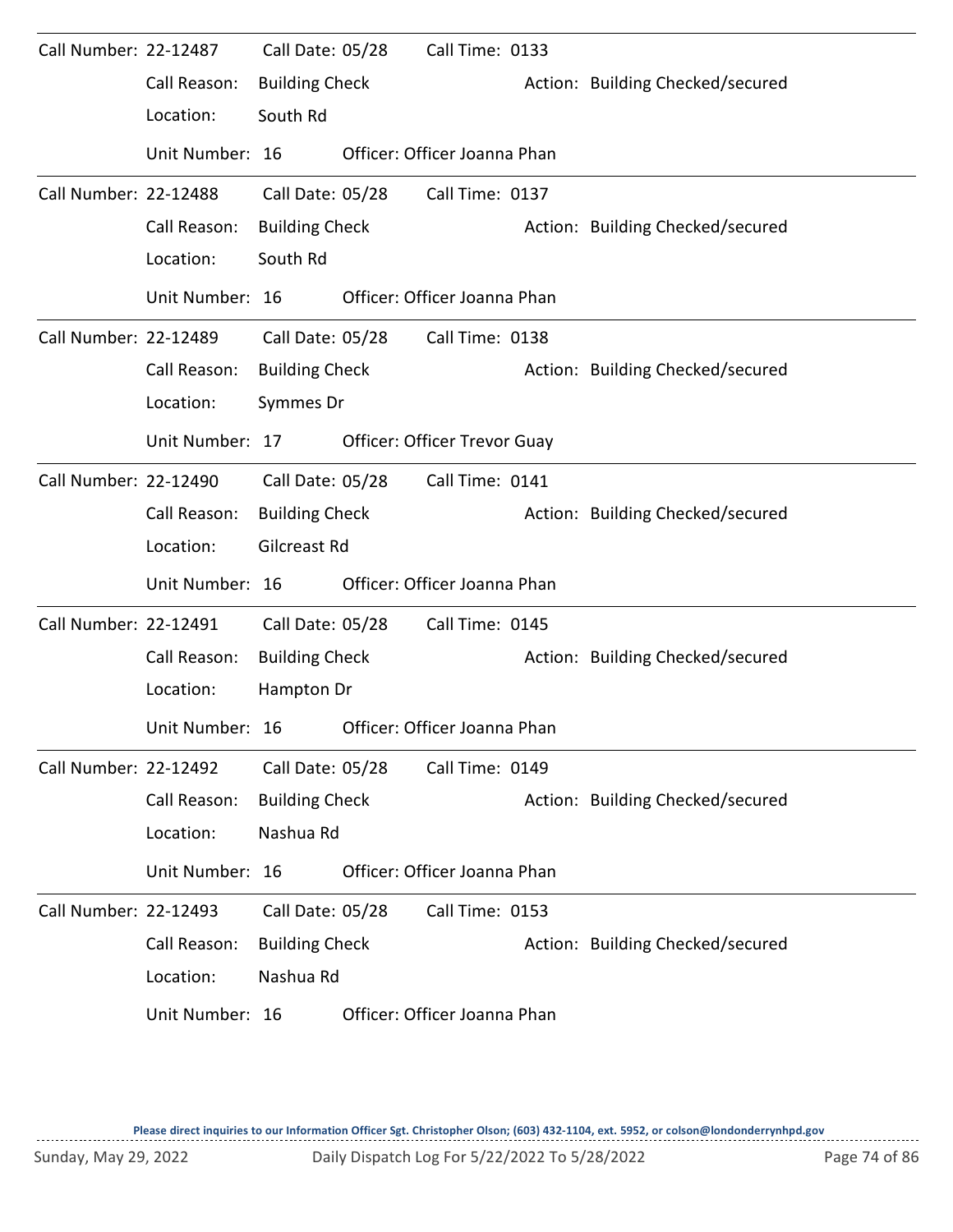| Call Number: 22-12494 |                 | Call Date: 05/28      | Call Time: 0154               |                                  |
|-----------------------|-----------------|-----------------------|-------------------------------|----------------------------------|
|                       | Call Reason:    | <b>Building Check</b> |                               | Action: Building Checked/secured |
|                       | Location:       | Nashua Rd             |                               |                                  |
|                       | Unit Number: 16 |                       | Officer: Officer Joanna Phan  |                                  |
| Call Number: 22-12495 |                 | Call Date: 05/28      | Call Time: 0155               |                                  |
|                       | Call Reason:    | <b>Building Check</b> |                               | Action: Building Checked/secured |
|                       | Location:       | Independence Dr       |                               |                                  |
|                       | Unit Number: 4  |                       | Officer: Sergeant James Freda |                                  |
| Call Number: 22-12496 |                 | Call Date: 05/28      | Call Time: 0159               |                                  |
|                       | Call Reason:    | <b>Building Check</b> |                               | Action: Building Checked/secured |
|                       | Location:       | Nashua Rd             |                               |                                  |
|                       | Unit Number: 16 |                       | Officer: Officer Joanna Phan  |                                  |
| Call Number: 22-12497 |                 | Call Date: 05/28      | Call Time: 0209               |                                  |
|                       | Call Reason:    | <b>Building Check</b> |                               | Action: Building Checked/secured |
|                       | Location:       | <b>Buttrick Rd</b>    |                               |                                  |
|                       | Unit Number: 16 |                       | Officer: Officer Joanna Phan  |                                  |
| Call Number: 22-12498 |                 | Call Date: 05/28      | Call Time: 0212               |                                  |
|                       | Call Reason:    | <b>Building Check</b> |                               | Action: Building Checked/secured |
|                       | Location:       | <b>Buttrick Rd</b>    |                               |                                  |
|                       | Unit Number: 16 |                       | Officer: Officer Joanna Phan  |                                  |
| Call Number: 22-12499 |                 | Call Date: 05/28      | Call Time: 0214               |                                  |
|                       | Call Reason:    | <b>Building Check</b> |                               | Action: Building Checked/secured |
|                       | Location:       | Mammoth Rd            |                               |                                  |
|                       | Unit Number: 16 |                       | Officer: Officer Joanna Phan  |                                  |
| Call Number: 22-12500 |                 | Call Date: 05/28      | Call Time: 0215               |                                  |
|                       | Call Reason:    | <b>Building Check</b> |                               | Action: Building Checked/secured |
|                       | Location:       | Mammoth Rd            |                               |                                  |
|                       | Unit Number: 16 |                       | Officer: Officer Joanna Phan  |                                  |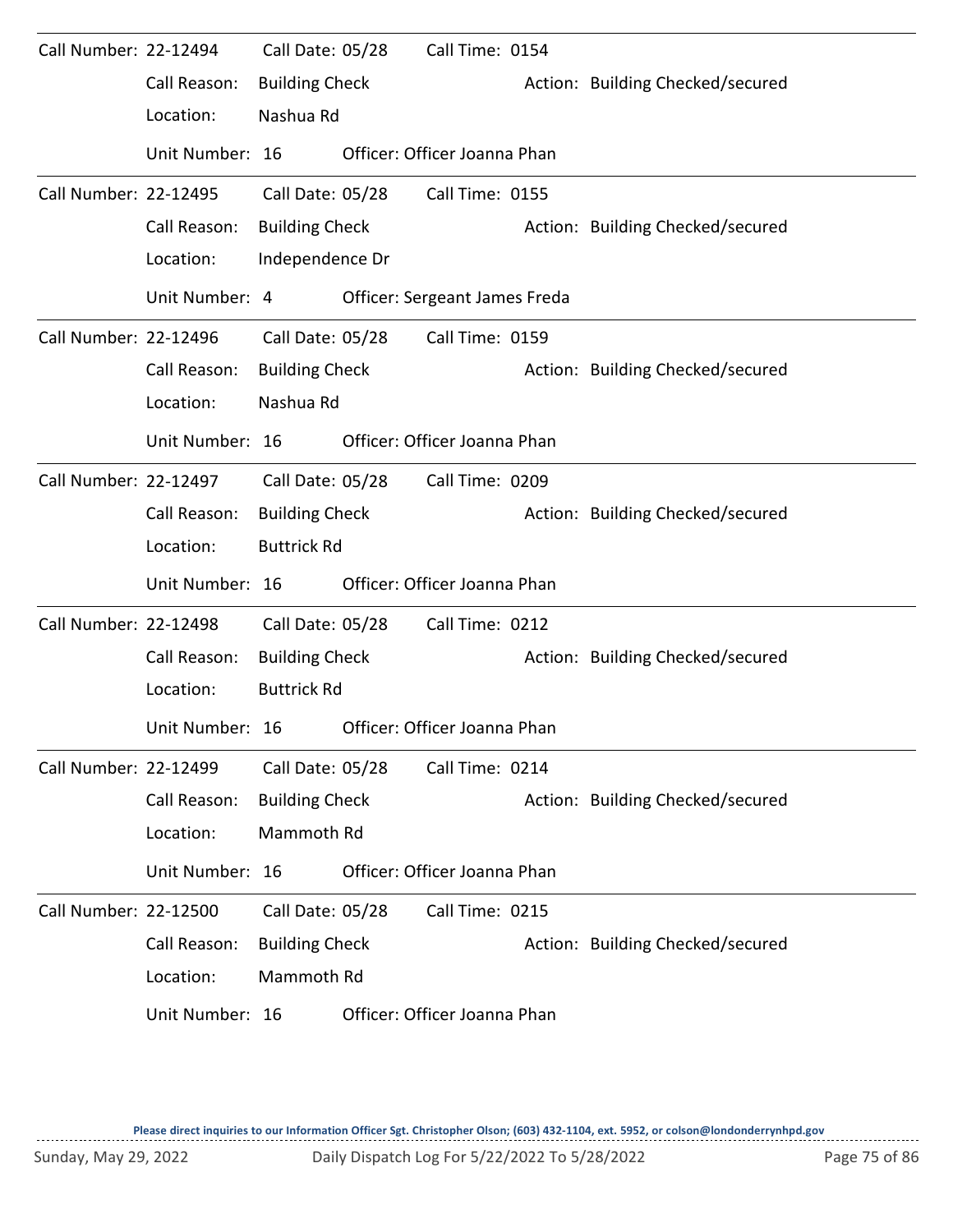| Call Number: 22-12501 |                 | Call Date: 05/28      |                     | Call Time: 0217                         |                                  |
|-----------------------|-----------------|-----------------------|---------------------|-----------------------------------------|----------------------------------|
|                       | Call Reason:    | <b>Building Check</b> |                     |                                         | Action: Building Checked/secured |
|                       | Location:       | West Rd               |                     |                                         |                                  |
|                       | Unit Number: 4  |                       |                     | Officer: Sergeant James Freda           |                                  |
| Call Number: 22-12502 |                 | Call Date: 05/28      |                     | Call Time: 0220                         |                                  |
|                       | Call Reason:    | <b>Building Check</b> |                     |                                         | Action: Building Checked/secured |
|                       | Location:       | Nashua Rd             |                     |                                         |                                  |
|                       | Unit Number: 16 |                       |                     | Officer: Officer Joanna Phan            |                                  |
| Call Number: 22-12503 |                 |                       | Call Date: 05/28    | Call Time: 0224                         |                                  |
|                       | Call Reason:    | <b>Building Check</b> |                     |                                         | Action: Building Checked/secured |
|                       | Location:       | Nashua Rd             |                     |                                         |                                  |
|                       | Unit Number: 16 |                       |                     | Officer: Officer Joanna Phan            |                                  |
| Call Number: 22-12504 |                 | Call Date: 05/28      |                     | Call Time: 0225                         |                                  |
|                       | Call Reason:    | <b>Building Check</b> |                     |                                         | Action: Building Checked/secured |
|                       | Location:       | Nashua Rd             |                     |                                         |                                  |
|                       | Unit Number: 16 |                       |                     | Officer: Officer Joanna Phan            |                                  |
| Call Number: 22-12505 |                 | Call Date: 05/28      |                     | Call Time: 0225                         |                                  |
|                       | Call Reason:    | <b>Building Check</b> |                     |                                         | Action: Building Checked/secured |
|                       | Location:       | Nashua Rd             |                     |                                         |                                  |
|                       | Unit Number: 16 |                       |                     | Officer: Officer Joanna Phan            |                                  |
| Call Number: 22-12507 |                 | Call Date: 05/28      |                     | Call Time: 0236                         |                                  |
|                       | Call Reason:    |                       | Motor Vehicle Check |                                         | Action: Investigated             |
|                       | Location:       |                       |                     | Nashua Rd @ Mammoth Green Driving Range |                                  |
|                       | Unit Number: 16 |                       |                     | Officer: Officer Joanna Phan            |                                  |
| Call Number: 22-12508 |                 | Call Date: 05/28      |                     | Call Time: 0240                         |                                  |
|                       | Call Reason:    | <b>Building Check</b> |                     |                                         | Action: Building Checked/secured |
|                       | Location:       |                       |                     |                                         |                                  |
|                       | Unit Number: 4  |                       |                     | Officer: Sergeant James Freda           |                                  |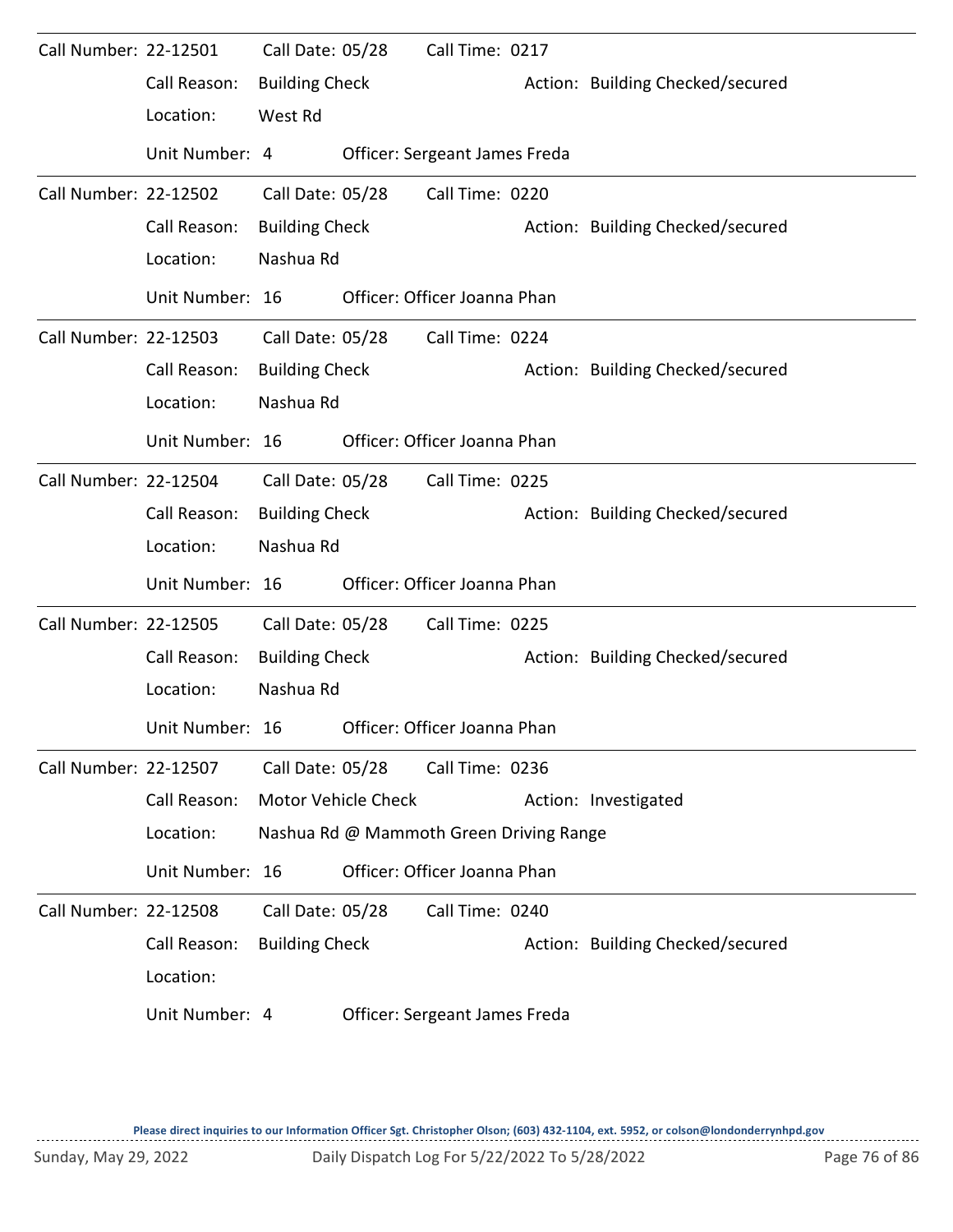| Call Number: 22-12509        |                                               | Call Date: 05/28                               |                                      | Call Time: 0543                       |  |                                  |  |  |  |  |
|------------------------------|-----------------------------------------------|------------------------------------------------|--------------------------------------|---------------------------------------|--|----------------------------------|--|--|--|--|
|                              | Call Reason:                                  | <b>Animal Control</b>                          |                                      |                                       |  | Action: Services Rendered        |  |  |  |  |
|                              | Location:                                     |                                                | Litchfield Rd @ Lucky 7 Stables      |                                       |  |                                  |  |  |  |  |
|                              | Unit Number: 17                               |                                                |                                      | <b>Officer: Officer Trevor Guay</b>   |  |                                  |  |  |  |  |
|                              | Unit Number: 18                               |                                                |                                      | Officer: Officer Joshua Martin        |  |                                  |  |  |  |  |
| <b>Call Number: 22-12512</b> |                                               |                                                | Call Date: 05/28                     | Call Time: 0745                       |  |                                  |  |  |  |  |
|                              | Call Reason:                                  | Domestic Disturbance<br>Action: Peace Restored |                                      |                                       |  |                                  |  |  |  |  |
|                              | Location:                                     |                                                | Nashua Rd @ Home Depot               |                                       |  |                                  |  |  |  |  |
|                              | Unit Number: 18                               |                                                | <b>Officer: Officer Paul Mueller</b> |                                       |  |                                  |  |  |  |  |
|                              | Unit Number: 21                               |                                                |                                      | Officer: Officer Sydney Delforte      |  |                                  |  |  |  |  |
|                              | Unit Number: 4                                |                                                |                                      | <b>Officer: Sergeant Randy Duguay</b> |  |                                  |  |  |  |  |
|                              |                                               |                                                | Refer to Incident Number: 22-786-OF  |                                       |  |                                  |  |  |  |  |
| Call Number: 22-12514        |                                               | Call Date: 05/28                               |                                      | Call Time: 0842                       |  |                                  |  |  |  |  |
|                              | Call Reason:                                  | <b>Suspicious Activity</b>                     |                                      |                                       |  | Action: Services Rendered        |  |  |  |  |
|                              | Location:                                     | Ledgewood Dr                                   |                                      |                                       |  |                                  |  |  |  |  |
|                              | Unit Number: 21                               |                                                |                                      | Officer: Officer Sydney Delforte      |  |                                  |  |  |  |  |
| Call Number: 22-12515        |                                               |                                                | Call Date: 05/28                     | Call Time: 0905                       |  |                                  |  |  |  |  |
|                              | Call Reason:                                  | Abandoned 911                                  |                                      |                                       |  | Action: Services Rendered        |  |  |  |  |
|                              | Location:                                     | Elwood Rd                                      |                                      |                                       |  |                                  |  |  |  |  |
|                              | Unit Number: 18 Officer: Officer Paul Mueller |                                                |                                      |                                       |  |                                  |  |  |  |  |
|                              | Unit Number: 23                               |                                                |                                      | Officer: Officer Michael Tufo         |  |                                  |  |  |  |  |
| Call Number: 22-12516        |                                               | Call Date: 05/28                               |                                      | Call Time: 0937                       |  |                                  |  |  |  |  |
|                              | Call Reason:                                  | <b>Building Check</b>                          |                                      |                                       |  | Action: Services Rendered        |  |  |  |  |
|                              | Location:                                     | Nelson Rd                                      |                                      |                                       |  |                                  |  |  |  |  |
|                              | Unit Number: 23                               |                                                |                                      | <b>Officer: Officer Michael Tufo</b>  |  |                                  |  |  |  |  |
| Call Number: 22-12517        |                                               | Call Date: 05/28                               |                                      | Call Time: 0953                       |  |                                  |  |  |  |  |
|                              | Call Reason:                                  | Alarm, Business                                |                                      |                                       |  | Action: Building Checked/secured |  |  |  |  |
|                              | Location:                                     | Grenier Field Rd                               |                                      |                                       |  |                                  |  |  |  |  |
|                              | Unit Number: 18                               |                                                |                                      | <b>Officer: Officer Paul Mueller</b>  |  |                                  |  |  |  |  |
|                              |                                               |                                                |                                      |                                       |  |                                  |  |  |  |  |
|                              | Unit Number: 23                               |                                                |                                      | Officer: Officer Michael Tufo         |  |                                  |  |  |  |  |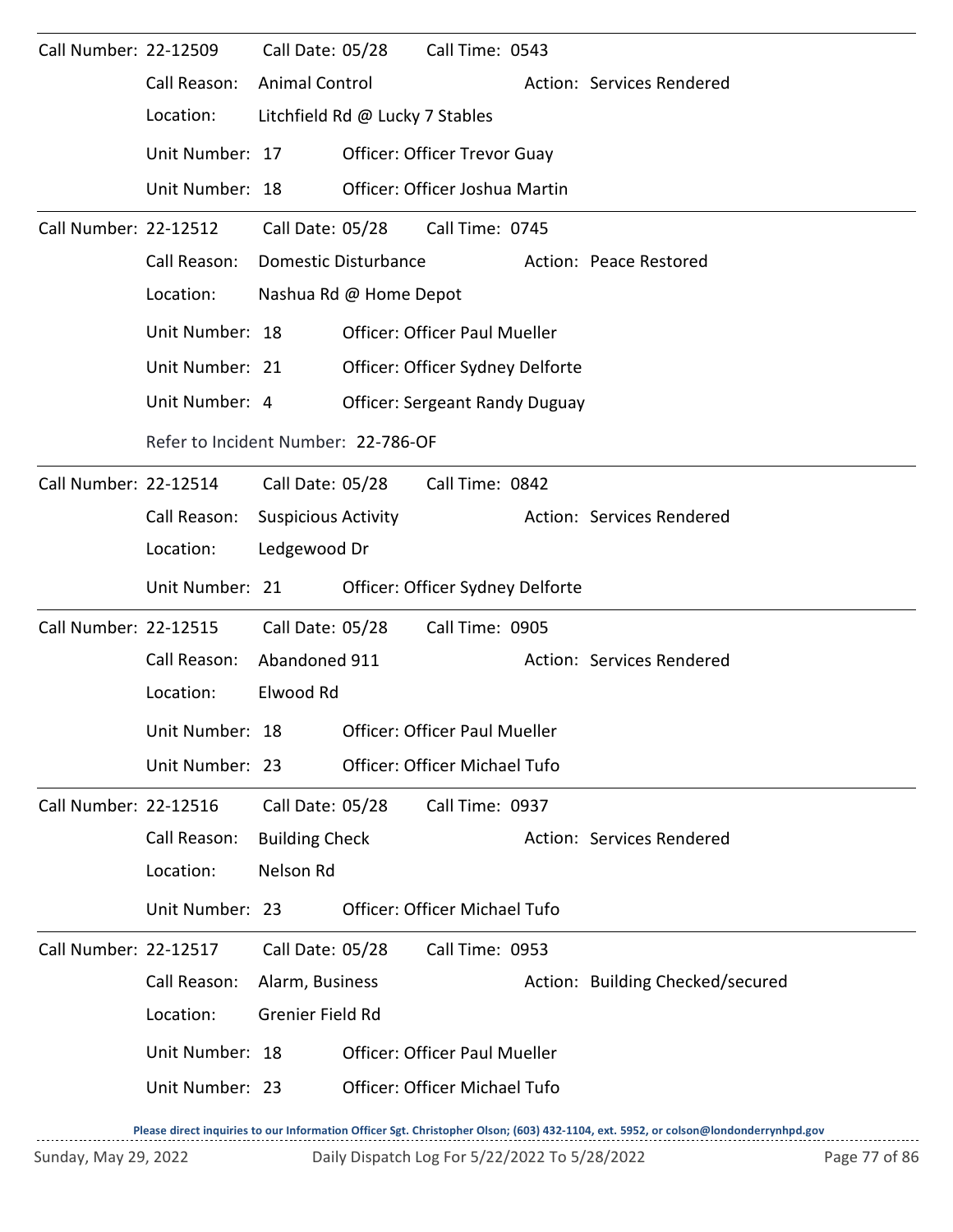| Call Number: 22-12518 |                 | Call Date: 05/28             | Call Time: 1002                        |                                              |
|-----------------------|-----------------|------------------------------|----------------------------------------|----------------------------------------------|
|                       | Call Reason:    | <b>Animal Control</b>        |                                        | Action: Services Rendered                    |
|                       | Location:       | Winding Pond Rd              |                                        |                                              |
|                       | Unit Number: 26 |                              |                                        | Officer: Animal Control Officer David Carver |
| Call Number: 22-12519 |                 | Call Date: 05/28             | Call Time: 1042                        |                                              |
|                       | Call Reason:    | Alarm, Residence             |                                        | Action: Services Rendered                    |
|                       | Location:       | Trail Haven Dr               |                                        |                                              |
|                       | Unit Number: 18 |                              | <b>Officer: Officer Paul Mueller</b>   |                                              |
|                       | Unit Number: 21 |                              | Officer: Officer Sydney Delforte       |                                              |
| Call Number: 22-12520 |                 | Call Date: 05/28             | Call Time: 1103                        |                                              |
|                       | Call Reason:    | <b>Community Contact</b>     |                                        | Action: Services Rendered                    |
|                       | Location:       |                              | Michels Wy @ Market Basket #42         |                                              |
|                       | Unit Number: 21 |                              | Officer: Officer Sydney Delforte       |                                              |
| Call Number: 22-12524 |                 | Call Date: 05/28             | Call Time: 1157                        |                                              |
|                       | Call Reason:    | <b>Traffic Control</b>       |                                        | Action: Services Rendered                    |
|                       | Location:       | Colonial Dr                  |                                        |                                              |
|                       | Unit Number: 18 |                              | <b>Officer: Officer Paul Mueller</b>   |                                              |
| Call Number: 22-12525 |                 | Call Date: 05/28             | Call Time: 1200                        |                                              |
|                       | Call Reason:    | <b>Animal Control</b>        |                                        | Action: Services Rendered                    |
|                       | Location:       | Quincy Rd                    |                                        |                                              |
|                       | Unit Number: 26 |                              |                                        | Officer: Animal Control Officer David Carver |
| Call Number: 22-12528 |                 | Call Date: 05/28             | Call Time: 1211                        |                                              |
|                       | Call Reason:    | Assist Londonderry Fire Dept |                                        | Action: Services Rendered                    |
|                       | Location:       |                              | Mammoth Rd @ Londonderry Middle School |                                              |
|                       | Unit Number: 21 |                              | Officer: Officer Sydney Delforte       |                                              |
| Call Number: 22-12529 |                 | Call Date: 05/28             | Call Time: 1228                        |                                              |
|                       | Call Reason:    | Serve Warrant                |                                        | Action: Could Not Locate                     |
|                       | Location:       | Perkins Rd @ Sleep Inn       |                                        |                                              |
|                       | Unit Number: 18 |                              | <b>Officer: Officer Paul Mueller</b>   |                                              |
|                       | Unit Number: 23 |                              | Officer: Officer Michael Tufo          |                                              |
|                       |                 |                              |                                        |                                              |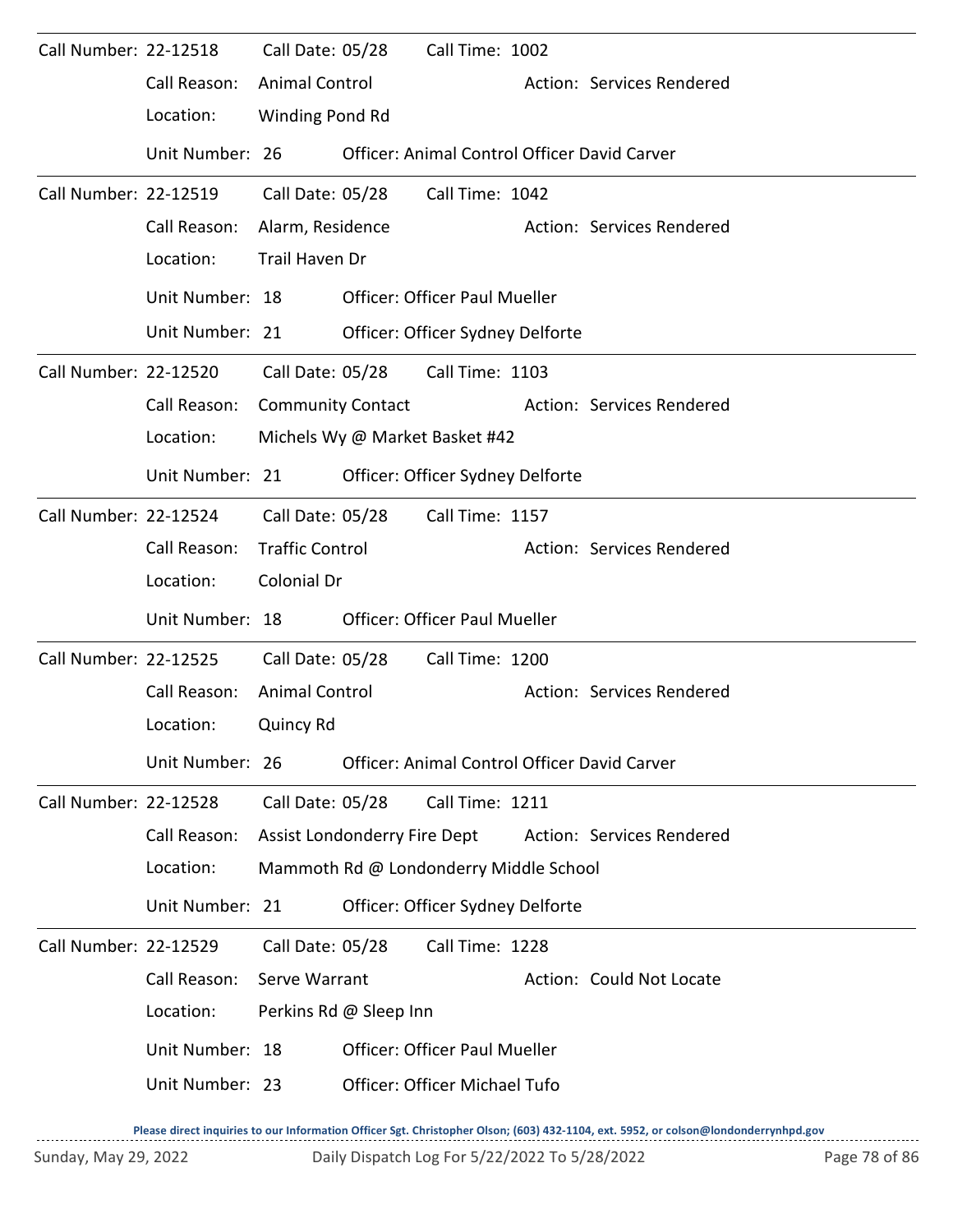| Call Number: 22-12530 |                                     | Call Date: 05/28                    |                  | Call Time: 1230                       |  |                                                              |  |  |  |  |
|-----------------------|-------------------------------------|-------------------------------------|------------------|---------------------------------------|--|--------------------------------------------------------------|--|--|--|--|
|                       | Call Reason:                        | Fish & Game Violations              |                  |                                       |  | Action: Services Rendered                                    |  |  |  |  |
|                       | Location:                           | <b>Stokes Rd</b>                    |                  |                                       |  |                                                              |  |  |  |  |
|                       | Unit Number: 4                      |                                     |                  | <b>Officer: Sergeant Randy Duguay</b> |  |                                                              |  |  |  |  |
|                       | Refer to Incident Number: 22-787-OF |                                     |                  |                                       |  |                                                              |  |  |  |  |
| Call Number: 22-12531 |                                     |                                     | Call Date: 05/28 | Call Time: 1250                       |  |                                                              |  |  |  |  |
|                       | Call Reason:                        |                                     |                  |                                       |  | Assist Londonderry Fire Dept Action: Transported To Hospital |  |  |  |  |
|                       | Location:                           | Fieldstone Dr                       |                  |                                       |  |                                                              |  |  |  |  |
|                       | Unit Number: 18                     |                                     |                  | <b>Officer: Officer Paul Mueller</b>  |  |                                                              |  |  |  |  |
|                       | Unit Number: 26                     |                                     |                  |                                       |  | Officer: Animal Control Officer David Carver                 |  |  |  |  |
|                       | Unit Number: 4                      |                                     |                  | <b>Officer: Sergeant Randy Duguay</b> |  |                                                              |  |  |  |  |
|                       |                                     | Refer to Incident Number: 22-789-OF |                  |                                       |  |                                                              |  |  |  |  |
| Call Number: 22-12532 |                                     | Call Date: 05/28                    |                  | Call Time: 1317                       |  |                                                              |  |  |  |  |
|                       | Call Reason:                        | Motor Vehicle Complaint             |                  |                                       |  | Action: Investigated                                         |  |  |  |  |
|                       | Location:                           | Fieldstone Dr                       |                  |                                       |  |                                                              |  |  |  |  |
|                       | Unit Number: 18                     |                                     |                  |                                       |  |                                                              |  |  |  |  |
| Call Number: 22-12533 |                                     |                                     | Call Date: 05/28 | Call Time: 1326                       |  |                                                              |  |  |  |  |
|                       | Call Reason:                        | Trespassing                         |                  |                                       |  | Action: Services Rendered                                    |  |  |  |  |
|                       | Location:                           | <b>Thornton Rd</b>                  |                  |                                       |  |                                                              |  |  |  |  |
|                       | Unit Number: 18                     |                                     |                  | <b>Officer: Officer Paul Mueller</b>  |  |                                                              |  |  |  |  |
|                       | Refer to Incident Number: 22-788-OF |                                     |                  |                                       |  |                                                              |  |  |  |  |
| Call Number: 22-12534 |                                     | Call Date: 05/28                    |                  | Call Time: 1348                       |  |                                                              |  |  |  |  |
|                       | Call Reason:                        | Assist Derry Pd                     |                  |                                       |  | Action: Services Rendered                                    |  |  |  |  |
|                       | Location:                           | Perkins Rd                          |                  |                                       |  |                                                              |  |  |  |  |
|                       | Unit Number: 20                     |                                     |                  | Officer: Officer Sydney Delforte      |  |                                                              |  |  |  |  |
| Call Number: 22-12535 |                                     | Call Date: 05/28                    |                  | Call Time: 1350                       |  |                                                              |  |  |  |  |
|                       | Call Reason:                        | Assist Derry Pd                     |                  |                                       |  | Action: Services Rendered                                    |  |  |  |  |
|                       | Location:                           | Maplewood Dr                        |                  |                                       |  |                                                              |  |  |  |  |
|                       | Unit Number: 23                     |                                     |                  | Officer: Officer Michael Tufo         |  |                                                              |  |  |  |  |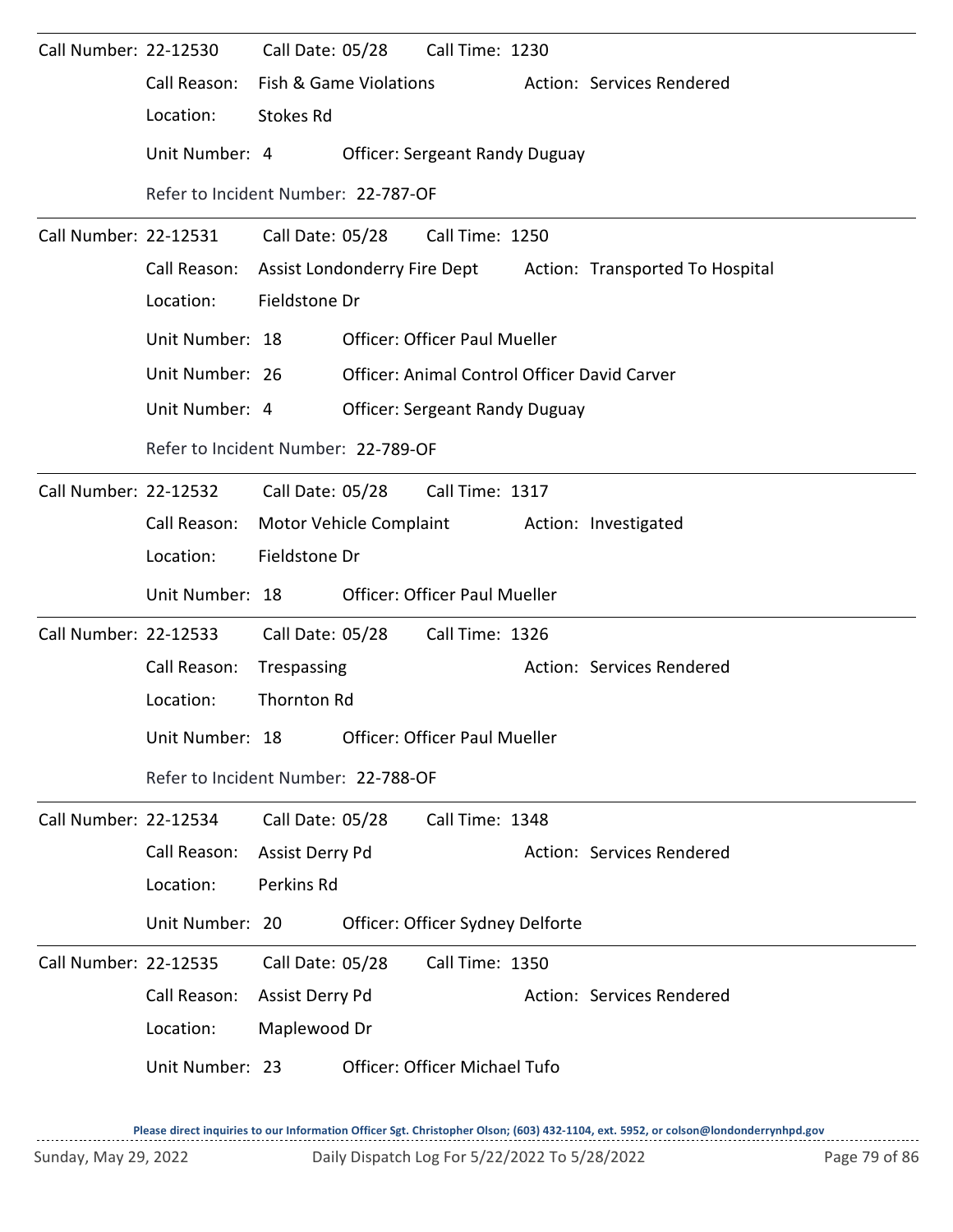| Call Number: 22-12536        |                 | Call Date: 05/28 |                        | Call Time: 1352                       |                                                            |
|------------------------------|-----------------|------------------|------------------------|---------------------------------------|------------------------------------------------------------|
|                              | Call Reason:    | Assist Derry Pd  |                        |                                       | Action: Services Rendered                                  |
|                              | Location:       | Oakridge Dr      |                        |                                       |                                                            |
|                              | Unit Number: 23 |                  |                        | <b>Officer: Officer Michael Tufo</b>  |                                                            |
| Call Number: 22-12537        |                 | Call Date: 05/28 |                        | Call Time: 1353                       |                                                            |
|                              | Call Reason:    | Assist Derry Pd  |                        |                                       | Action: Services Rendered                                  |
|                              | Location:       | Maureen Cir      |                        |                                       |                                                            |
|                              | Unit Number: 20 |                  |                        | Officer: Officer Sydney Delforte      |                                                            |
| Call Number: 22-12538        |                 | Call Date: 05/28 |                        | Call Time: 1403                       |                                                            |
|                              | Call Reason:    | Assist Derry Pd  |                        |                                       | Action: Services Rendered                                  |
|                              | Location:       | Charleston Ave   |                        |                                       |                                                            |
|                              | Unit Number: 23 |                  |                        | <b>Officer: Officer Michael Tufo</b>  |                                                            |
| Call Number: 22-12539        |                 | Call Date: 05/28 |                        | Call Time: 1428                       |                                                            |
|                              | Call Reason:    | Alarm, Business  |                        |                                       | Action: False Alarm Weather Related                        |
|                              | Location:       | Hillside Ave     |                        |                                       |                                                            |
|                              | Unit Number: 20 |                  |                        | Officer: Officer Sarah Sabella        |                                                            |
|                              | Unit Number: 3  |                  |                        | <b>Officer: Officer Matthew Morin</b> |                                                            |
| Call Number: 22-12540        |                 | Call Date: 05/28 |                        | Call Time: 1439                       |                                                            |
|                              | Call Reason:    | Keep The Peace   |                        |                                       | Action: Services Rendered                                  |
|                              | Location:       | Sunflower Ln     |                        |                                       |                                                            |
|                              | Unit Number: 18 |                  |                        |                                       | Officers: Officer Bryan Janeczko & Officer Tyler Macdonald |
| Call Number: 22-12541        |                 | Call Date: 05/28 |                        | Call Time: 1445                       |                                                            |
|                              | Call Reason:    | Alarm, Residence |                        |                                       | Action: False Alarm Weather Related                        |
|                              | Location:       | Lancaster Dr     |                        |                                       |                                                            |
|                              | Unit Number: 20 |                  |                        | Officer: Officer Sarah Sabella        |                                                            |
| <b>Call Number: 22-12542</b> |                 | Call Date: 05/28 |                        | Call Time: 1605                       |                                                            |
|                              | Call Reason:    | Serve Warrant    |                        |                                       | Action: Arrest(s) Made                                     |
|                              | Location:       |                  | Perkins Rd @ Sleep Inn |                                       |                                                            |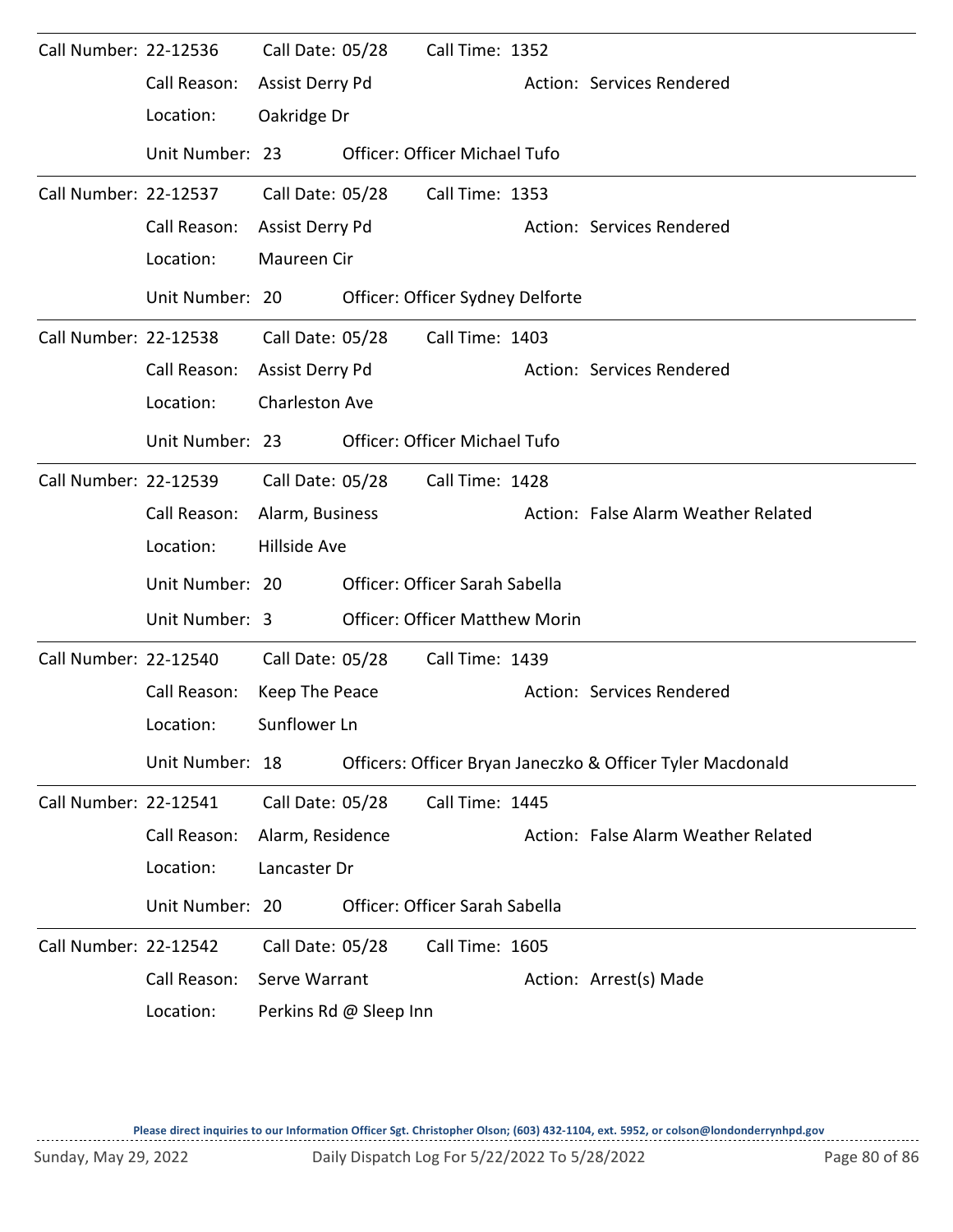- Unit Number: 14 Officer: Officer James Defelice
- Unit Number: 18 Officers: Officer Bryan Janeczko & Officer Tyler Macdonald

Unit Number: 3 Officer: Officer Matthew Morin

Arrest Number: 22-224-AR



Time: 1609 Name: Landry, Justin Cole Age: 23 Date: 05/28 Nashua ,NH Address: 11 Allds St

Charge # 1: Bench Warrants

| Call Number: 22-12543 |                          | Call Date: 05/28 |                                                            | Call Time: 1613                       |  |                                       |  |  |  |  |
|-----------------------|--------------------------|------------------|------------------------------------------------------------|---------------------------------------|--|---------------------------------------|--|--|--|--|
|                       | Call Reason:             | Serve Warrant    |                                                            |                                       |  | Action: Taken/refered To Other Agency |  |  |  |  |
|                       | Location:                |                  | Symmes Dr @ Park And Ride North                            |                                       |  |                                       |  |  |  |  |
|                       | Unit Number: 14          |                  | <b>Officer: Officer James Defelice</b>                     |                                       |  |                                       |  |  |  |  |
|                       | Unit Number: 18          |                  | Officers: Officer Bryan Janeczko & Officer Tyler Macdonald |                                       |  |                                       |  |  |  |  |
|                       | Unit Number: 3           |                  |                                                            | <b>Officer: Officer Matthew Morin</b> |  |                                       |  |  |  |  |
|                       | Arrest Number: 22-225-AR |                  |                                                            |                                       |  |                                       |  |  |  |  |
|                       |                          |                  |                                                            | Date: 05/28                           |  |                                       |  |  |  |  |
|                       |                          |                  |                                                            | Timo: 1621                            |  |                                       |  |  |  |  |



Time: 1624 Name: Sargent, Matthew Gabriel Portsmouth ,NH Address: 329 Hanover St , Apt. 2

Age: 22

Charge # 1: Arrest On Warrant

| Call Number: 22-12544 |                | Call Date: 05/28                       |  | Call Time: 1635                               |  |                                                                                                                                     |  |  |
|-----------------------|----------------|----------------------------------------|--|-----------------------------------------------|--|-------------------------------------------------------------------------------------------------------------------------------------|--|--|
|                       | Call Reason:   | <b>Building Check</b>                  |  |                                               |  | Action: Building Checked/secured                                                                                                    |  |  |
|                       | Location:      | Rockingham Rd                          |  |                                               |  |                                                                                                                                     |  |  |
|                       | Unit Number: 3 |                                        |  | Officer: Officer Matthew Morin                |  |                                                                                                                                     |  |  |
| Call Number: 22-12545 |                | Call Date: 05/28                       |  | Call Time: 1638                               |  |                                                                                                                                     |  |  |
|                       | Call Reason:   | K9 Training                            |  |                                               |  | Action: Services Rendered                                                                                                           |  |  |
|                       | Location:      | Independence Dr @ Concrete Systems Inc |  |                                               |  |                                                                                                                                     |  |  |
|                       |                |                                        |  |                                               |  | Please direct inquiries to our Information Officer Sgt. Christopher Olson; (603) 432-1104, ext. 5952, or colson@londonderrynhpd.gov |  |  |
| Sunday, May 29, 2022  |                |                                        |  | Daily Dispatch Log For 5/22/2022 To 5/28/2022 |  | Page 81 of 86                                                                                                                       |  |  |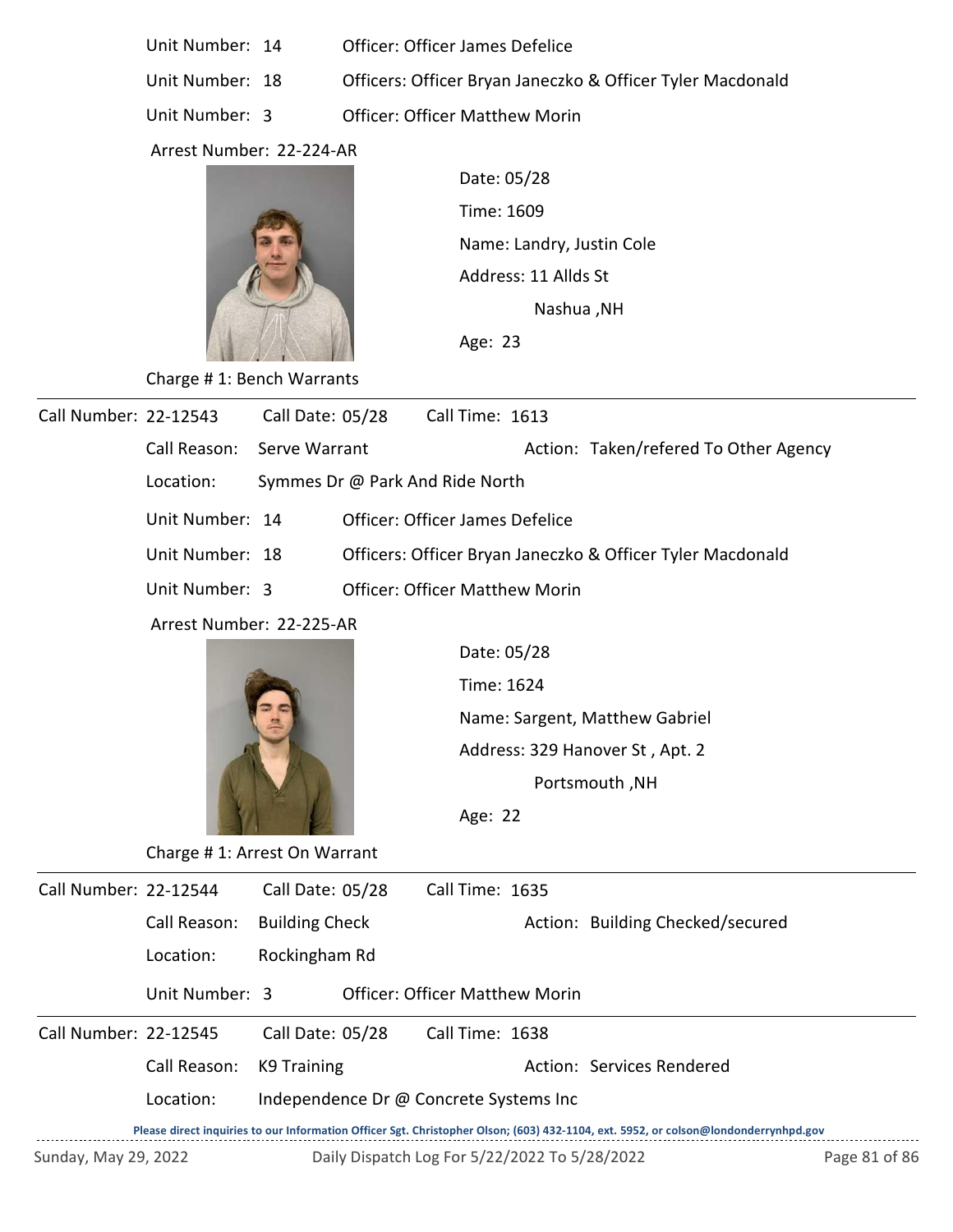|                              | Unit Number: 3  |                           |                         | <b>Officer: Officer Matthew Morin</b>  |                                  |
|------------------------------|-----------------|---------------------------|-------------------------|----------------------------------------|----------------------------------|
| Call Number: 22-12546        |                 | Call Date: 05/28          |                         | Call Time: 1650                        |                                  |
|                              | Call Reason:    |                           | Motor Vehicle Accident  |                                        | Action: Investigated             |
|                              | Location:       |                           | South Rd @ Ringe Rd     |                                        |                                  |
|                              | Unit Number: 20 |                           |                         | Officer: Officer Sarah Sabella         |                                  |
| Call Number: 22-12547        |                 | Call Date: 05/28          |                         | Call Time: 1715                        |                                  |
|                              | Call Reason:    | <b>Building Check</b>     |                         |                                        | Action: Building Checked/secured |
|                              | Location:       | <b>Charleston Ave</b>     |                         |                                        |                                  |
|                              | Unit Number: 20 |                           |                         | Officer: Officer Sarah Sabella         |                                  |
| Call Number: 22-12548        |                 |                           | Call Date: 05/28        | Call Time: 1722                        |                                  |
|                              | Call Reason:    | <b>Shooting Complaint</b> |                         |                                        | Action: Investigated             |
|                              | Location:       |                           | Faucher Rd @ Musquash   |                                        |                                  |
|                              | Unit Number: 14 |                           |                         | <b>Officer: Officer James Defelice</b> |                                  |
| Call Number: 22-12549        |                 | Call Date: 05/28          |                         | Call Time: 1730                        |                                  |
|                              | Call Reason:    | <b>Building Check</b>     |                         |                                        | Action: Building Checked/secured |
|                              | Location:       | Oakridge Dr               |                         |                                        |                                  |
|                              | Unit Number: 20 |                           |                         | Officer: Officer Sarah Sabella         |                                  |
| Call Number: 22-12550        |                 | Call Date: 05/28          |                         | Call Time: 1742                        |                                  |
|                              | Call Reason:    | Follow-up                 |                         |                                        | Action: Investigated             |
|                              | Location:       | High Range Rd             |                         |                                        |                                  |
|                              | Unit Number: 14 |                           |                         | Officer: Officer James Defelice        |                                  |
| Call Number: 22-12551        |                 | Call Date: 05/28          |                         | Call Time: 1741                        |                                  |
|                              | Call Reason:    | <b>Welfare Check</b>      |                         |                                        | Action: No Action Required       |
|                              | Location:       | Fieldstone Dr             |                         |                                        |                                  |
| <b>Call Number: 22-12552</b> |                 | Call Date: 05/28          |                         | Call Time: 1822                        |                                  |
|                              | Call Reason:    | <b>Shooting Complaint</b> |                         |                                        | Action: Investigated             |
|                              | Location:       |                           | @ Whispering Pines Pits |                                        |                                  |
|                              | Unit Number: 14 |                           |                         | <b>Officer: Officer James Defelice</b> |                                  |
|                              | Unit Number: 3  |                           |                         | <b>Officer: Officer Matthew Morin</b>  |                                  |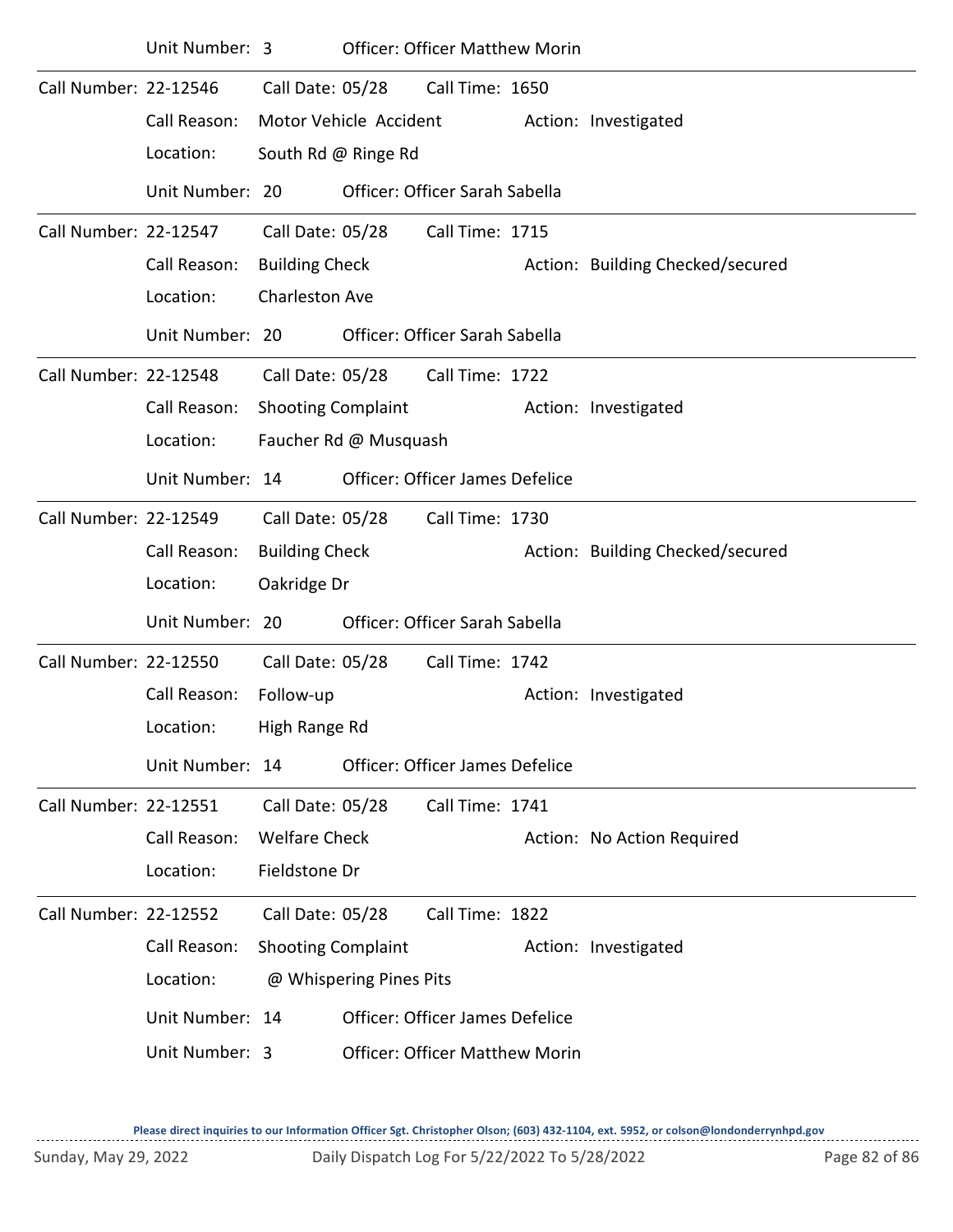| Call Number: 22-12553 |                 | Call Date: 05/28           |                     | Call Time: 1832                              |                                  |
|-----------------------|-----------------|----------------------------|---------------------|----------------------------------------------|----------------------------------|
|                       | Call Reason:    | Assist Citizen             |                     |                                              | Action: Services Rendered        |
|                       | Location:       | Oakridge Dr                |                     |                                              |                                  |
|                       | Unit Number: 20 |                            |                     | Officer: Officer Sarah Sabella               |                                  |
| Call Number: 22-12554 |                 | Call Date: 05/28           |                     | Call Time: 1908                              |                                  |
|                       | Call Reason:    | Alarm, Business            |                     |                                              | Action: Building Checked/secured |
|                       | Location:       | Harvey Rd                  |                     |                                              |                                  |
|                       | Unit Number: 14 |                            |                     | <b>Officer: Officer James Defelice</b>       |                                  |
|                       | Unit Number: 3  |                            |                     | <b>Officer: Officer Matthew Morin</b>        |                                  |
| Call Number: 22-12555 |                 | Call Date: 05/28           |                     | Call Time: 1943                              |                                  |
|                       | Call Reason:    | <b>Building Check</b>      |                     |                                              | Action: Building Checked/secured |
|                       | Location:       | Hampton Dr                 |                     |                                              |                                  |
|                       | Unit Number: 20 |                            |                     | Officer: Officer Sarah Sabella               |                                  |
| Call Number: 22-12557 |                 | Call Date: 05/28           |                     | Call Time: 1950                              |                                  |
|                       | Call Reason:    | <b>Building Check</b>      |                     |                                              | Action: Building Checked/secured |
|                       | Location:       | Garden Ln                  |                     |                                              |                                  |
|                       | Unit Number: 20 |                            |                     | Officer: Officer Sarah Sabella               |                                  |
| Call Number: 22-12561 |                 | Call Date: 05/28           |                     | Call Time: 2000                              |                                  |
|                       | Call Reason:    |                            | Motor Vehicle Check |                                              | Action: Investigated             |
|                       | Location:       |                            |                     | Orchard View Dr @ Amc Classic Londonderry 10 |                                  |
|                       | Unit Number: 3  |                            |                     | <b>Officer: Officer Matthew Morin</b>        |                                  |
| Call Number: 22-12565 |                 | Call Date: 05/28           |                     | Call Time: 2014                              |                                  |
|                       | Call Reason:    | <b>Motor Vehicle Check</b> |                     |                                              | Action: Warning Issued           |
|                       | Location:       | Rockingham Rd              |                     |                                              |                                  |
|                       | Unit Number: 14 |                            |                     | <b>Officer: Officer James Defelice</b>       |                                  |
| Call Number: 22-12566 |                 | Call Date: 05/28           |                     | Call Time: 2033                              |                                  |
|                       | Call Reason:    | Follow-up                  |                     |                                              | Action: Investigated             |
|                       | Location:       |                            |                     | Nashua Rd @ 7-eleven Food Mart               |                                  |
|                       | Unit Number: 20 |                            |                     | Officer: Officer Sarah Sabella               |                                  |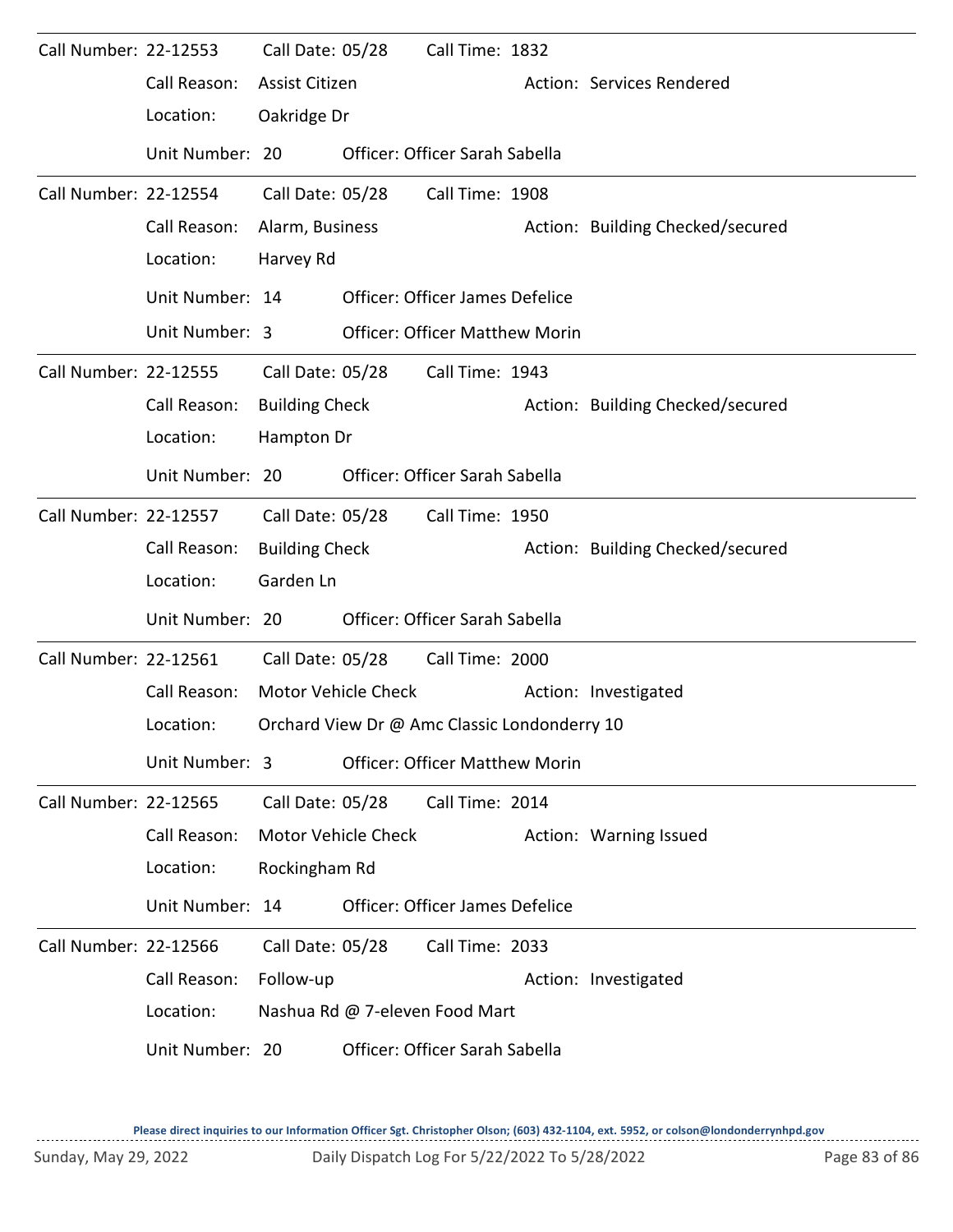| Call Number: 22-12567 | Call Reason:<br>Location: | Call Date: 05/28<br><b>Building Check</b><br><b>Charleston Ave</b> |                           | Call Time: 2036                       |  | Action: Building Checked/secured                           |  |  |  |
|-----------------------|---------------------------|--------------------------------------------------------------------|---------------------------|---------------------------------------|--|------------------------------------------------------------|--|--|--|
|                       | Unit Number: 18           |                                                                    |                           |                                       |  | Officers: Officer Bryan Janeczko & Officer Tyler Macdonald |  |  |  |
| Call Number: 22-12568 |                           | Call Date: 05/28                                                   |                           | Call Time: 2037                       |  |                                                            |  |  |  |
|                       | Call Reason:              | K9 Training                                                        |                           |                                       |  | Action: Services Rendered                                  |  |  |  |
|                       | Location:                 |                                                                    | @ State Shed Mammoth Road |                                       |  |                                                            |  |  |  |
|                       | Unit Number: 3            |                                                                    |                           | <b>Officer: Officer Matthew Morin</b> |  |                                                            |  |  |  |
| Call Number: 22-12569 |                           | Call Date: 05/28                                                   |                           | Call Time: 2038                       |  |                                                            |  |  |  |
|                       | Call Reason:              | <b>Building Check</b>                                              |                           |                                       |  | Action: Building Checked/secured                           |  |  |  |
|                       | Location:                 | Nashua Rd                                                          |                           |                                       |  |                                                            |  |  |  |
|                       | Unit Number: 20           |                                                                    |                           | Officer: Officer Sarah Sabella        |  |                                                            |  |  |  |
| Call Number: 22-12570 |                           | Call Date: 05/28                                                   |                           | Call Time: 2040                       |  |                                                            |  |  |  |
|                       | Call Reason:              | <b>Building Check</b>                                              |                           |                                       |  | Action: Building Checked/secured                           |  |  |  |
|                       | Location:                 | Nashua Rd                                                          |                           |                                       |  |                                                            |  |  |  |
|                       | Unit Number: 20           |                                                                    |                           | Officer: Officer Sarah Sabella        |  |                                                            |  |  |  |
| Call Number: 22-12573 |                           | Call Date: 05/28                                                   |                           | Call Time: 2056                       |  |                                                            |  |  |  |
|                       | Call Reason:              | <b>Welfare Check</b>                                               |                           |                                       |  | Action: Investigated                                       |  |  |  |
|                       | Location:                 | Nashua Rd @ Wendy's                                                |                           |                                       |  |                                                            |  |  |  |
|                       | Unit Number: 18           |                                                                    |                           |                                       |  | Officers: Officer Bryan Janeczko & Officer Tyler Macdonald |  |  |  |
|                       | Unit Number: 20           |                                                                    |                           | Officer: Officer Sarah Sabella        |  |                                                            |  |  |  |
|                       |                           | Refer to FI Number 22-75-FI                                        |                           |                                       |  |                                                            |  |  |  |
| Call Number: 22-12575 |                           |                                                                    | Call Date: 05/28          | Call Time: 2110                       |  |                                                            |  |  |  |
|                       | Call Reason:              | <b>Building Check</b>                                              |                           |                                       |  | Action: Building Checked/secured                           |  |  |  |
|                       | Location:                 | South Rd                                                           |                           |                                       |  |                                                            |  |  |  |
|                       | Unit Number: 20           |                                                                    |                           | Officer: Officer Sarah Sabella        |  |                                                            |  |  |  |
| Call Number: 22-12576 |                           | Call Date: 05/28                                                   |                           | Call Time: 2205                       |  |                                                            |  |  |  |
|                       | Call Reason:              |                                                                    | Domestic Disturbance      |                                       |  | Action: Could Not Locate                                   |  |  |  |
|                       | Location:                 |                                                                    | Mammoth Rd @ Mammoth Rd   |                                       |  |                                                            |  |  |  |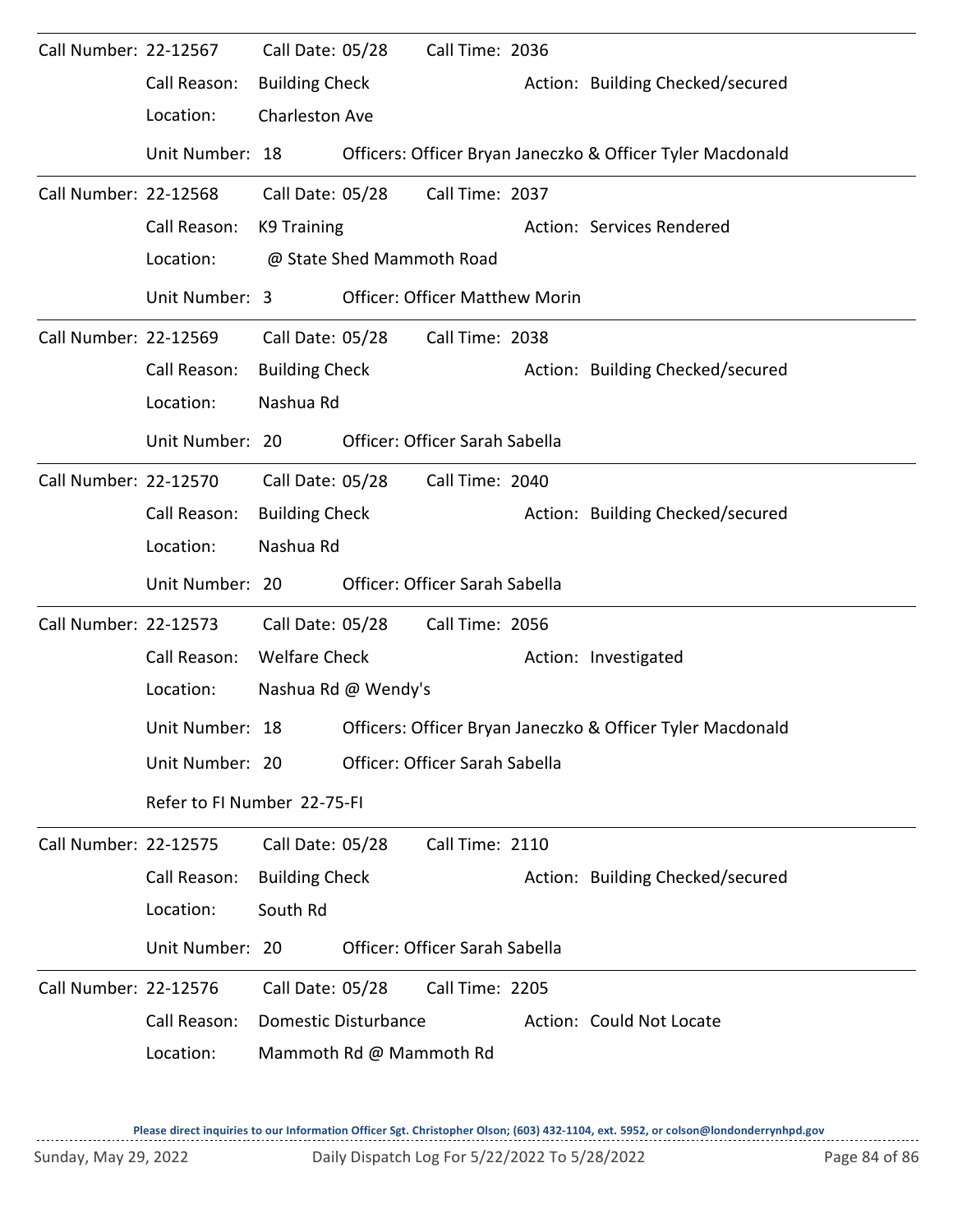|                       | Unit Number: 10    |                       | Officer: Officer Cameron Verrier |                                          |  |                                  |  |
|-----------------------|--------------------|-----------------------|----------------------------------|------------------------------------------|--|----------------------------------|--|
|                       | Unit Number: 19    |                       |                                  | Officer: Officer Nathan Slack            |  |                                  |  |
| Call Number: 22-12577 |                    | Call Date: 05/28      |                                  | Call Time: 2217                          |  |                                  |  |
|                       | Call Reason:       | Abandoned 911         |                                  |                                          |  | Action: False, Human Error       |  |
|                       | Location:          | Hardy Rd              |                                  |                                          |  |                                  |  |
|                       | Unit Number: 18    |                       |                                  | Officer: Officer Joshua Martin           |  |                                  |  |
|                       | Unit Number: 19    |                       |                                  | <b>Officer: Officer Nathan Slack</b>     |  |                                  |  |
| Call Number: 22-12580 |                    | Call Date: 05/28      |                                  | Call Time: 2255                          |  |                                  |  |
|                       | Call Reason:       | <b>Building Check</b> |                                  |                                          |  | Action: Building Checked/secured |  |
|                       | Location:          | Rockingham Rd         |                                  |                                          |  |                                  |  |
|                       | Unit Number: 17    |                       |                                  | Officer: Officer Cameron Verrier         |  |                                  |  |
| Call Number: 22-12582 |                    | Call Date: 05/28      |                                  | Call Time: 2301                          |  |                                  |  |
|                       | Call Reason:       | <b>Building Check</b> |                                  |                                          |  | Action: Building Checked/secured |  |
|                       | Location:          | Symmes Dr             |                                  |                                          |  |                                  |  |
|                       | Unit Number: 17    |                       |                                  | Officer: Officer Cameron Verrier         |  |                                  |  |
| Call Number: 22-12584 |                    | Call Date: 05/28      |                                  | Call Time: 2310                          |  |                                  |  |
|                       | Call Reason:       | <b>Building Check</b> |                                  |                                          |  | Action: Building Checked/secured |  |
|                       | Location:          | Garden Ln             |                                  |                                          |  |                                  |  |
|                       | Unit Number: 18    |                       |                                  | Officer: Officer Joshua Martin           |  |                                  |  |
| Call Number: 22-12585 |                    | Call Date: 05/28      |                                  | Call Time: 2317                          |  |                                  |  |
|                       | Call Reason:       | Motor Vehicle Check   |                                  |                                          |  | Action: Warning Issued           |  |
|                       | Location:          | Memorial Dr           |                                  |                                          |  |                                  |  |
|                       | Unit Number: 17    |                       |                                  | Officer: Officer Cameron Verrier         |  |                                  |  |
|                       | Unit Number: 18    |                       |                                  | Officer: Officer Joshua Martin           |  |                                  |  |
|                       | Unit Number: AP104 |                       |                                  | Officer: Officer Tyler Macdonald         |  |                                  |  |
| Call Number: 22-12586 |                    | Call Date: 05/28      |                                  | Call Time: 2326                          |  |                                  |  |
|                       | Call Reason:       | <b>Building Check</b> |                                  |                                          |  | Action: Building Checked/secured |  |
|                       | Location:          | <b>Brewster Rd</b>    |                                  |                                          |  |                                  |  |
|                       | Unit Number: 4     |                       |                                  | <b>Officer: Detective Narciso Garcia</b> |  |                                  |  |